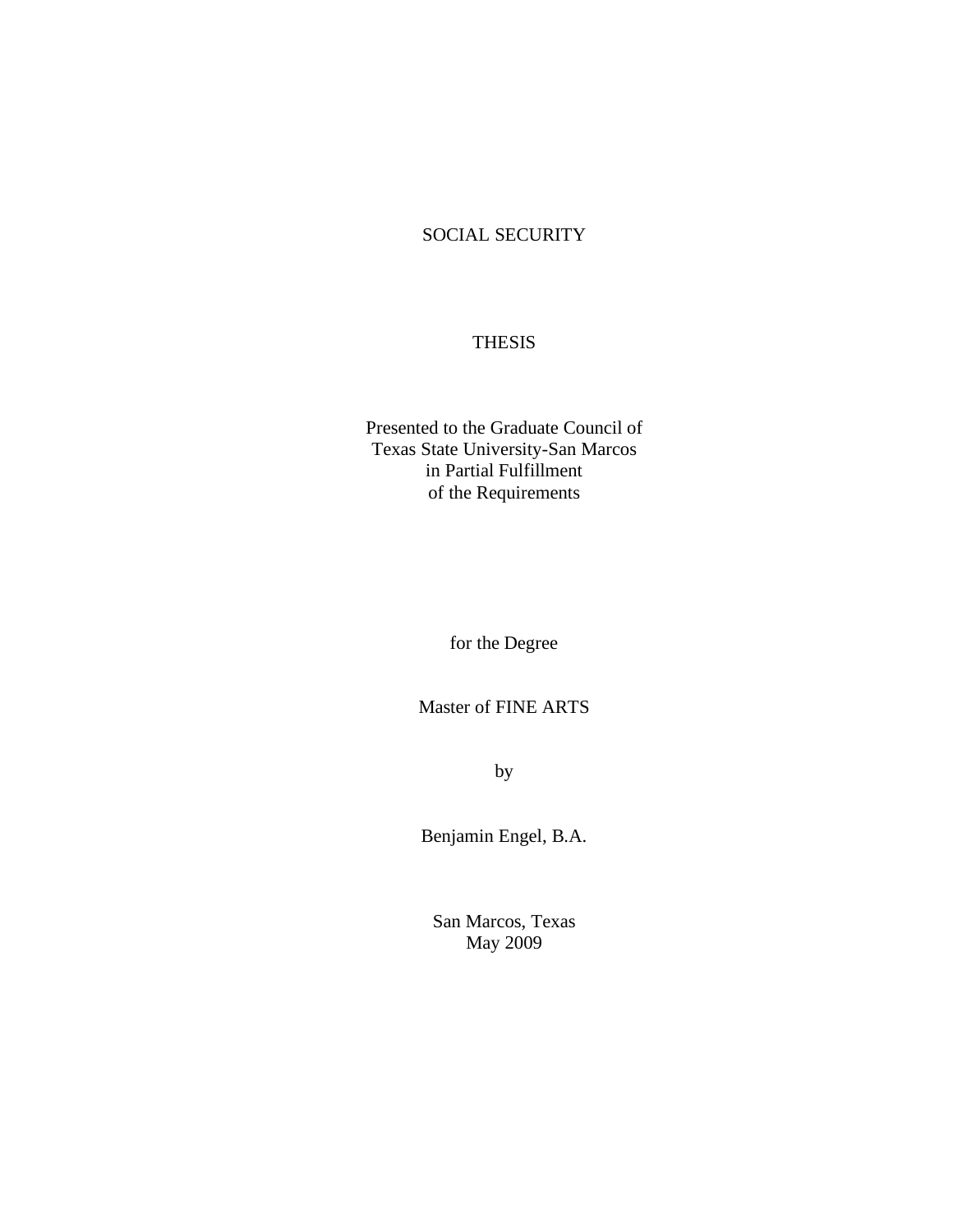# SOCIAL SECURITY

Committee Members Approved:

\_\_\_\_\_\_\_\_\_\_\_\_\_\_\_\_\_\_\_\_\_\_\_\_\_\_\_\_\_

\_\_\_\_\_\_\_\_\_\_\_\_\_\_\_\_\_\_\_\_\_\_\_\_\_\_\_\_\_

\_\_\_\_\_\_\_\_\_\_\_\_\_\_\_\_\_\_\_\_\_\_\_\_\_\_\_\_\_

Debra Monroe, Chair

Steve Wilson

Paul Cohen

Approved:

J. Michael Willoughby Dean of the Graduate College

\_\_\_\_\_\_\_\_\_\_\_\_\_\_\_\_\_\_\_\_\_\_\_\_\_\_\_\_\_\_\_\_\_\_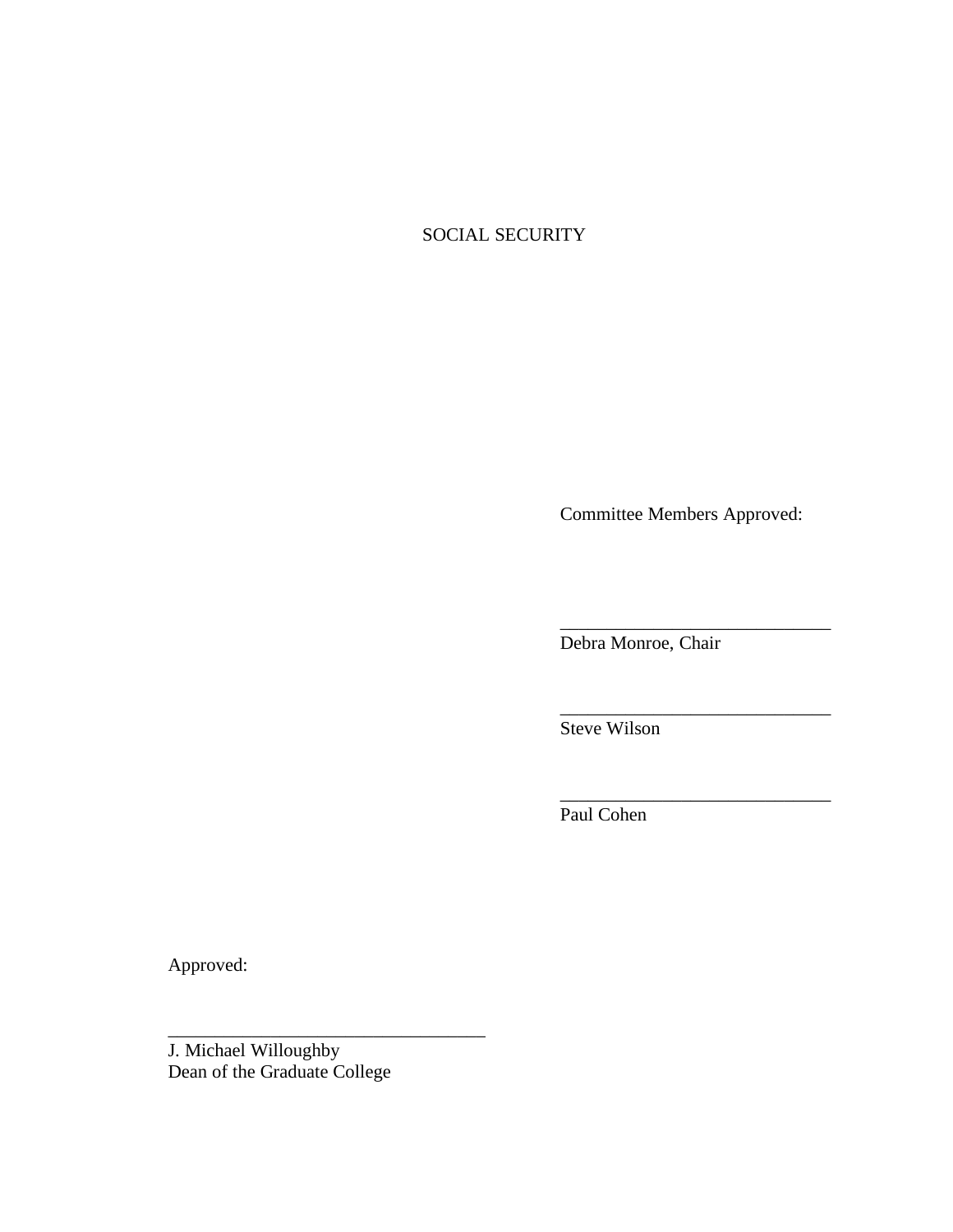# **COPYRIGHT**

by

Benjamin Engel

2009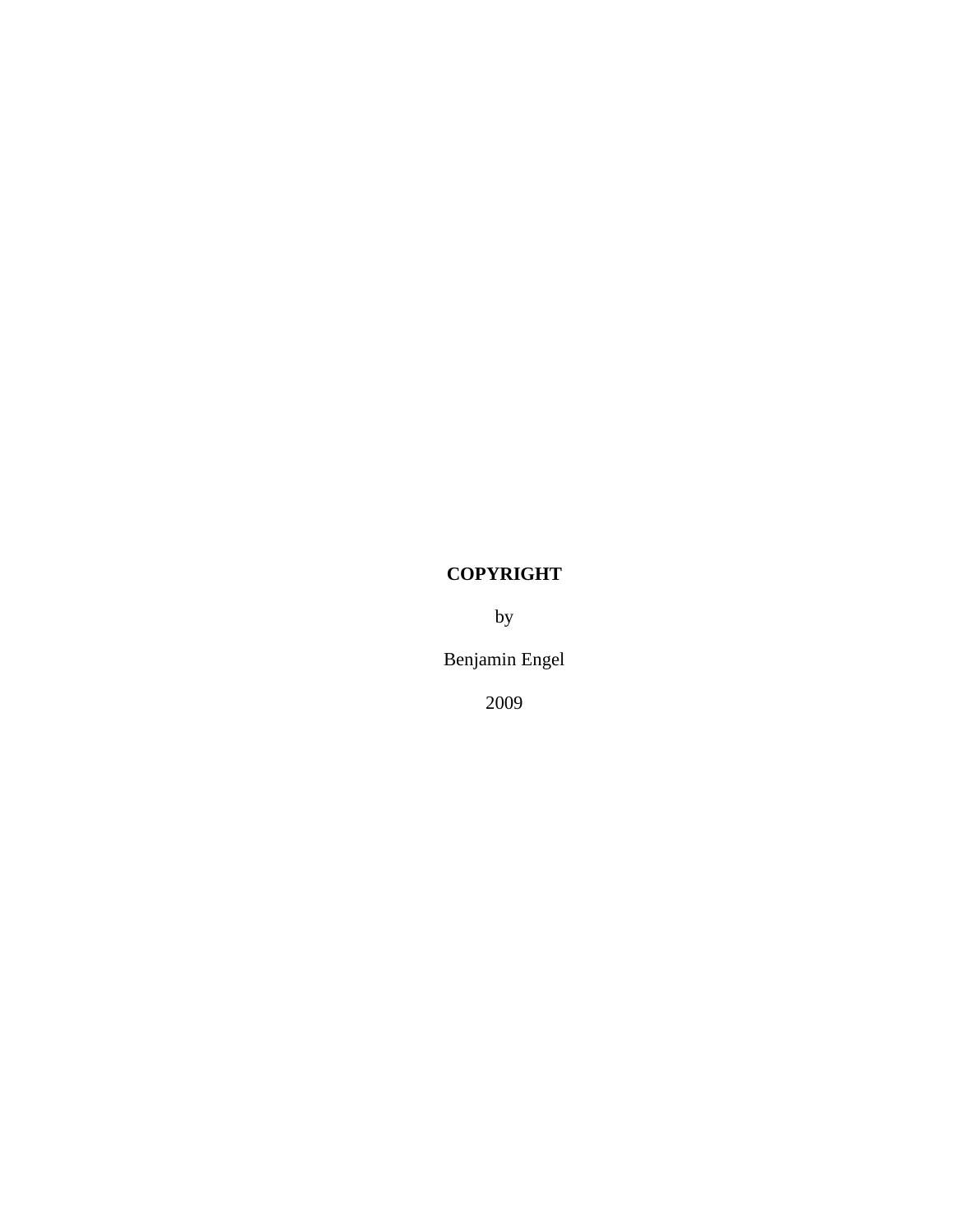## **ACKNOWLEDGMENTS**

I would like to thank Debra Monroe for serving as my thesis advisor, and Steve Wilson and Paul Cohen for participating on my committee. I am also grateful for the support of my parents, Michael and Debbie Engel; my sister, Persephanie; and my partner, Jeremy.

This manuscript was submitted March 12, 2009.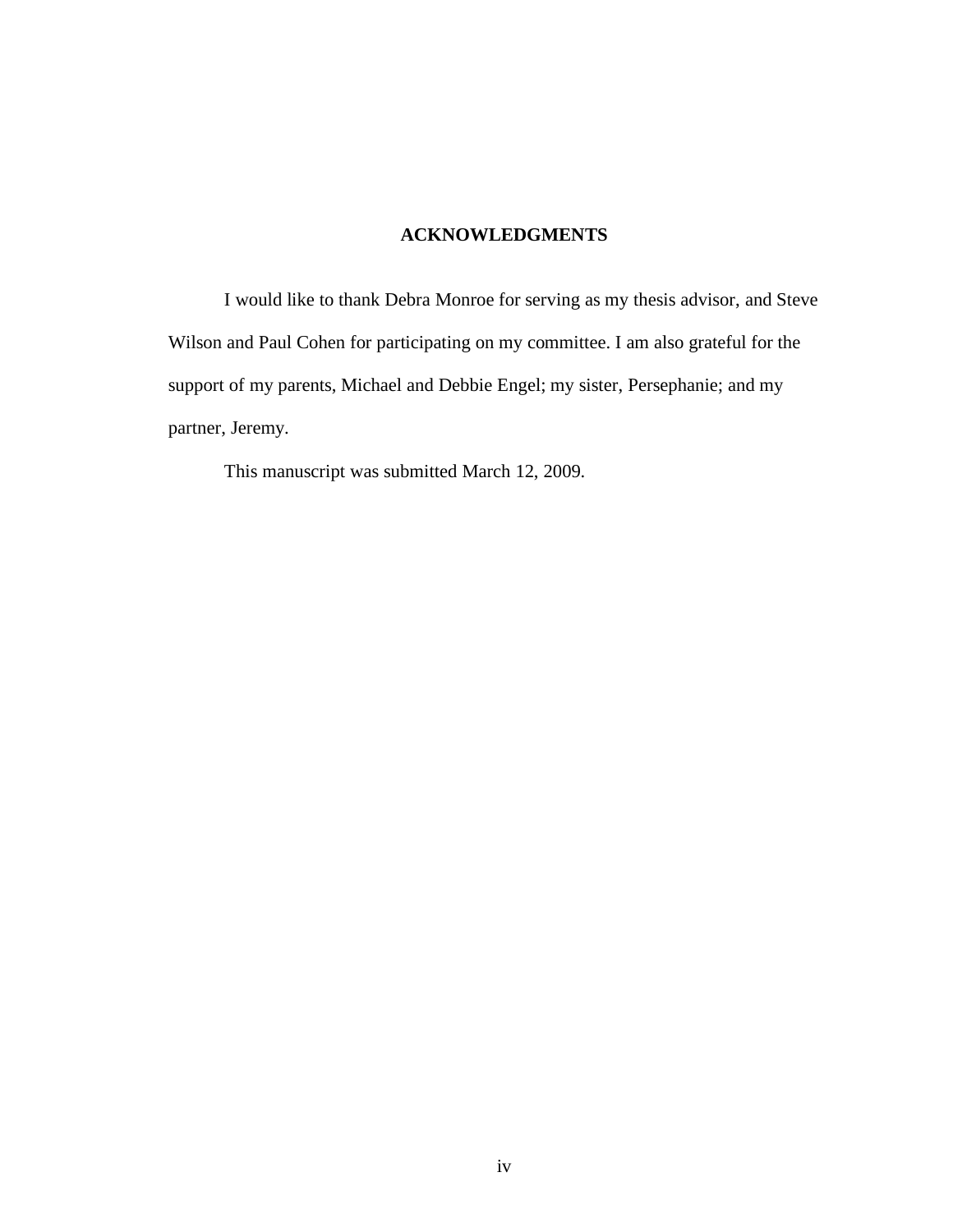# **TABLE OF CONTENTS**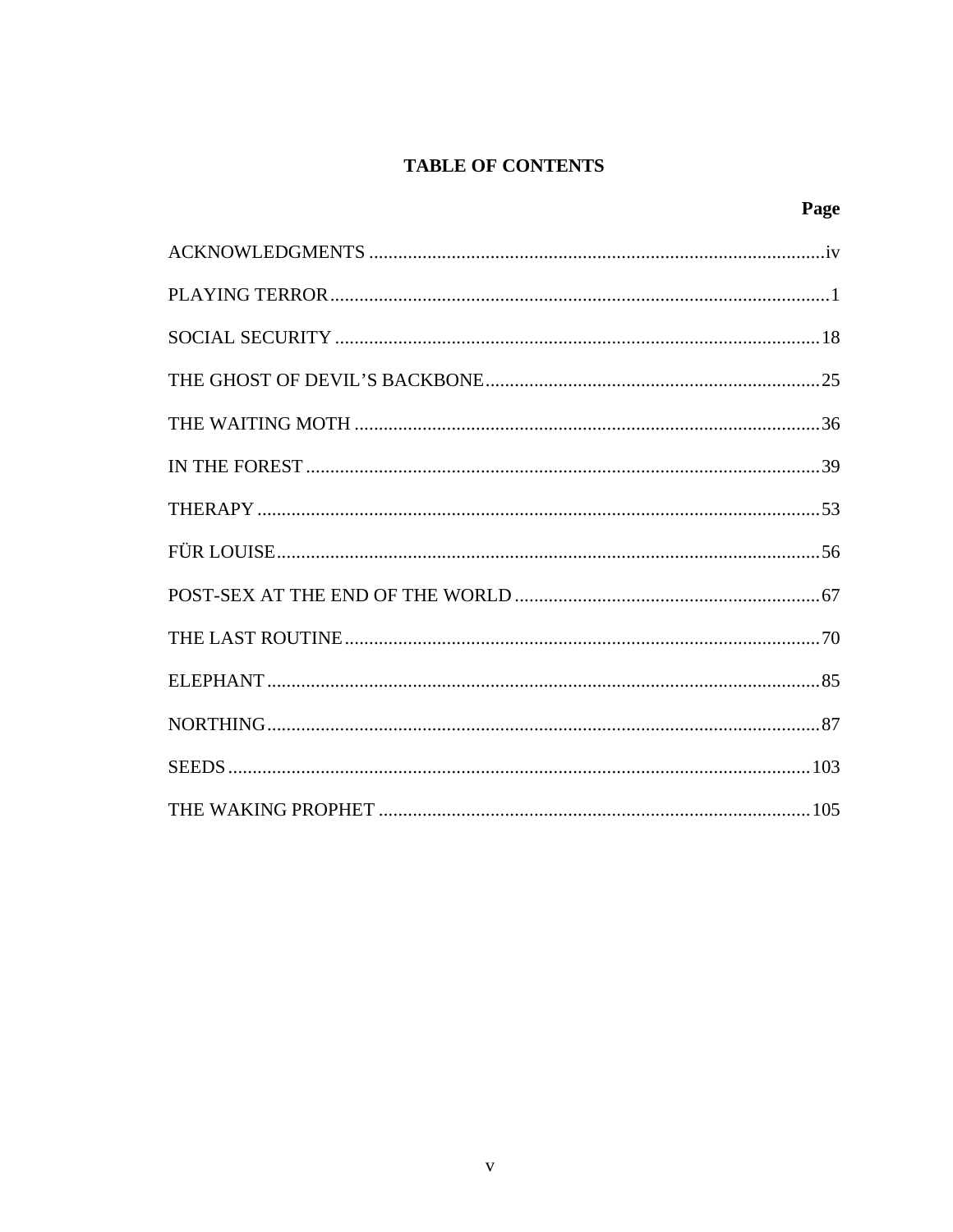### PLAYING TERROR

Kilpatrick Elementary, which rests on a hill north of Main, offers recess. At ten o'clock, when the third graders play, Amil and Jacob chase Shelby. They dart under, around the rusted metal bars that make up the line of towering swings. Shelby slaps Amil, who likes being slapped ("She likes me," he frequently says to Jacob) and nods when she threatens to slap again. Jacob, in turn, slaps Shelby (he hasn't yet learned proper etiquette around ladies). Together, the three children pretend to be superheroes; this role-play is an excuse to chase each other until the end of recess. Two hours later, the third graders of Kilpatrick eat lunch at picnic tables outside. Jacob, Amil and Shelby occupy one of these tables.

Amil is an only child, an accident. His clothes, toys, his plastic Ninja Turtles lunchbox are hand-me-downs from cousins. Only his blond, bowl haircut and green eyes are his. Thirty-two years from now, Amil will die in a head-on car collision. He will be survived by his mother, who will regret never buying him his own lunchbox.

"I think my superhero should have a knife," Amil says, unwrapping the foil around his ham and cheese sandwich.

"Mutants don't need weapons," Shelby says.

"Batman uses them," Jacob says, pounding his sandwich to flatten it. "Batman isn't a mutant," Shelby says. "And we play mutants, not people." "Maybe I'll use foil to make one," Amil says, folding the wrapper and sliding it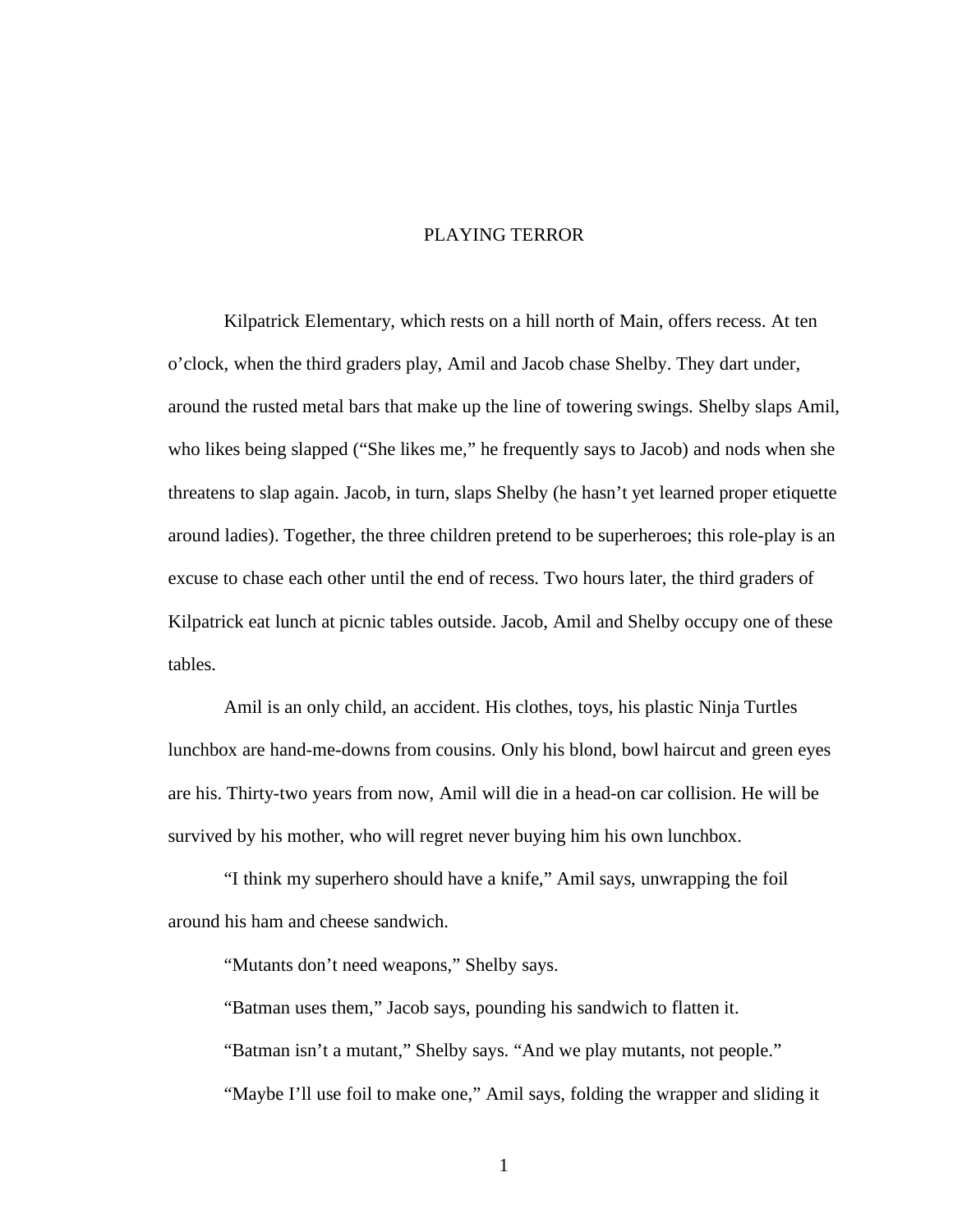under his box.

"You do kinda need it," Jacob says, "in case the mafia comes looking for your dad."

Amil rests his face in his hands. Two months ago, his father left town because of a gambling debt. Amil remembers the police sirens, which sounded soon after his mother called to report his father's disappearance. Jacob, not noticing that he has offended Amil, waves his sandwich in Shelby's face.

"I'll slap you so hard," she says, eating her raisins one-at-a-time from the small plastic container she carries in her lunch box. Already approaching five feet tall, Shelby can see the tops of her friends' heads. This advantage, coupled with the early onset of puberty (the earliest her doctor has seen) plagues Shelby, who wants to be considered one of the boys. This plight will not stop her, however, from losing her virginity to Amil two days after her sixteenth birthday. Nor does it stop her now from eating her raisins as a lady should.

"Not even terrorists need knives," Shelby says, steering the conversation from Amil's father.

"They never used knives," Jacob says. "Don't you watch TV?"

Shelby snaps the lid on her raisin container. "They're trickier now than ever."

"They're going to use elephants next," Jacob says, then nods. "I was watching this show one night, and the person on TV said that elephants are getting wilder and angrier and people are training them to become killing monsters. This one elephant killed twentyfive people."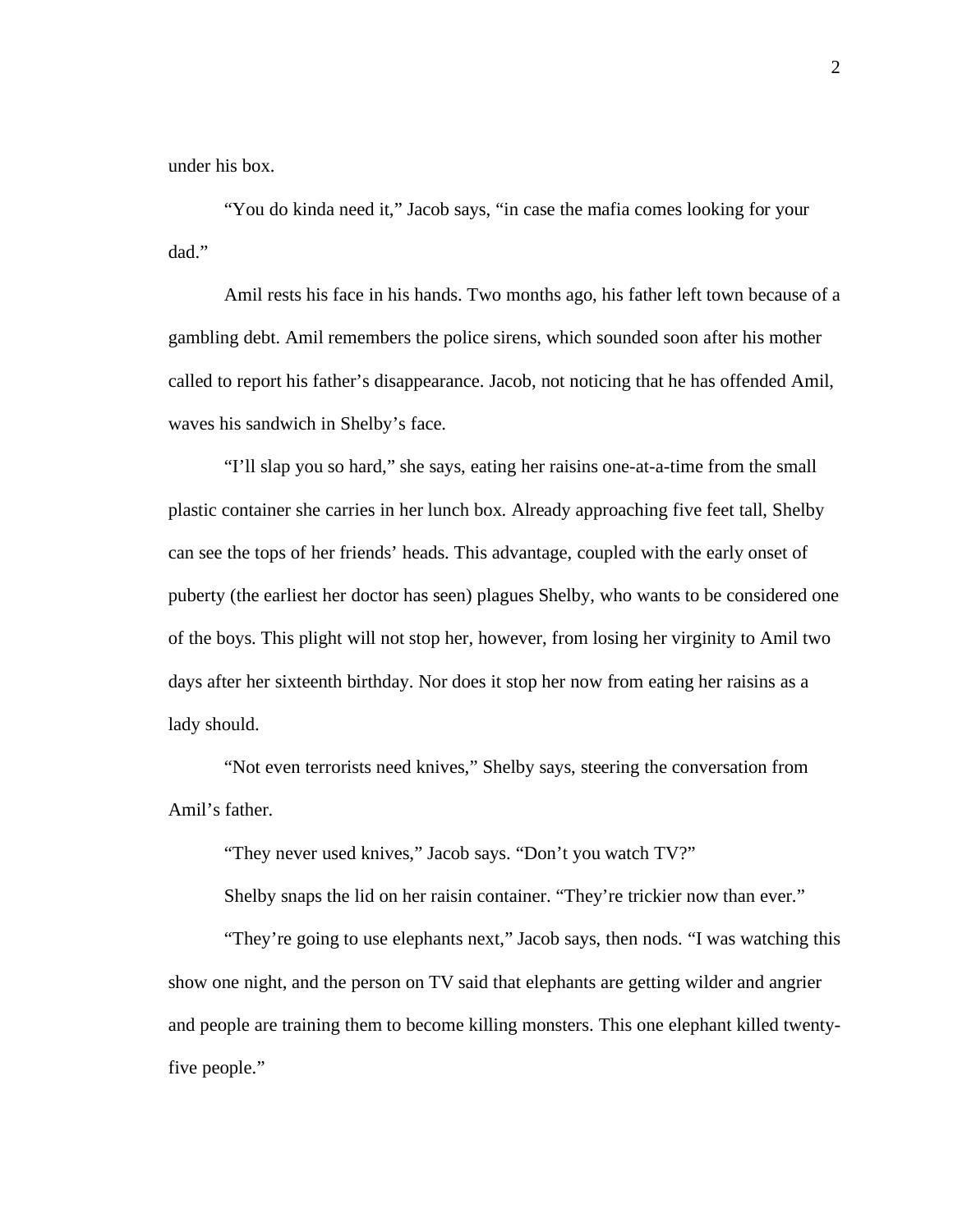"Why would they use elephants?" Amil says.

"They don't," Shelby says. "Do you go to church?"

Both Jacob and Amil say no, but Jacob is lying. Black-haired and black-freckled, Jacob, despite his violent tendencies, attends church each Wednesday and Sunday. Though raised Presbyterian, his parents gave him a Hebrew version of the Old Testament, which he keeps under his bed along with two Biblical Hebrew textbooks. He makes his younger sister recite the Hebrew alphabet. Years from now, as a seminarian, Jacob will have his scholarship revoked when two of his peers catch him masturbating to a picture of a nude Brad Pitt, who isn't really Brad Pitt, but a model from North Carolina who happens to resemble Brad Pitt from sixty feet away.

"Well, churches smell," Shelby says. "They smell the same. It's a church scent. The secretary sprays before services."

"That's crap," Jacob says, working his soda tab until it snaps off like a grenade pin.

"Haven't you been with your parents to one of those fancy car washes?" Shelby continues. "When the people clean the inside of your car, they ask what scent you want sprayed. Raspberry, chocolate, lavender. They even have 'new car' spray."

"What's your point, giant?" Jacob says.

Shelby shuts her lunchbox. She finishes first. "My point is that churches buy

church scent. Except nobody really knows who makes it. Well, I do. The terrorists."

"Are they raising money for bombs?" Amil says.

"No, the scent is poison that slowly turns church people into Muslims. Once the Christians turn into Muslims, they'll kill everyone."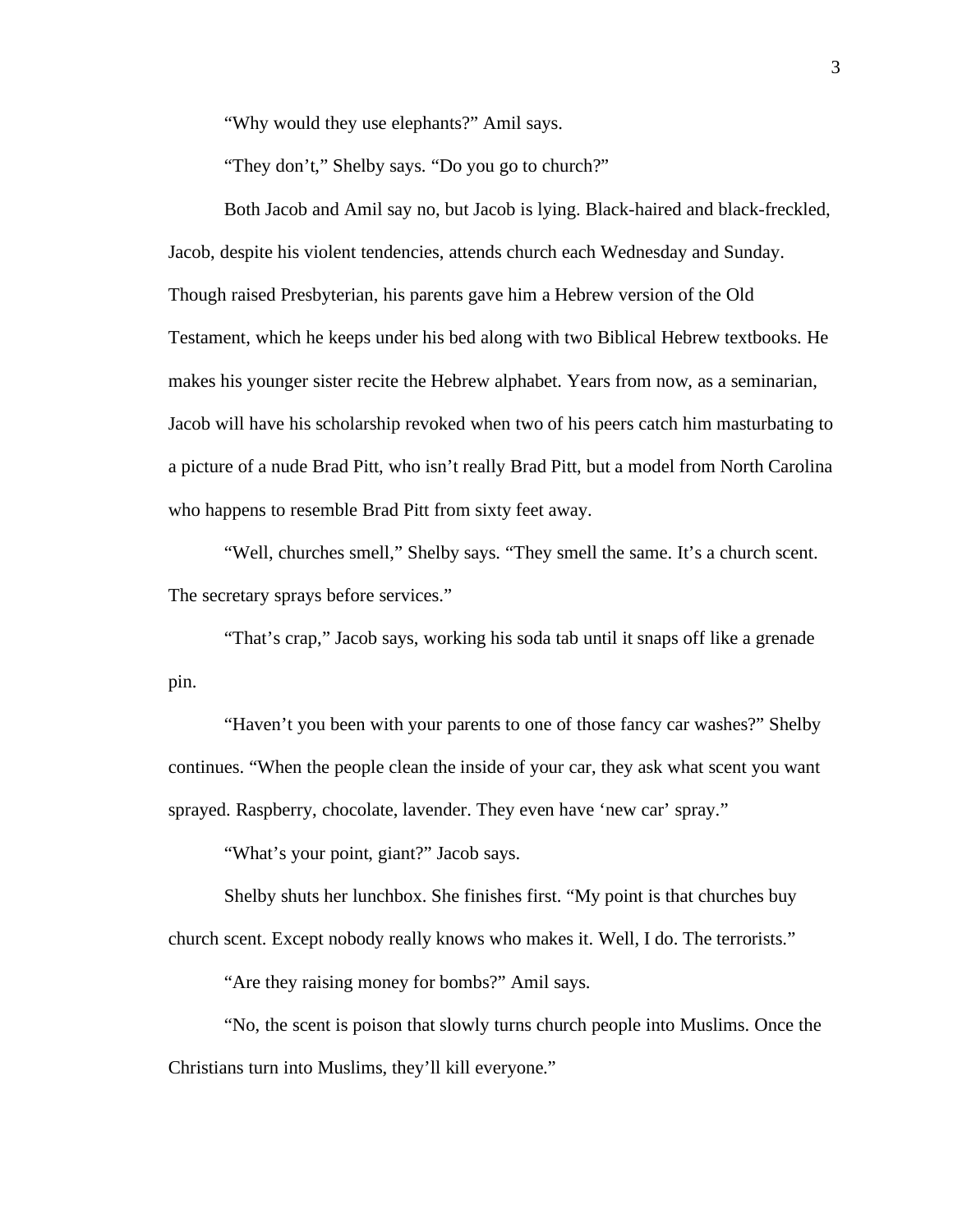"The Gentiles," Jacob says. "Amil's name sounds like those terrorist names on TV," he says. "I bet your dad named you."

By now, many of the third graders at Kilpatrick have finished their lunches. They play four-square, ride the rustic merry-go-round, or use basketballs to play soccer. A boy named Gary joins Amil, Jacob, and Shelby. Born two months prematurely to a seventeenyear-old mother, Gary compensates for his frailty by stringing foul words together. On his next birthday, he will introduce Amil and Jacob to pornography. In high school, he will grow a thin mustache and finger his prom date. Thirty years from now, Gary will buy a billiards shop, run for town Treasurer, and win by default because few people run for town Treasurer.

"What the fuckingshithell are you guys talking about?" he says, scooting closer to Shelby, who elbows him.

"Like I was saying," Jacob says, "groups are raising elephants, beating them with American flags, poking them with tiny, metal bald eagles—"

"—surrounding them with burning Bibles," Amil says.

Jacob says, "They might do that, too. I don't know, but as soon as the elephants grow up, they'll march in a long line and destroy towns and houses and stab babies with their horns."

"Tusks," Shelby says.

Amil closes his lunchbox, folds the foil into a long strip. "Why are we talking about this?"

The four children savor the final tastes of lunch. The only sound comes from Gary, who stifles a laugh and mumbles, "fuckdamnhellpussyshitbitch."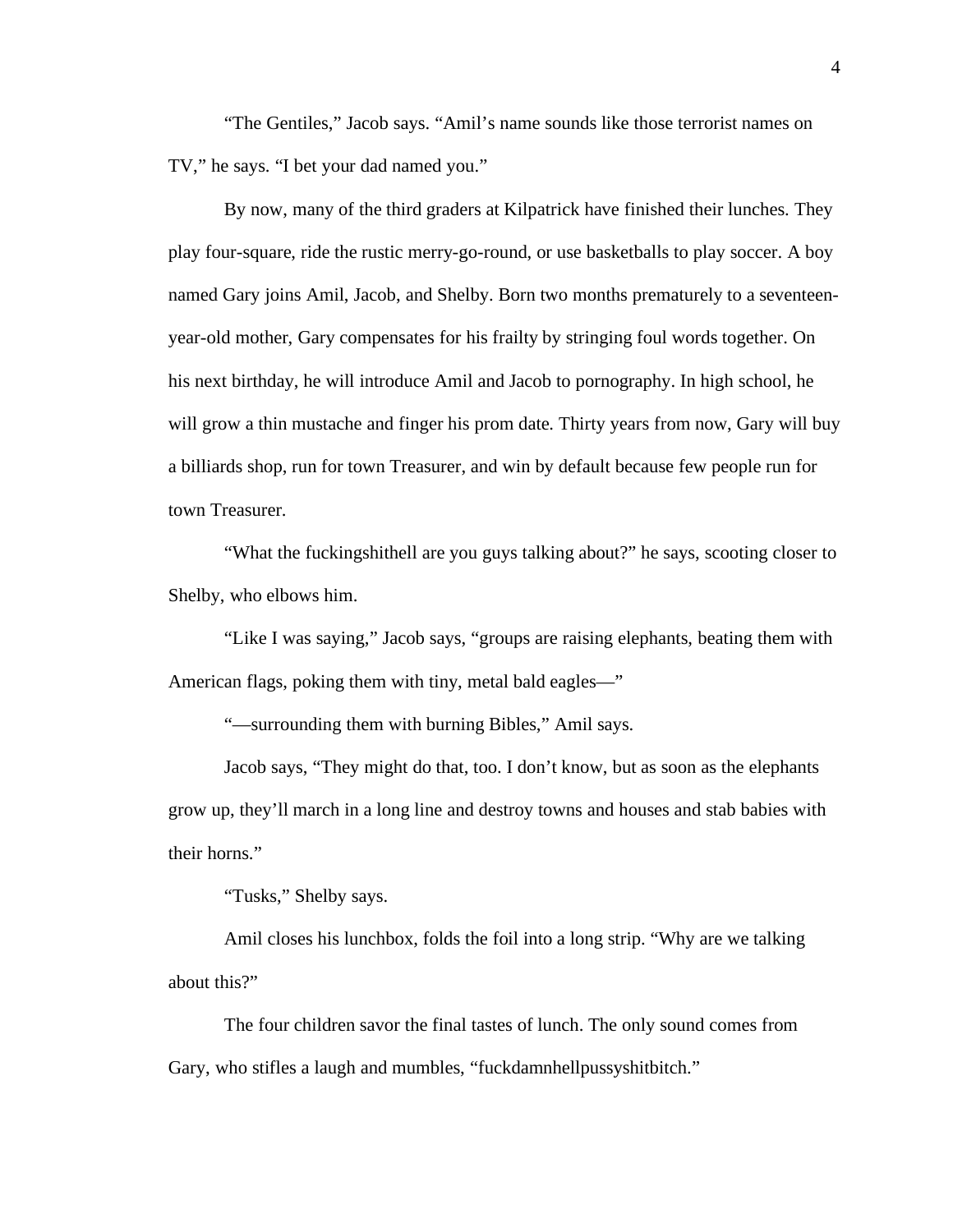"We have to know what the terrorists are going to do," Shelby says.

"Yeah, Amil, you aren't used to talking about adult things," Jacob says.

"I'll tell you a secret," Gary says. "You know that shitfuck Army base outside town? Well, one of the generals there discovered a box that would blow up Iraq if someone opened it."

"You don't know," Jacob says.

"Blow me, Freckles," Gary says, translucent skin reddening. "Anyway, so this general had a problem. If he opened the box, all the terrorists in Iraq would die. That's good, right, but if he opened it, all of our damnshithell soldiers there would die."

Ringing a hand bell, Ms. Toadson calls the third graders to line up.

"So what did the general do?" Amil says, standing.

"He buried it," Gary says. "At this school, under the merry-go-round."

Shelby slaps Gary on the back of the head. She always has the final say.

\*\*\*

As Amil and Jacob walk home after school, they talk about Gary.

"Why do we believe what Gary says?" Jacob asks.

"He's full of crap," Amil says.

"We could have killed ourselves this afternoon crawling under that merry-goround while the stupid first graders were playing on it."

The fresh scratch on Amil's back burns a little, so he shifts his backpack. "We should've listened to Shelby. She told us we were stupid."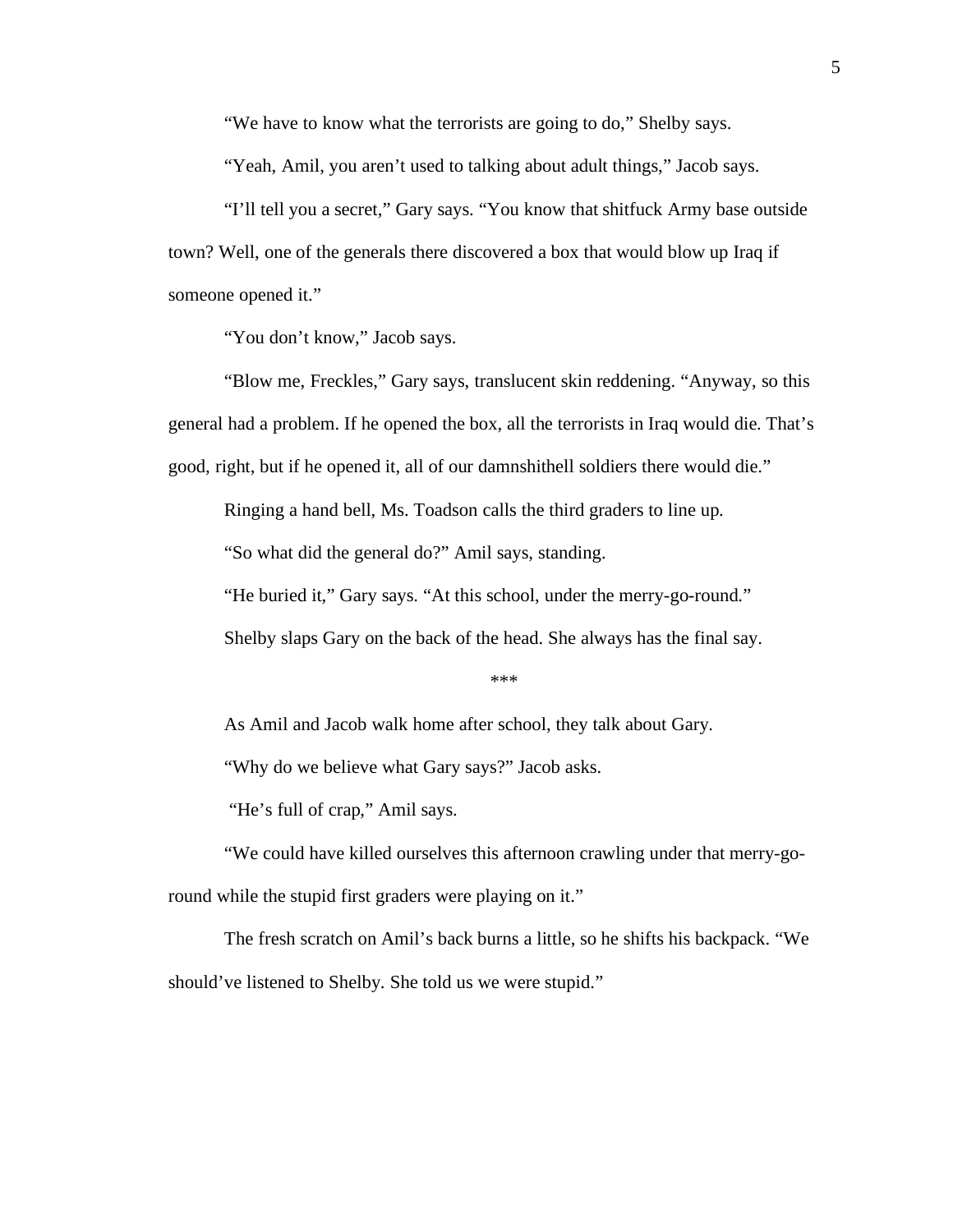"She's not smarter than us, no matter how fast she does her multiplication.

Besides, she probably knew she wouldn't fit under it. Her long legs would have stuck out and tripped all those kids."

"Both of us were too big." Amil says this clamping his teeth together because his shirt keeps rubbing the scratch he got while trying to dig his way under.

"I don't know why I believed that sucker," Jacob says.

"When we were under there, I stared at the kids playing. Do you think that in Iraq, kids play on those merry-go-rounds, too, because if they do, what if we had found that box and opened it? Those kids would have disappeared. The last thing they'd remember would be laughing at someone like Freddie, the mute. Then BAM!"

The two boys pass a mail truck and turn a corner onto their street.

"I know Freddie can't talk, but at least he could've helped us," Jacob says. "He just sat there watching. There wasn't a box anyway."

"Would you have opened it?" Amil says.

"What if God sent that box for a reason?"

"I'm sure God doesn't put things in boxes."

"Ark of the Covenant," Jacob says.

Amil frowns and doesn't know at all what Jacob's talking about. Then Jacob puts a finger to his mouth and squats behind one of the neighbor's hedges. Amil joins him.

"The mailman pulled out his mace spray the last time I scared him," Jacob says. Amil opens his mouth but Jacob waves at him to shut up. In front of Amil, bees move around a flowering vine that has grown in the hedge branches. Sweat drips from his armpits and down his side. *The bees don't have to worry about sweating*. *Their wings are*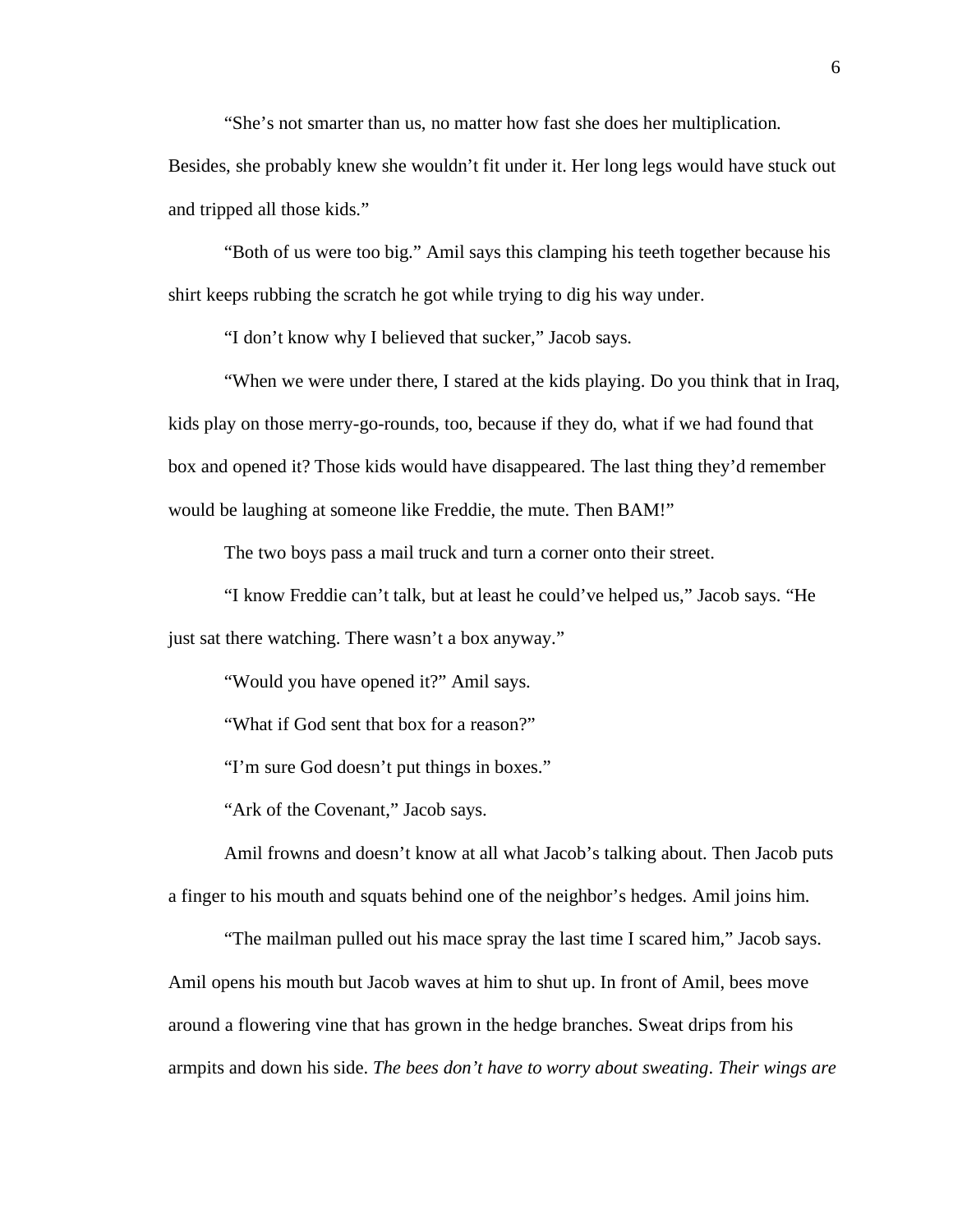*like little air conditioners.* Amil wants to wave his hands to cool off but Jacob's stare keeps him from moving until Jacob jumps and screams. The mailman jumps back, drops his cigarette.

"God damn," he says before stepping on his cigarette. Jacob laughs and runs to climb the nearest tree. Amil sits hunched behind the bushes, but the mailman spots him.

"Trying to get your friends into your little game?" he says. "Next time I'm bringing the police. You'll go to jail. I work for the government, for Christ sake."

Amil doesn't move as the man walks away. Jacob calls out to him from a low branch.

"Fatty McMailman." Then he jumps to the ground. "Are you always going to be a pussy?" he says to Amil. "Besides, he doesn't mean anything. I don't mean anything. He respects me because I scare him."

"I'll see you tomorrow," Amil says, walking toward his house. Passing the hedges, he can't help but think that if he had scared the bees, they would have stung him without respect.

\*\*\*

When Amil reaches his house, a dead dog lies on the porch. Amil stares at it and it's clearly dead, and he says this to his momma, who's standing in the yard, but all she does is walk up to it, bend down, touch its fur, and kiss it.

"What are you doing kissing that dead dog?" Amil says, taking off his backpack. She doesn't seem to hear him.

Turning around, he looks at the other porches. Besides the dog, his porch doesn't have a thing on it. His father took all of the patio chairs. That's how rushed he was to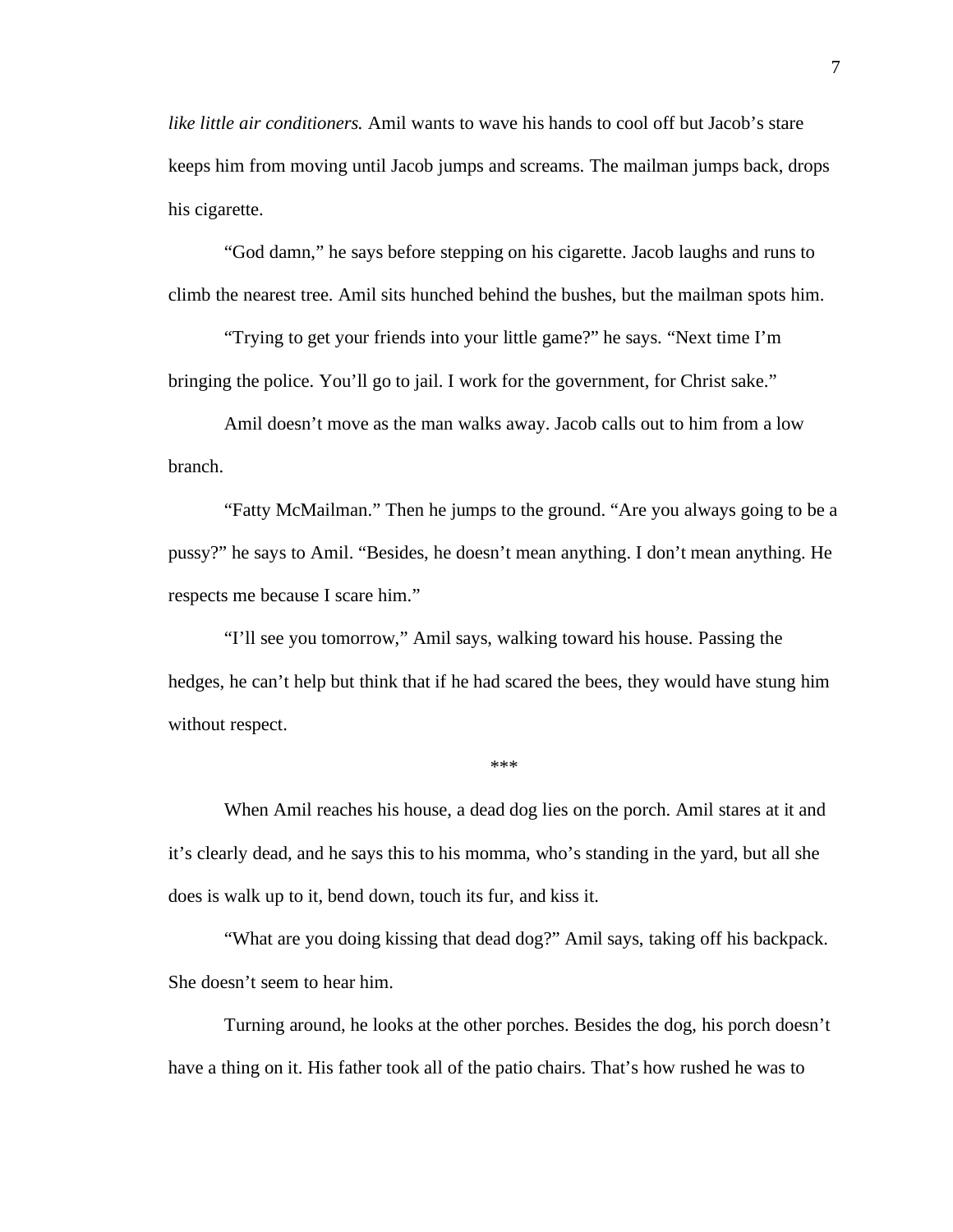escape the collection men. Forgot his toothbrush but grabbed the chairs. *Maybe he'll be going outside a lot.* Ms. Baker's porch across the street has five chairs. Her porch even has an oval rug, and Amil thinks his momma helped make that rug, but somehow it ended up on her porch.

The bumps on Momma's spine make small hills up the back of her new dress, which, Amil remembers, she had insisted on buying *and* wearing out of the store. The face of the lady manager crinkled like it was a grocery store plastic bag Momma puts tomatoes in. Amil stared at those folds of almost-see-through skin.

"Aren't you a quiet boy?" the lady had said when she saw him watching her.

"I'm assuming you'll take a temporary check," Momma said.

The lady's lips twisted like worms struggling on dirt, and when she closed her eyes, Amil glimpsed the mole on her eyelid that looked like another eye.

"I've never seen a woman wanting to wear a dress straight out of the store," the lady finally said.

"Feel free to take a nice, long look."

The lady cut the tags off and made Momma pay for it right there.

"You are in an awful hurry for a Saturday," the lady said as she put Momma's old clothes in a bag. "You have big plans for today?"

Amil knew his mother never talked about home things with anyone she didn't know, and so she didn't say another thing until they were about out of the store, and then she said, "Thank you." Amil looked back, mostly because he wanted to see the lady blink. He wanted to see that mole.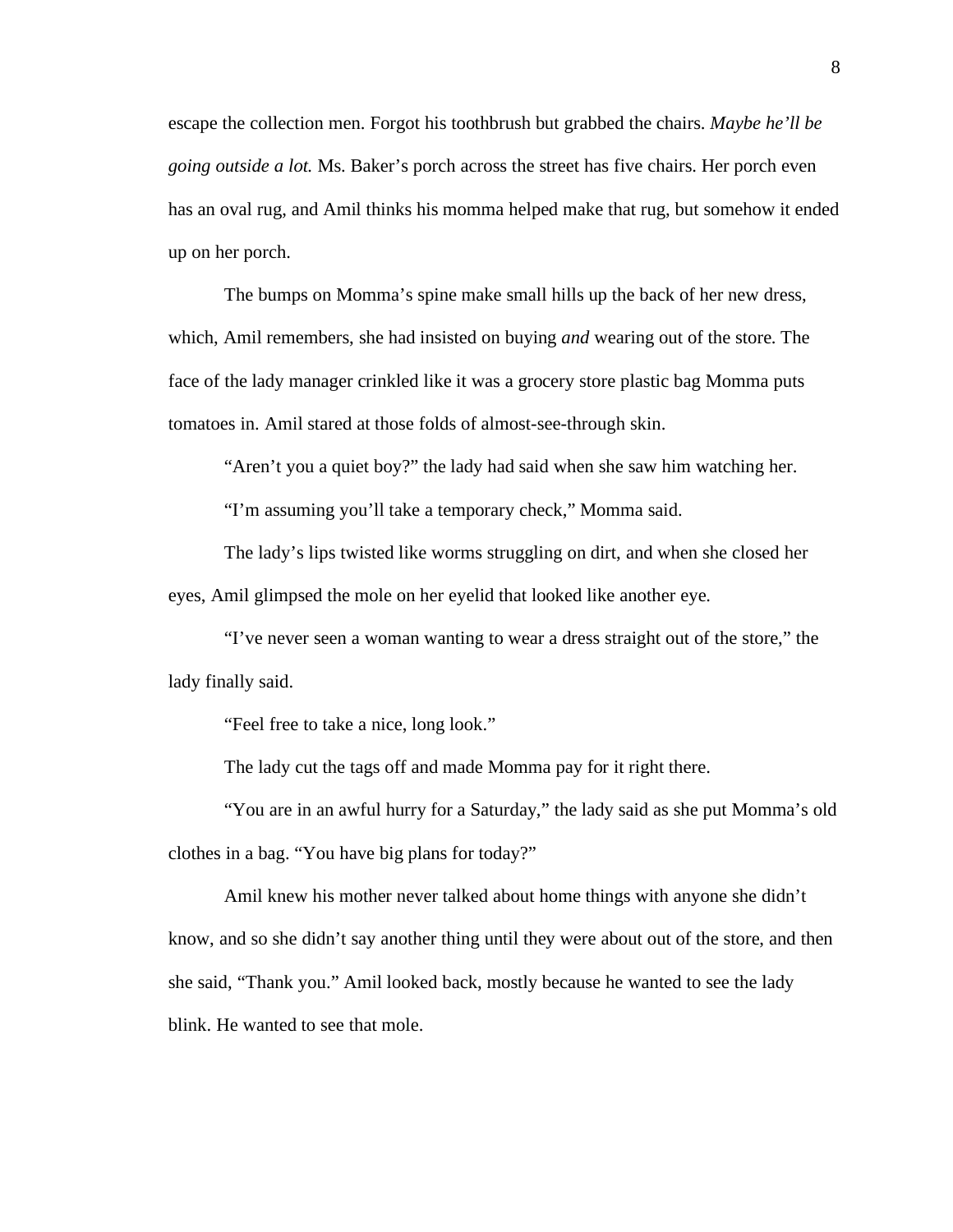Now, on the porch, Momma isn't in any hurry. She's still on her knees in her new dress and doesn't say anything as Amil walks up the porch stairs. He wipes his nose. The air is suffocating.

Momma shifts her weight until she's almost lying on her side like the dog, whose head is tilted like those fossils of dinosaurs Amil sees in books, fossils where the heads and necks are all turned up. The dog's head tilts like it hadn't wanted its last breath to leave.

"What are we going to do with—" Amil starts saying, But he stops because he isn't finished looking at its crusted left eye and mouth, at the bits of mud around the cheek as if it had tried to eat its way into the earth. Its black hair lies matted, sweaty, pressed against its body. Amil turns toward the street just about the time Jacob rides by on his bike. He waves and looks at Amil weird, and Amil shoos him.

"What are we going to do with it?" Amil says.

"Go around the back and get the shovel from the shed."

"Why did you bend down and kiss that dog?"

Momma touches the dog's head. A few of its hairs stick to her lipstick; the ends of the hairs move a little as she exhales. "Get the shovel and wait for me in the backyard."

When Amil jumps off the stairs, he makes sure to land as loud as he can. A blackbird flies over the house to the sidewalk. As it starts pecking, Amil notices another bird's droppings have stained its tail feathers, and its neck is bare as if something has bitten it.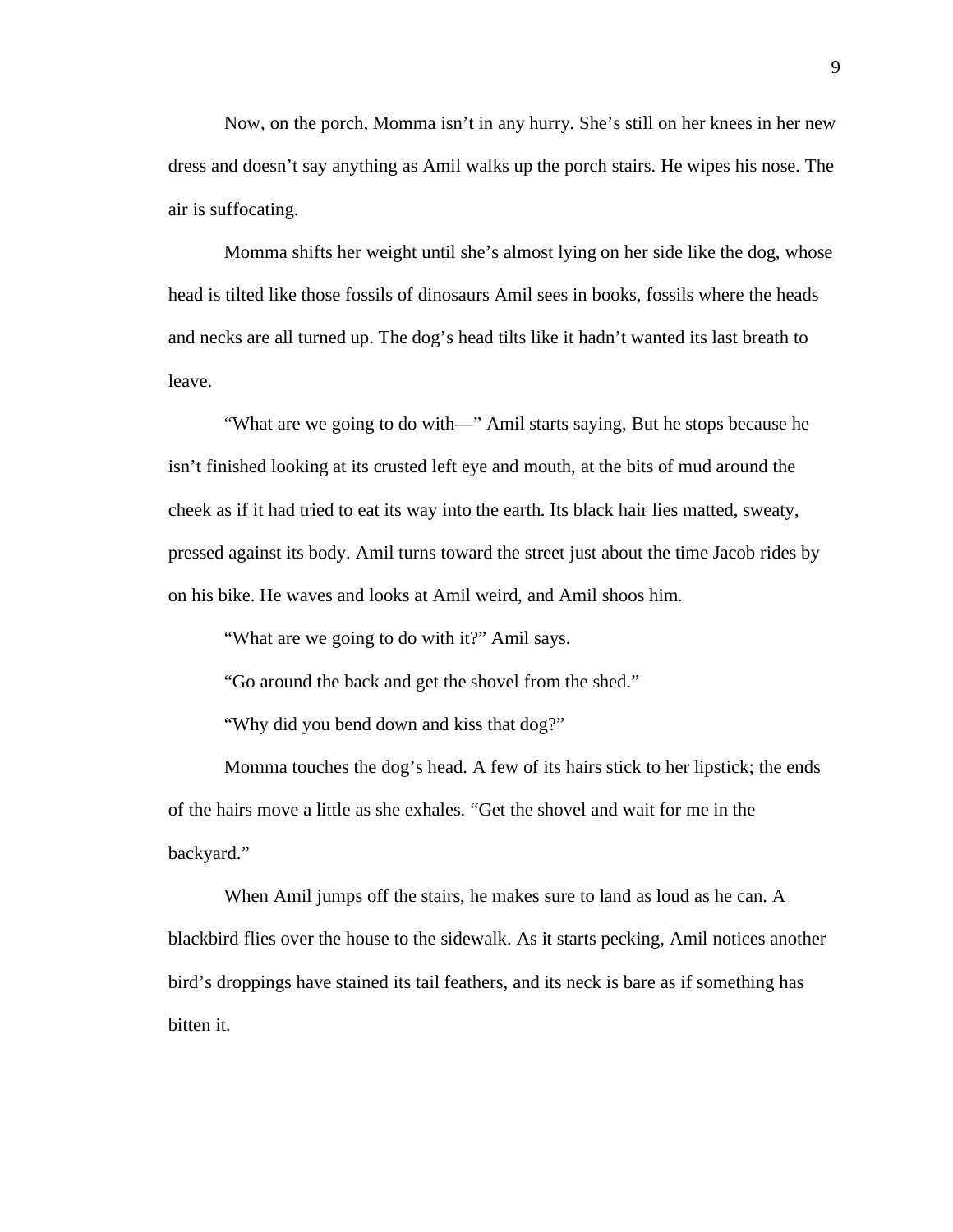"Be off!" Momma says, waving her hands at the blackbird, which doesn't respond. Its small steps across the path continue making ticks of noise. The bottom of Momma's blue-dotted dress waves in the light hot breeze; it's the only thing moving except for the strands of her hair and the neck of the pecking blackbird. "I told you to get the shovel and wait for me."

"I still don't know why you kissed it," Amil says, pushing on the gate handle.

His eyes follow the tops of the warped fence boards—a spine, like Momma's, except the fence is long and dry. A cicada screams in the tree, and when Amil opens the door the paint on the hinges pop. Fibers of wood sticking down from the door scratch across the concrete step. Walking inside, he smells paint, cardboard, and plastic toys. He shuts the door and stands still. Listening to the scraping of twigs against the roof, he counts the color spots that grow and shrink in the fuzzy black, and as he counts he becomes nothing but numbers he's saying. He tries tensing his hands, but he can't feel them. Suddenly blinking, Amil kicks open the door and searches for the shovel, which he finds propped against the far right corner. He grabs the handle, and the spider webs clinging to it make a quick fizzing-out noise.

Momma is waiting for him when he walks out. She stands at the other end of the yard. Her feet are parted like she's having a hard time balancing. Her eyes are like holes. Amil doesn't stop looking at her as he shuts the shed door.

"I thought you could start digging in the corner," she says, pointing.

"Why do we have to bury that dog here?"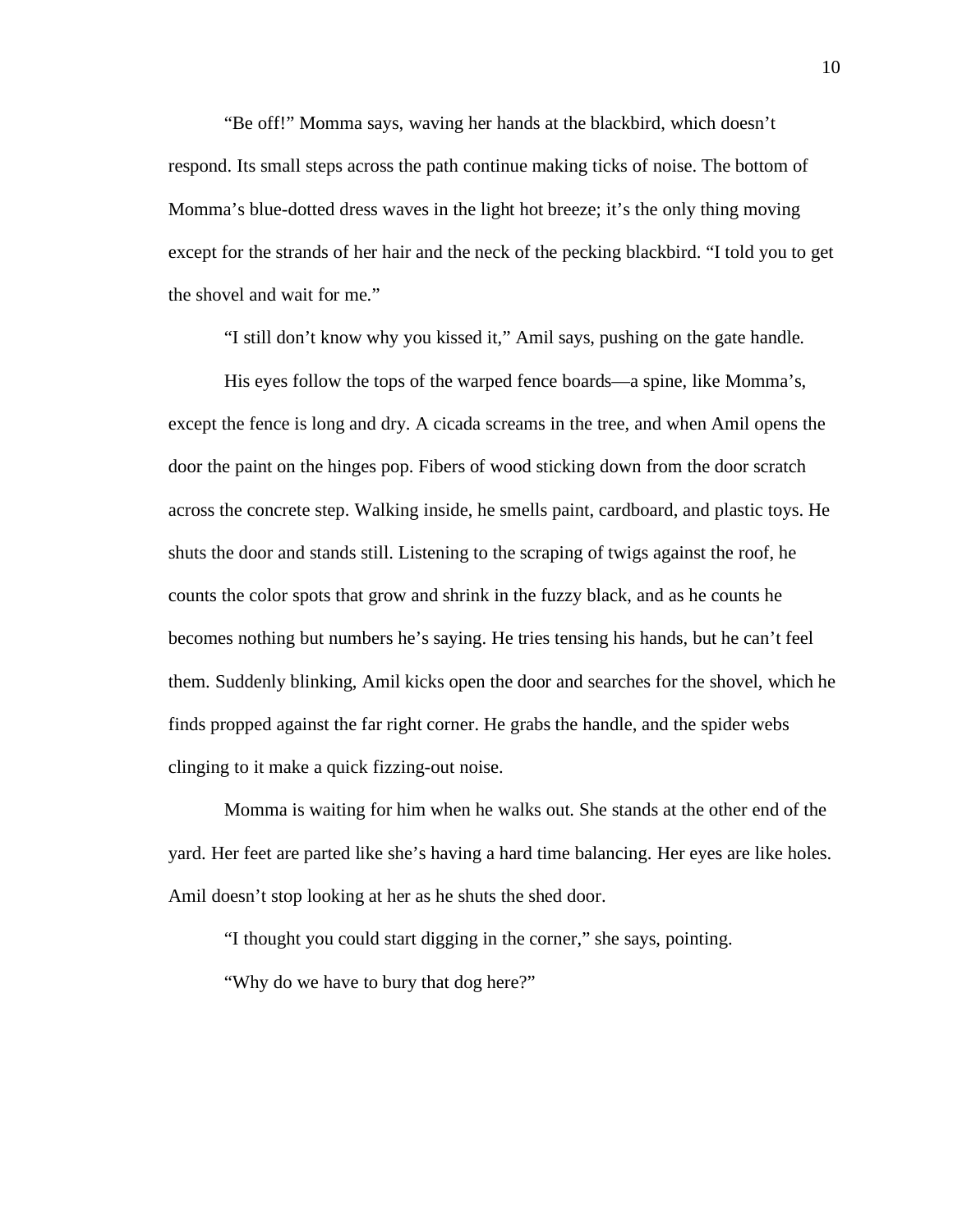"The grass never grows in the corner," Momma says as Amil props the shovel against the fence and starts moving a pile of terra cotta pots. Sickly yellow flower weeds have grown beneath them.

 "That should be enough room," Momma finally says, and Amil sees that her right hand has remained spread behind her as if she's afraid something's going to come and surprise her from behind. Stepping back, she leans against a fence post. Amil sighs and takes the shovel and stabs the ground.

"That dog—did it scare you? Have you seen that dog before, Momma? It could've died from germs. You could become a mutant."

The ground easily breaks for the shovel.

"Sometimes I see you act like your father," she says, "and I have to stop myself from hating you."

Amil grips the shovel handle. When he exhales, a high-pitched whine escapes. Not looking at his mother, he nods and continues digging. His hands burn. He pushes the shovel harder into the growing hole. Finally he stops digging and rubs his eyes with the back of his hand.

 "I think that hole will do fine," his mother says. "Keep the shovel back here. I need you to help me carry the dog."

Amil drops the shovel and follows her to the stairs of the porch.

"Grab the front legs and I'll grab the back," she says.

Amil touches one of the dog's curled legs; it hardly moves, and he immediately raises the back of his right hand to his nose. Momma bends, closes her eyes, and then grabs its two back legs.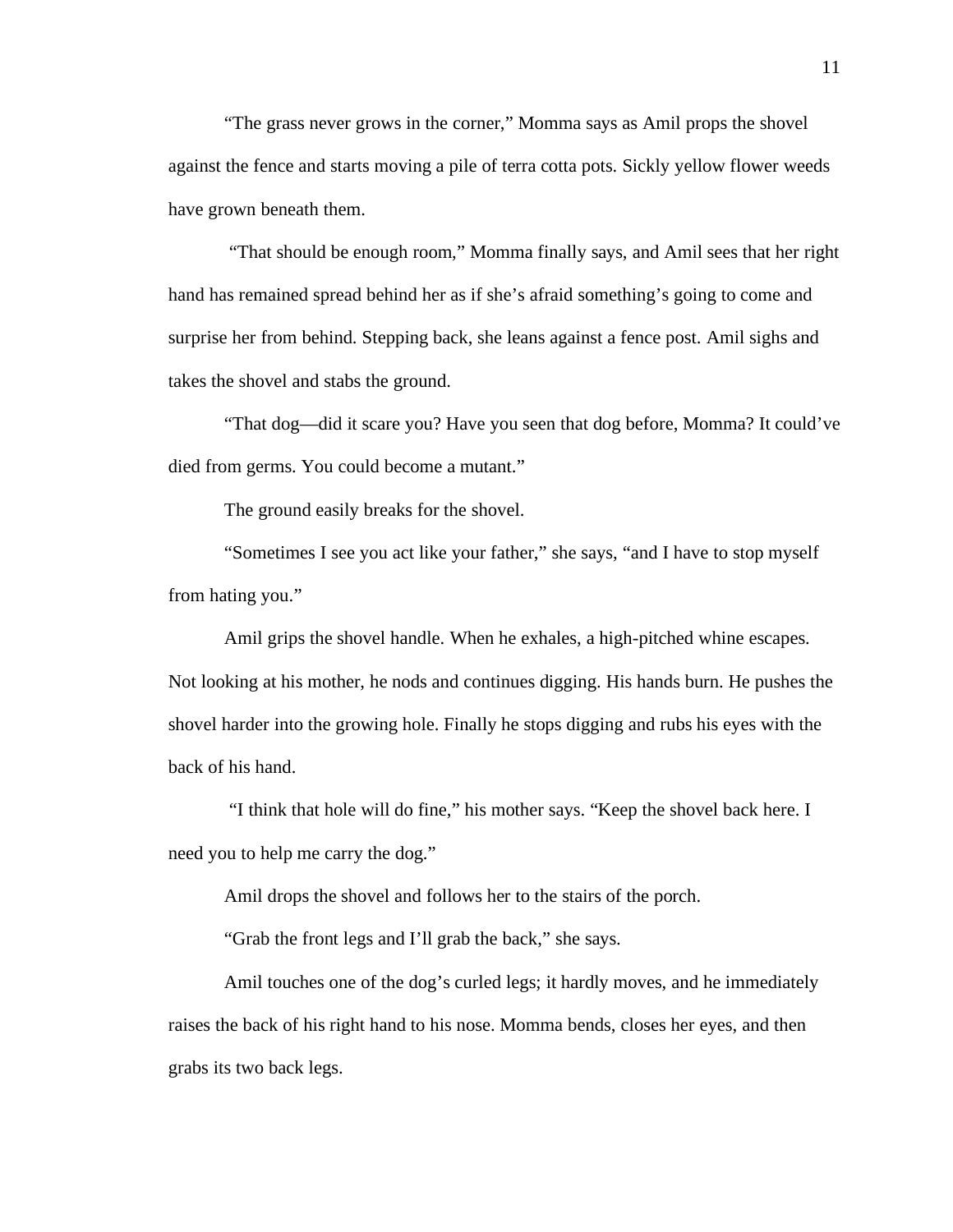The dog's head falls limp as they lift it. Its mouth opens. Urine trickles down its hair and drips on the porch, Momma's shoes. Her arms tighten. Amil feels the skin of the dog's legs stretch as they carry it down the steps. His hands grip moist hair. Amil barely breathes. He looks down at the whites of the dog's eyes. Adjusting his hold, he notices how the grass and dirt and street have stained its claws, which scratch his wrists.

"Okay," Momma says when they reach the hole. "Gently."

The dog's head touches the bottom of the hole first. It tilts upwards, then over to the right. Amil lets go and the legs fold toward its belly. Stepping back, Amil watches as Momma slowly lets go of one leg, then the other. The cicada continues to scream.

"Now that we put it in this hole," he says, "can you say why you kissed it?" "No."

As he fills the hole, he listens to his mother's breathing. After he finishes, he wipes the snot from his nose and lets the shovel fall. The tip of a paw still pokes out. He kicks some soil over it and glances at Momma and the sweat stains on her dress. She's staring down at the loose dirt as if waiting on something to come crawling back out of it.

\*\*\*

Later that night Amil sits on his bed and thinks about the box Gary had talked about during lunch. Why did Amil and Jacob want to uncover a weapon that was obviously a figment of Gary's imagination? Amil looks down at the dirt caked under his fingernails. He can't distinguish the playground's soil from the dirt from the dog's grave.

Amil walks into the restroom. He scrubs his hands and nails until most of the dirt has spackled the sink. Then he dries them and finds Momma sitting on her bed and looking at a clothes catalogue.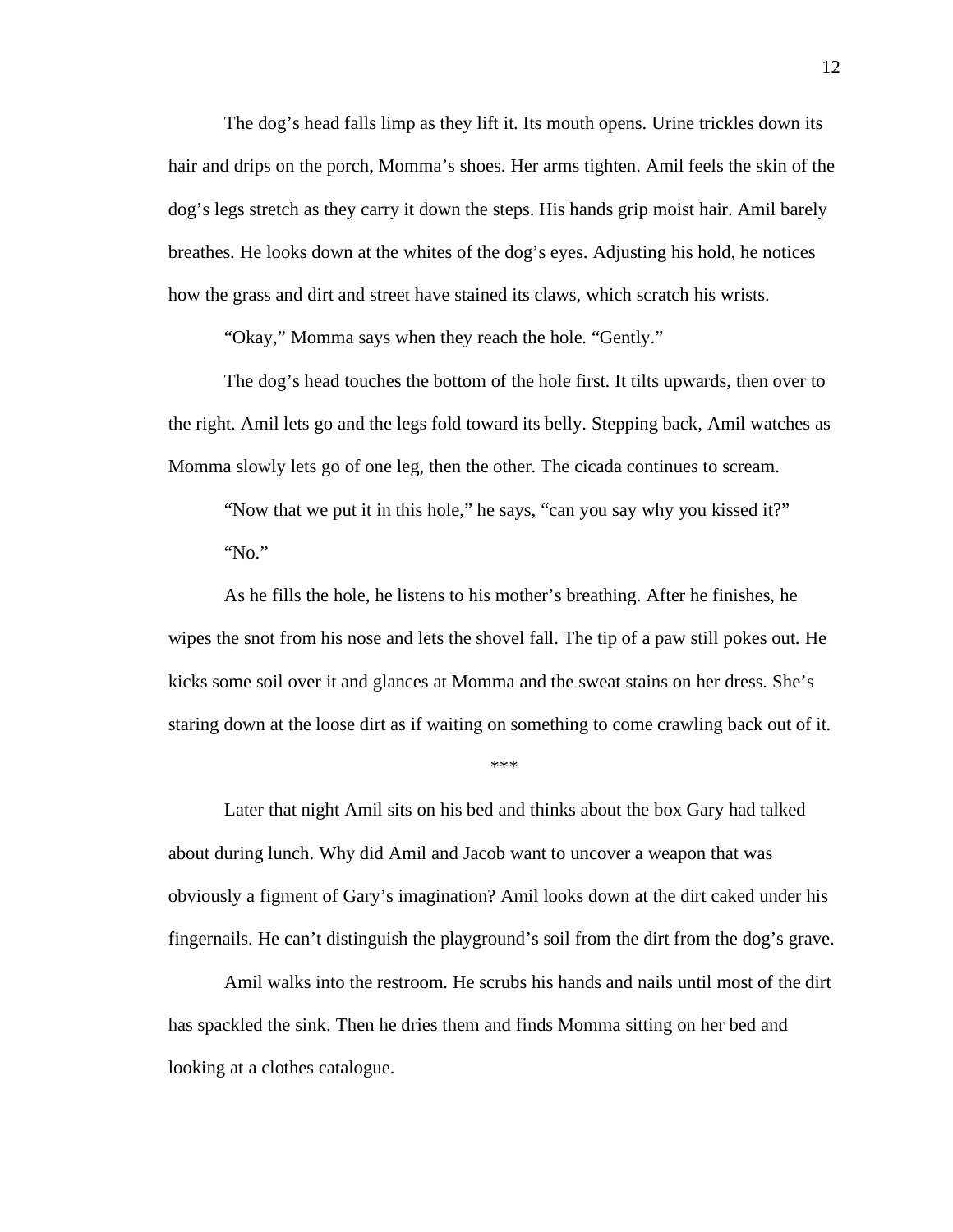"Off to bed?" she says, looking up. Already, Amil senses a change in her. Having buried the dog, she seems relaxed. Now she's smiling at him, which makes him a little uncomfortable, but he sits on her large bed and together they look at the catalogue and circle the summer clothes each of them want. Amil, feeling like he can finally talk to Momma, begins telling her about school, about the box. When he's finished, she's rubbing his neck.

"Jacob wanted the box," she says, "to feel in control."

"Is that why we buried that dog?"

"In life, if you're not uncovering something, you're covering something. Wisdom is knowing when to do which."

"A lot of people in town blame us for what Dad did, don't they?"

"He was a coward," she says, closing the catalogue. "But it doesn't mean we have to wear that word, too."

Amil kisses Momma goodnight and closes her door behind him. From his closet he grabs a black shoebox that contains a hot-glue gun and seashells. Momma had always intended to make Christmas ornaments. He dumps the shells into the wastebasket. Also from his closet he finds an old AM radio his dad had made as a science-fair project. Using a tool set given to him by his cousin, he dissects the radio into its parts: output transformer, speaker, receiver and output valves, tuning spindle. He hot-glues the parts, and then sits against his bed. The box nearly beeps. *Too clean for a bomb.* He takes the shoebox into the backyard. He walks to the corner, where loose soil covers the dog, and smears dirt on the sides of the box. Then he inspects it. Though it isn't filled with explosives, it's filled with fear. Fear makes respect. He isn't his father's shadow.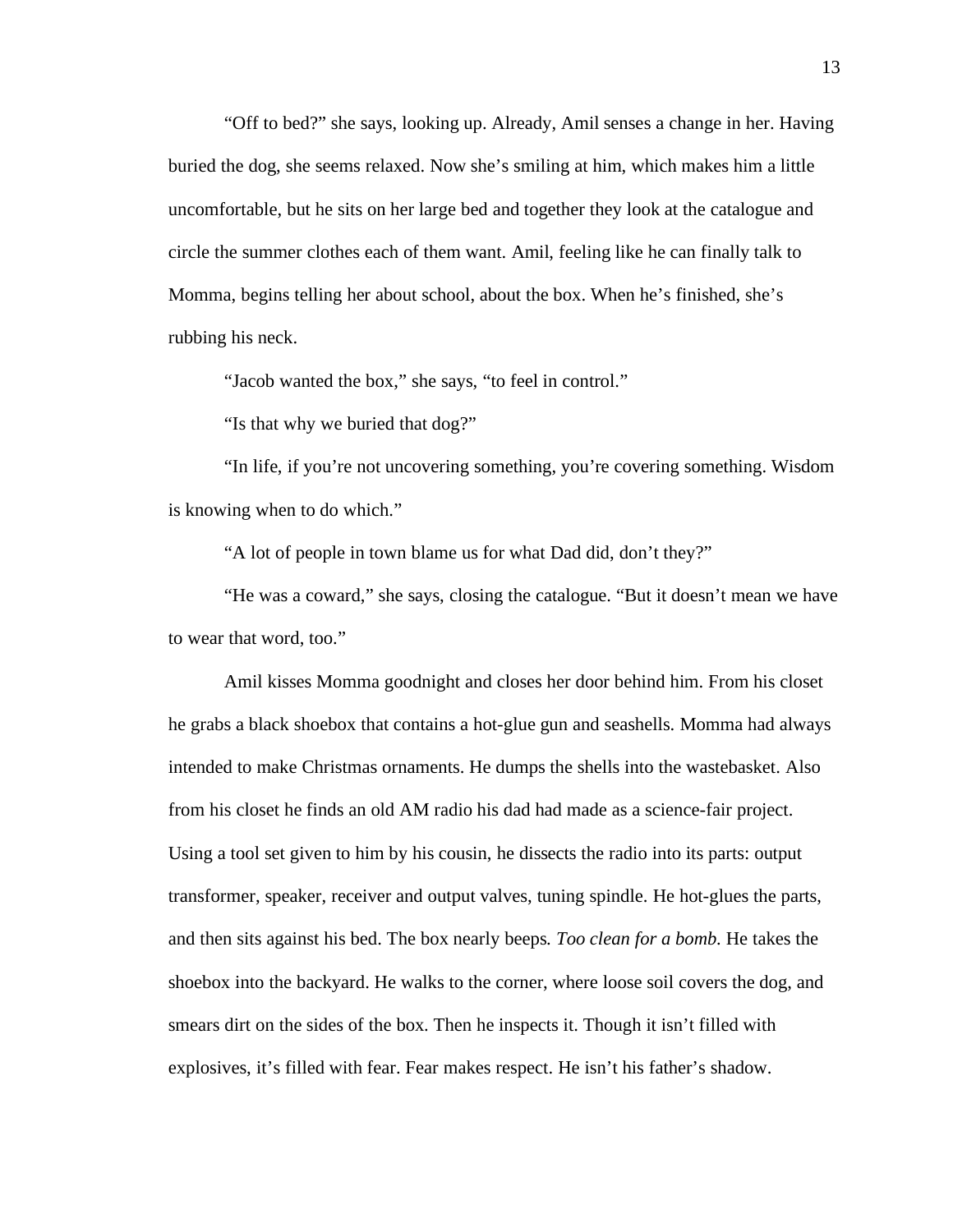Amil wakes up at 7am. He can still smell the hot glue stuck to his fingers. Even though Momma, who'd kissed a dead dog, would probably approve of his plan, he lies, saying he has to go to tutoring. But really, he sneaks to the playground, takes the box out of his backpack and stuffs it under the merry-go-round. Then in the gym he finds Freddie, the mute, and enlists him in the plan. Finally, Amil sits in class, pretending to be the person he was yesterday.

During lunch, Amil sits across from Jacob. Next to him, Shelby takes apart her sandwich and picks at the ham and doesn't once mention yesterday's talk.

"If you stuck a pole through Wolverine and you kept it there so he couldn't heal, would he eventually die?"

"He's had worse things happen to him," Jacob says. "He's been around for hundreds of years."

"I wonder how he felt when he realized he was a mutant," Amil says, looking past Jacob toward the playground.

"But I kicked your ass today at recess."

Shelby pulls her hair back into a ponytail. Crumbs stick in her hair.

"Well, Jacob, you did keep changing super powers," she says.

"But that's my superpower! I can change powers." Jacob wipes his mouth and pops the tab on his drink.

"I'm going to slam dunk this Coke," he says before lifting it to his mouth. "Ten seconds."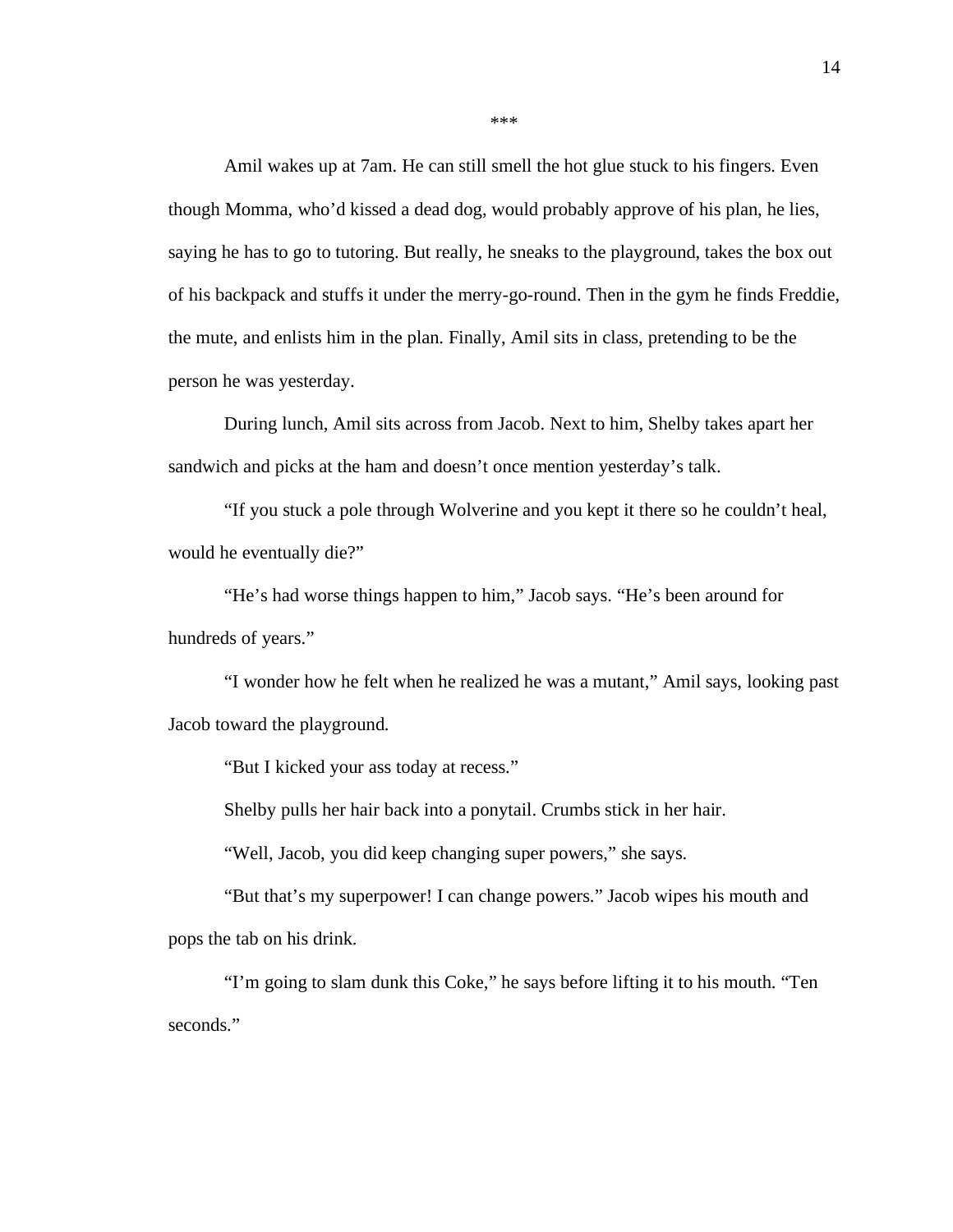Amil doesn't count. He doesn't pay attention. From the merry-go-round comes Freddie, with the box.

"What's Freddie got in his hands?" Amil says, and Jacob coughs and squints.

"Damn," he says, and then looks. "What's he doing?"

"Where did you find that?" Shelby says as Freddie slides the box on the table. He points to the playground.

"You were watching Jacob and me dig under the merry-go-round," Amil says,

keeping to the script. "Have you been snooping around there?"

"Freddie found—" Jacob says, but Amil keeps talking. Freddie, mute, continues to nod.

"This is important," Amil says. "Did you open it yet? Nod yes or no."

Freddie shakes his head "no."

"That looks like a shoebox," Shelby says.

Jacob touches the box for less than a second before stuffing his hands back under the table.

"What if they made the box look like that so someone would open it, thinking it was just a shoebox?" he says.

"Who are *they*, Jacob?" Shelby says.

Amil picks up the box. "It's heavy."

"Careful," Jacob says, scooting down.

"There's definitely something in it," Amil says.

"Don't open it!" Jacob says.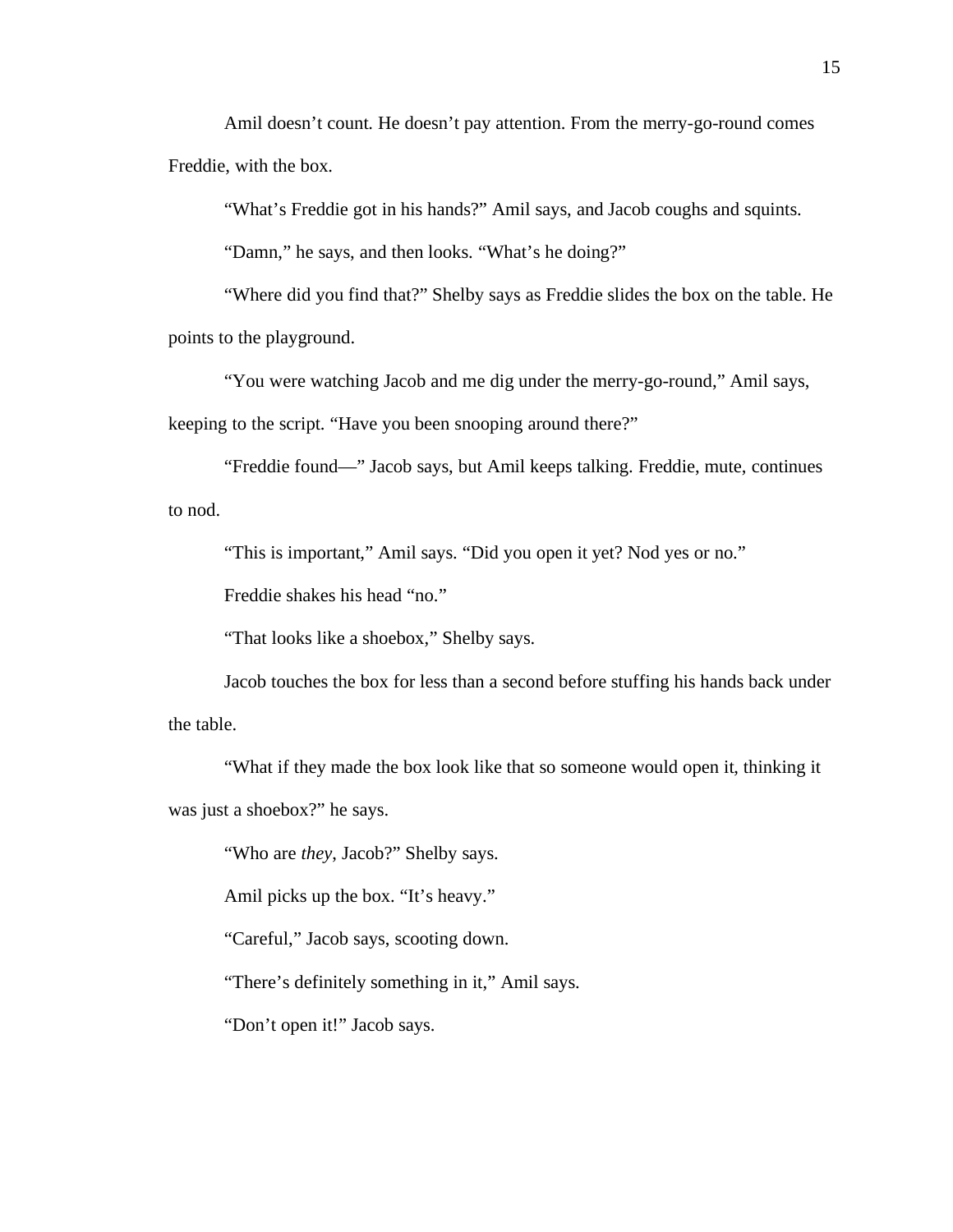Amil puts the box down. "When I asked you yesterday what would happen if we found it, you acted like you would open it."

"Yeah, but it wasn't sitting right there."

"This has to be a trick," Shelby says, touching the box.

In his original plan, Amil thought he'd open the box right away, just in case Jacob lunged to open it first. But Jacob is too afraid. "Why don't we see if it's a trick or not," he says, pushing the box toward Jacob.

"You're being pushy," he says and looks at Shelby.

"Open it," Amil says. "If nothing happens, Gary's playing a joke on us. If Iraq

blows up, you're a hero. Yesterday you were saying that maybe God sent this box."

Jacob finishes his Coke and taps the can on the table.

"If God wants to open it, let him."

"Fine," Amil says. "I'll open it."

Shelby slaps Amil's shoulder. "Are you serious? We should give it to a teacher."

Amil runs his fingers on every side of the box. He feels where the playground sand has mixed with the dirt.

"Wait," Jacob says. "What about those kids in Iraq? After I went home I thought about it all night. Screw the terrorists. My dad told me they aren't using elephants. He said they're just hiding. If you open it, you'll feel so bad you'll want to die."

"Well, Momma told me the terrorists could attack at any time," Amil says.

"Are you sure she wasn't talking about your dad?"

Amil looks at Freddie. "If I were you I'd get as far from this box as possible."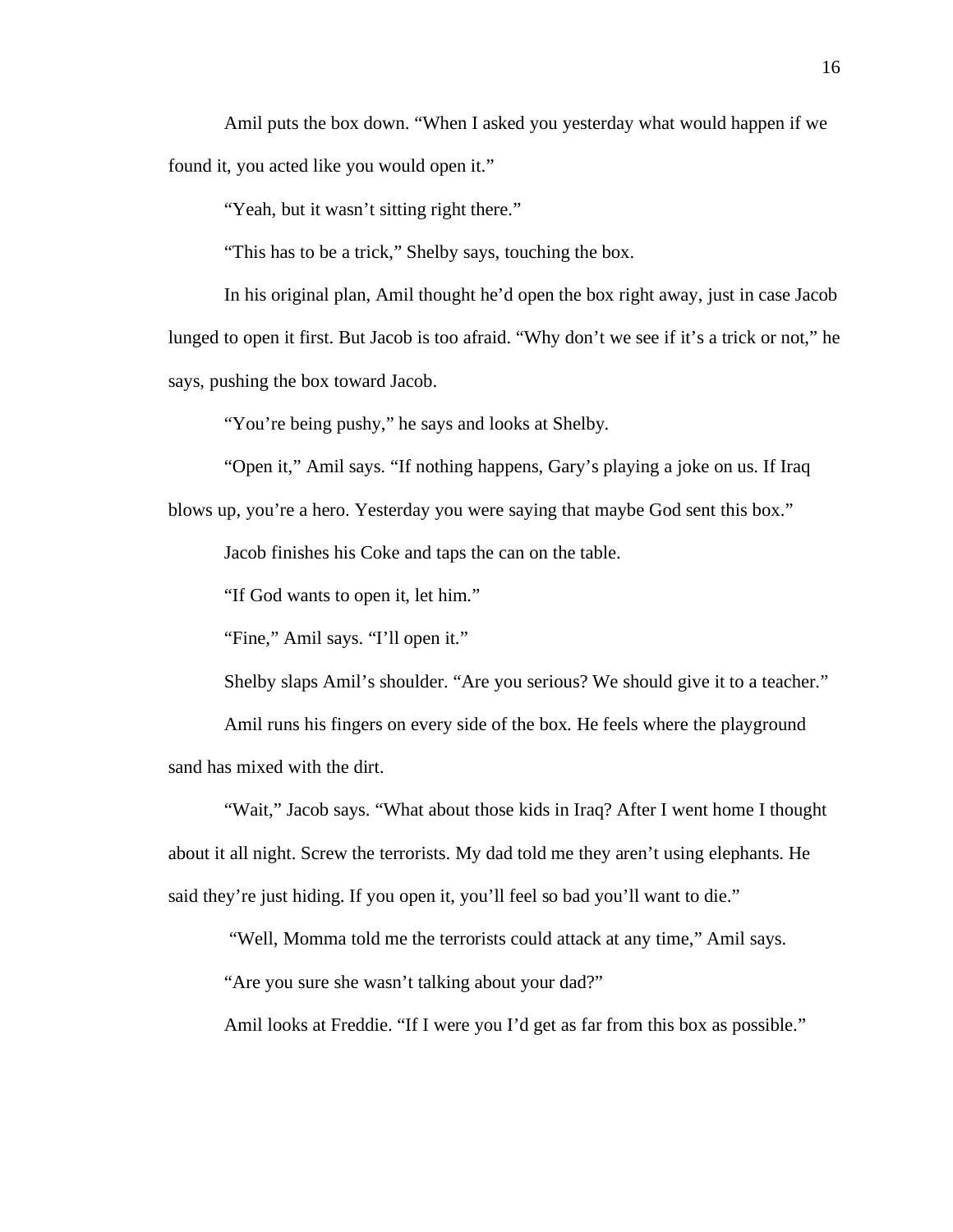Then Amil pops his knuckles like a man, stands up and reaches for the lid. Before he even touches the box, Shelby screams.

"Don't look, Shelby," Amil says, but Jacob yells and takes the box from Amil, only to knock the lid off. Inside the box, the various radio parts glisten. Amil doesn't look at the box. Jacob's hands cover his face. Amil senses the third graders of Kilpatrick glancing at their table before resuming their eating and playing.

"Children, what is going on?" Ms. Toadson says, stopping next to Amil. "What is this?" she says, pointing to the box.

"I don't know," Amil says.

"Well if you're working on a science project, you'll have to wait until science class. Finish your lunches, now."

Across from Shelby, Jacob covers his head with the box lid and cries. Amil flicks one of the glued valves. He ignores the signs his body is making—heavy breathing, heart palpitations, a sudden nauseous knot in his stomach—that urge him to laugh and admit that he had made the box, that there was no way these few glass tubes and glue could ruin a whole nation. Instead, he looks at Shelby and listens for the sound of sirens.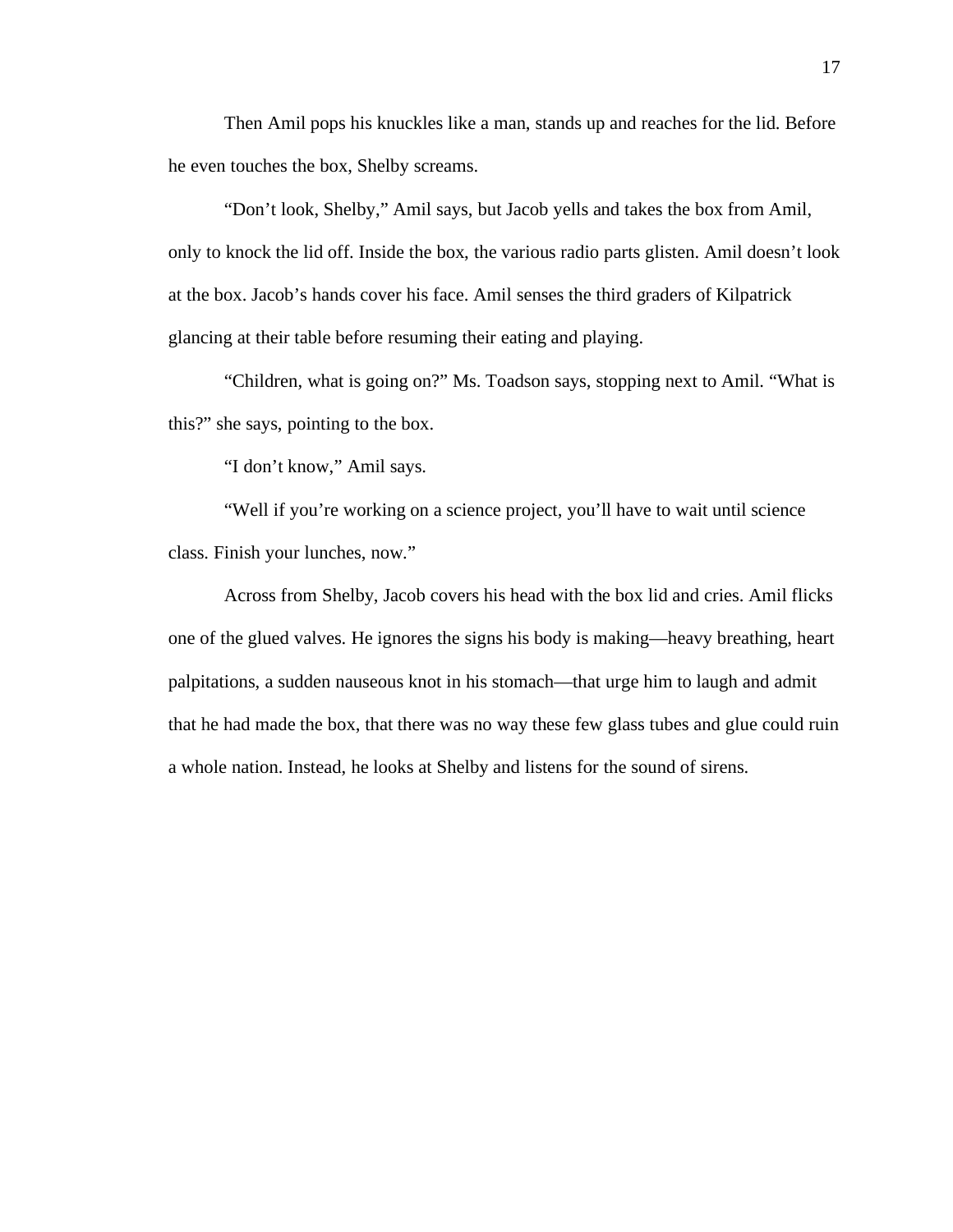#### SOCIAL SECURITY

Seabert's mother drove past the pink neon sign of a lounging woman kicking one leg toward the bar's tinted entrance. Seabert watched the woman's nipples blink. He inquired about it, but his mother recited the Biblical account of Peter and his denial of Christ.

"Stealing money," she added. "Throwing away our social security cards. And you, just eleven years old. I thought sending you to private school would teach you about guilt."

Seabert winced and continued staring out the window. Soon, the Social Security Administration office loomed, its steel pillars framing dark windows.

"Waiting an hour in line should teach you about consequence," his mother said as she parked the car. "Maybe you'll grow up."

Though they had come during non-peak hours, the assistant at the door estimated their wait time to be two hours. His mother led Seabert to two empty metal chairs and sat. Seabert stared at her red nails bobbing on her knees like berries. She held their call ticket with two fingers. He watched her cheek muscles throb.

Across from him sat an old woman. Next to him, a mother holding a newborn. Seabert looked at these people and wondered why they were there. Had these people been paying attention to him, would they have guessed why he and his mother had come? Seabert hoped they couldn't tell that everything was his fault.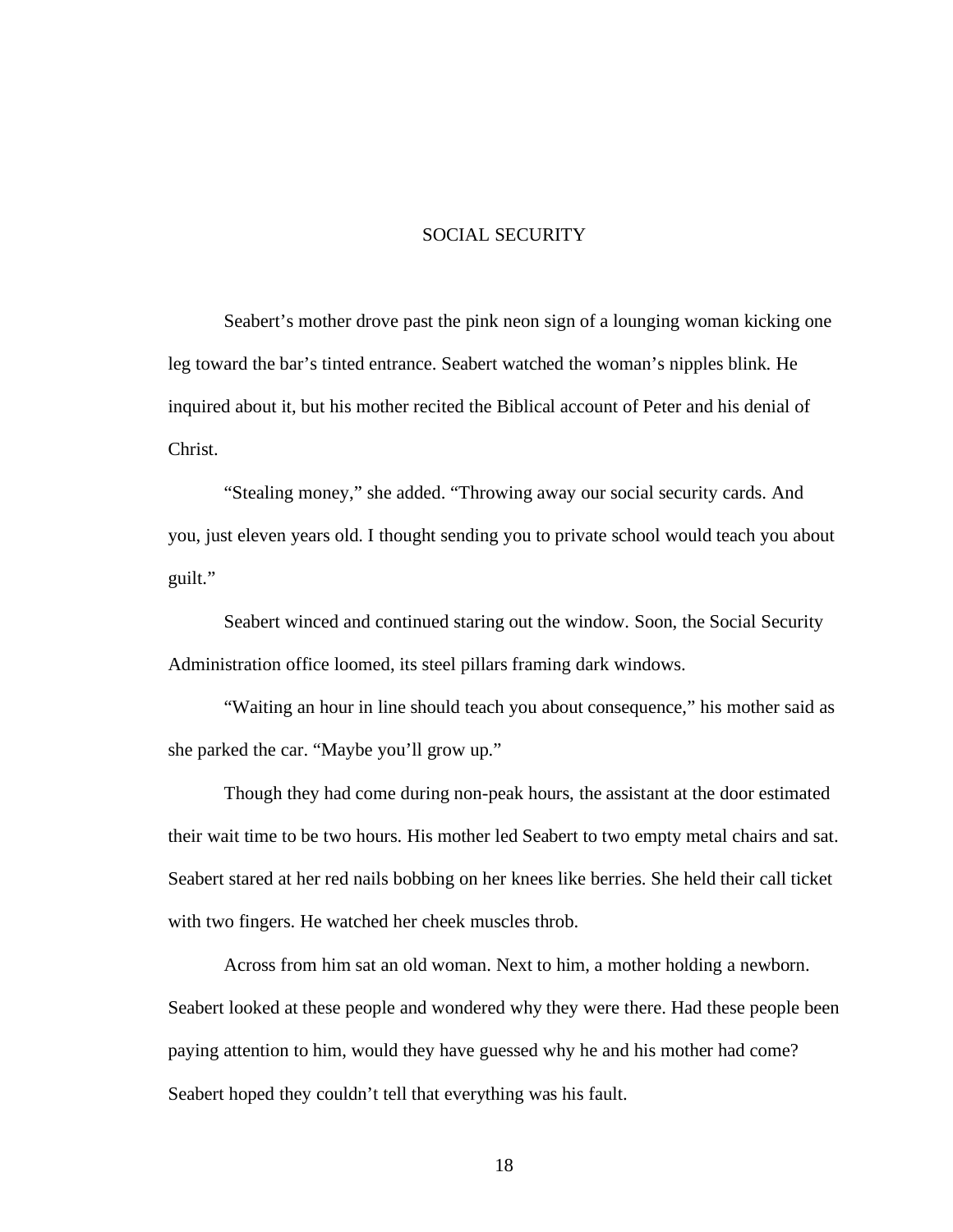A week ago, he had combed the house for extra money. His classmate Derek needed money so he wouldn't tell others that Seabert had talked inappropriately about girls, had referenced "titties" and "pussy." Derek had given Seabert a day to find the money; that's what had hurt Seabert. The time frame. He had panicked, searched places he wouldn't have searched: his father's wallet, his brother's sock drawer, the freezer, where his family stored a jar filled with important documents. "The freezer is fire-proof," his father always said. If Seabert had been given more time, he would have pulled the dollar bills from the jar instead of pouring the contents onto the kitchen counter, where his sweaty, trembling fingers sifted through birth certificates, social security cards, his father's list of important numbers and passwords. He almost backed out, thinking his parents' punishment would be far greater than any punishment Derek could inflict. But he continued. He stuffed the money in his right pocket and moved to replace the rest in the jar, but he heard the hall light switch snap, meaning his mother had finished showering early. Without thinking, Seabert shoved the documents inside the weekly coupon pages that sat at the counter's end. Then he tucked the empty jar in the freezer.

"What are you looking for?" his mother said, walking in. Her wet hair clung to her face and neck.

"A fudge bar," Seabert said.

"Not so soon before lunch." She ran a hand through his hair. "You haven't even showered."

When Seabert returned to the kitchen after showering, the coupon pages were gone. His mother had taken the trash to the dumpster. Later, he checked the jar just in case his mother had found the documents. The jar sat empty. A week passed before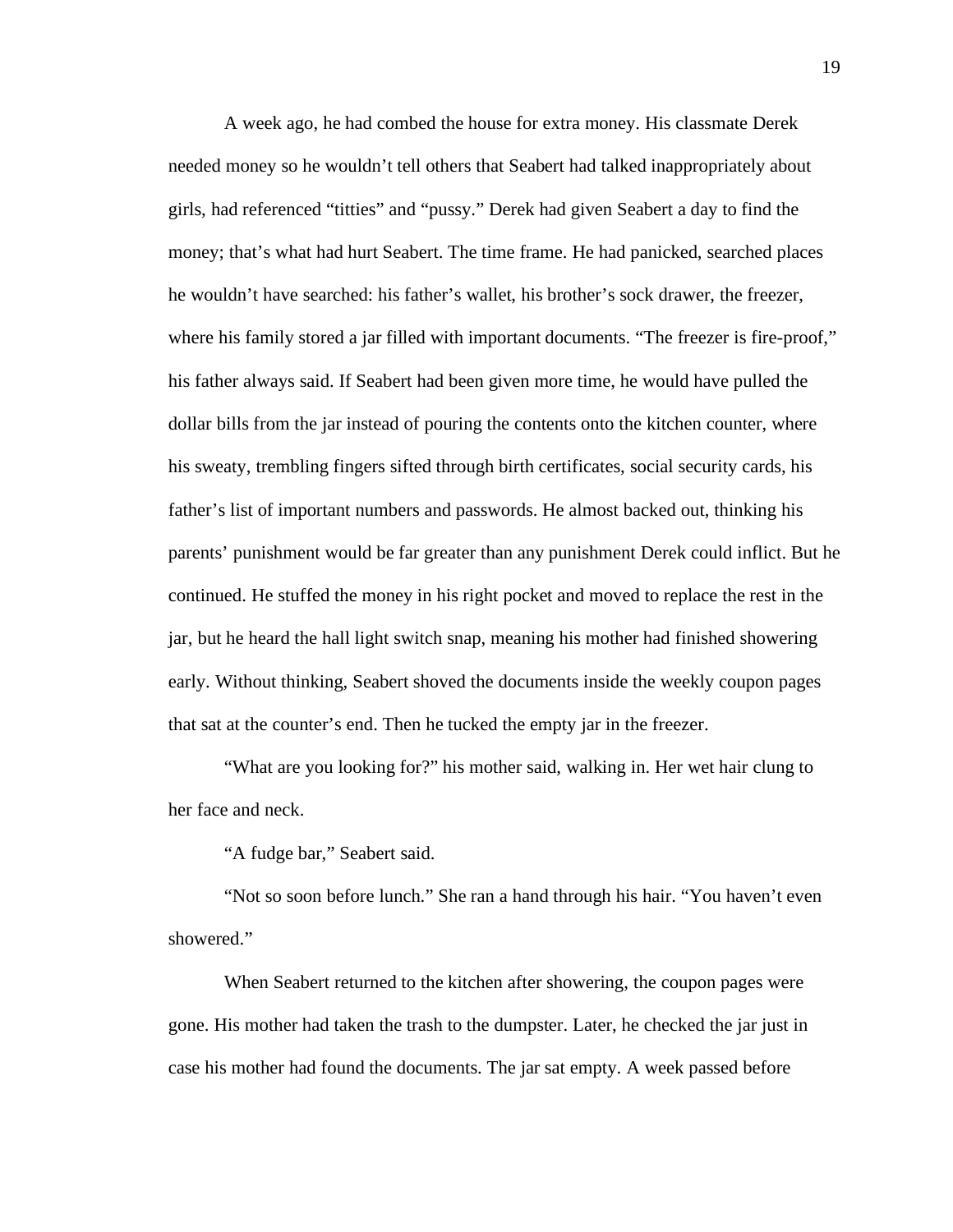anyone noticed, during which Seabert experienced a recurring dream of being buried under falling trash. He tried convincing himself that Mother had actually been the one who threw away the cards—not him—but he knew better.

Now, Seabert sat beside his mother, who checked her phone. The noise in the administration office, which sounded like an enormous, hungry stomach, came from every row and booth. His legs bounced.

"Stop fidgeting," his mother said. "Walk down and get us magazines from the rack."

Seabert stood. His mother raised her eyebrow, and he interpreted this to mean she'd be watching him. He stared at his feet as he walked toward the magazine stand, located beside the restroom. He scanned the titles and once-glossy covers now caked with filmy grime. A copy of *Cosmopolitan* peeked behind a *National Geographic.* He glanced at his mother, who was staring at the red-lighted ticker hanging from the ceiling. Then he selected the *Cosmo*, a magazine his mother had blamed for the moral corruption of girls. He read one of the cover's teasers: "Sexual position of the month!" He quickly flipped to the article.

"Sensual Spoon." He angled the magazine from his mother. He stared at the illustration, which featured two human outlines, both identical-looking except for the woman's lengthened hair and circle breasts. He couldn't imagine how the couple could enjoy such a position without being more finely illustrated. They looked like a kitchen gadget, nothing like the ten-second porno previews he'd been downloading and deleting after watching.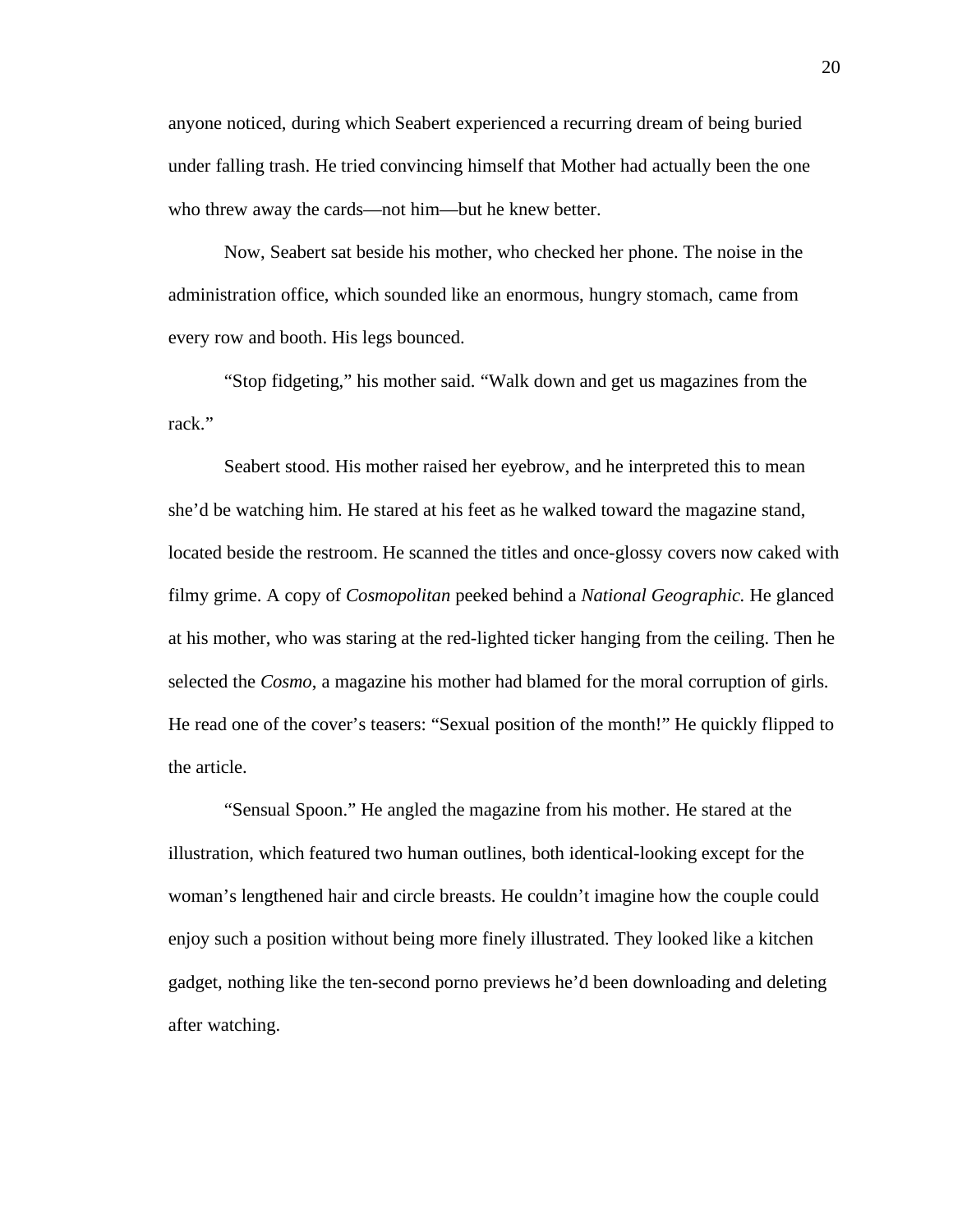Seabert felt his face blush as he mentally added nipples, hair, closed eyes, open mouths. He added motion, slow motion so that the lines didn't blur. The man's stubby hands grew fingers that left sweat streaks down the woman's back. The woman's feet grew toes that straightened and trembled. Her body filled with color. Shadows shrank and expanded under her breasts and neck. The man pulled the woman's hair, which split into a thousand threads and fell across her forehead. The man called her "Lizzie."

"Excuse me, boy."

Seabert closed the magazine and looked up. The old woman who had sat across from him said, "You're blocking the restroom." Seabert stepped aside, and the woman passed, leaving in her wake a stale smell that reminded Seabert of his grandmother's pantyhose.

He didn't breathe until he sat next to his mother. He gave her a copy of *Newsweek.* He opened his *National Geographic* and scanned it for pictures of naked aboriginal women, but he couldn't stop thinking about Sensual Spoon. Lizzie. He felt a trigger inside him that needed to be pulled. The old woman who smelled like pantyhose shuffled back to her seat across from Seabert and sat. Curly white wisps poked out from her otherwise matted hair. She wiped her large nose with dry, cracking fingers. Seabert thought she could pass as a man. He inspected the other old women in the room. They could all pass as men. He eyed his mother and couldn't remember her age, but at least she still looked like a woman. Then he closed his eyes and tried blocking the inevitable insertion of his mother's face onto Lizzie's. *Come back Lizzie.* 

"This is just a phase," his mother said.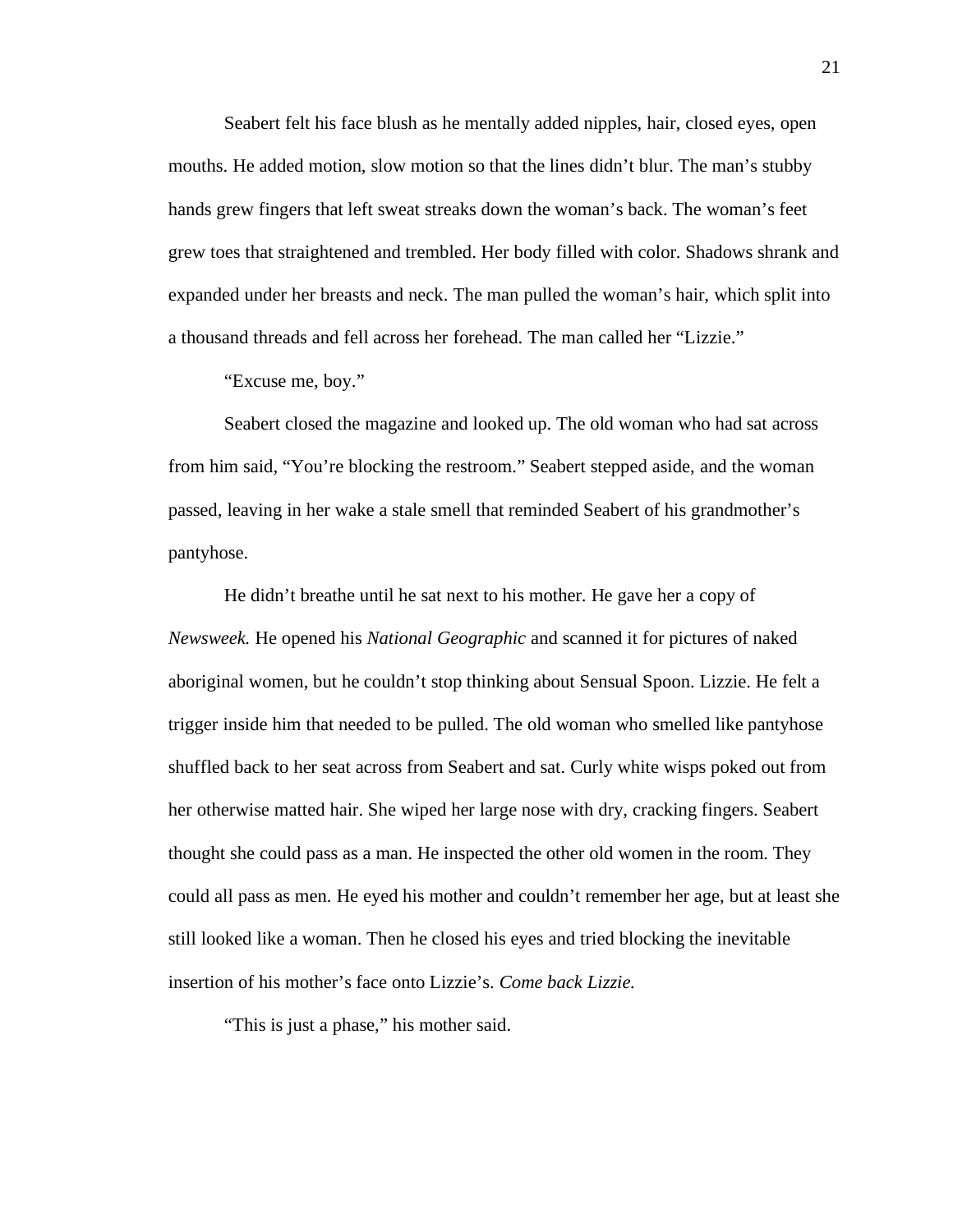"What?" Seabert said, worried he'd spoken his thoughts. His mother closed her magazine. She checked her phone. "Soon, you'll put away your childish ways."

"I'm sorry," he said. He'd apologized several times before. He wished one day his mother would offer forgiveness that wouldn't involve more apologizing.

"Peter!" The old woman across from Seabert yelled and waved until finally a knobby, swollen man walked down the aisle and fell into the seat next to her. "It's about time you finished smoking. They're about to call our number."

Seabert glanced at Peter, who rolled his eyes and stuffed a cigar case in the pocket of his thin, white shirt.

"You spend your life caring for your husband," the woman said, looking at Seabert's mother. "You worry about accidents. But then you live so long that you can't wait for him to die. But no, every morning his ugly mug is smiling at you."

"Don't nag that woman," Peter said, poking his wife.

"I've got this one on a tight leash," Seabert's mother said, nodding toward Seabert, who noticed Peter scowling at his wife and flicking his hands as if to negate everyone's comments. "I just hope to pass the leash on to some nice woman one of these days," Seabert's mother added.

"I don't need a leash," Seabert said.

His mother patted his head. The last tap hurt. He rubbed his neck, suddenly feeling as if there *were* a chain around his neck. And what if his mother kept it on? How rabid would his hunger grow unabashed?

"Our granddaughter Rachel refuses to sit with us," the woman said, pointing down the aisle toward a skinny girl wearing black and blue stockings. Finally, a girl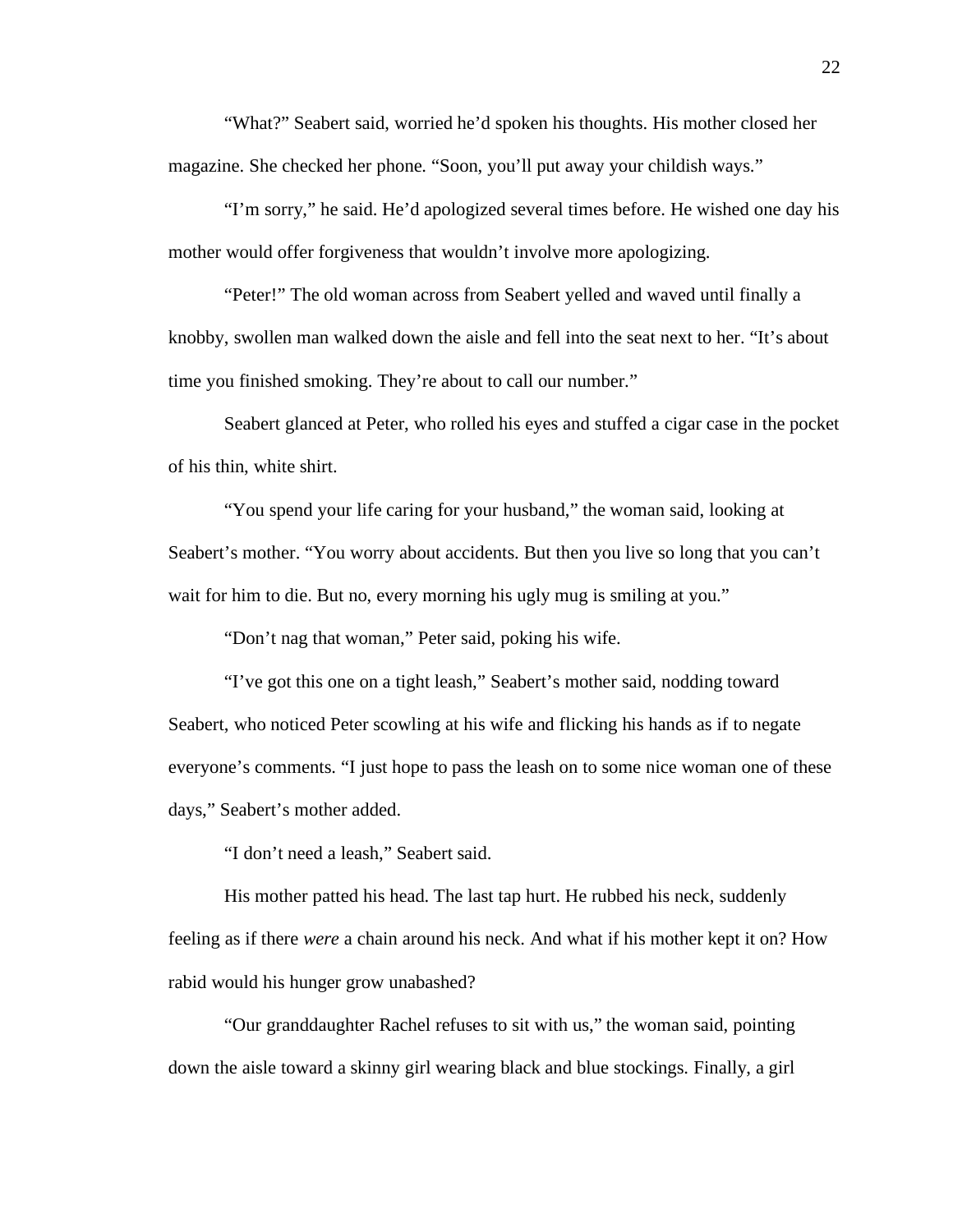Seabert's age, blossoming, not close to losing that which defined her femininity. Her face resembled that of a white porcelain kitten. Her black hair glistened and looked like thick curls of smoke atop her head. Seabert's gaze lowered to her twig neck and perky chest. He felt the trigger in his abdomen and clenched his teeth. He wanted to skip Sensual Spoon and head straight to Sexual.

"She's in my class," Seabert said, lying. "Can I go talk with her?"

"Coming here is your punishment," his mother said.

"I need to ask her a homework question," Seabert continued. He never knew he'd lie to get a closer look at a girl, but he compared it his mother always being outside when her roses flowered. "They bloom so little, I don't want to miss a second," she'd say.

His mother checked the ticker, looked at their ticket number, and nodded. "Five minutes."

Seabert controlled his facial expressions as he stood. His mouth puckered in earnest. He mumbled, "English assignment," as if he were forming his question.

He stopped in front of Rachel. Seabert almost said, "Hey," like he knew her, but he panicked because Rachel didn't attend his school. He hadn't planned this far. Her slender legs distracted him. "Legs," he said.

Rachel looked up from her book. "Two of them," she said. "Do I know you from school?"

"Yeah," Seabert said, glancing toward his mother. "I mean I used to go to your school." He turned back to Rachel, but the softened lie didn't sit well with him either. "You looked familiar," he added. "I thought maybe I knew you." He watched Rachel cross her legs.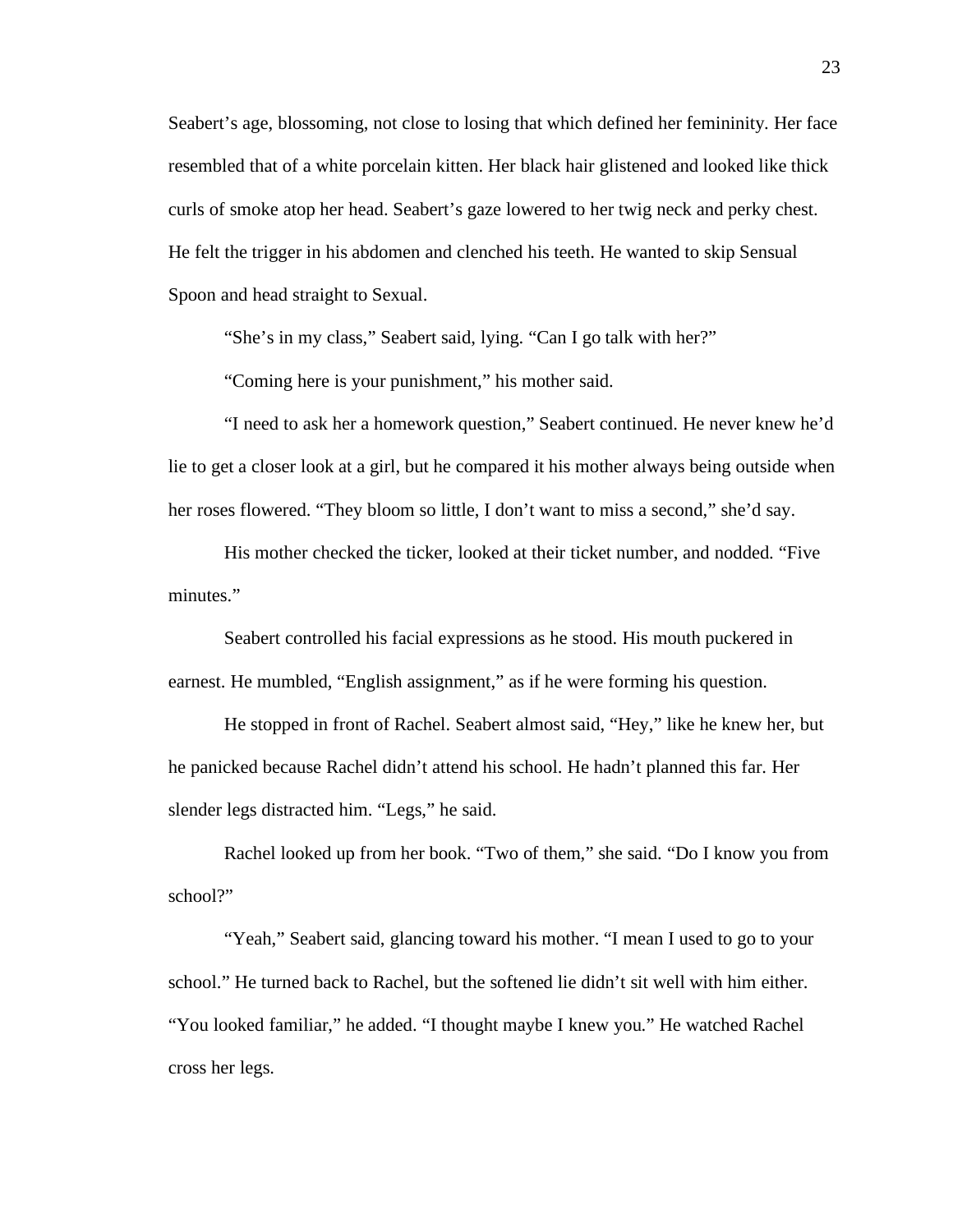"What do you want?" she said.

Seabert wanted to leave. He scratched his neck and arms. His skin tingled, like new skin tingles after a cast is cut off. Rachel's four-word question seemed so easy to answer, but Seabert had no words. He opened his mouth, rocked on his heels.

"Your hair is smoky," he said.

Rachel touched her hair.

"It's not on fire, though," he said. "Don't worry."

"I know," she said. For two seconds—Seabert counted them—she smiled,

revealing several white, stainless teeth. Then Seabert heard his mother calling his name.

"Interesting name," Rachel said, and returned to reading her book.

Seabert turned and walked back to his mother. He sat.

"Thanks," he said. His mother pinched his leg. Seabert winced.

"I don't like your tone," she said.

Seabert turned from her. Rachel had entranced him. His gratitude toward his mother was genuine. Any more time with Rachel would have confused him entirely.

Rachel had pressed the trigger. Seabert didn't realize the gun was pointed to his heart.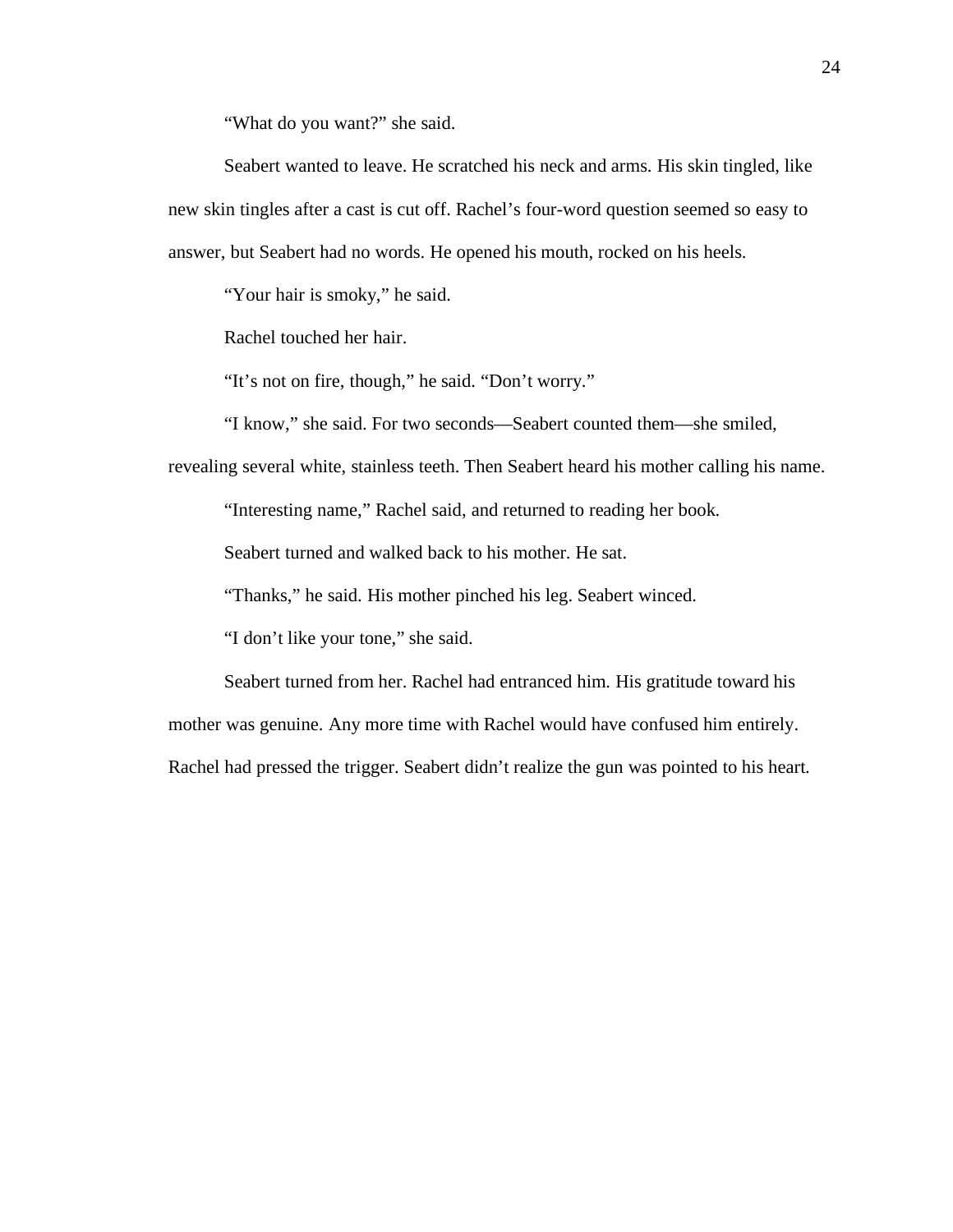#### THE GHOST OF DEVIL'S BACKBONE

Lafayette parked his '91 black Volvo along a country road. Unfastening his seatbelt, he looked at his nine-year-old brother Bobby, who, during the drive, had only talked about the pig-ghost.

"This is supposed to be a fun trip," Lafayette said, and pointed out the direction of Devil's Backbone, a series of steep ridges slicing through the hill country. A half-mile hike would lead them to Crabapple Creek, where Lafayette would pitch their tent. "If you stop freaking out about the ghost, maybe I can teach you something out here about the woods and camping."

Lafayette opened the car door, letting in the noon heat. He grabbed his bag.

Bobby clicked his compass shut. "That ghost better not find us," he said.

Lafayette helped Bobby with his pack and then they walked down the road until they found a section of barbwire fence that had slackened.

"Don't let the wire scratch you," Lafayette said, slowly climbing over it. "You'll get Tetanus."

Bobby handed Lafayette his pack and quickly jumped the wire. Then they worked through the thick brush that had consumed the forest.

"These bushes are as knotted as Grandma's hair," Bobby said.

Lafayette laughed. "A bit of a hyperbole."

"Hyper belly?"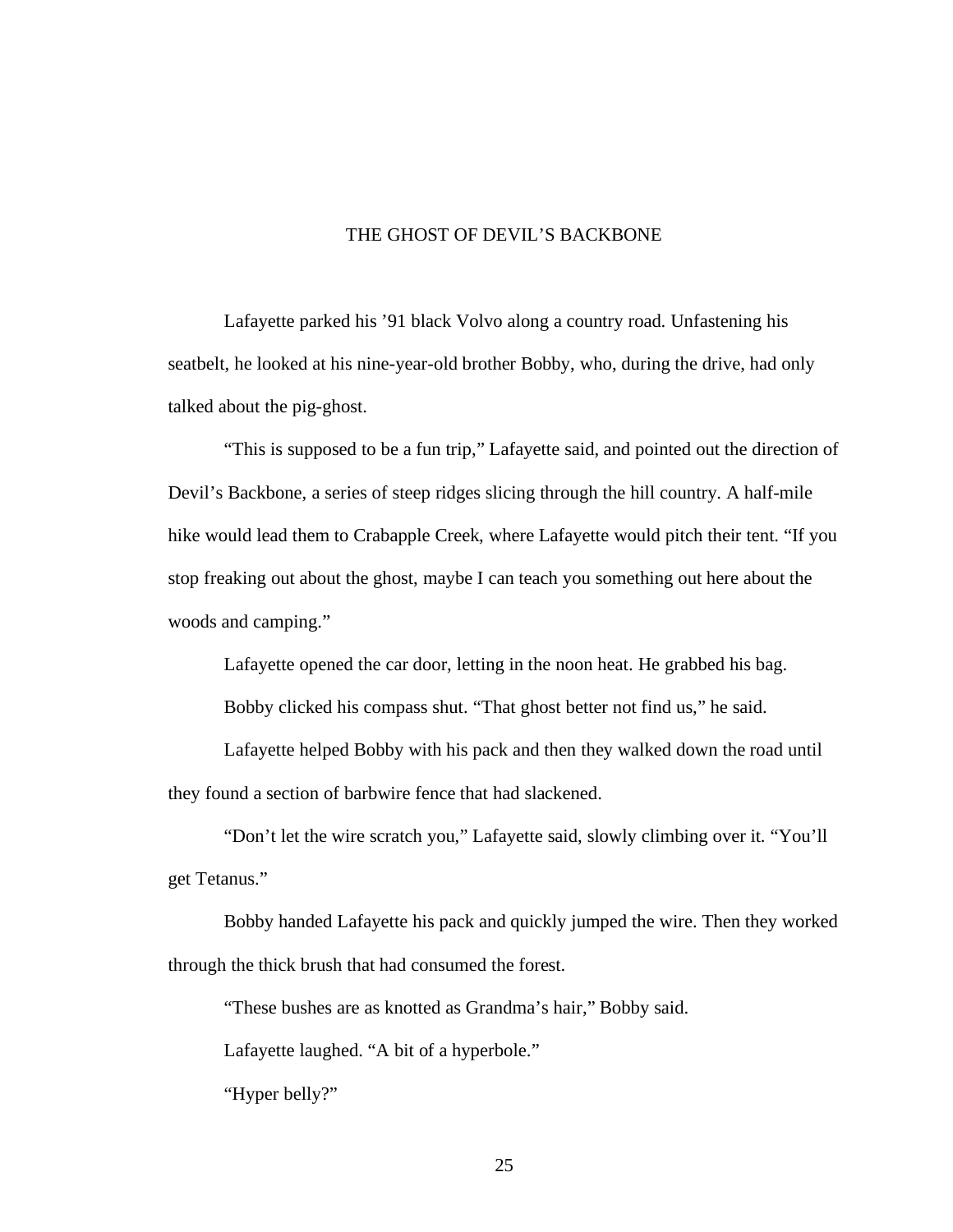"Never mind."

"Why did you pick tonight to go camping? I told you the pig-ghost comes out during a new moon."

"I figure we've been through a lot since Grandpa died," Lafayette said. "His was your first funeral. I thought it'd be a good idea if we came here and relaxed."

"Did you bring your knife?" Bobby said.

Lafayette tapped the knife strapped to his belt and pushed Bobby's shoulder, partly out of love, partly in an attempt to make Bobby's brain skip to the next topic.

July winds had whipped the forest pines. Lafayette and Bobby struggled through the wood. Bobby snapped a branch he had wrestled from a tree. Two deer ran across their path. One of the deer's antlers scratched tree limbs as they darted out of view. Bobby clutched the stick's two halves.

"Are you afraid of deer, too?" Lafayette said.

"Startled me is all," Bobby said.

Ahead of them, the terrain sloped. Lafayette listened to the creek. It sounded like pouring water into a monstrous science beaker. He used the trees and roots to steady his descent.

"You can almost make out the different strata," Lafayette said, gliding his hands across patches of clay and topsoil. "The river's been eroding this hill for hundreds of years."

"It's like the layers of dirt in Grandpa's grave," Bobby said. "Remember you pointed to them and Mom slapped your hand?"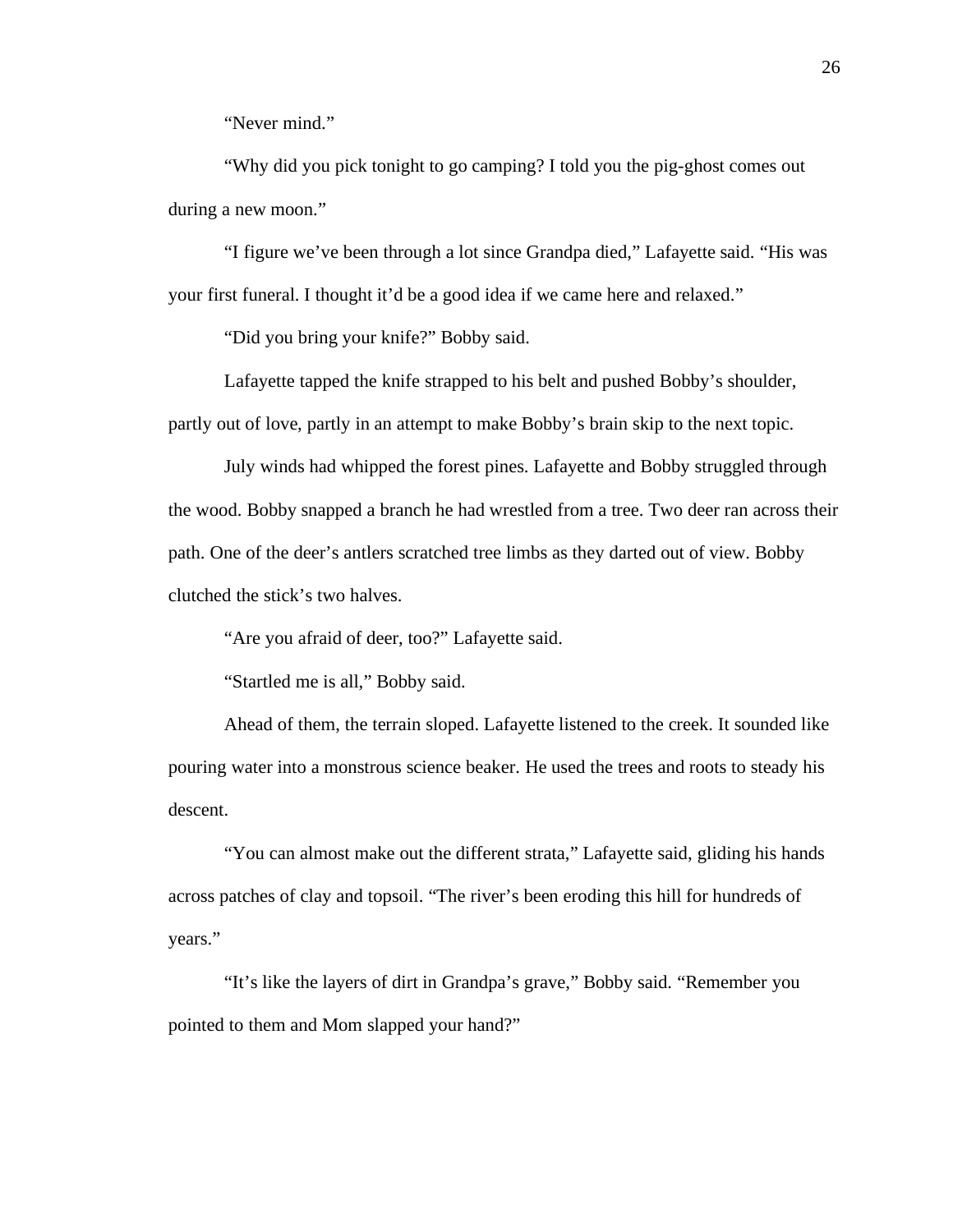"I don't remember," Lafayette said, adjusting his pack. Then he helped Bobby down.

"Why did Grandpa hate me?" Bobby said.

"Why do you say that?"

"He could never remember my name. Once, he told me to leave his room or else he'd kill me."

"He had dementia."

"You don't think he'd really kill me? Was it wrong to be scared of him?" "He's gone now."

Lafayette handed Bobby a water bottle. "Let's rest for a minute."

Tossing his hiking pack, Lafayette stared at Crabapple creek. The clear water tumbled just above the riverbed of brown stones. A tall ridge composed the opposite bank. Its carved face cast a shadow over the river and Lafayette and Bobby, who took off their shoes and clothes and kicked in the shallows. Lafayette tried to point out the minnows, tried to tell Bobby that they're called different names in different countries: in England they're called sticklebacks; in Asia they're called Danionins. Bobby nodded his head, but then splashed Lafayette and ran off.

"I'm going to take a nap," Lafayette said, lying on the bank's rough, dry stones.

"Thanks for taking me out here," Bobby said, lying next to Lafayette.

"See, there's nothing to worry about. Now you can obsess over something important like girls."

The two boys slept until the cliff's shadows lengthened over them. The water grayed. Lafayette pitched their tent. Then he and Bobby followed the creek bank and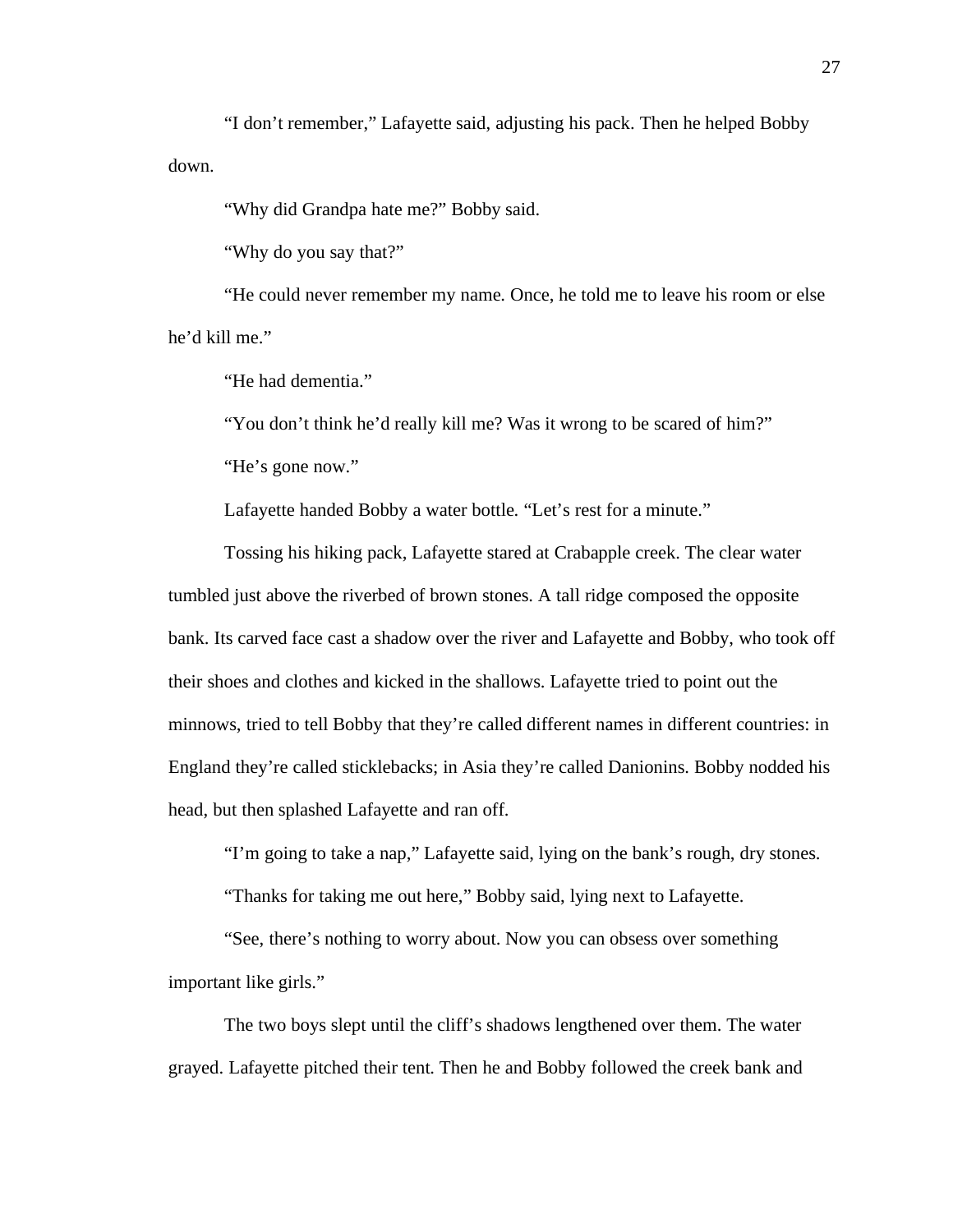searched for kindling. Lafayette used Bobby's arms as a carry-all; twigs lay stacked across them. Orange and blue hues streaked the trees and ground.

"I smell something cooking," Bobby said.

"There might be other campers," Lafayette said, but when he looked up, he saw a shack made of roughly hewn logs. If it hadn't been for the potted flowers and the two black windows staring at him, Lafayette would have mistaken the home for an abandoned pile of lumber. Also, a fenced pen of chickens and pigs sat next to the cabin. The pigs silently sniffed the earth. Suddenly a piglet ran between the boys. Bobby dropped the sticks, screamed for Lafayette to kill it. Lafayette reached for his knife, but stopped short of drawing it.

"It's only a piglet," he said.

"Is it the ghost?"

"It escaped its pen." Then Lafayette chased the pig, which squealed and struggled when Lafayette grabbed its hind feet. Before Lafayette could drop it over the fence, Bobby hit it with a stick.

"Stop it," Lafayette said, and the pig landed in the pen and ran to the opposite corner.

"That pig's always getting out."

Lafayette turned. A middle-aged woman stood near the shack and wielded a wooden baseball bat.

"We're campers," Lafayette said. "We were just collecting some fire wood. We didn't mean to intrude."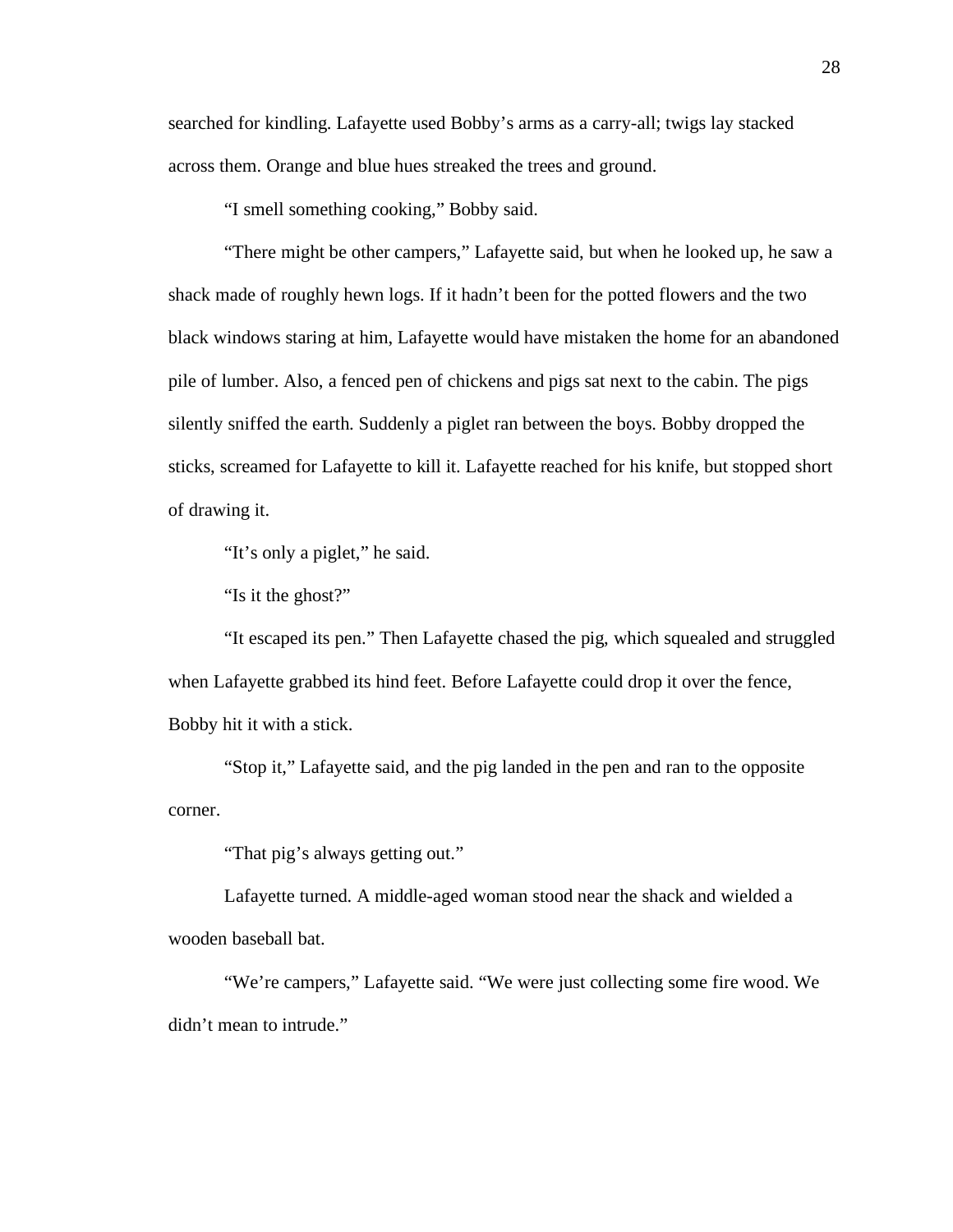The woman laughed. "This bat's for the pig unless you give me another reason to use it."

"Our tent is a quarter-mile upriver," Lafayette said.

The woman wore a tan button-up shirt and jeans. She was barefoot. Her peppered hair swung in a low braid down her back.

"Have you ever seen the pig-ghost?" Bobby said.

The woman walked toward them.

"I sometimes think that little one walks through walls. My name's Estee, and I don't know much about pig ghosts, but I'll eat the little one if it gets out again."

"You live here?" Bobby said.

"I made this place," Estee said.

"I wouldn't want to live here," Bobby said.

"Have you ever chopped wood?" she said as Bobby collected the twigs he had dropped. "Have you ever felt the power of striking wood with an axe, felt it vibrate in your hands as if you couldn't control it, but then you do, and you never realized you could cause so much destruction?"

Lafayette watched Bobby shake his head. Lafayette thought Estee was crazy. The thought of using such an axe to comfort herself disturbed him.

"One of these days you won't think about ghosts," Estee said. "You'll be too busy wielding your own axe."

"Knowledge is the best weapon against fear," Lafayette said. "We'd better get back to camp."

"Is all this land yours?" Bobby said.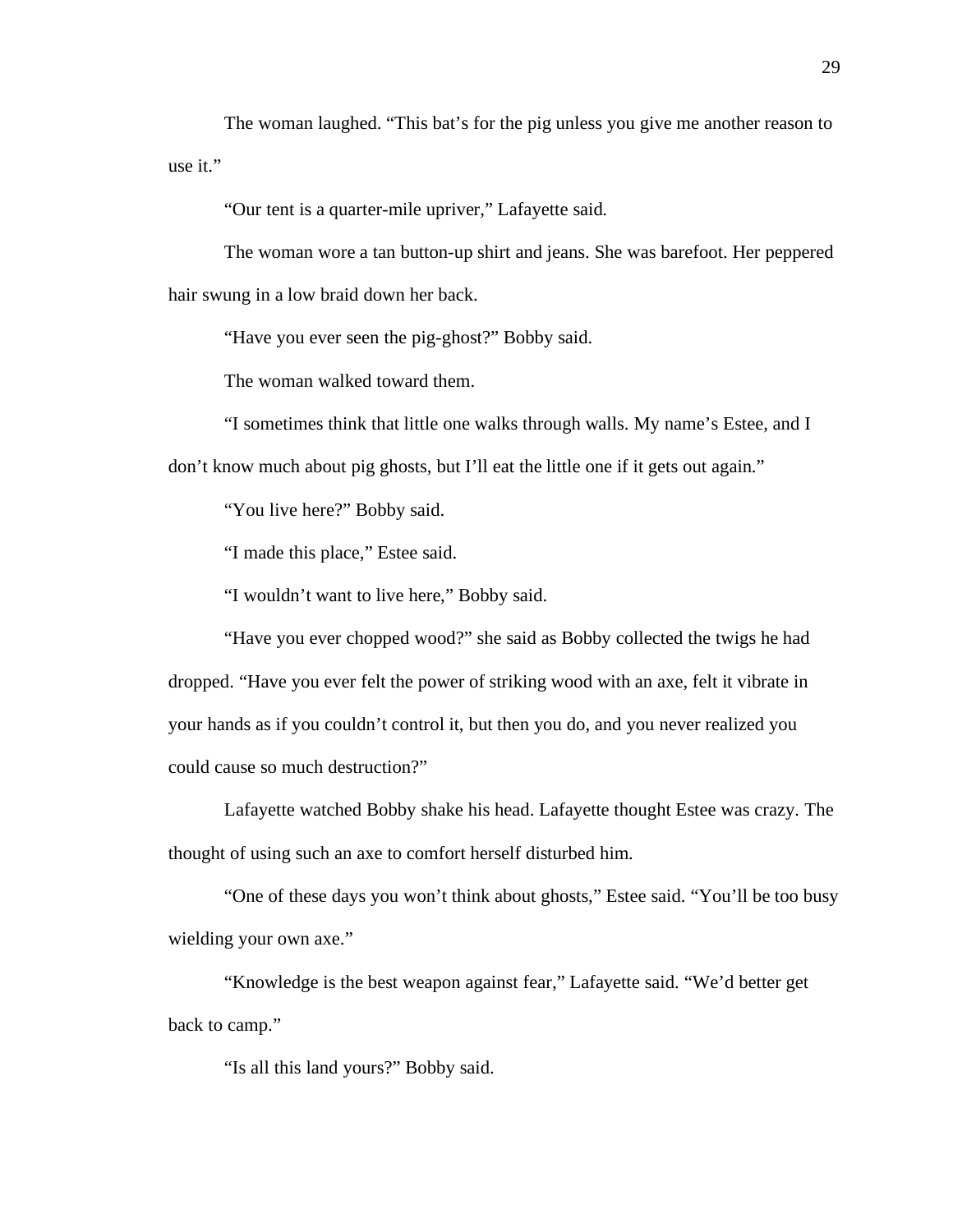"Squatter's rights. I have a pot of beans and bacon cooking inside. If you're tired, you're welcome to stay. We could enjoy the evening."

"Thanks," Lafayette said, "but we're on a schedule."

"I guess the longer I'm out here the more I look like a wild animal."

"I'm hungry," Bobby said.

The cliff's shadow had nearly blackened over them, leaving only a sliver of light running through the tall grass bordering the cliff's edge. The light was sharp like neon tubing around a funhouse, below which lay only dark pockets housing possums, rats, or snakes. Lafayette watched Bobby stick his hands through the pig pen and call for the pigs to come nearer. Lafayette reconsidered. If they stayed for dinner, he could ask Estee about living on Devil's Backbone. Together, she and Lafayette might drive away Bobby's fixation with the damn ghost.

Lafayette started a fire and Estee carried three bowls of steaming beans from her cabin. When they were seated, Estee, whose eyes shined silver in the firelight, told the boys how she domesticated the land.

"The two wolves were the main problem, but they didn't even make to run. They just stared at my gun, as if they knew."

"Wolves are protected," Lafayette said. "They're not used to being hunted."

"I figure I was more endangered than they were."

Bobby licked his spoon. "You're not afraid of more wolves coming?"

"I shot two, didn't I?"

"And you've never seen a ghost?" Lafayette said, hoping Estee's pragmatism would continue.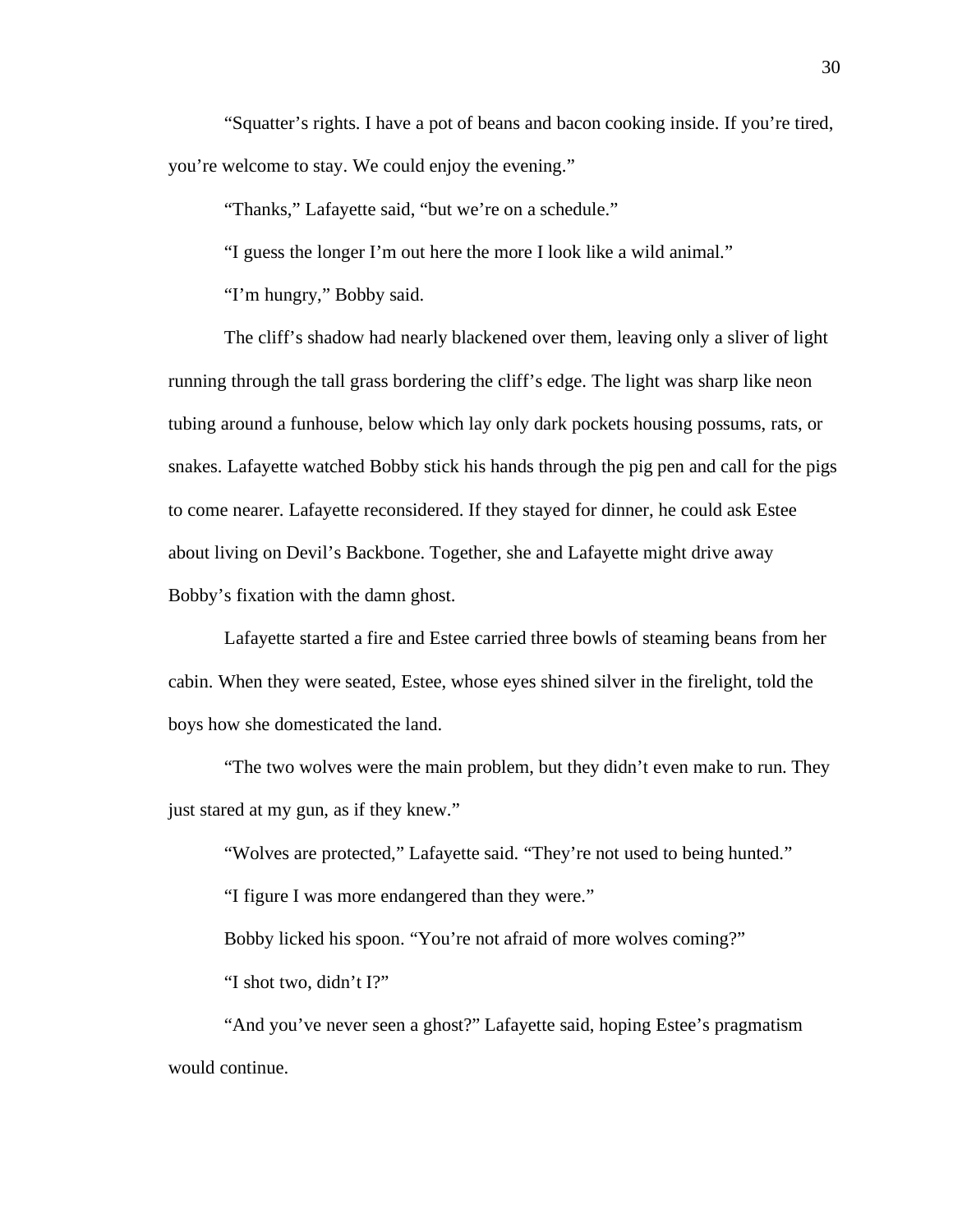"I don't let myself see ghosts. I think the only people who see them are those who need to. I don't need anything from anyone."

Later, as the constellations mapped themselves in sharp pings of light, Bobby told Estee about the pig-ghost.

"It's actually only half-ghost," he started. "Its owner was a sorcerer. He did spells on the pig hoping to transform it into a woman."

"Turning a pig into a woman, eh?" Estee said, and tossed another log onto the fire, which dimmed before its flames licked up.

Bobby stood and started gesturing with his hands. "This happened way before you moved here. And everyone was afraid. But the pig didn't turn into a woman. It started glowing and collecting souls. Some of my friends say that everyone who dies in Crabapple gets sent inside the pig. That's a lot of spirits, so the pig has grown as big as an elephant. After the sorcerer died, the pig started running through Devil's Backbone looking for someone to kill it."

"I'd want to kill myself if I were a monster," Estee said.

"But whenever someone tries to kill it," Bobby continued, "the spirits inside the pig get angry and the pig eats the killer."

Estee collected their bowls and walked toward the shack.

"I'd trap it," she said over her back. "Then shoot it."

"I don't think I'd be brave enough," Bobby said. "Lafayette doesn't think he's real."

"When I was your age, I chose not to believe every story told on the playground," Lafayette said.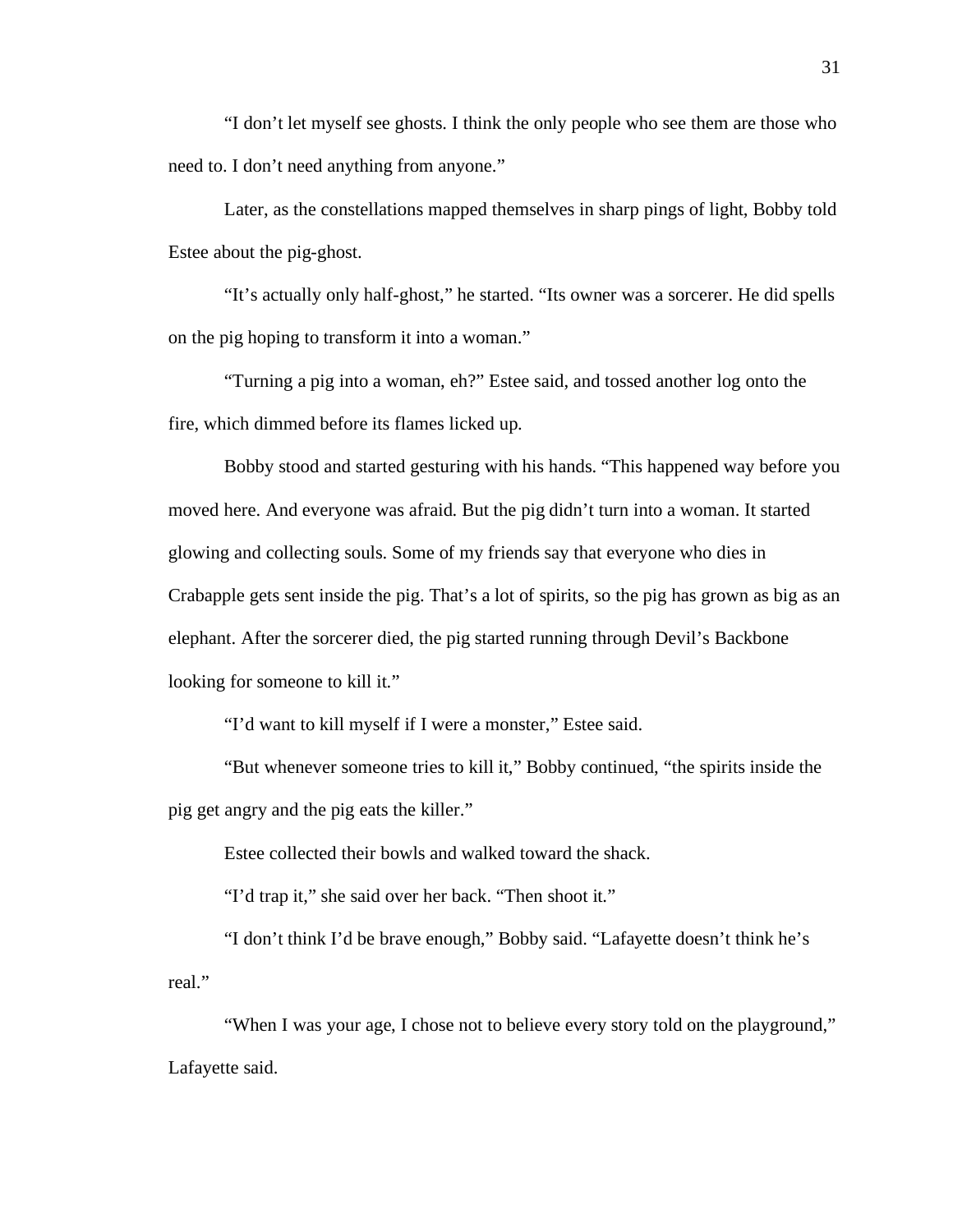When Estee returned, she jumped and caught one of the many lightning bugs around the fire.

"The best way to stop being afraid," she said, "is to do *this*." She crushed the insect between her palms and rubbed the glowing entrails on her face. The smears quickly faded. Bobby clapped and suddenly ran around the yard grabbing as many bugs as he could.

"If you kill them all, how are we going to enjoy them?" Lafayette said, but Bobby had already crushed a handful and now showed his faintly glowing hand to his brother.

"He's having fun," Estee said. Her comments angered Lafayette. She didn't know Bobby, and she sat there giving advice. She acted like a long-lost aunt.

Suddenly, Bobby ran up to Lafayette.

"Did grandpa forget you too? Did he ever say he'd kill you?"

Lafayette stretched. "At a certain age our brains start weakening."

"I think he really would have. And the pig-ghost. Is Grandpa trapped inside it?" "He's buried."

Bobby wiped the sweat from his forehead. ""His soul?"

"Both of my parents are dead," Estee said. "If I thought I'd see their spirits

here...hell, if I thought I'd see anyone from Crabapple, I wouldn't have come."

Lafayette liked Estee's disdain for his fellow townspeople, who clung to legends instead to science. Maybe he'd misjudged her. His bladder tightened. "Do you have a restroom?" he said.

"The creek's just past the house," she said.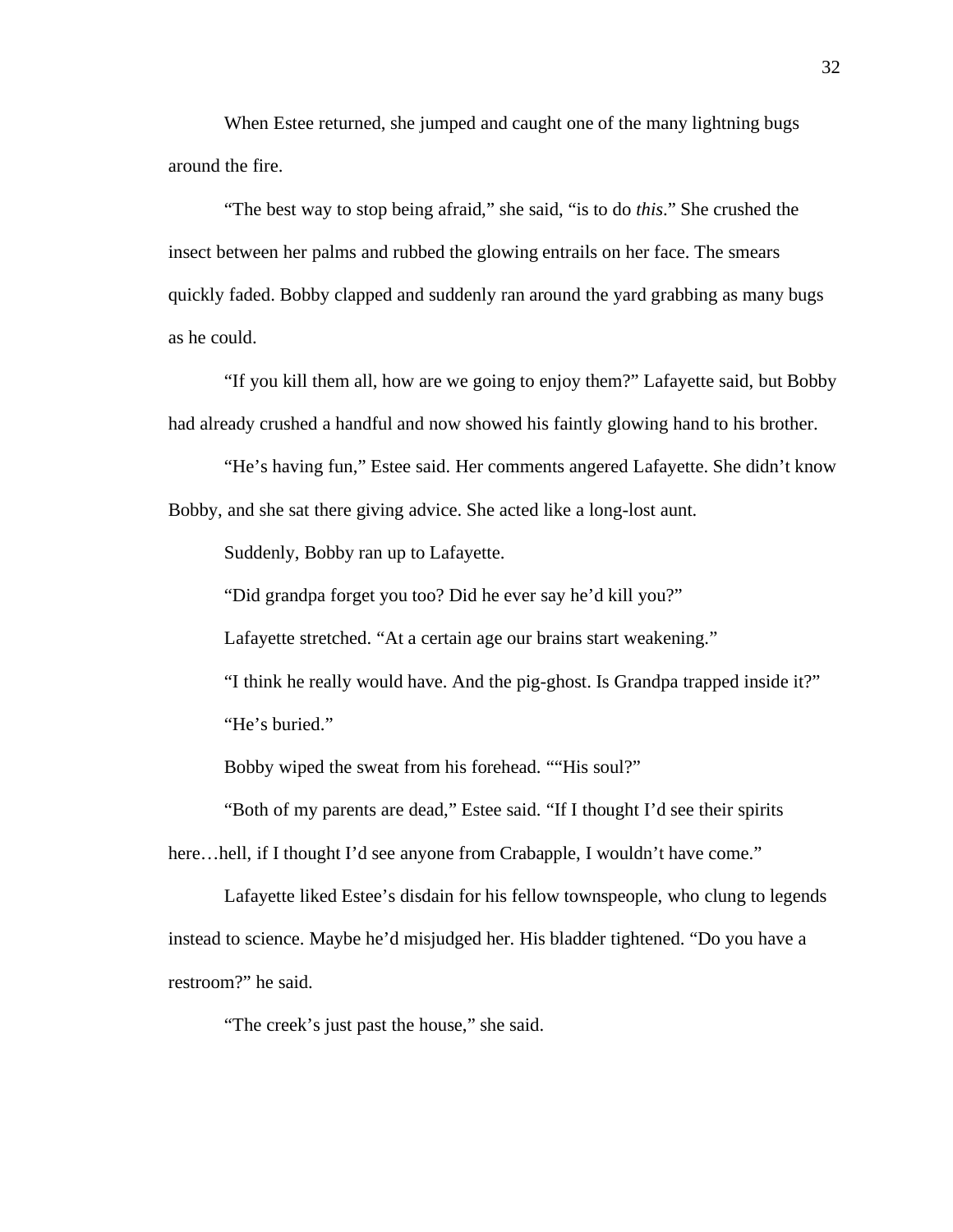Lafayette walked around the shack, which looked like a blot on black canvas. He turned down a narrow foot-worn path leading to the water. He thought about *his* eventual escape from town, and how he planned to go somewhere more civilized, New York or Chicago, where they at least had toilets.

 As Lafayette finished relieving himself, he heard a whoop and an animal squeal. "Lafayette!"

Lafayette started in the direction of the high-pitch whine. His thoughts immediately went to Estee. She had gone mad and attacked Bobby. He called Bobby's name and scrambled toward the fire, where he saw Estee standing behind his brother. He held a struggling piglet.

"What are you doing?" Lafayette yelled. Estee gave Bobby a large knife. Bobby's mouth opened and his eyes widened and without hesitation, he jammed it into the pig's neck. Estee clapped her hands, then patted Bobby's head. Blood flowed ridiculously onto Bobby's arms, the ground. He grinned when he saw Lafayette, who didn't know such a small creature could have so much blood.

"You'll thank me," Estee said. She dragged the lifeless animal toward her cabin. Blood drained from its neck. "And I thank you, Bobby, for giving me breakfast. Well, goodnight, boys. It's been a pleasure."

Blood glistened on Bobby's arms and chest. His smile faded. "It's cold and sticking."

Lafayette helped Bobby stand, and then they began walking back to their tent.

"Are memories in our blood?" Bobby said.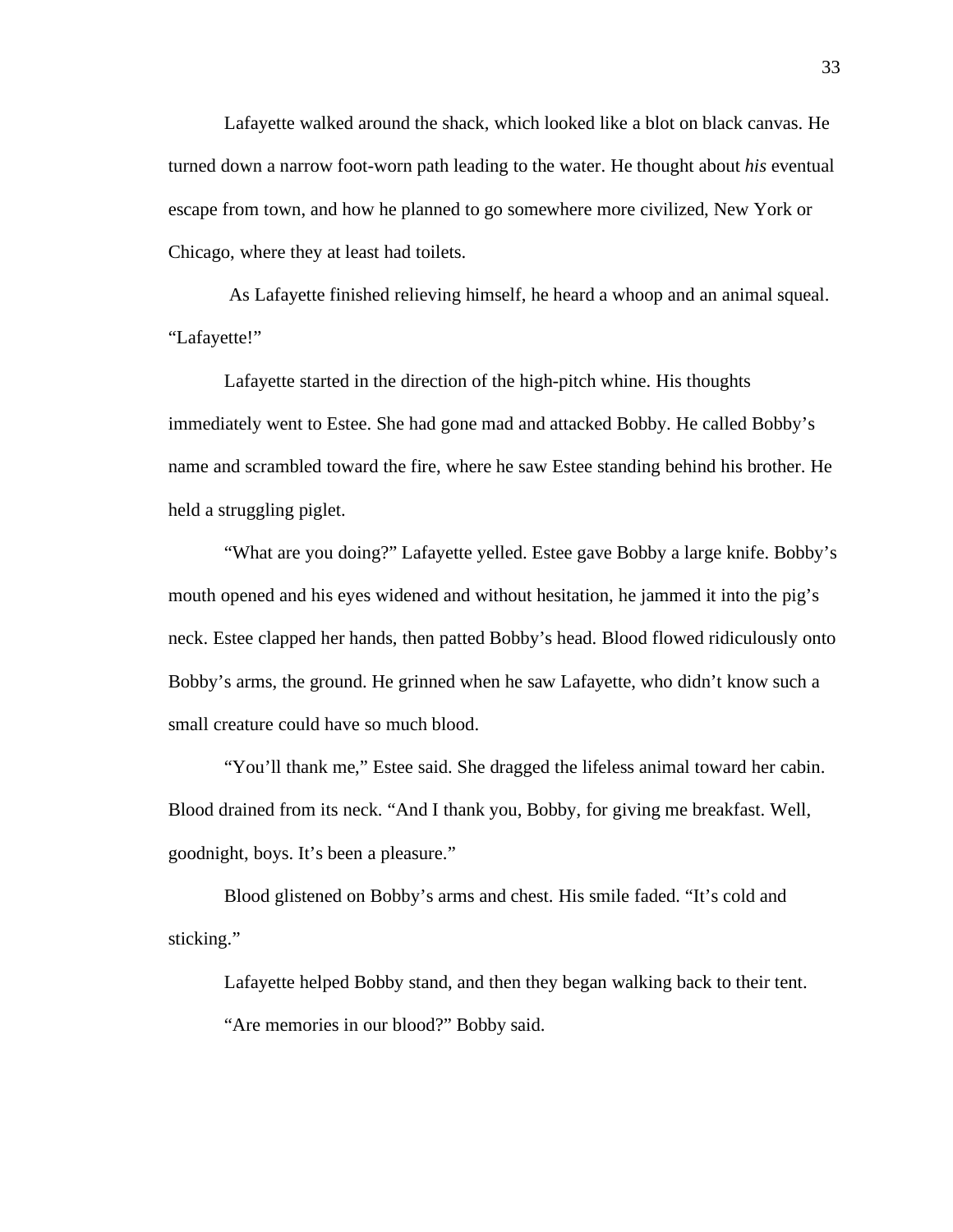"Memories are stored in the brain like files saved to a computer. That's why when Grandpa's brain started dying, his memories got deleted."

"Okay," Bobby said.

Lafayette held back a branch so Bobby could pass. In the darkness, Lafayette couldn't distinguish the pig blood from Bobby's skin, but he recognized something prehistoric about the way they moved single-file through the forest. If they had been born millennia ago, what explanation would Lafayette had given to Bobby about the mind? He remembered reading about an Australian tribe who buried their dead in trees. The old would be placed near the base of a tree. The young would be propped on the top branches in hopes that their souls would be reincarnated quickly. Lafayette wondered what people would say in the next era, if they would laugh at the twenty-first century. Would they consider Lafayette's thoughts mystical?

"I don't feel bad about killing that pig," Bobby said. "Should I? Do pigs have memories?"

Lafayette wanted to tell him that pigs were known to be great pets, which would save their owners from house fires. But his thoughts turned again to the tree burials, how they gave hope to those who feared loss, how, without hope, they would have become no more advanced than the animals.

"Don't worry about it," he said as they arrived at their tent.

Bobby undressed in the glow of their flashlight, which exposed his wild, spindly frame. Lafayette touched his knife, which he'd never used, and stripped to his underwear. Tonight, Lafayette had witnessed the first pains of what would be the feral birth of a man who'd kill the ground. Hunt the lightning. Lafayette crawled into the tent and lay beside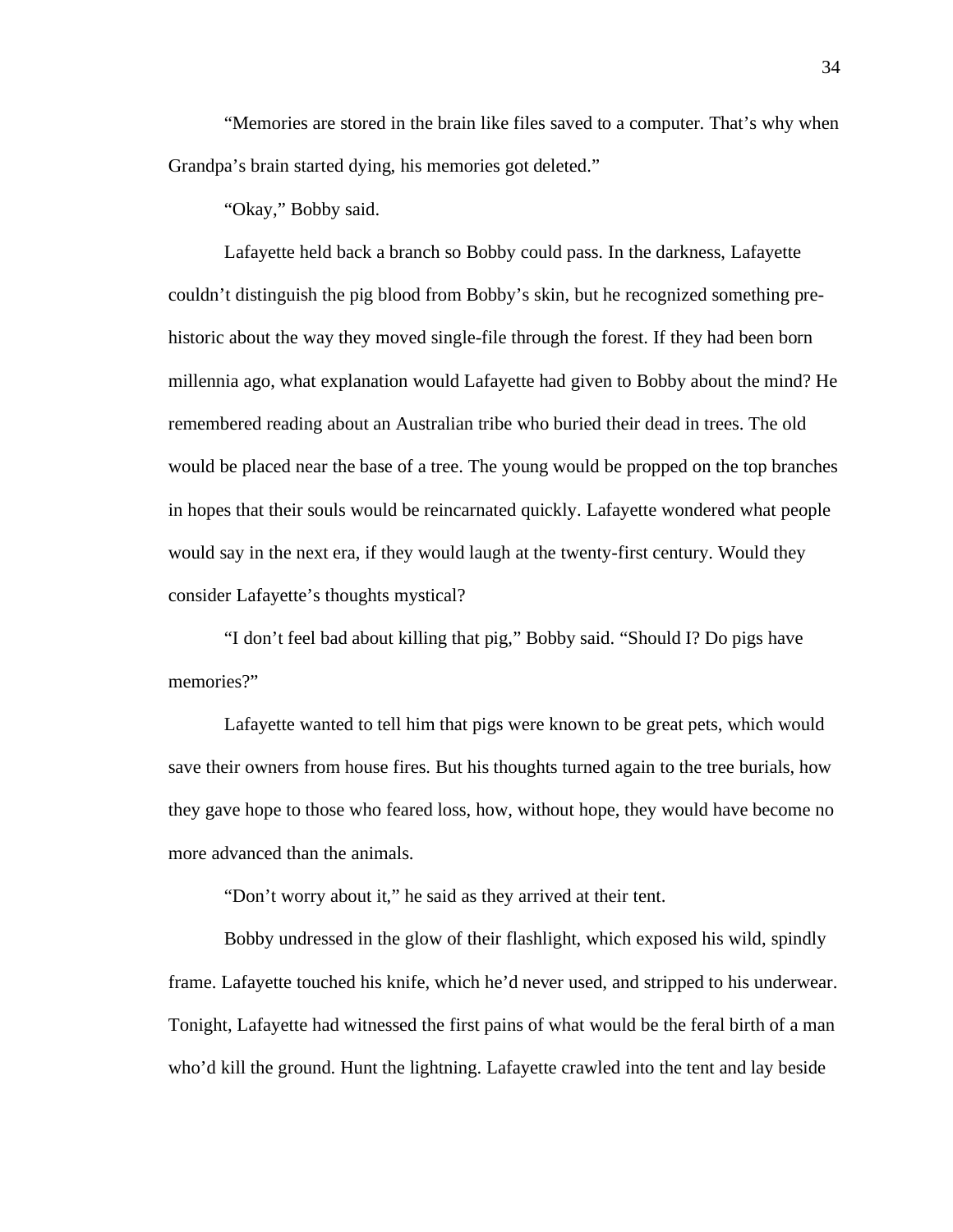his brother. Then he closed his eyes and wondered when he'd step away in fear of being struck.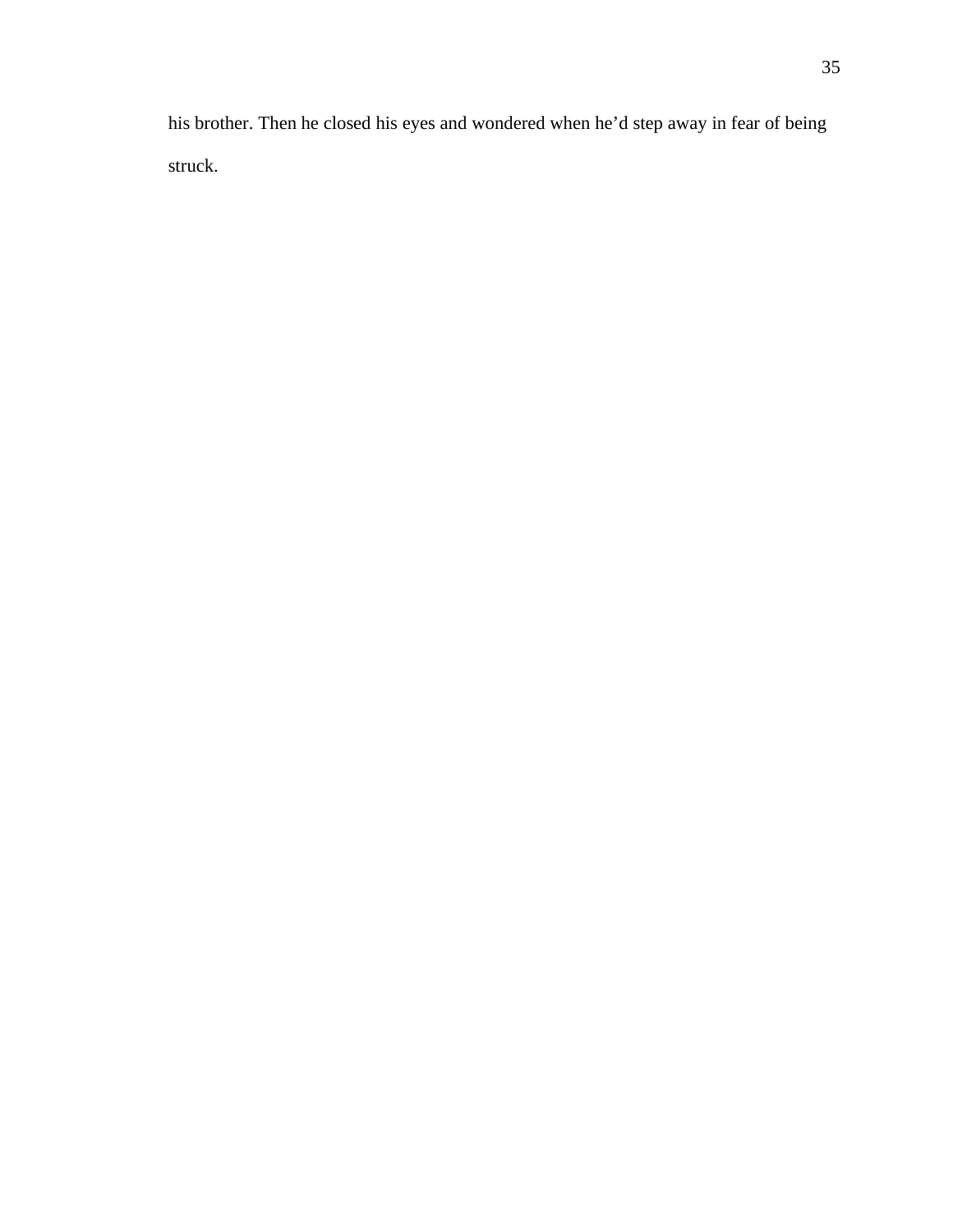## THE WAITING MOTH

Before tonight, Walter Geese hadn't given much thought to the house across the street. Usually, he would sit on his apartment steps, light a cigarette and stare at the blue, three-story house, at the dying mimosa leaning low and dry against the backyard fence. But he would think about his looming graduate piano recital, about how in the act of memorizing pieces, his fingers seemed most content holding cigarettes.

Tonight, however, after practicing Lutoslawski, he walked outside. The blue house sat shrouded in the dark of a new moon, except for one ground-floor window, which looked open. An orange glow filled the room. Behind the window, an old woman stood and waved.

"Come here!" she said, and "yes, you," when Walter looked around. "I have a favor to ask."

He jogged across the street and started toward the front door, but she beckoned him to the window.

"Crawl in," she said. "I need your help with this piano."

Horror movies flooded Walter's mind, but he stepped through the large, low-set window. A scratched, black upright stood against the far wall. The woman, who wore a yellow silk gown, walked to it. Her hair sat in curlers and her lipstick compensated for the lips that had disappeared with old age.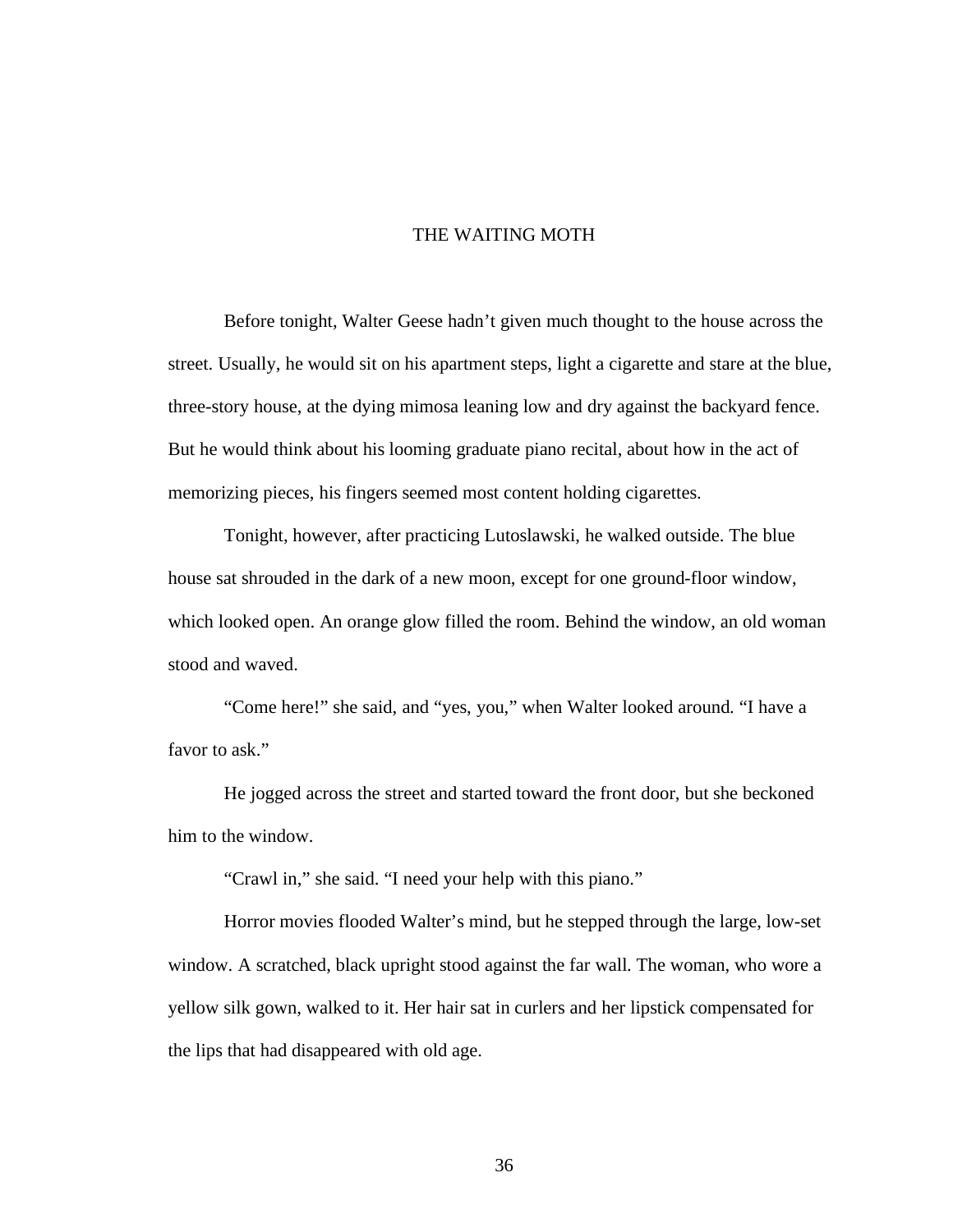"I've listened to you play," she said, unraveling her curlers and dropping them on the floor. "I wanted to know if this piano plays correctly. I'm giving it to my niece, and I want it in tune."

"I don't know how to tune a piano," Walter said.

"At least play a few notes, see which keys need tuning." Then the woman left the room and closed the door behind her.

"Crazy," Walter mumbled, and approached the piano. He touched the keyboard and the holes where keys should have been but for some reason had jumped ship. Red lipstick smeared one key, as if the woman had been playing, wiped her mouth, then touched the key as she continued without pause. He pressed it and the piano groaned. He looked at the door, expecting the woman to return, but the ceiling creaked under the weight of someone's steps, presumably hers.

It would be cheaper, Walter guessed, for the woman to buy her niece an electronic keyboard than to repair this one. As he waited, he pressed a few keys, then a few more, and then fell into a piece by Tchaikovsky. The music sounded gravely off pitch, as if the room were underwater. Moths quivered as they clung to the ceiling. A roach crawled from a missing B key. Walter flicked it and continued playing. He closed his eyes. A flutter tickled his ear. His skin crawled with the thought of the room coming to life and consuming him. His fingers violently pressed the keys. Smiling, Walter leaned his head back. Above him, the sound of the creaking floorboards quickened until finally he heard a sharp wail and thud coming from outside. He stopped. The music still pulsated in his ears. He ran to the open window. The old woman writhed on the grass. Her right arm lay pinned underneath her. A glimmering bone protruded from her right calf.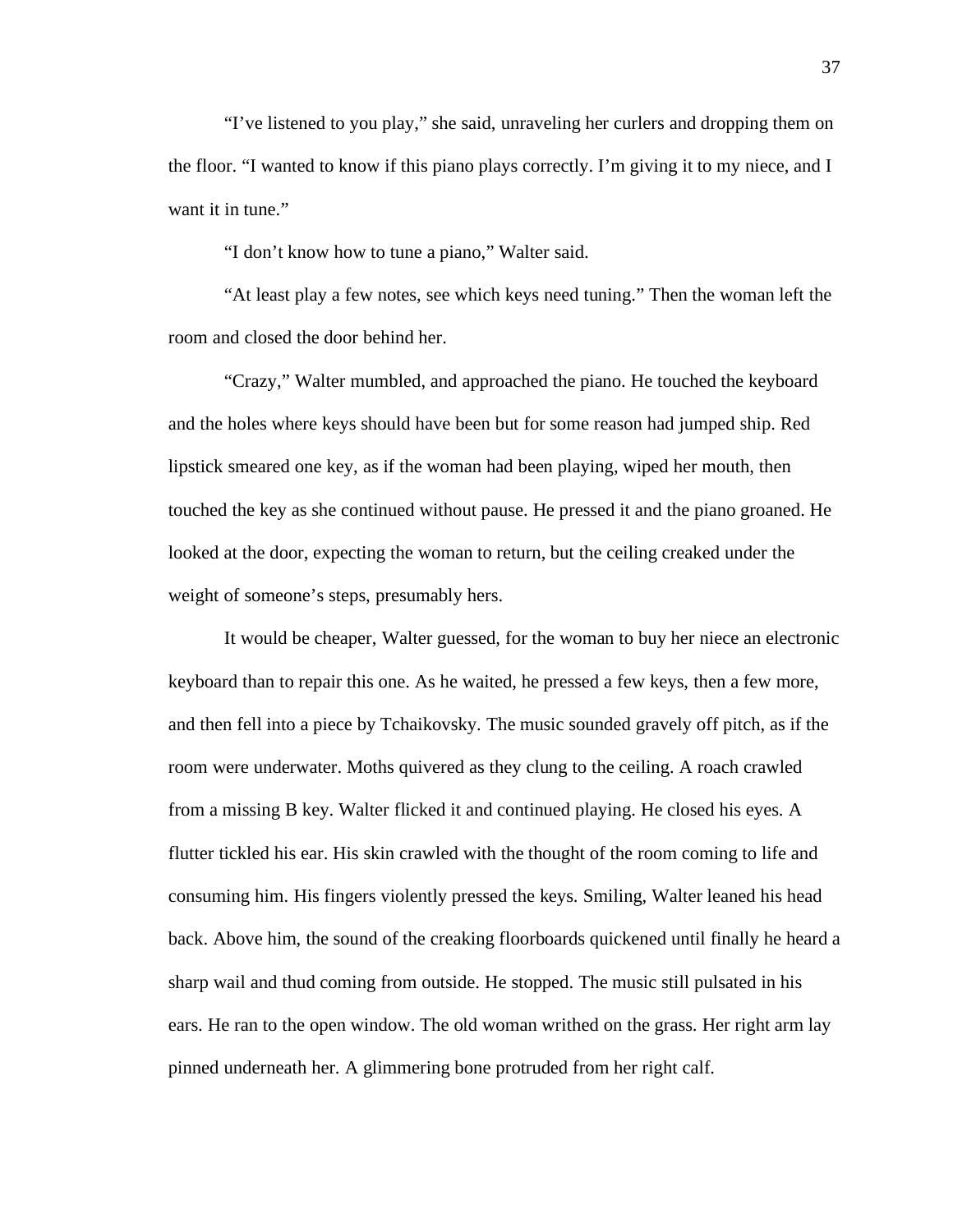Walter stumbled onto the lawn and rushed beside the woman. He glanced up at the open second-floor window. Sounds bubbled from her mouth. Walter searched for his phone, which, he remembered, was in his apartment.

"I'll be right back," he said.

"Don't," she said, and pointed toward the piano room. "Music to make the moths fly. But not me."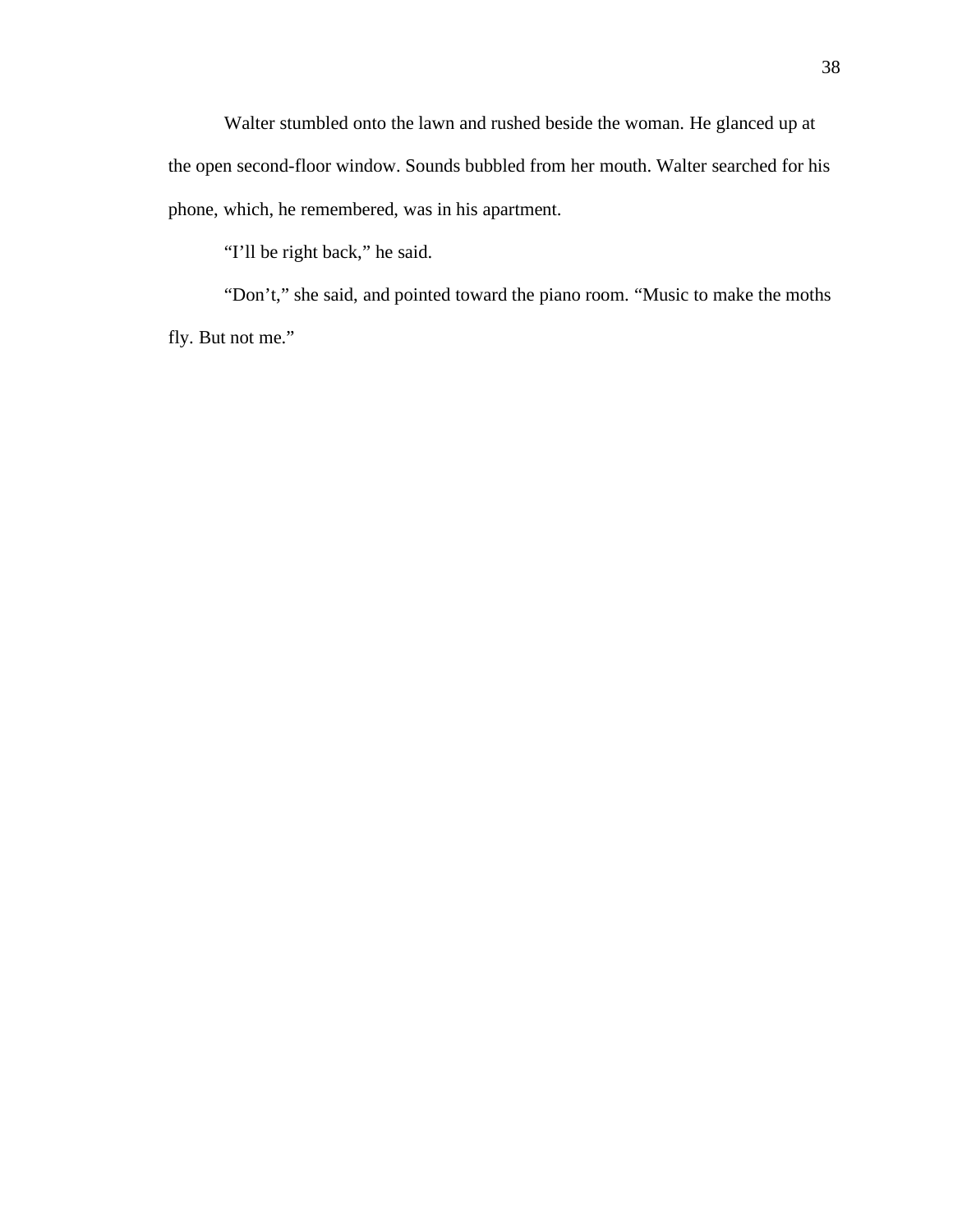## IN THE FOREST

A yellow leaf hits my knuckles. I grip the tree. The old man behind me breathes on my scalp. I hear cars driving over the hill, past this picnic area, toward small-town Crabapple. I dig into his thrusts. He calls me "son," "his boy," even though I've just turned nineteen. He says I feel good, says he's going to fuck me, and there's a line of ants crawling up the tree. They're spiraling the tree, and my forearm almost disturbs them as it rubs against the bark. If I move my hand I will send them falling. My knees bore into the soil. So this is how I fall.

The man comes. I grind my teeth and hope I don't shit on him.

"Did I hurt you?" he says.

 I wipe the bits of bark stuck to my skin. I hear the man slap off his condom. "No."

I pull up my pants. The ants continue to crawl. I need toilet paper. There is no bathroom here. There is the man I called "daddy" because he liked it. His wet fingers feel my back, now. I stumble a little. I'm lightheaded. His hands tighten around me, caress me. I reach and touch his naked hips.

"You wanted to do this, right?" he says. "After you didn't show up yesterday, I thought you'd changed your mind."

"Yesterday I was on South Padre with my parents."

Truth: I beat off all afternoon while surfing the net. I must have looked at the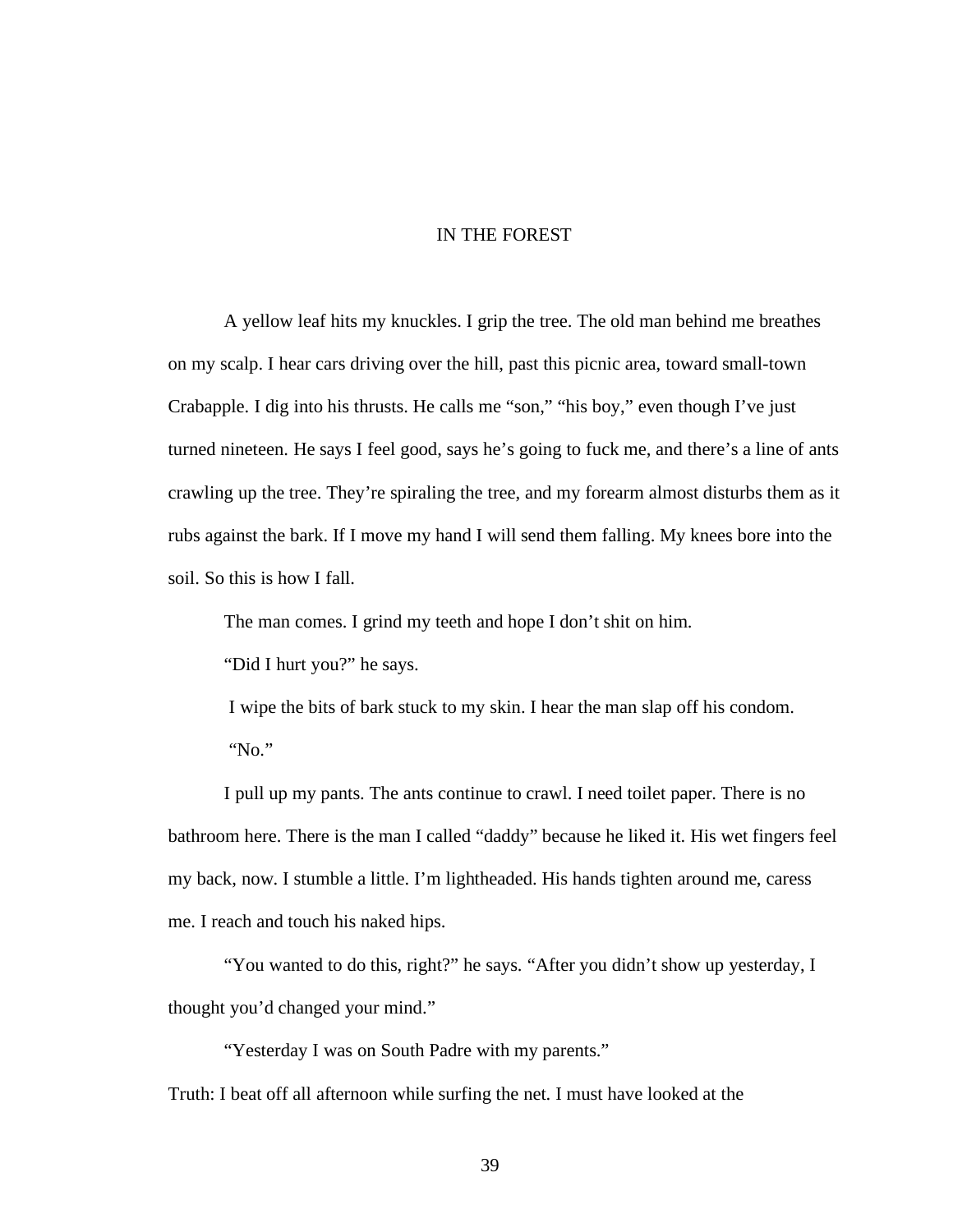pictures of over thirty men. Today I imagined each man standing behind me. This man had messaged me for a month. He never sent a picture, so I imagined his messages coming from the other pictures I've seen online, coming from the closed, inviting lips of a ripped lumberjack, maybe. Yesterday I used a soapy end of a marker to stimulate myself, but it hurt, and I hurriedly washed it and turned off my computer and watched PBS until my parents came back from Austin. My mother asked if I had found a job yet. I shook my head.

"I haven't had sex in almost nine years," the old man says, blinking at the afternoon glare filtering through the thinning trees. "Forest makes me nervous." He doesn't seem hurried, though.

He lets go of me. The only man like me in small-town Crabapple, I think. I had hoped for someone younger. The lumberjack. I turn and look at the man's stooped shoulders, bulbous nose and veiny neck skin. I feel guilty having imagined other men during sex, when the man was probably thinking only about my smooth back.

"You don't have your pants on," I say and step on the condom.

I watch him dress: first his thin white briefs, then his khakis. He tucks in his blue plaid short-sleeve shirt.

"When you message me," I say, "you sign your name with an 'A.' What does it stand for?"

"Abe," he says, patting his back pockets. I touch my stomach, try to press out the feeling that he's still moving in me.

"Why don't you just sign your name?"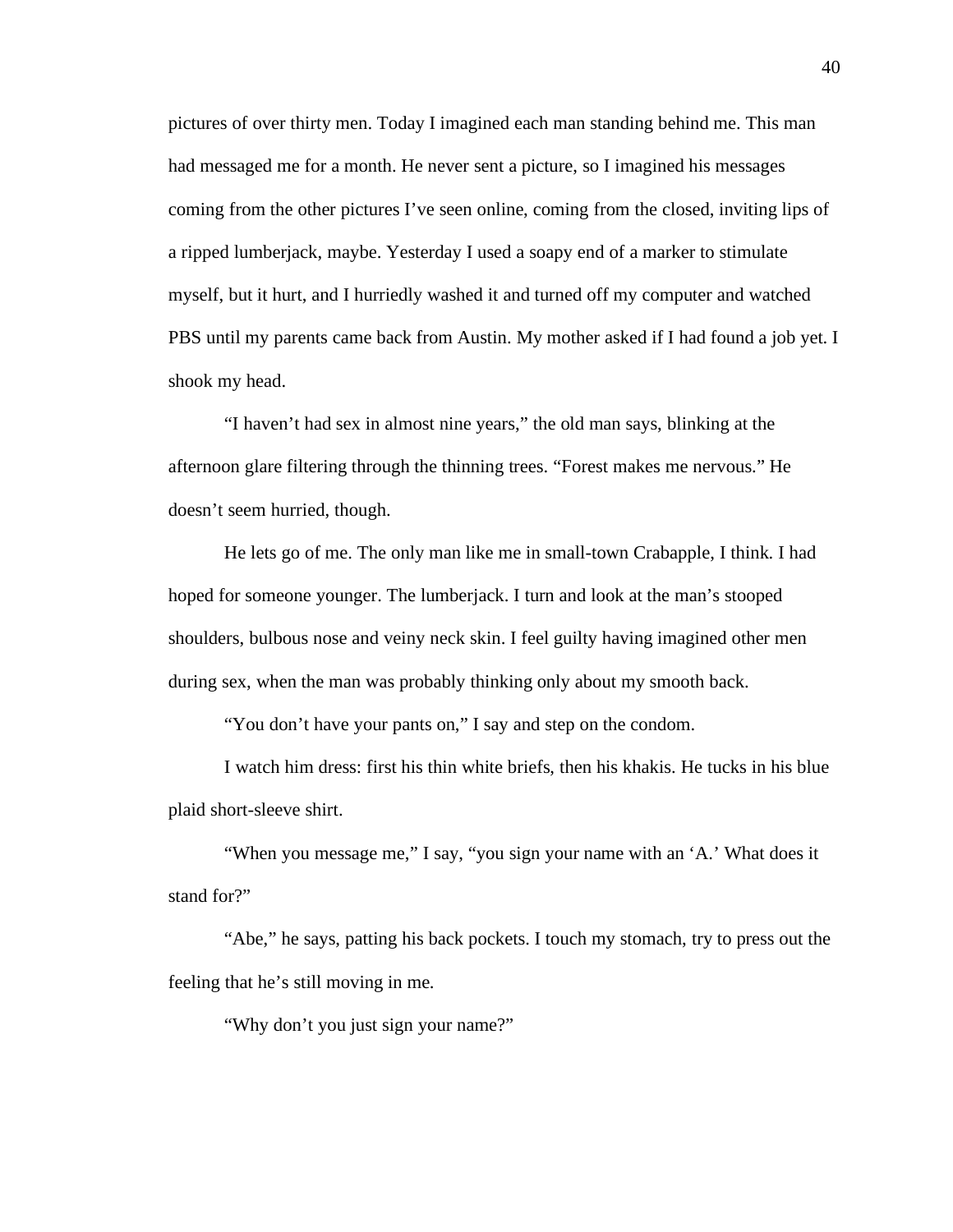When Abe licks his wrinkled lips, the moisture turns the dried, dead skin a seethrough white.

"Nobody can be knowing we're doing what we're doing," he says.

I say, "I don't tell." I hope my words come together to make Abe forget how he strained to fit himself in my ass, and how my panting sounded too much like pain. I hope the words sound like a man used to being fucked. Not that it matters: he just said I was his first in nine years. We're two chupacabras roaming the wilderness. Two beasts wanting not to be alone. Maybe that's love, but not exactly.

"I like you," he says. He looks younger when he says this. His eyes are blue like the water in our above-ground pool. A leaf strikes his splotched cheek. The ants on the tree continue to crawl, which is natural, I think, as I follow him up the rocky slope toward the picnic area. The ants looked as if they had always climbed the tree, never stopped climbing, and the tree—well, it was natural for it to let them. I touch my ass through my pants. Is this pulse natural, and the sticking of my underwear to the blood I imagine drying there?

When we reach the top, a gray-haired woman is riding my bicycle on the grass. Her path makes a figure-eight around two concrete picnic tables. I stop walking. Abe sits at one of the tables.

"Hello boys," the woman says, stopping a few feet from me. I smile and look at Abe, who's also smiling. The woman isn't smiling and *she knows*, I think.

"I'm going to guess this is your bike," she says to me. Her hair lies clumped on her head. The pins holding it all together reflect the sunlight, making it appear like there's a crown hiding in that mess.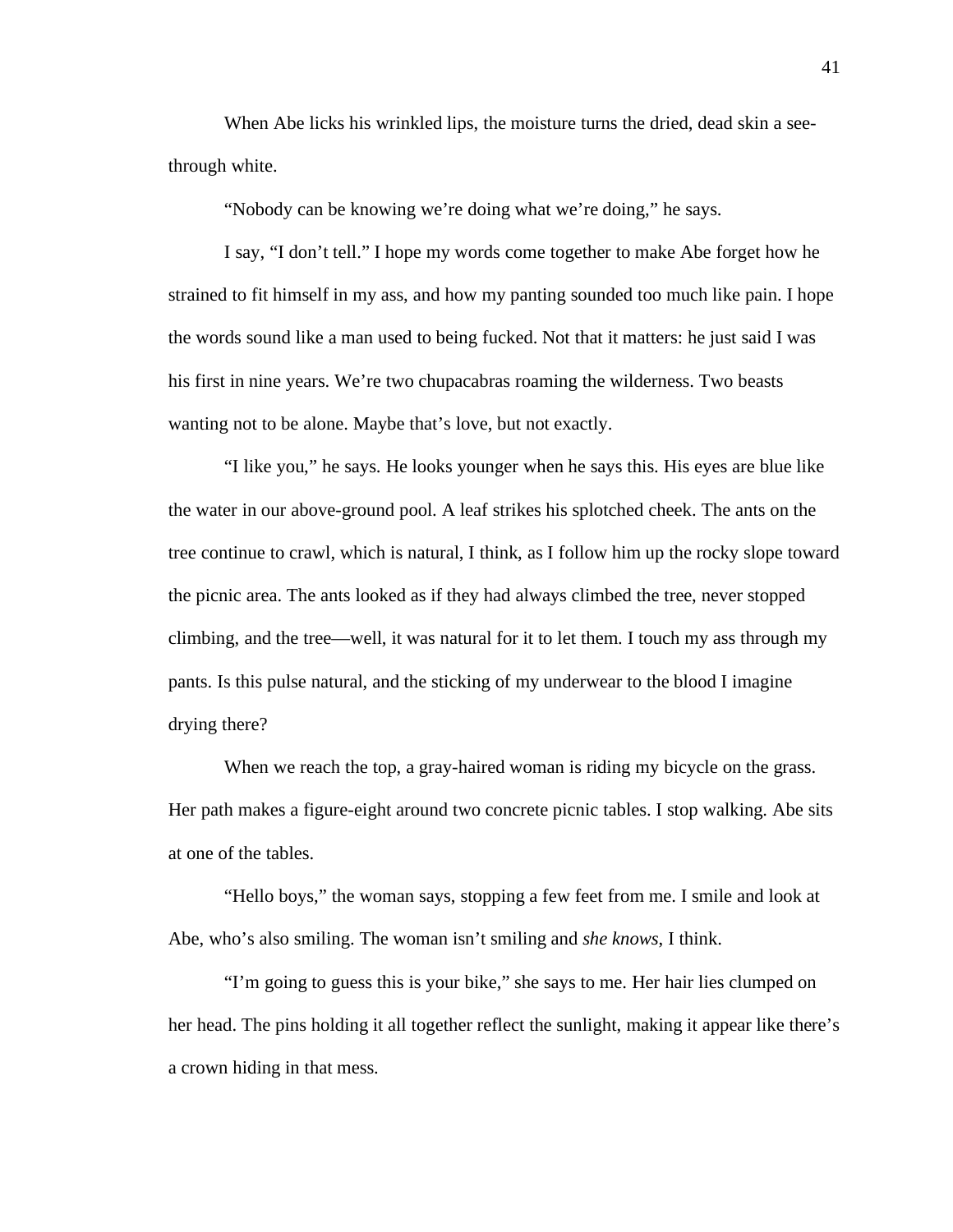"Yep, that's his bike, there," Abe says, pointing to it. He licks his teeth. I hold out a hand like I want to grab the handlebars, but she's still sitting on the seat. Her wrinkly skin looks blue, and she's playing with her big white-beaded necklace, touching each bead.

"It's a very nice bike," the woman says, stepping off it. "And it's nice seeing boys like you still riding instead of driving. Good exercise."

My hand still hangs in the air. "Thanks," I say.

"You and your grandpa—or uncle—or—" her lips close as her eyes open a little bigger.

Abe says, "Grandpa—that there's my grandson Jason."

I bite my bottom lip. Now she thinks my grandfather fucked me, and she isn't giving me my bike because the police are coming. My muscles tighten.

But the woman smiles, revealing fake white teeth. "It is nice to meet you, Jason. My name is Margo. You and your grandpa enjoy a little nature walk?" She sighs loudly, but in a happy way, and she looks at the sky and opens her arms to it. "Such a wonderful afternoon. And the leaves, finally falling, and autumn is my favorite season. I decided I'd drive down here today to look for a pair of shoes I lost. I won't bother you with details, but I lost some red high-heeled shoes the other day. Well, I actually threw them. I wasn't thinking, and, oops, I just tossed those shoes down the hill."

Margo hands me my bike, which I hold close between me and her. She points toward the street where Abe's truck is parked.

"I found one shoe over there by the curb," she says. "I imagine a squirrel or opossum didn't take too much to it. It has little teeth marks on it."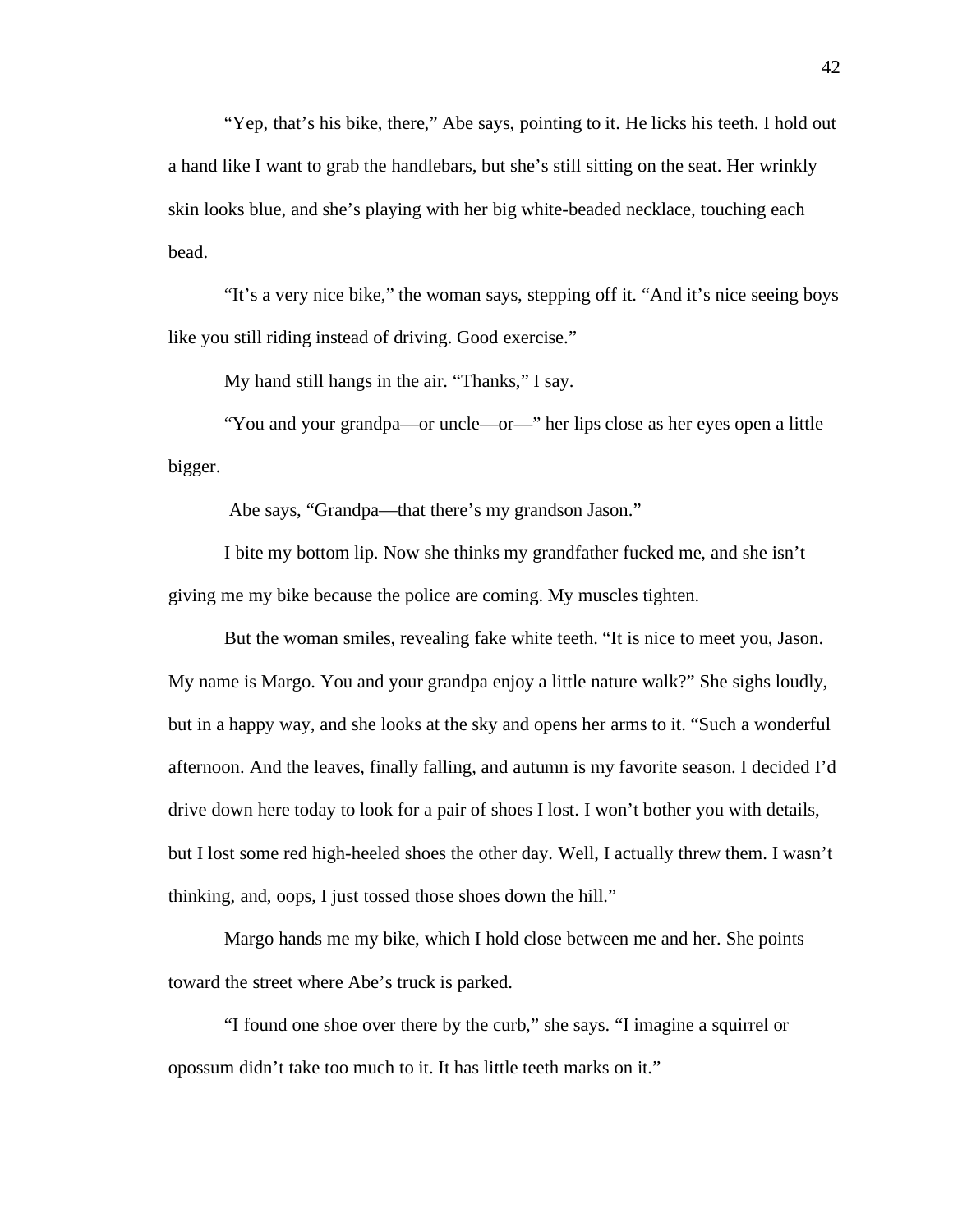"I guess an animal don't like fancy shoes just as much as a man don't," Abe says.

Margo claps her hands. I notice she has long nails, and they click together. I press and press the brakes on my handlebars. I look at Abe. Both he and Margo are laughing.

I have the urge to say, *My grandfather fucked me today.* This way, the game will be over, and the woman will say, "I knew it!" The police haven't come, and the woman is acting a little crazy, and my cries weren't so loud, maybe. Besides, Abe isn't my grandfather, and now I clench my teeth because I want the old woman to know that Abe fucked me, and fuck you bitch for riding my bike, and fuck you Abe for making a joke and laughing, and you aren't even looking at me. And still the woman's hairpins sparkle.

Abe and Margo shake hands. He does have a strong arm, and tanned, only a little spotted from the sun. The hair on his hands is still black. My hair and skin are white except for one black hair growing on my right arm. I try to keep it trimmed.

"Your grandpa is a very funny man," Margo says. "And two nice boys such as yourselves are lucky to get out of those woods without seeing anything that would make Jesus die again if he could. If you knew what kinds of sounds I hear coming from behind that wall of trees. But just you look at this shoe." She turns her back and walks toward the curb. Abe looks at me. His mouth makes a kissing shape and his hands rub against his pants. I stare back, wondering what sounds the woman has heard, wondering whether Abe and I weren't the only ones coupling in the woods, or whether Abe is a liar and has been here before. No, he and I are the same. Abe shifts his attention to Margo, who is holding the shoe in her hand and pointing to the marks on it.

"Why look at that," Abe says, squinting.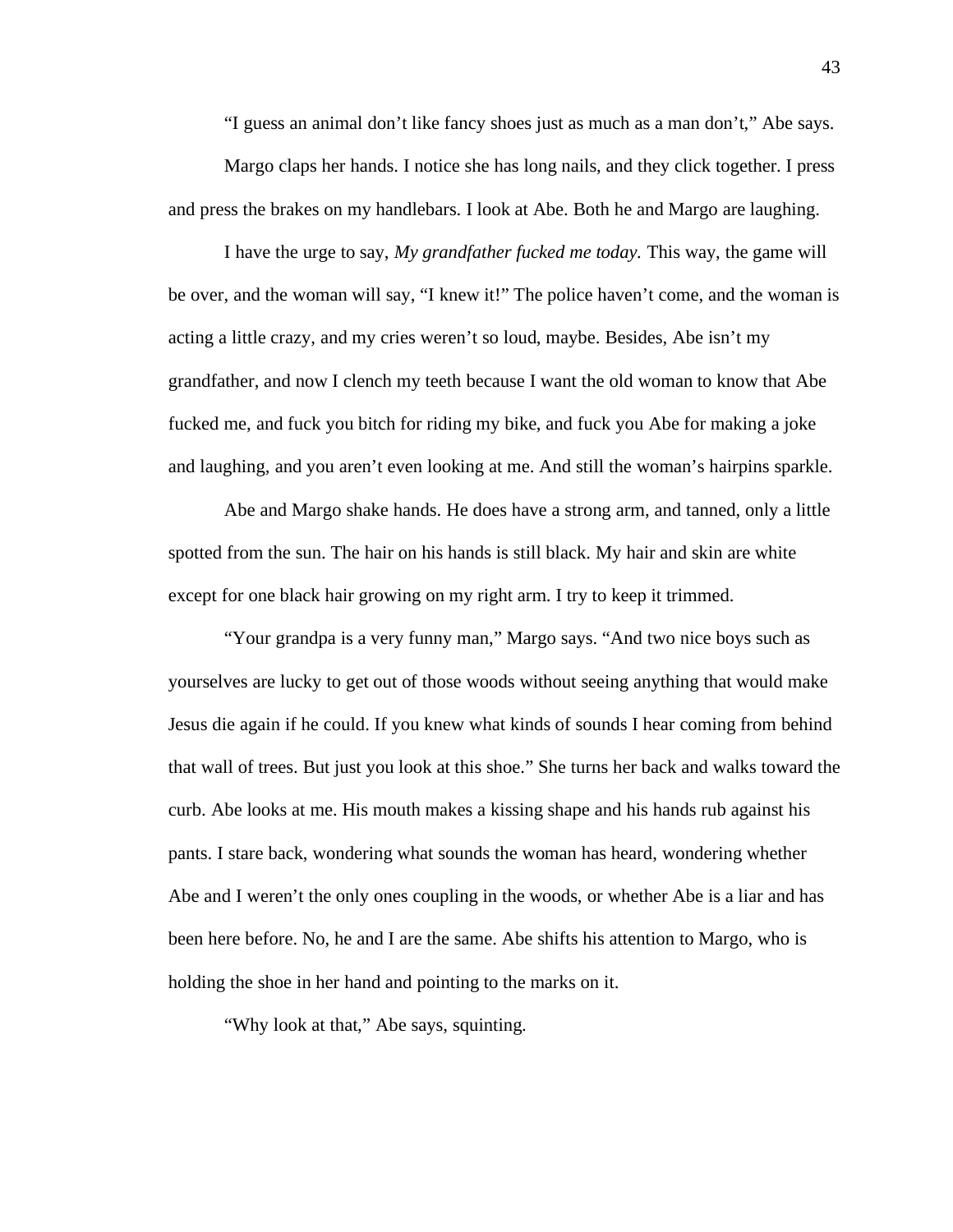"Maybe you bit your own shoe," I say. Margo lets out a wheeze of a laugh and drops the shoe.

"Apple doesn't fall far from the old tree," she says. "You're just as funny as your grandpa. I'm sure your grandma has a tough job with both you two."

"Well, there's no grandma anymore," Abe says, crossing his arms. "Passed away years ago, God bless her."

"Well, I am sorry," Margo says. "My husband is gone, too, and it gets lonely, doesn't it? Yes, I do get lonely. Richard—that was my husband's name—bought me these very shoes so long ago I can't even remember when, and now one of them is chewed and the other—why I don't know where it is. Over in the trees, probably. I guess I wanted to forget him. That's why I threw the shoes out. You'd think a woman my age would know better."

Abe wipes his nose.

I glance behind me. "I didn't see a shoe when we were walking," I say.

"Well, I think it must be down there right on the top of everything. And, son, I do mean everything that is a disgrace to nature and decent behavior. I would go and look for that shoe myself, but my knees are already hurting from riding your bike. That's what I get for thinking it was abandoned. But, look at you. Maybe your grandpa wouldn't mind if you went down and looked for me. You don't have to look long, and the woods are silent now, so I don't think there's need to worry about coming across—"

Abe waves a hand. "You can go look, boy. We're in no hurry to leave just yet."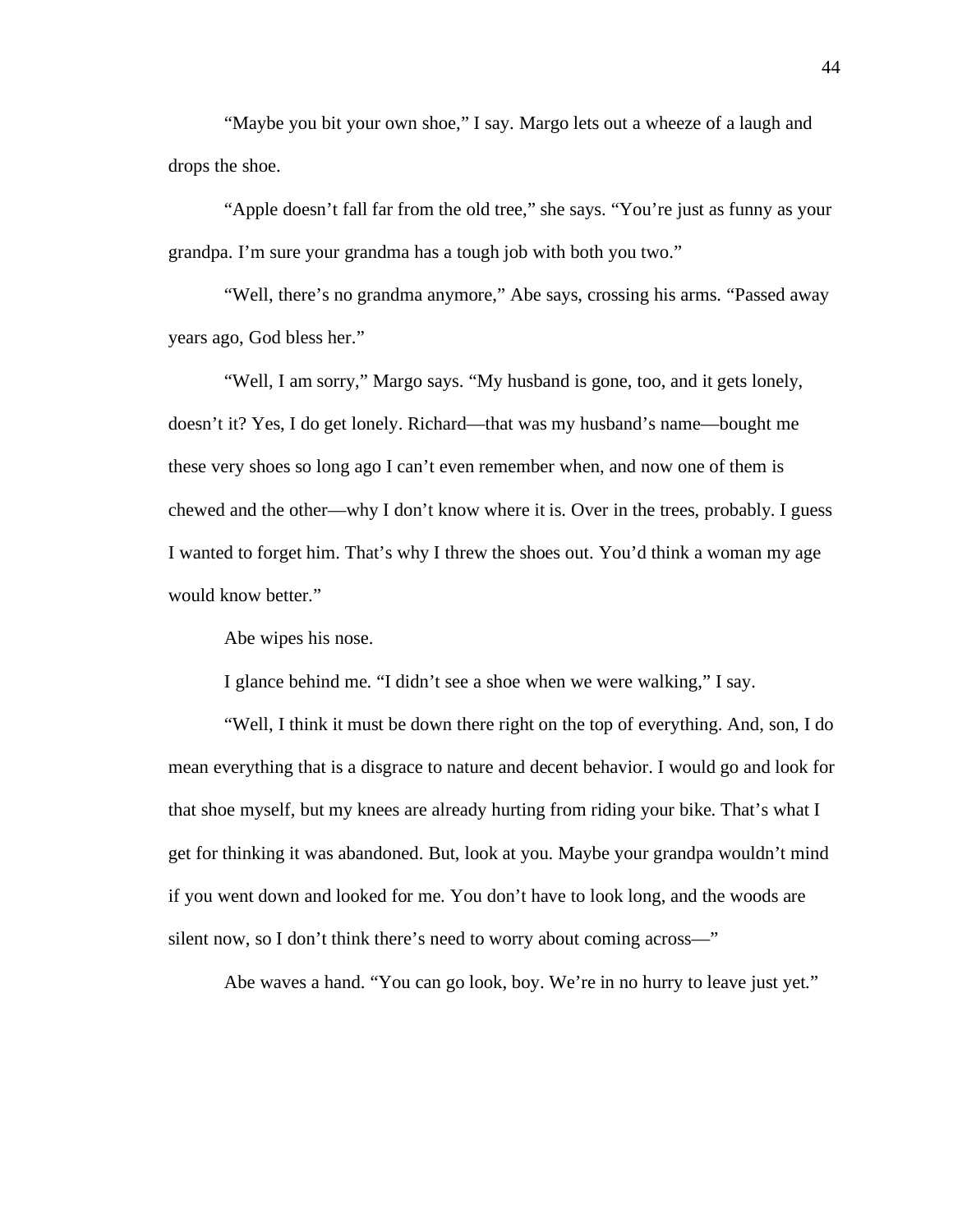I let my bike drop, and Margo says, "Oops, now, be careful. I bet your grandpa spent some money on that bike, and honey, you look for just that shoe. Don't set your eyes on anything else that may be lying on the ground."

I walk down the hill and enter the trees. The air feels cooler now and makes the trees and ground look bluer. The shoe isn't anywhere. I kick the leaves. The woman couldn't have heard us, I decide. I pass the tree with the ants and stop. Dirt specks the unraveled condom. I hear the woman's laugh.

I pick up the condom. The dirt sticks to it. I stuff it in my pocket. Then I look for the woman's shoe. After fifteen minutes, though, the sun begins to set, and the shadows seem to bubble from the ground. Maybe the other shoe doesn't exist. This could have been the woman's game. She traps men like Abe, and wants to send me away so she can kiss him with her licorice-thin lips. Walking up the slope, now, away from the trees, I feel the condom. Even if she knows, Abe made the face at me when she was walking away. He wanted to kiss me. When I tell the woman her other shoe is gone, she will give up and leave, and Abe will take me to his truck and he will kiss me.

The concrete picnic tables look grey and cold when I top the hill, and the woman is sitting next to Abe now. She looks at me and says, "Oh, and your hands are empty, unless you're hiding it behind you."

"I couldn't find it."

Margo continues her conversation with Abe. I sit at the second table, where I find a daddy longlegs. I pretend to be fascinated with its bouncing walk along the concrete bench. I listen to the woman talk about the types of trees. "I've named them," she says. "I name lots of things."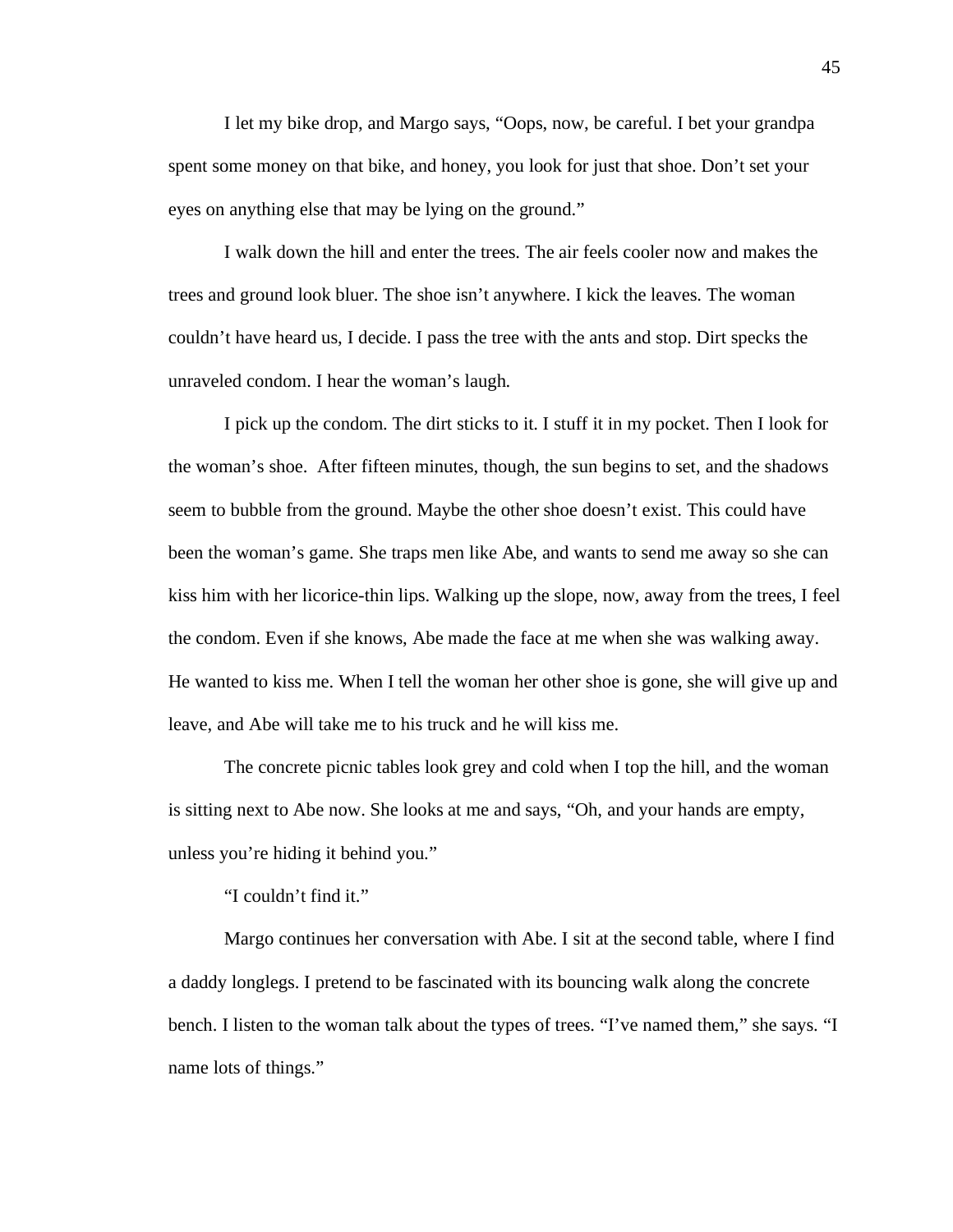The spider climbs my leg, then up my arm. The woman sits quiet for several minutes. Then she says, "Tell me, Abe, because I ask myself every day. Sometimes I drive here and sit at this table and listen to the noises coming from the forest. And tell me, Abe, because you're a man, but why do men turn to men, and surely you know what I mean?"

Abe says nothing.

"I sit here and listen to them," she continues, "and every day my breasts sink lower. My hair grows more brittle, but I can give, Abe. I sit here and almost yell out to those hiding down there that I can still give and my giving is natural, but nobody wants to take from me anymore."

The daddy longlegs drops to the ground.

Abe clears his throat and motions with his hand. "Well, I don't know, but I think you have very fine breasts."

*Liar!* But he lies well—and boldly—and I like it because I know he must be thinking about how he pushed his penis inside my ass, how he said, "You're smooth, so very smooth." He called my nipples "buttons, ones I want to undo."

I glance again at Margo, whose face is red in the dim light, and she's smart because she says, "Now you're lying."

But Abe says, "No. And your hair is shiny, too."

*Another lie!* Her crown of pins grows dull.

"I'm getting it cut soon," she says.

"And don't be thinking about those noises," he says, "because I bet you still have a heck of a lot to give."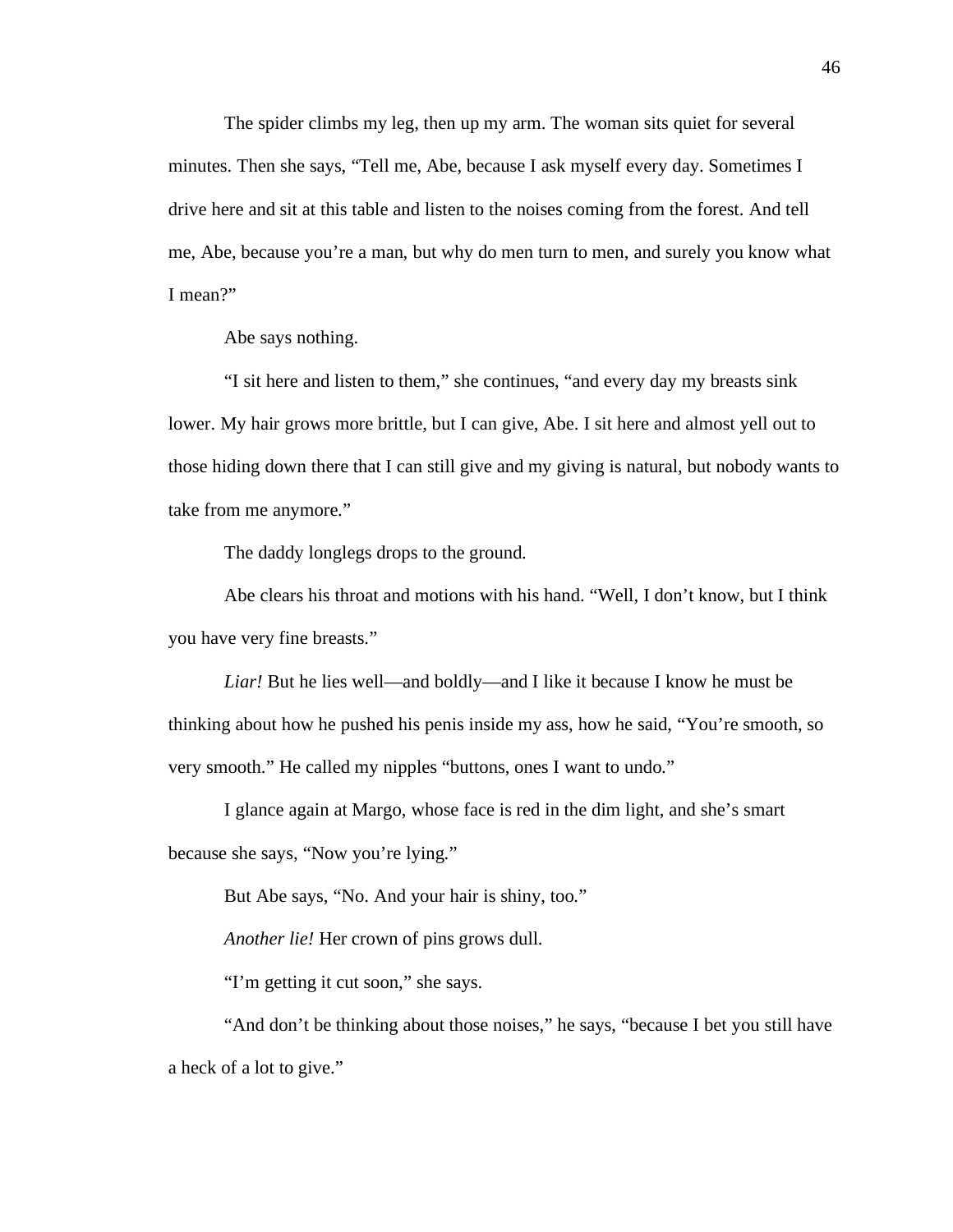I hold my breath. But he called me "his boy," and it sounded true, like it was carved on some big rock.

I pick a leaf that is stuck in a cobweb underneath the table. Somewhere, I think, there must be a leaf in a bubble, and that leaf is *the* leaf. And it's not made of gold, but it's made of the purest leaf. The same goes for the ants on the tree. Somewhere there is *the* ant that all ants are trying to be. I drop the leaf and touch the condom that has warmed in my pocket. Maybe in the moment when he called me "his boy," we became, for a second, the purest of lovers. And we're keeping that secret.

I cough. Margo looks at me and waves her sharp fingers. "And you, Jason. Yes, you will be a great man."

"Sorry again about your shoe," I say.

"There's no need to find it now," she says. "You'll find plenty of women's shoes in your time, and it's getting late, isn't it? Too late to be here."

Margo stretches and slowly stands. Her nipples make two small spikes in her blouse.

"I'm hungry now for the first time in a week," she says. "There's a buffet down the street, and we seniors get a discount after six o'clock."

I stand. "Grandpa is having dinner at our house tonight."

Abe bites at the dead skin on his lips.

"Is that right?" Margo says.

Abe sighs heavily, stands and hikes his pants. He doesn't look at me when he says, "The family won't care one iota if I miss dinner."

"And will Jason's parents mind if he comes too?"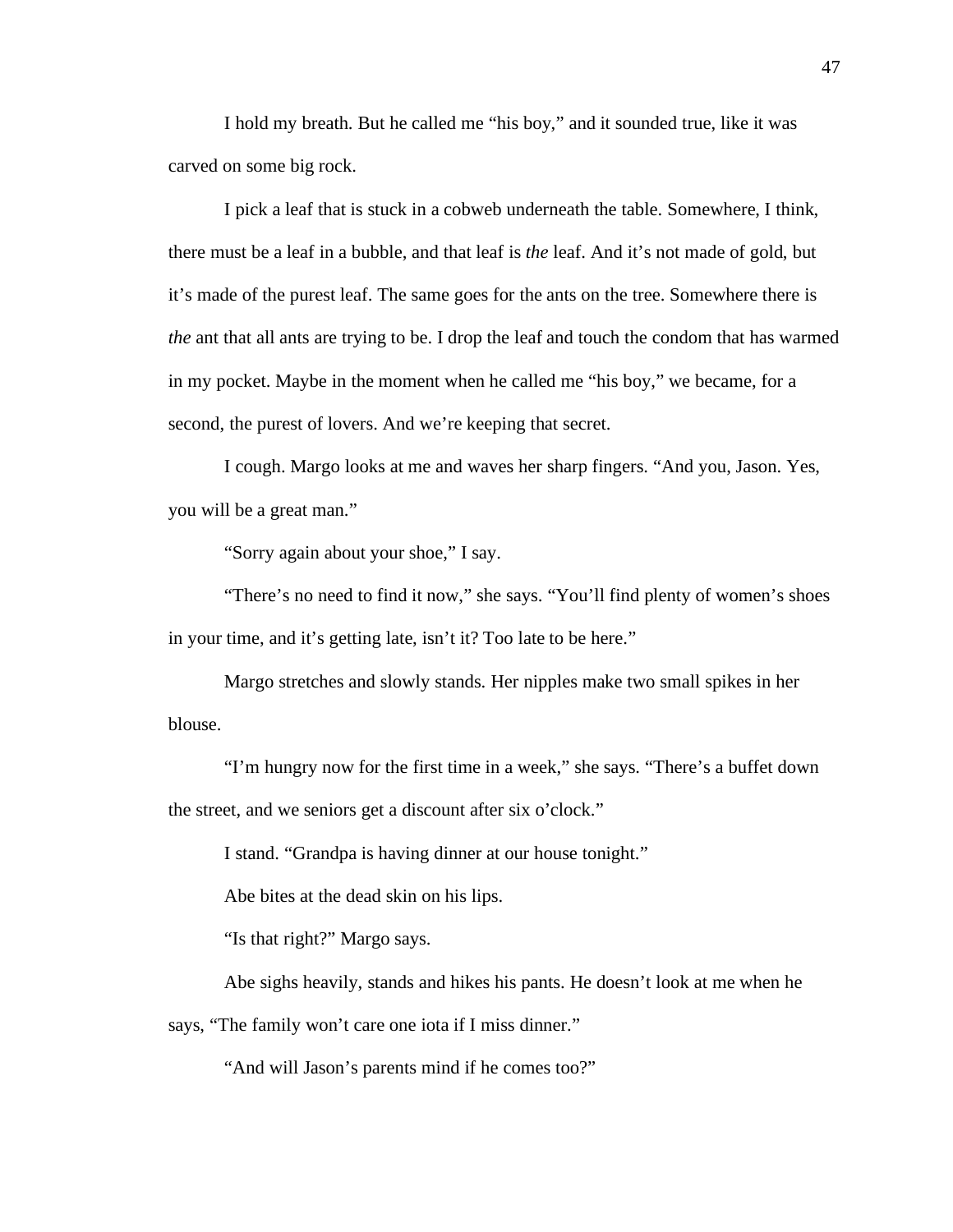Abe finally looks at me. Even in the dark, I see his eyes open wide, then shut.

"They won't mind," I say. I enjoy this little game.

"We'll call them and let them know," he says and winks.

"I just love new friends," Margo says and walks to her car.

I walk my bike to Abe's truck and lift it into the back. Abe unlocks the doors.

Margo pulls next to us and rolls down her window. "You know the buffet I'm talking about, Abe? Mr. Treat's?"

"We'll be right behind you," he says.

I slide into the passenger seat as Abe slowly hoists himself into the driver's seat. I watch Margo's car turn right out of the rest stop.

"We don't have to go," I say. "We could just go back to your place. I bet your sisters are asleep."

"Where's the fun in that?" he says.

"The noises Margo talked about. Have you been here before?"

Abe shifts gears and exits the rest stop. Cars pass us going the opposite way. Their headlights cast a glow on the telephone poles and trees next to us, and the light reflects off the metal fences and the eyes of deer standing just behind the chain links. I touch Abe's thigh. My hand stays there, but Abe doesn't touch it.

We pass under the stoplight entering downtown Crabapple. The trees lining Main conceal the fact that most of the buildings downtown sit vacant. Ahead, a pink neon sign advertises Mr. Treat's. Abe steers clear from a deep pothole as we pull into the parking lot. Margo is standing at the entrance and waves.

"What if we see people we know?" I say.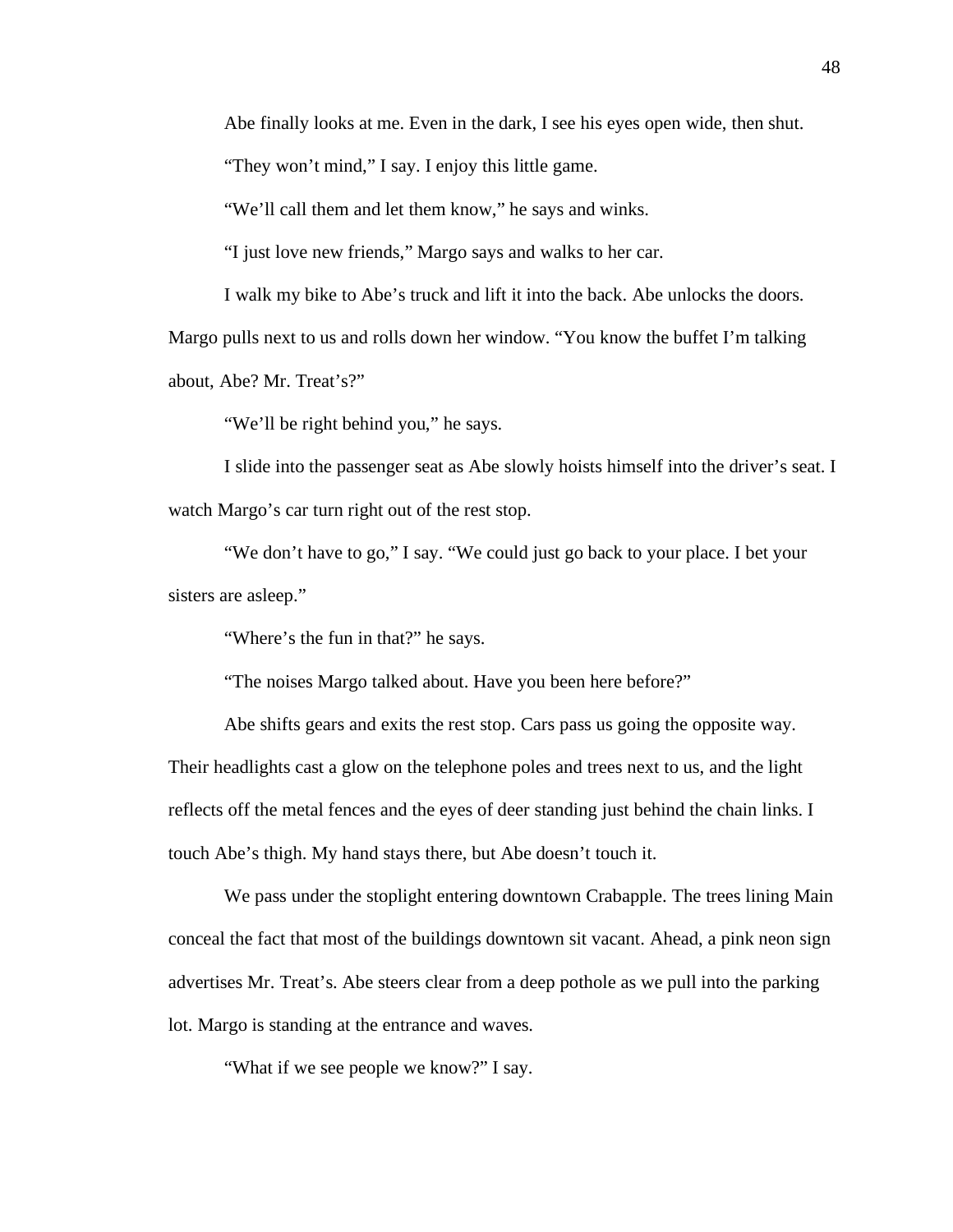"Crabapple might be tiny, and everyone might say they know everyone. But really, nobody remembers shit."

Abe jerks the key from the ignition. I can tell he's nervous.

When Abe and I step from the truck, the neon sign bathes us all in a pink glow.

Margo walks up. "I'm craving some okra."

"If I'm not mistaken," Abe says, "some people call okra 'Lady's Fingers.'"

Margo waves her right fingers before opening the glass buffet door. The hostess, a middle-aged voluptuous woman who looks like she could also teach Sunday School, recognizes Margo, calls her "Ms. Margaret," and says, "Three?" Then she sits us. Abe and Margo sit on one side. I sit across from Abe. The hostess brings us three plates and iced tea.

"I didn't know you had family," the woman says.

"Oh, well," Margo says. When the hostess leaves she apologizes. "I just hate

telling people they're wrong. And I guess everyone on earth is part of one big family."

"No need to apologize," Abe says.

Margo sighs. "Well, Jason, you and your grandpa go ahead and get yourself something to eat. I'll stay here and look after my purse."

"Ladies first," Abe says.

"Such a model of manners," she says, standing. "I saw some okra." Then she presses her plate to her breasts and walks toward the five steaming buffet tables in the middle of the dining room. I suddenly feel pressure on my crotch. I look down and Abe's foot is tickling it. I look at him and he's smiling and the yellow light above us creates a labyrinth of shadows down his face.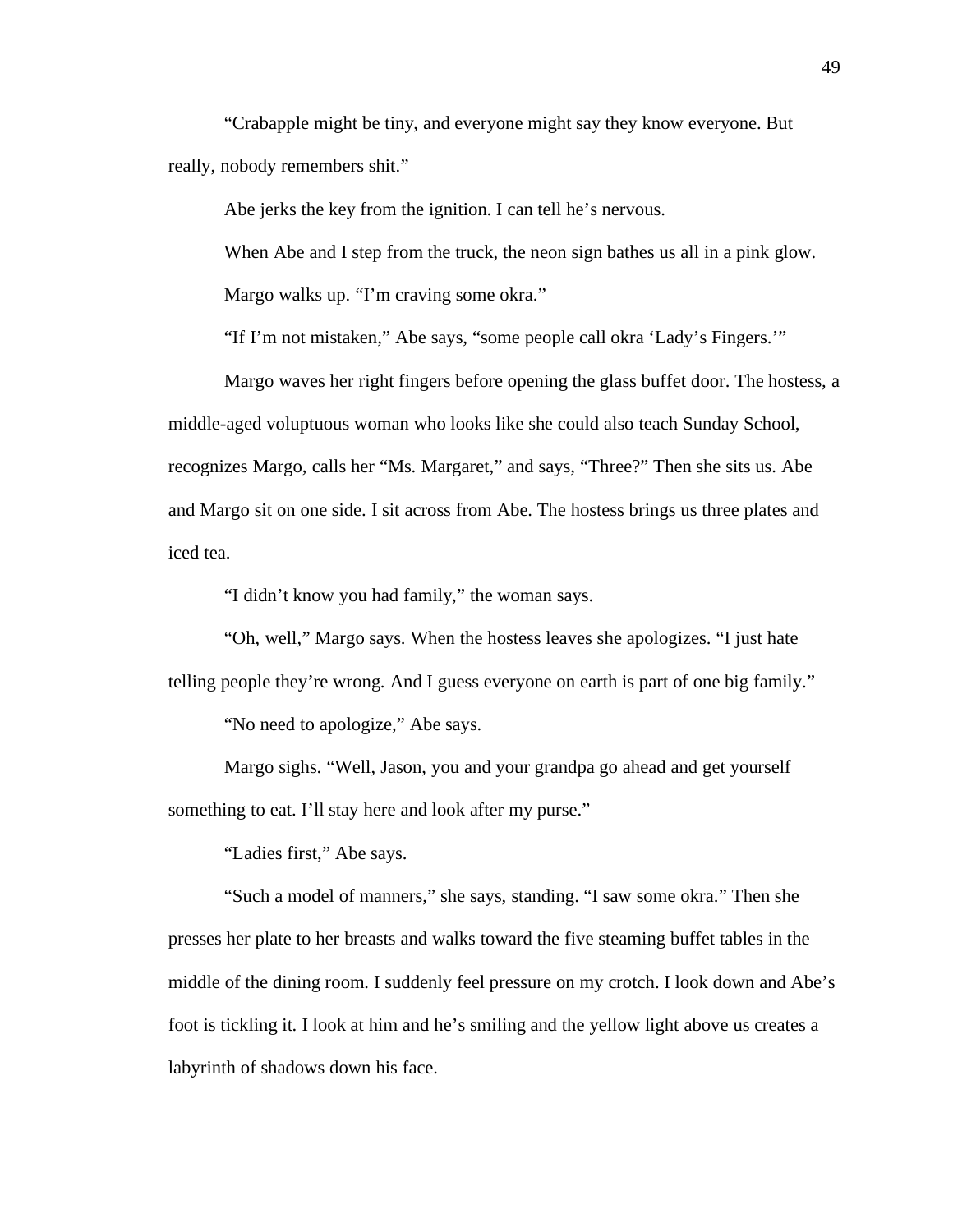"She could see us," I say.

"Are you still my little boy?" he says.

I shove his foot off my chair. I hear the thud of his heel on the carpet. Still, my pants tighten; a terrible twitch presses against my zipper.

"I'm going to the restroom and wash up," I say.

Nobody is in the two-stall bathroom. I stand in front of the cracked mirror and turn, looking for dirt stains, cum stains, any evidence. Nothing. The door behind me opens, and Abe walks through. He looks at the stalls.

"It's empty," I say. I notice his fly is open. I turn on the water and pump soap in my hands.

"It locks," he says, and I watch his reflection. He turns the bolt, locking us in the restroom. I see him walk toward me. He touches my ass. He leans into me until the sink digs into my crotch. He kisses my neck. I turn around. His lips taste salty.

"You tried the okra," I say.

Abe's hands unbutton my pants. My wet hands hold his arms. His eyes remain fixed as if he's staring at the air freshener in the corner. Abe's dry thrusts quicken. He breathes as if he's clearing his throat.

"Why aren't you hard?" he says suddenly and steps away.

"Anybody could knock on the door."

Abe enters a stall and shuts the door.

"You didn't hold my hand in the truck," I say. "And now you're acting like this."

"At my age, a man feels dead if there isn't a little danger."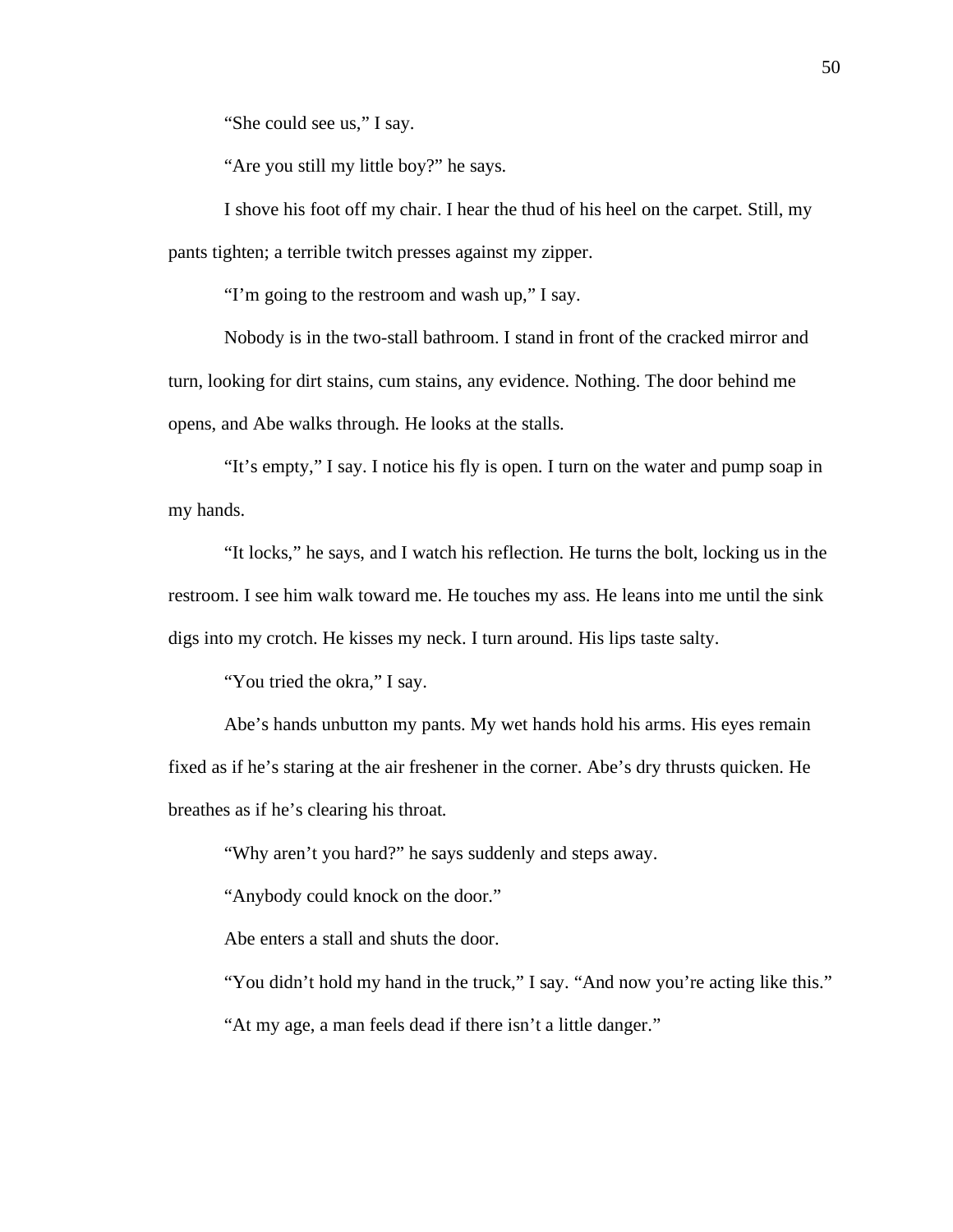"Is that the only reason you let me tag along tonight? How many times have you been down to that spot?"

"In the forest it's different," Abe says. "I don't hold any man's hand, but I'll hold yours."

I unlock the door and step out.

"Are the restrooms clean?" Margo says when I get back to the table.

"They don't have paper towels," I say and wipe my hands on my cloth napkin.

At the buffet table, I pile some macaroni on my plate and glance at Margo, who isn't eating, has her hands on her lap. Her attention seems focused toward the restroom, waiting, perhaps, for Abe to remerge so she can remerge from whatever quiet spell she has cast for herself. I stab a log of meatloaf. Something about her wait seems natural. Her interest, natural. The macaroni on my plate slides as I fork a slab of loaf on it. Where are the men Abe has fucked? Will I ever bump into them? Will we not recognize ourselves as monsters wanted by men who are scared of monsters but can't help wanting the fear of there being one? The pain in my abdomen doesn't feel monstrous, the reason for meeting him today, the touching, at night under the bed sheets, of that silent hardness, not so monstrous. Beasts don't dream as I do.

I return to the dinner table and sit. After Abe comes out and loads his plate, we eat.

"I was at a coffee shop recently," Margo says, "and a young man with one of those spiky hairstyles sat beside me. He offered to give me a Tarot reading for free. He said he just loved helping people."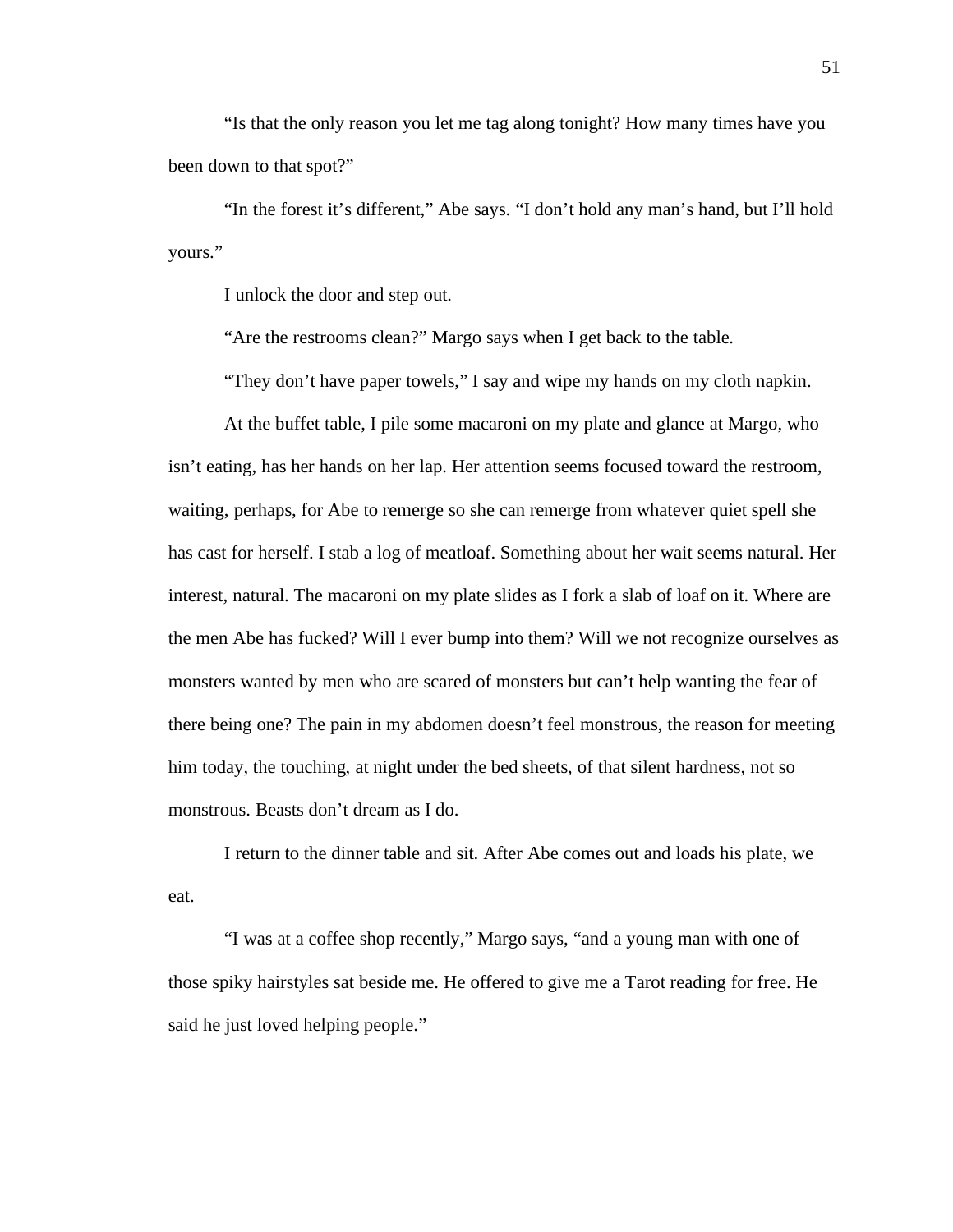"The devil comes to you wearing a robe of white," Abe says. Margo nods and swallows a bite of chicken parmesan.

"I was a little scared at first because I don't believe in those dark forces, but it was also exciting. When I told him my birthday, he said I was an Aquarius."

"I'm a Libra myself, though don't tell anyone I know that," Abe says.

"I don't know about that one," Margo says. Abe puts down his fork, reaches and grabs Margo's hands. My focus shakes a little. I watch as Abe cups her hands and lifts them.

"According to astrologers, a Libra is represented by the scales." Then he guides Margo's right hand until it's slightly higher than her left. "We love balance."

Margo's face blushes. I drop my fork and stand. "I'm heading home," I say, and leave.

I lift my bike from Abe's truck bed and set it on the ground. It's a red bike—one that I've had for six years—but the paint looks pink. My friends go through a bike every year, it seems, as they try jumping the narrow parts of Crabapple creek, risk crashing them into each other. I run my fingers over the still-smooth paint. I'm not them, and I'm not Abe. I respect the creek, my bike, my nature.

I ride down Main toward my parents' house. Our residential neighborhood is still except for deer huddled on the front lawns. The moon reflects in their eyes, and I imagine them bowing as they silently wait for me to pass.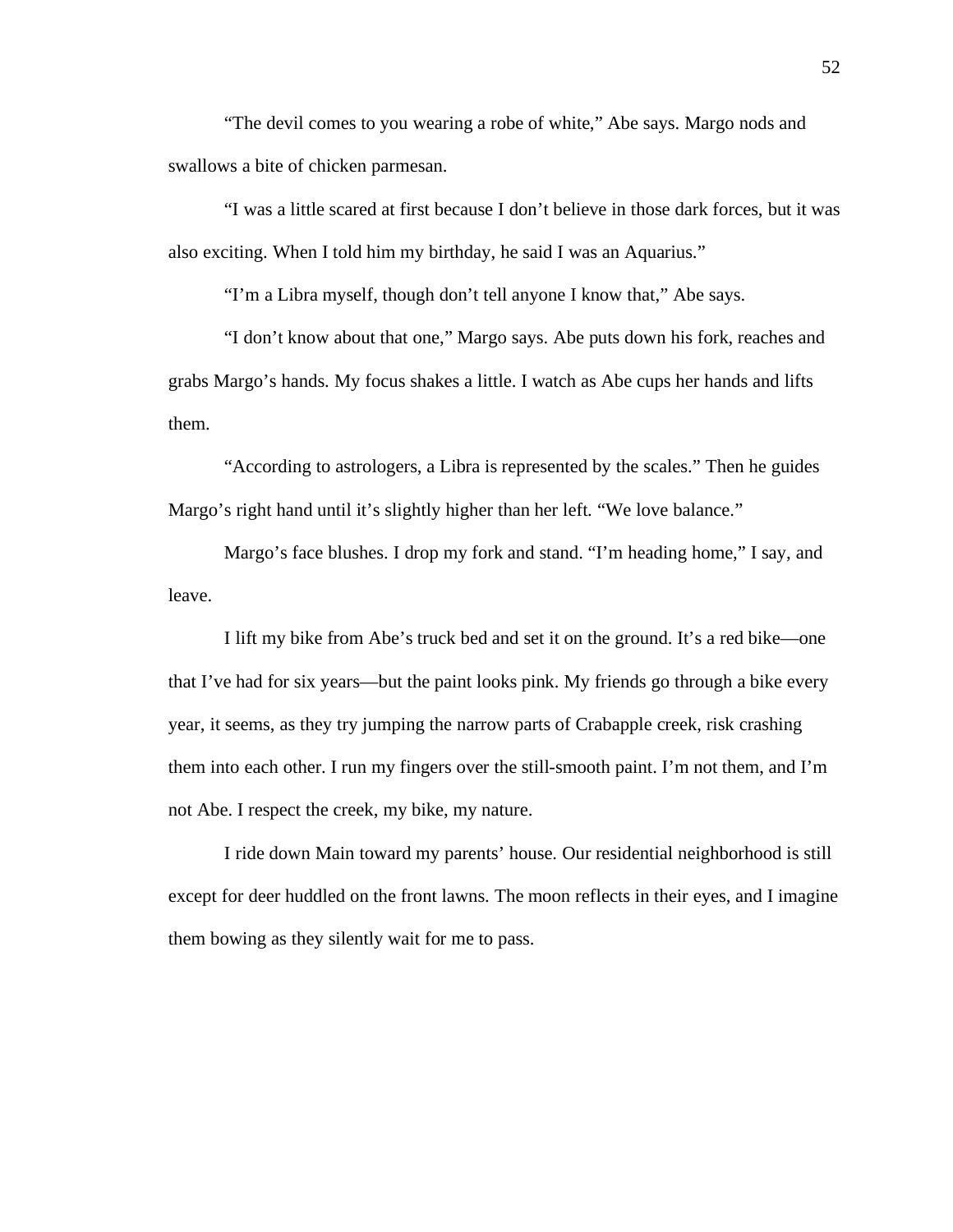## THERAPY

Kelly unlatched the baby-changing table and lowered it. Water dripped off. She wiped her fingers on her skirt and asked if they really needed it.

"Don't you want to be my baby?" Lyle said. Kelly rolled her eyes, covered her nose when she turned toward the flogged toilet. He dropped the toilet lid.

"Now you're going to wash your hands, right?" she said.

"Yes."

"Use warm water. I don't want cold hands touching me."

Lyle stared at Kelly's reflection in the spotted mirror. Graffiti made east-side wallpaper behind her. Someone had painted the anarchy symbol on the empty papertowel dispenser.

"Just wipe your hands on your jeans," Kelly said. "Are you sure this table will support me? It's plastic."

"Thick plastic."

Kelly tested her weight. The table creaked, but held.

"Okay hurry," she said. "I'm not wearing underwear."

"Nobody's in the restaurant. Let's enjoy this. Besides, LeeAnne said doing this would help."

"Dr. Jackson. She's our therapist, not a friend."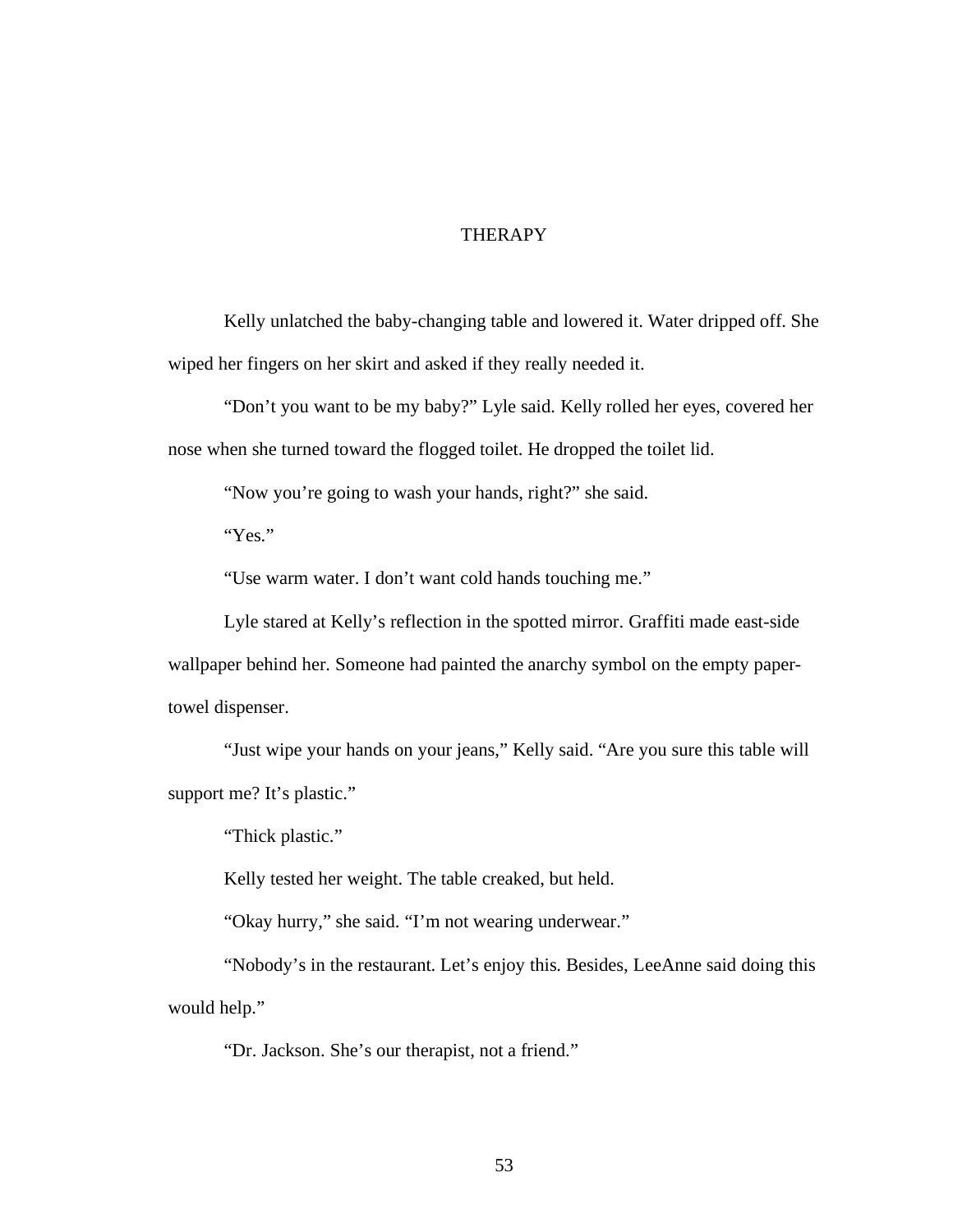Lyle lowered his pants, leaned against the table, which was cold, and he said this as he touched her thighs.

"Someone tagged the table," Kelly said, referring to a red scribble partially covered by her left thigh. "Maybe the kid who did it was changed on this very table. Maybe he wanted people to know he'd been innocent, once."

"That's not something a teenager would admit to anyone."

"You're a nihilist." Kelly grabbed Lyle's back, pressed him against her.

"You like that?" he asked.

"No."

Lyle worked his flaccid penis. Every time he shifted his weight, the grime on the floor smacked under his shoes.

"I feel like I'm going to piss on you," he said.

"I bet Dr. Jackson hasn't had sex in a bathroom. She probably projects her fantasies on hopeless couples."

Lyle squinted. Perhaps he had consumed too many glasses of water, but regardless, he began urinating on Kelly's legs, the table, his pants. Kelly covered her face, kicked Lyle away from her. The bathroom door rattled; someone knocked.

"I'm sorry," Lyle said, pulling up his pants.

Kelly slid off the table, folded and latched it. Urine dripped from the hinges.

"I've never been peed on," she said.

"Do you think we're hopeless?"

"I wouldn't go so far as to admit that."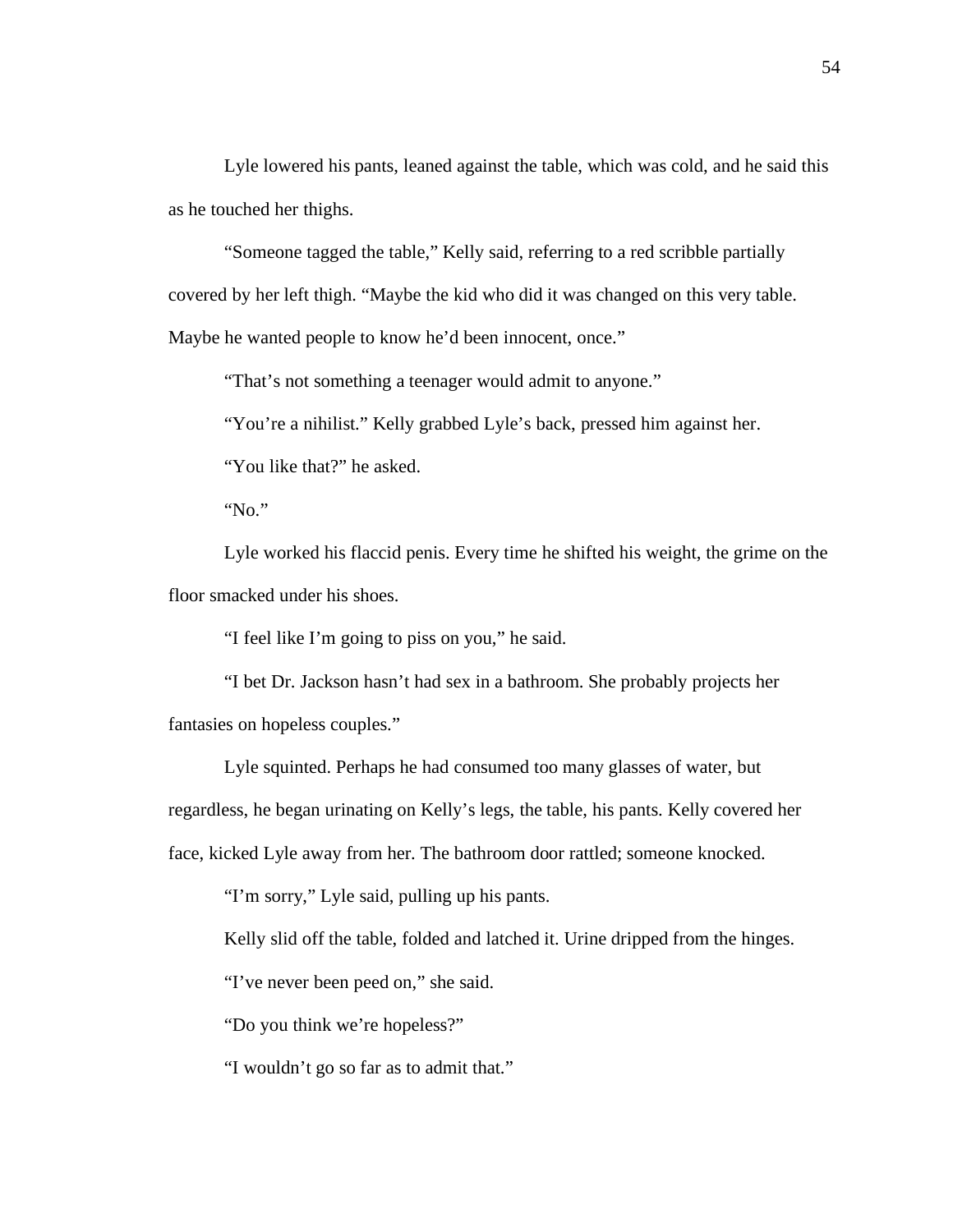"But you said it."

With one hand she covered the wet, almost-sweet smelling patch of her skirt and with the other she unbolted the door.

"Maybe one day," he said, "we'll bring our child here to write his name on the table."

"Your signature is enough," she said, opening the door.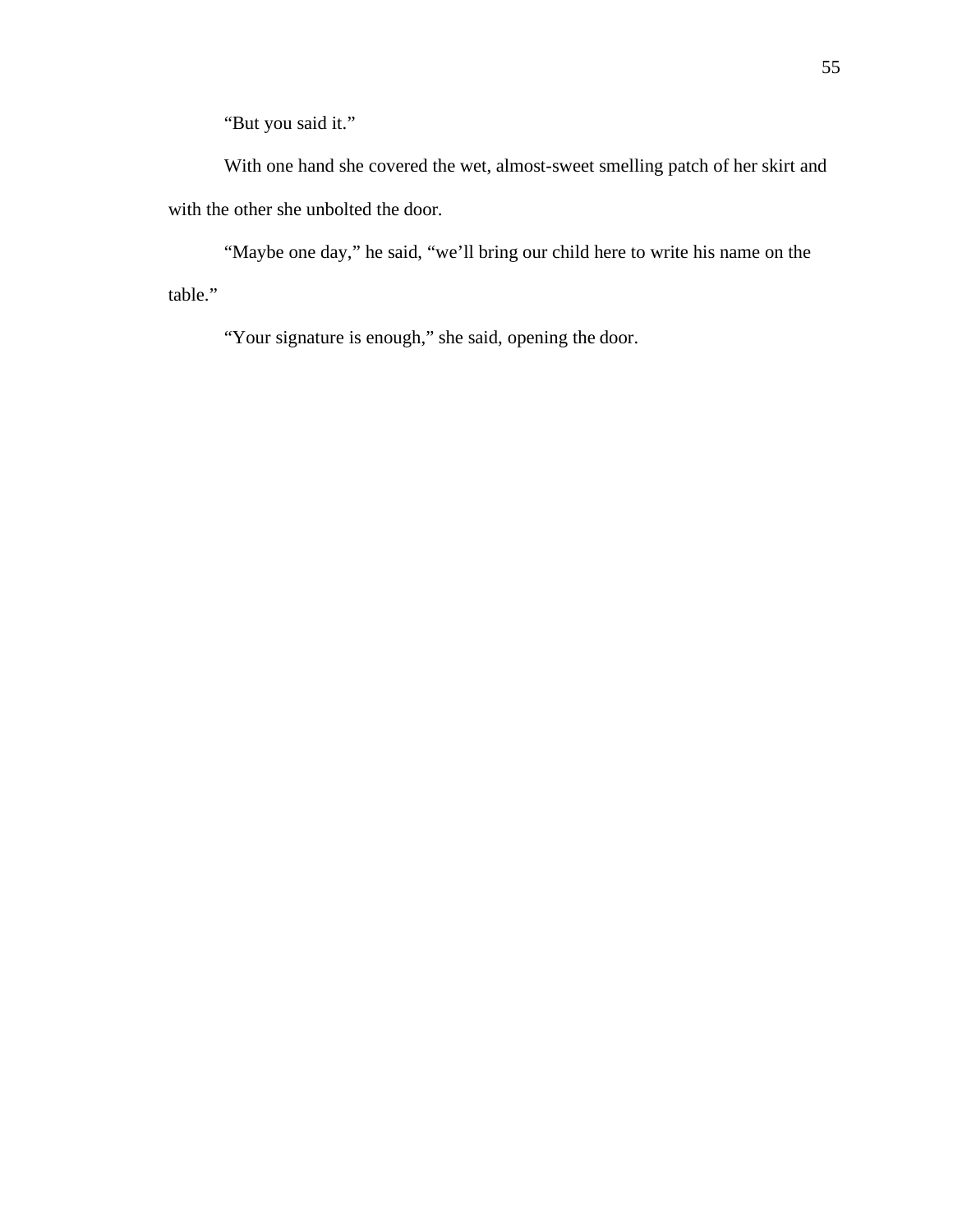# FÜR LOUISE

Jeremy Wilks survives a layoff. He trades his plastic stapler for a red metal one, his two-tier file shelf for a four-tier one, his stained mouse-pad for one with sea creatures printed on it. He scavenges the vacant cubicles and steals two gel pens, a marked-up calendar. August has just ended—such luck! An un-marked September through December. The rain bleeds down the tinted windows as he skulks to the back of the row where his cubicle overlooks the company's walking trail. He organizes his treasures. Those who visit him will know who previously owned the red stapler, and he will revel in this symbol of survival, just as he reveled with the few coworkers at lunch who hadn't been axed in the company-wide twenty percent reduction of force. Even so, he couldn't finish his lunch. When the server collected his plate, still piled with soy-soaked noodles, she asked if there was something wrong.

"It's Friday," she said. "You should be happy."

After transferring his papers onto a new shelf, he assesses his situation. Louise, the former red stapler owner, will be living off her severance pay for three months. She's young, with a body that trumped budget questions. Jeremy considers himself competent with numbers, but when Louise was near he could only count breasts. One. Two. But the equation never includes his two hands, one mouth, one tongue. She, too young, too obvious a target for elimination, is enjoying her severance pay, sipping strawberry margaritas and knowing her figure can easily get her another job while Jeremy sits,

56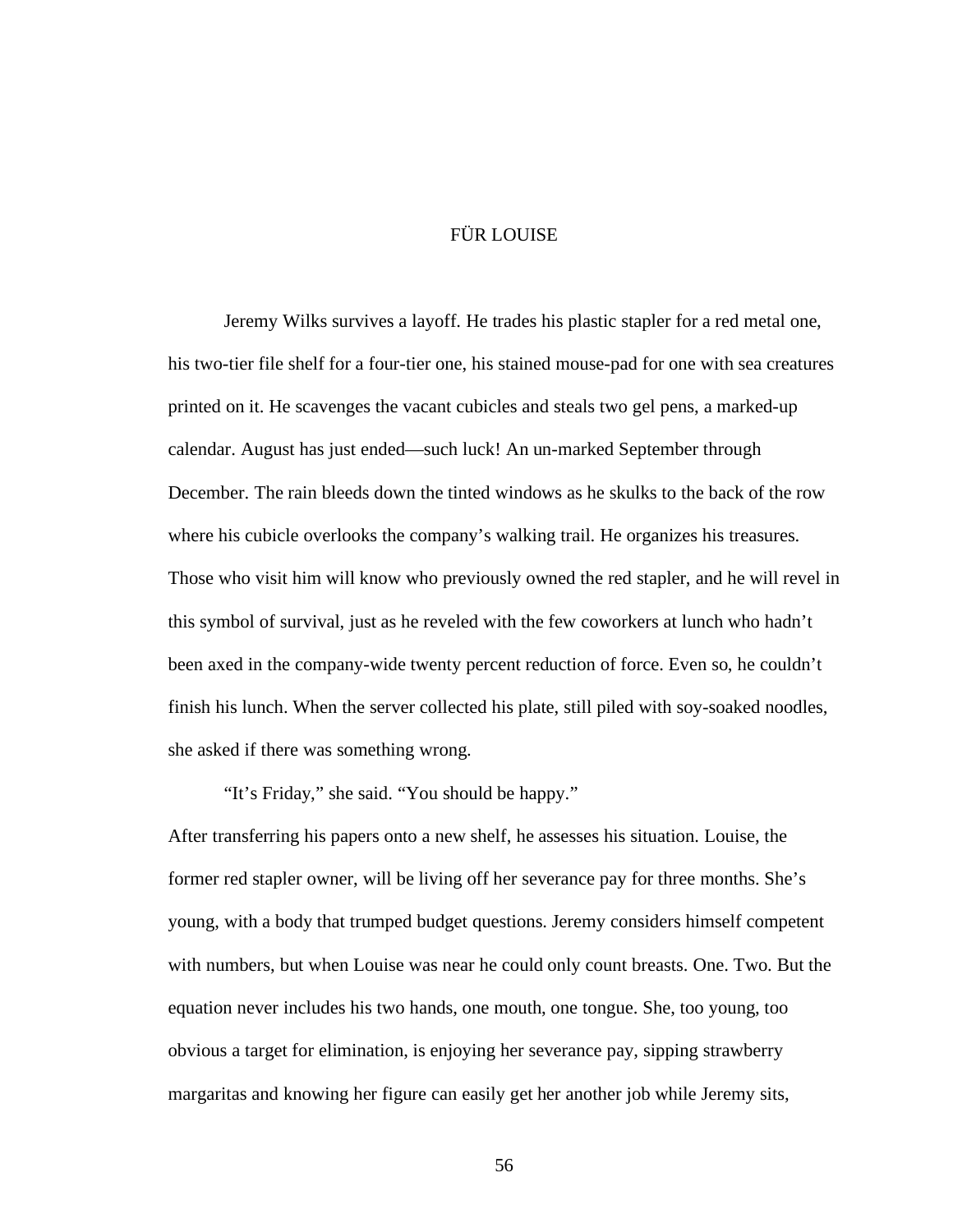sipping cold coffee, knowing that if he were laid off, *his* figure wouldn't get him a new job. Jeremy listens to the murmur of the copier. Voices modulate, and he half-heartedly attempts to transcribe the sounds into musical notes.

Meanwhile, he thinks how easy it is to touch the stapler, to take it and other supplies, how easy to sigh when his manager told him he wouldn't be cleaning out his own desk this morning. "Thank you for the opportunity to continue here," Jeremy had said, trying to mask the reality that this job was supposed to have ended two years ago with his acceptance into a graduate music-composition program. Here he is, because, as he puts it, being accepted is almost impossible now that nearly every program is oversaturated with applicants. Besides, he told his father, having a job is experience. The sheets of music that he keeps hidden in his drawer taunt him.

"You're still here, Jeremy."

Fernando, a perma-temp, leans against the windowsill. His black muscle shirt is spotted with rain. In his hands, a box.

"So are you, Fernando."

"I found an injured toad outside."

"Is that what's in the box?"

"I don't know the first thing about taking care of a toad."

"Why didn't you leave it outside? You shouldn't have brought it into the building."

"Look at it."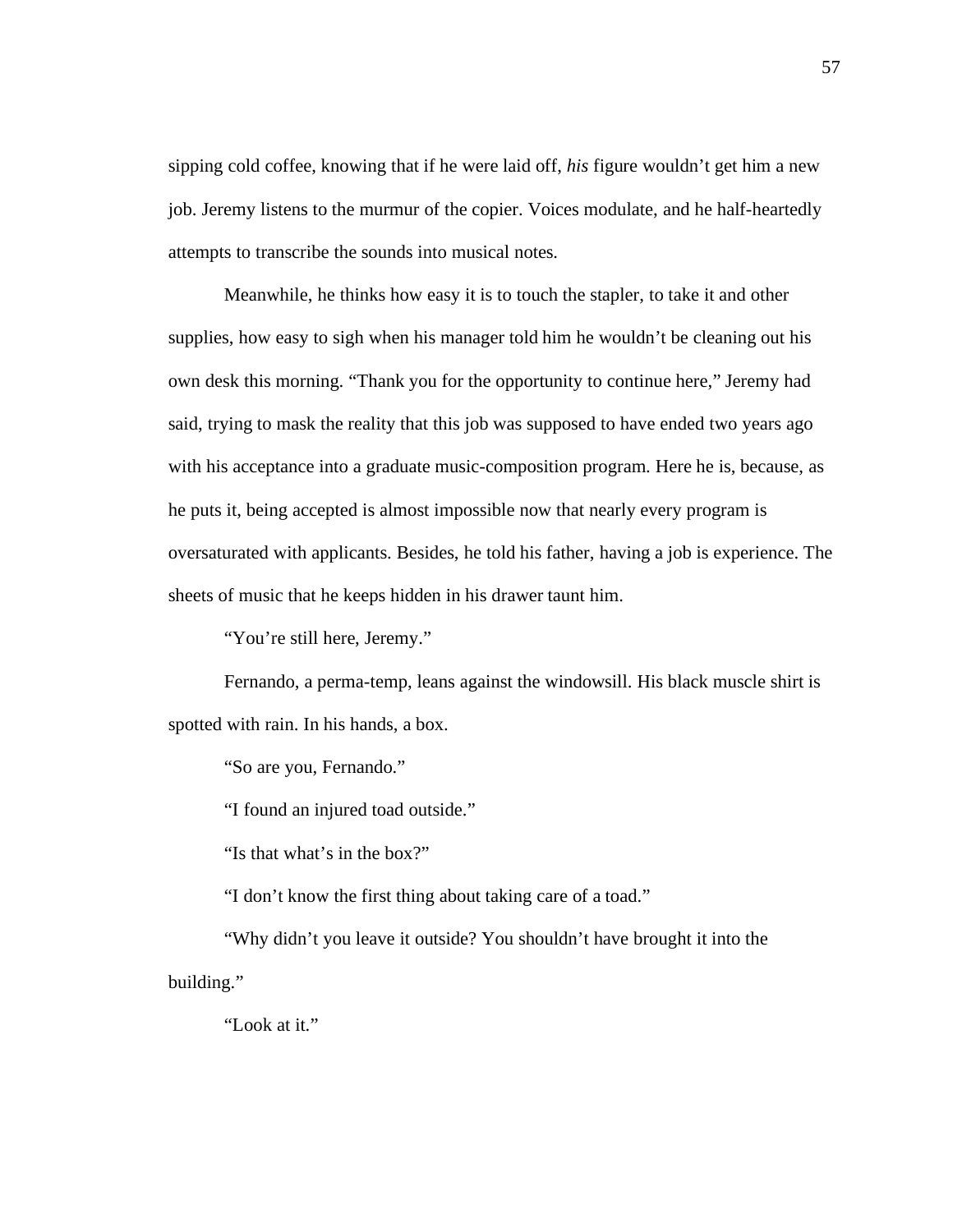Fernando opens the box. A brown toad sits on a layer of wet grass. "My dog would go nuts if she saw it," Fernando says. Jeremy touches its rough back. The toad puffs in defense. Fernando closes the box and puts it on a stack of spreadsheets. "If you throw it out to be picked on by the birds and coyotes, humor me when I ask how it's doing."

"What's wrong with it?"

"When I picked it up I saw a little blood."

Jeremy looks at the toad, which hasn't moved, but doesn't look as if it's about to die. Its eyes blink and one leg quivers, as if calculating its next step.

"Looks like he's fine. Either way, I don't care if he lives or dies."

"You should work on your bedside manner," Fernando says, walking away.

Jeremy taps the toad box with a pencil. He pretends his pencil is a baton and conducts the box's silence, the constant hiss of the AC vent above him, the man in the next cubicle who loosens his phlegm every two and a half minutes, the rain, which has thinned. This orchestra lasts for thirty minutes, until 5:15, at which point Jeremy gathers his work into his canvas shoulder bag. With the box under one arm, he steps from his cubicle. A security officer stands at the end of his row. A woman's head peers from a brown cubicle.

"Jeremy, hi."

Louise steps out, carrying a small box. Jeremy freezes. The AC vent blows strands of her hair across her face. Several hairs stick to her lipstick. She tries puffing the hair from her face. The box she's holding tilts because of her breasts.

"I didn't expect to see you here," he says.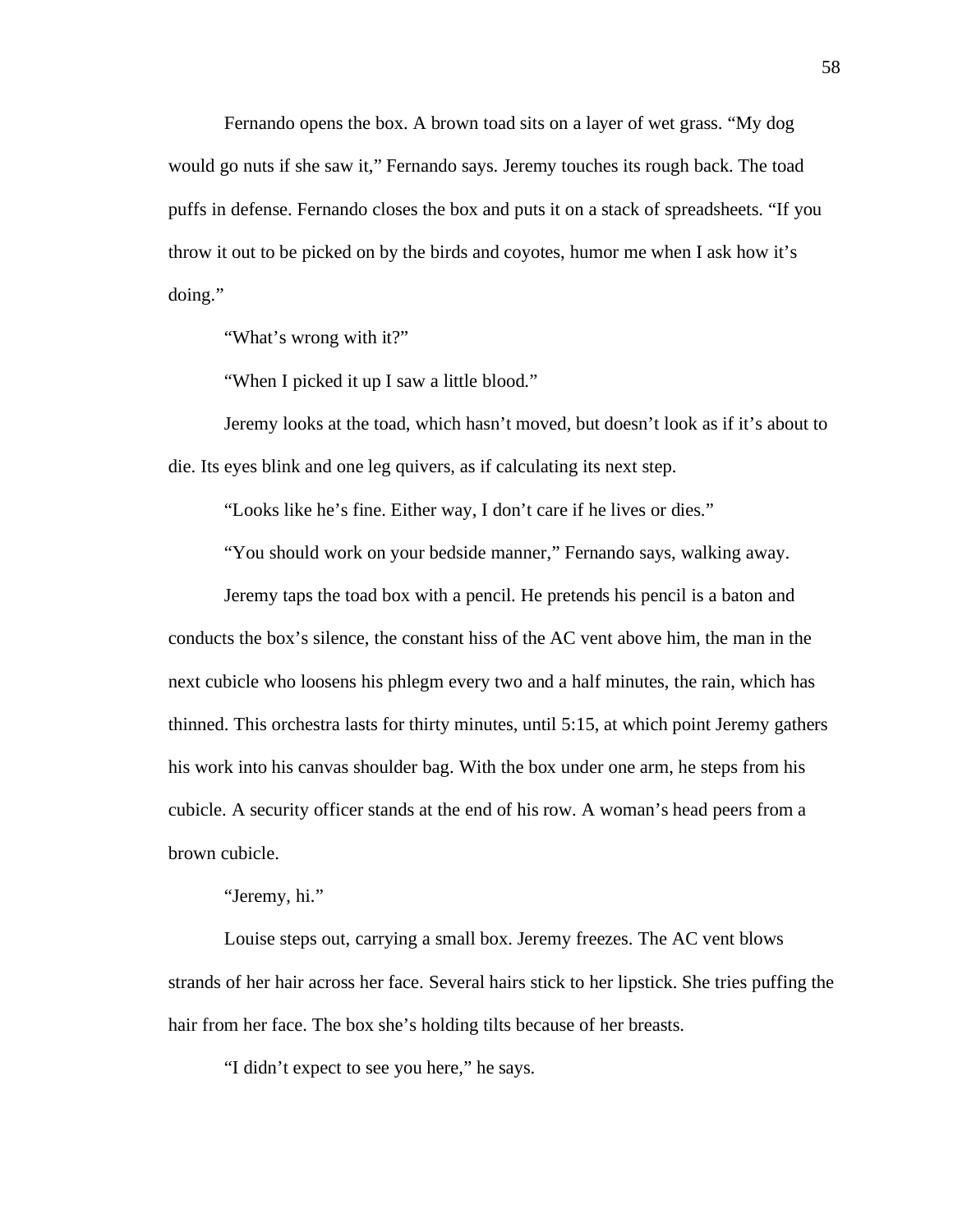"I'm just collecting some personal things." She opens her box, pulls out a mug. "Wouldn't be able to live without this."

"I saw someone take your red stapler." Jeremy shifts his box, feels the weight of the toad slide to the front.

"You too?" She points to his box.

"Me? No. There's an injured toad in here. Fernando found it outside."

Louise "oohs" and touches her tanned, slender neck.

"I used to take care of animals when I was little," she says.

"Want this one?"

"I'm visiting my parents this weekend."

Louise walks into her cubicle, then re-emerges with a marker.

"I guess nobody wanted this marker. Amazing how quickly people swarm to the cubicles of the departed."

"I'll trade the toad for the marker," Jeremy says. Louise laughs, pops the cap off and writes on the box. Jeremy watches the marker move, watches her fingers grasp the marker.

"There. My number. I'll be back in town on Monday. If you still want me to take it, call me." Louise tosses the marker in her box. "If it dies, call me and I'll attend the funeral. I'll have nothing better to do."

"I'm sorry about today." Jeremy glances at the security officer, who is fidgeting with his walkie talkie. Louise follows Jeremy's gaze, then looks back at him.

"It's not your fault. Anyway, call me on Monday and tell me how the patient is. I don't trust men playing nurse."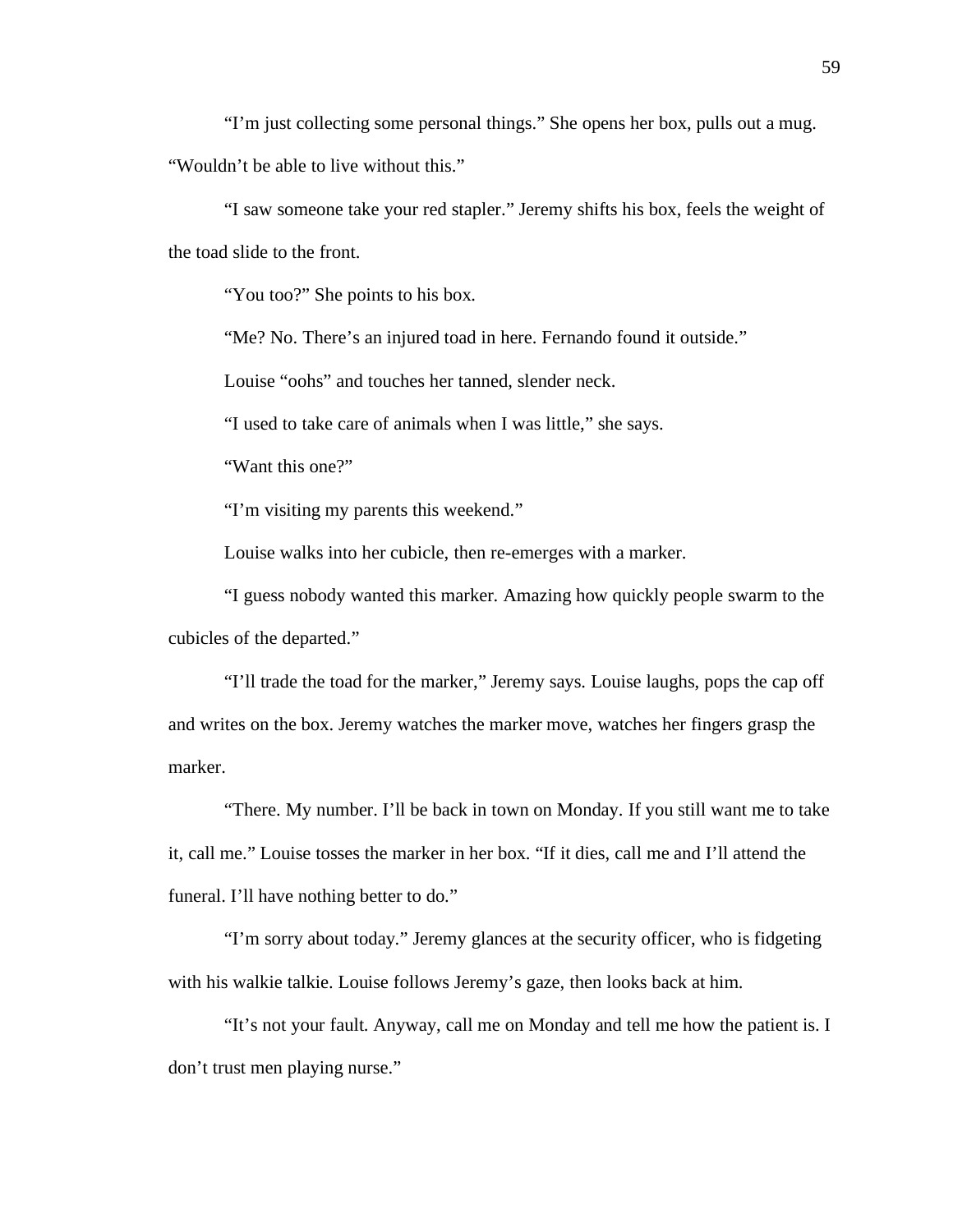Jeremy waves, mumbles an answer, then walks back to his desk on impulse. He puts Louise's red stapler in the drawer, along with his sheet music, pauses, takes out the music and puts it in his bag. Then he locks the drawer and walks past Louise, who waves as if nothing has happened to her, as if she's merely staying late. He walks down the stairs and out the building, all the while staring at her number, hoping the rain won't smear the ink.

Had Jeremy released the toad before leaving work, he would have driven home, taken a shower, then eaten leftovers while watching "MacGyver." He would have fallen asleep at 9pm, risen at 9am. He would have sat on his apartment patio and thought about writing music, would have tried to remember Advanced Counterpoint or the exact wording of the professors' assessment after his senior recital. He would've thought about the resignation letter he had drafted two days after being hired by his current employer, how it sits in his kitchen drawer with old credit card bills. He would've flipped through an old planner in which he had written the deadlines for graduate school applications, would've scanned where he had crossed off each day in anticipation. He would've stumbled upon the day where he stopped.

Instead, Jeremy, pressured to keep the toad, drives home, takes a shower, and eats leftovers while watching the toad, which hasn't moved, and would be considered dead if it didn't blink. After washing dishes, Jeremy puts a bottle cap filled with water inside the box. He touches the toad, grabs it, turns it upside down. The toad kicks, splays its legs, revealing a scabbed gash. Piss drips from Jeremy's hand. He drops the toad in the box, wipes his hand on his pants, and walks outside.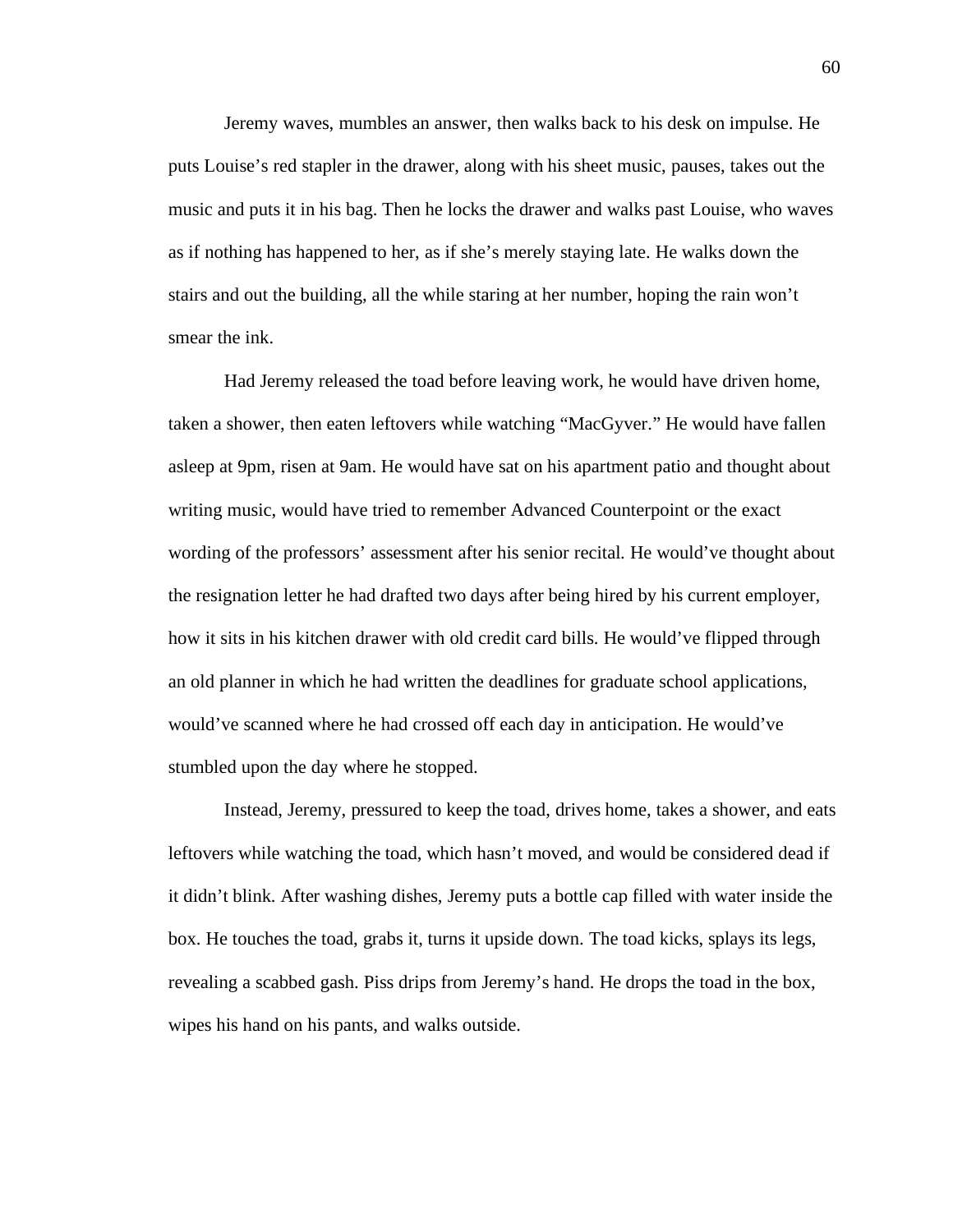Jeremy lifts the welcome mat at his front door. Tiny spiders crawl. Roly-polies ball up against each other. Jeremy picks the balls and drops them in a jar. He hasn't done this since he was nine or ten. One time, years ago, he had a box of roly-polies, and one night a female gave birth. The next morning, tiny, translucent babies squirmed on his nightstand. Now, leaning against the shared balcony railing, he watches the bugs in the jar. He shakes it and hundreds of legs flail against each other. Jeremy looks to see whether a neighbor is spying, then continues staring at the insects. No aspirations, no disappointments. No eulogies.

Later, he opens the toad's box and drops four roly-polies on the grass nearest the toad's mouth. He waits. It shifts slightly.

"Eat." Then he kneels until his mouth is mere inches from the toad's back and whispers for it to eat. The smell of dirt clogs his nose. He whistles, blows. The toad blinks. Jeremy crosses, uncrosses his eyes, making the spots on its back merge, separate. If the spots had stems, they'd be music notes.

Inspired, Jeremy slowly draws musical notes on the toad's back with a black marker. As earlier, the skin around its eyes expands in defense. Jeremy continues until all the toad's spots are transposed into whole, quarter, eighth notes. He converts two spots into rests. Imagining an invisible staff overlaid on the toad's back, he sounds out the various pitches. Then he pulls his sheet music from his bag, an untitled project he has been working on since the last round of graduate-school rejection letters. Jeremy crosses out "Untitled" and writes "The Toad Lunges in G#." He dedicates the piece to Fernando, but, after remembering the phone number on the box, erases Fernando's name and writes, "Louise."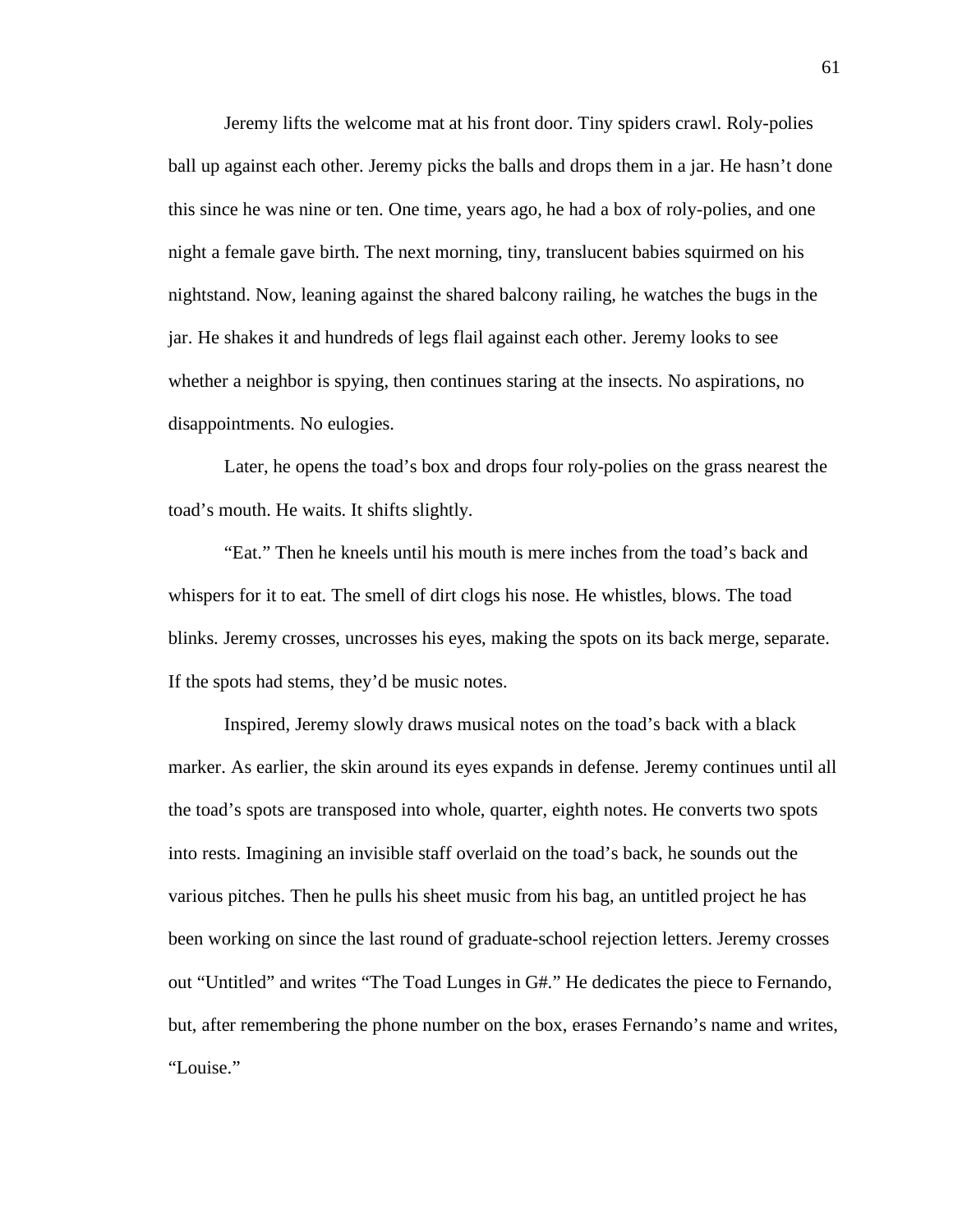Saturday morning, Jeremy wakes before his alarm. Six pages of new music sit on the floor, all written the night before. He tips the toad box open. How big the toad looks today, like it's expanding to fit the box.

Jeremy gets out of bed to pour the last of the insects into the box. His cell rings.

Hearing Louise on the other end makes his voice constrict, and he becomes acutely aware of how bad his breath smells.

"How did you find me?" he says.

"An old e-mail I had printed out with the numbers of all the accountants."

"Someone gave out my cell number?"

"Did you kill the toad?"

"It's still alive. But it isn't moving very much, either."

"I can come over."

"I thought you were visiting your parents."

"Long story. It can wait. I can't stand the thought of you torturing the poor thing."

Jeremy tells Louise his address. She can be there in thirty minutes. He agrees,

though he hasn't taken a shower. He blows a kiss to the toad.

Reality hits him in the shower. Louise is coming over. But she's coming for the toad. Not him. Then again, she wouldn't have given him her number had she felt uncomfortable.

Jeremy lathers his washrag. Maybe she likes classical music. He imagines his new music, imagines humming each note while she stares. Then he remembers his senior recital, how only a handful of people attended. Half of them left at intermission. Maybe it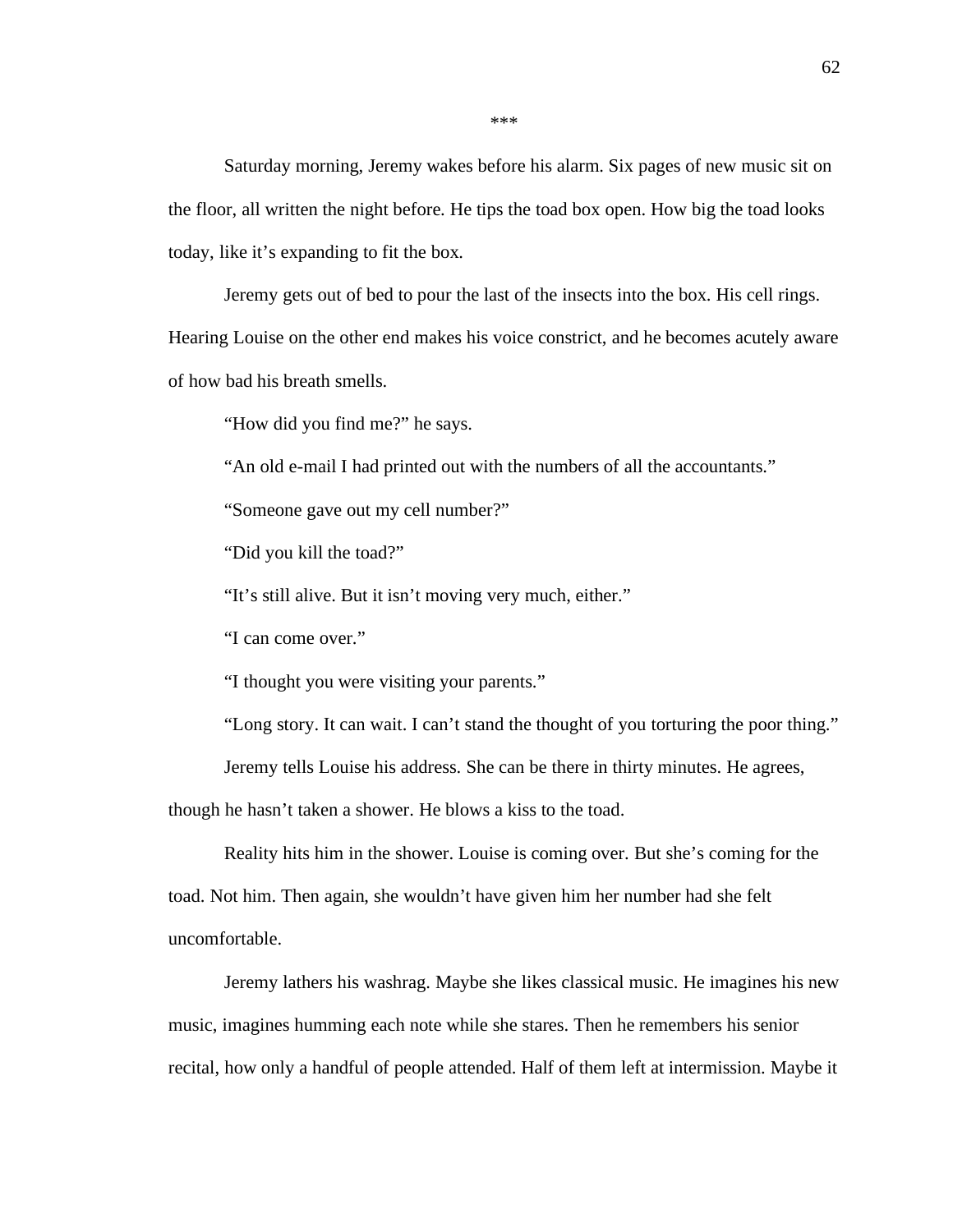would be better if Louise doesn't listen to classical. Then she couldn't distinguish good music from bad. No matter. He had written from his heart. He scrubs his armpits. How easy it is for his mind finally to break free from work. The toad. He can't forget she's coming for it. He'll convince her to let him keep it. Besides, would she take it by force? It's only been a day. He has to protect it a little longer, has to let it heal a little longer. Perhaps he and Louise will fall in love, and the toad will be their glue and Jeremy's muse. He giggles at the thought.

Jeremy dries off. He quickly shaves and irons a shirt. He throws his dirty clothes in the closet, then looks at the box. The door bell rings. The toad kicks free and hops across the carpet. The door bell rings again.

He opens the door, which creaks, as if some force is countering his own, as if Louise's aura is a vortex drawing all objects toward her. Jeremy stares at her low-cut jeans and tight, black shirt.

"I've never seen you in jeans," he says.

"I've never been to your apartment."

Jeremy swings the door until it's fully open.

"Hopefully the creaking isn't too spooky."

"I'm terrified."

Jeremy mentally slaps himself. He feels a thud on his right foot and looks down to see the toad hop out the door.

"You didn't kill it," she says, kneeling. The toad freezes on the doormat. "Are these musical notes on its back?"

"It gives him personality."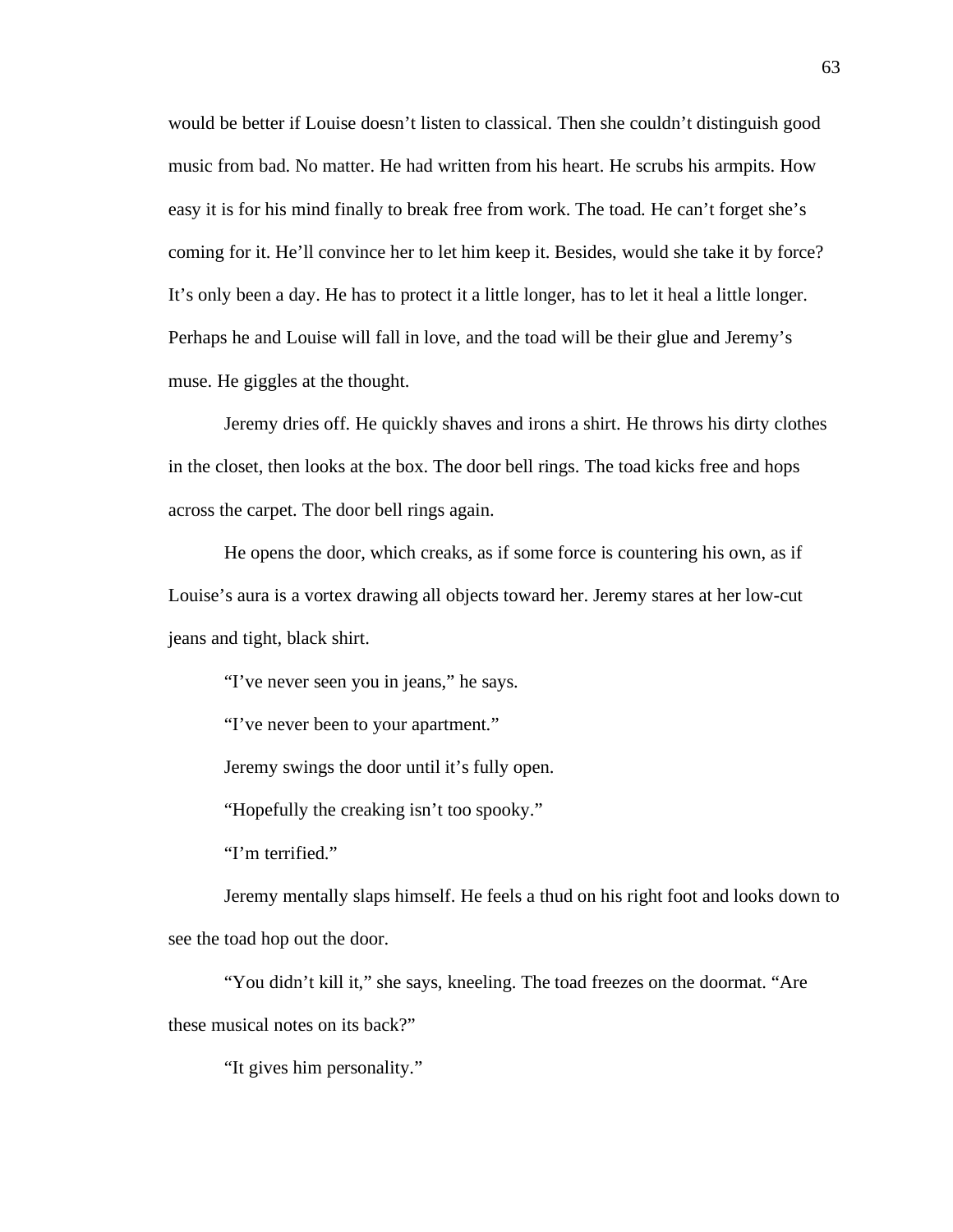"Hopefully not poisoning."

"The marker's non-toxic."

"I didn't know you wrote music."

Jeremy smiles. If she thinks seven notes on a toad are music, then she'll swoon when she hears the rest. He tells Louise about his recent inspiration. He doesn't notice until he's finished that the toad is gone.

"Your symphony just hopped away."

"You were probably looking forward to taking it," he says, trying to mask the urge to find it, the panic that, without the toad, apathy will return.

Louise sighs. "We'll find another helpless animal to save. A grackle with a missing leg, maybe."

Jeremy pats his pants pocket. Perhaps he will feign an impromptu conference call. Louise would leave. Jeremy could still find the toad. It can't have traveled far. "Maybe we'll find another toad. There must be thousands of them."

"I think composition paper is easier to find," she says.

"But more expensive." Jeremy stares at Louise. She has freckles. He's never noticed. He resists the impulse to draw on them. He laughs, but it sounds too highpitched. Louise adjusts her ponytail.

"Is it rude to ask to use your restroom?"

Jeremy shows her the way. After she closes the bathroom door, he runs outside and searches a few nearby bushes. Nothing. He runs back inside and wipes his face with a kitchen towel. He breathes deeply. Louise is still using the restroom. She's still in his apartment. If she wanted to leave, she would have. He doesn't need the toad.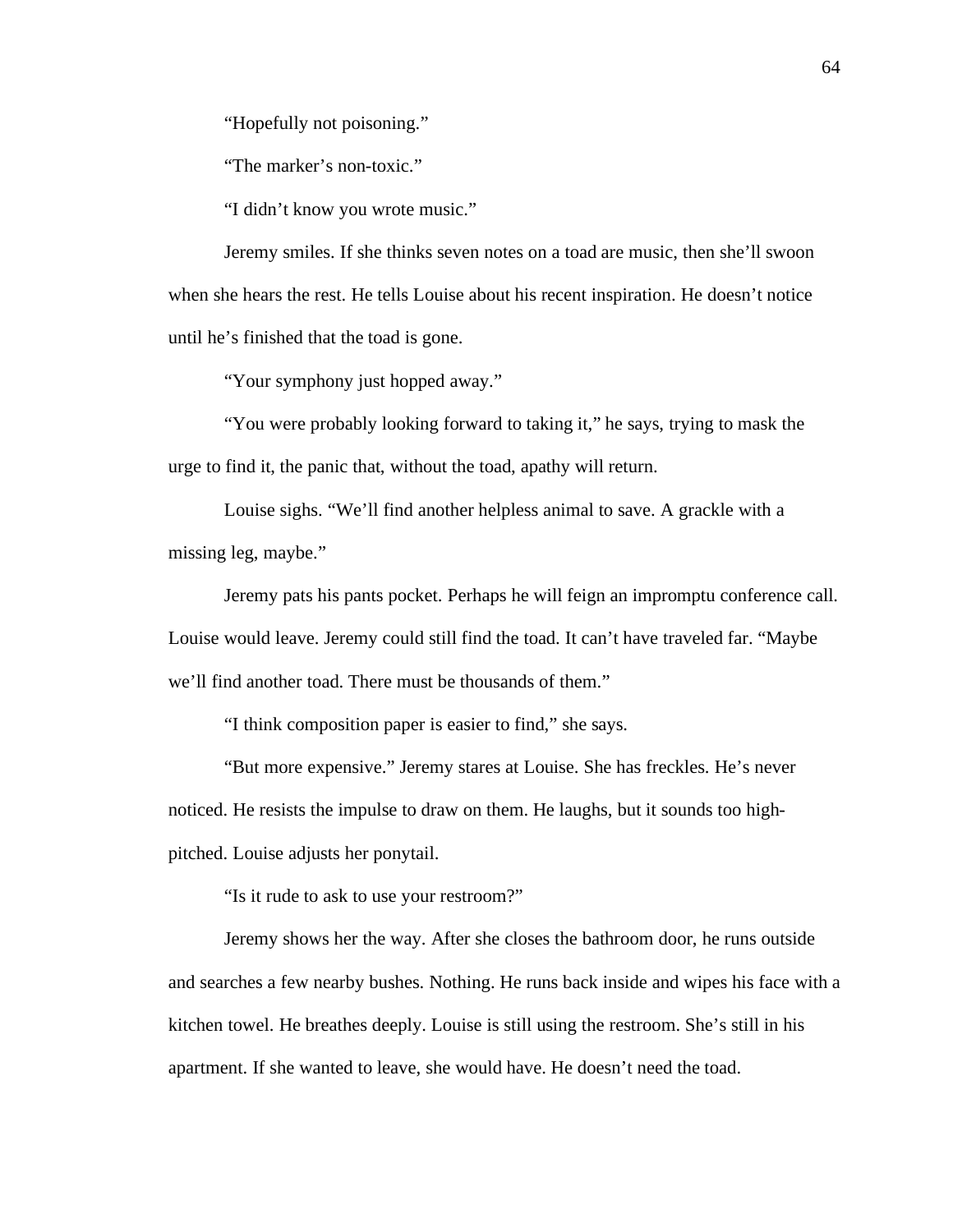"I hope a hawk flies down and eats you," he whispers.

"It's odd to see a man talk to himself," Louise says, entering the kitchen.

"Towels are difficult pets," he says, and folds the one he used. "But easily replaced."

"That sounds a lot like what Human Resources told me."

Jeremy squeezes the towel.

"I'm sorry," he says.

Louise waves her hands as if to stop his apology.

"I've actually been offered a job in New York."

Jeremy digs his nails into the towel.

"That's fast."

"I've been planning the move for a while," she says.

Of course she's been planning it. Departures. First the toad, and now Louise, who'll be walking the same streets that Steve Reich and Philip Glass and Gershwin walked. Jeremy should have ended up in New York, but Louise's going, and he senses that when she leaves, she'll be rolling up the carpet behind her. Desperate, he kisses her. Jeremy swallows his remaining breath and maybe some of Louise's. When their lips part, Louise licks hers.

"I have to make a mental note about accountants," she says. Her subsequent smile morphs into sympathy. Jeremy apologizes. Louise checks her watch.

"You have to go," Jeremy says, trying to maintain some inflection, as if there's still a chance she'll stay. Louise nods. Jeremy shows her out.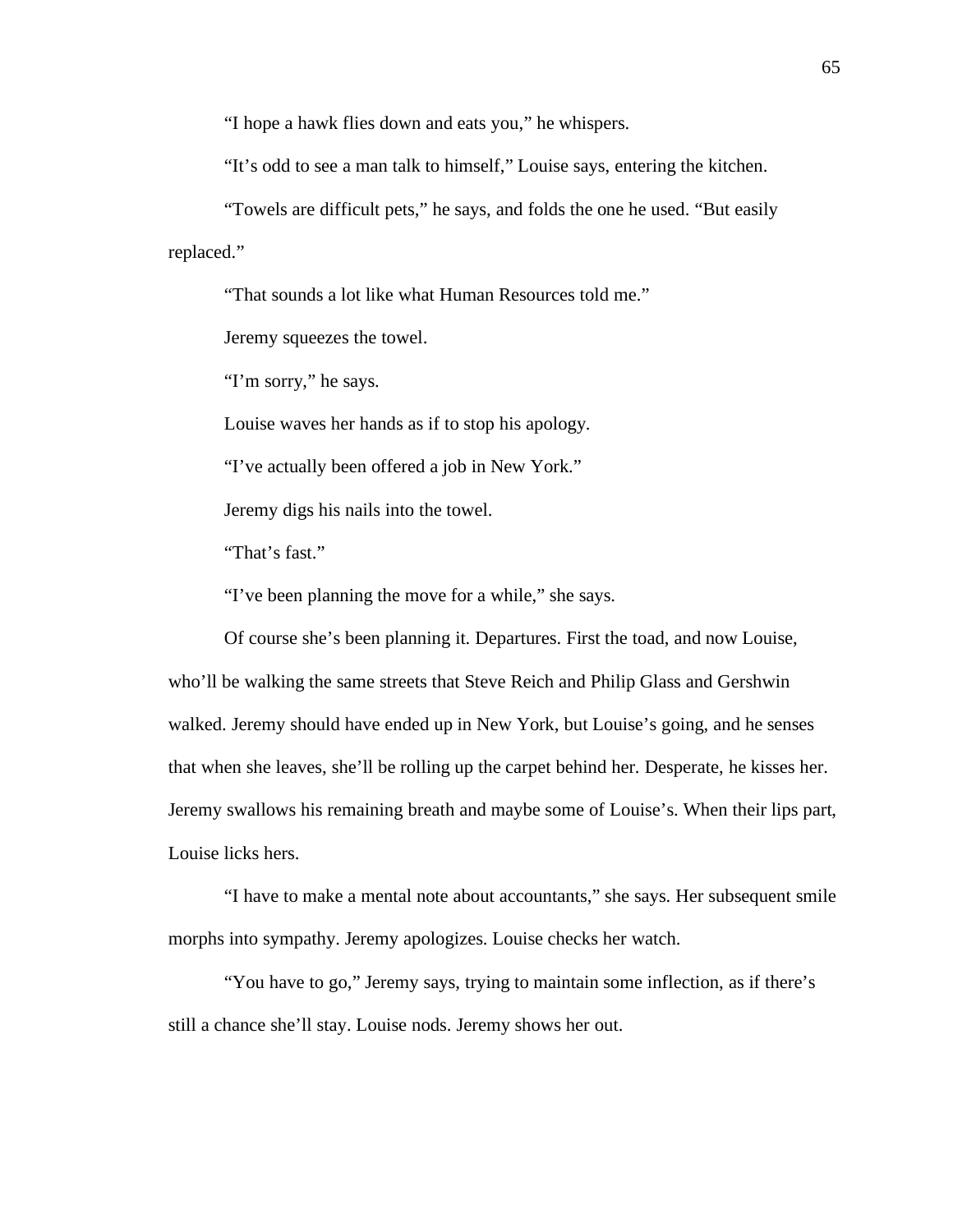"When you said we would find another hurt animal," he says, but then his voice trails.

"Oh," she says. "I guess I was being hypothetical. But I better not hear reports of a crazy man searching the river for toads." She gives him a brief hug. "Millions of toads, but not another like the one you cared for. You marked it, and it's changed forever. That should be a little comforting, right?"

Jeremy waves goodbye as Louise walks down the sidewalk toward the parking lot. He returns to his living room. On Monday, the shock of the layoffs will have worn off. His coworkers will high-five each other. They'll feel alive. Jeremy will sit in his cubicle and click his computer mouse as if he's playing the single note of a triangle. Now he stares at the carpet leading to this door and wishes the toad had at least left a dotted trail a blood before it left. Then he could have seen a different score.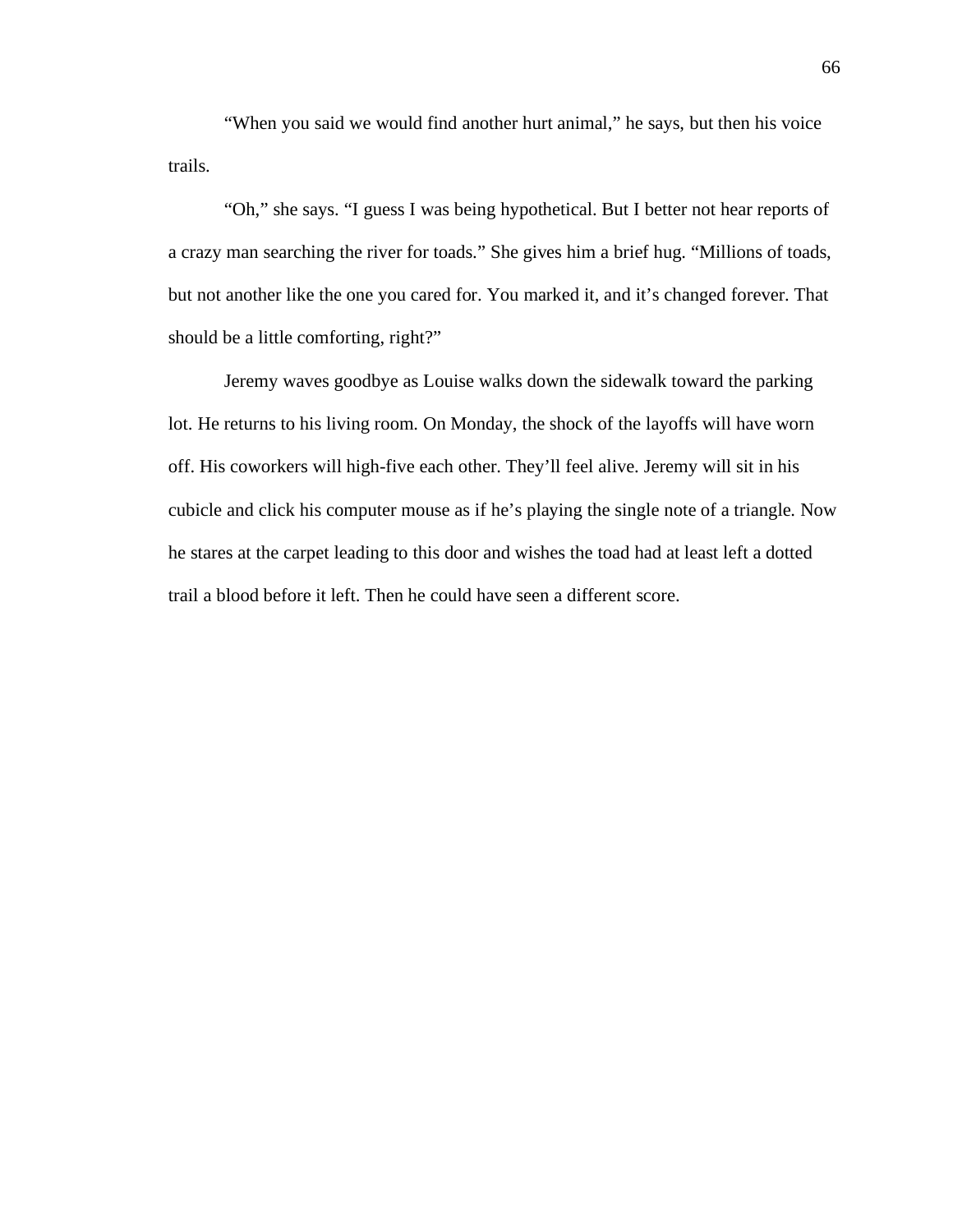## POST-SEX AT THE END OF THE WORLD

Standing on a fifth-floor balcony overlooking a row of lighted trees illuminating a deserted Third Street, Forrest lit a cigarette and watched Ellie eat an eighty-cent peppermint patty that he had been keeping in his pantry for a year before this night, the night he brought Ellie to his apartment and slept with her.

"What was that back there?" Forrest said.

Ellie, who leaned against the balcony railing, glanced at Forrest. She tore at the wrapping of the peppermint patty.

"What would you consider it?" he continued. "Did I lay you, bed you, fuck you?"

Forrest tapped his cigarette, and the ashes upon hitting the balcony floor rolled like tumbleweeds toward Ellie's bare feet, one of which she lifted off the floor as she peered over the railing.

"Do you hear that?" she said. "Do you think that sound is the leaves falling or the white string lights clicking against the branches?"

"The leaves falling," Forrest said.

Turning around and leaning against the railing, Ellie fingered the wrapper. "I'm reading a book that says that here in America the trees and woods waited almost fifty million years before humans arrived."

"That's a long time," Forrest said, inadvertently flicking the cherry of his cigarette onto the floor.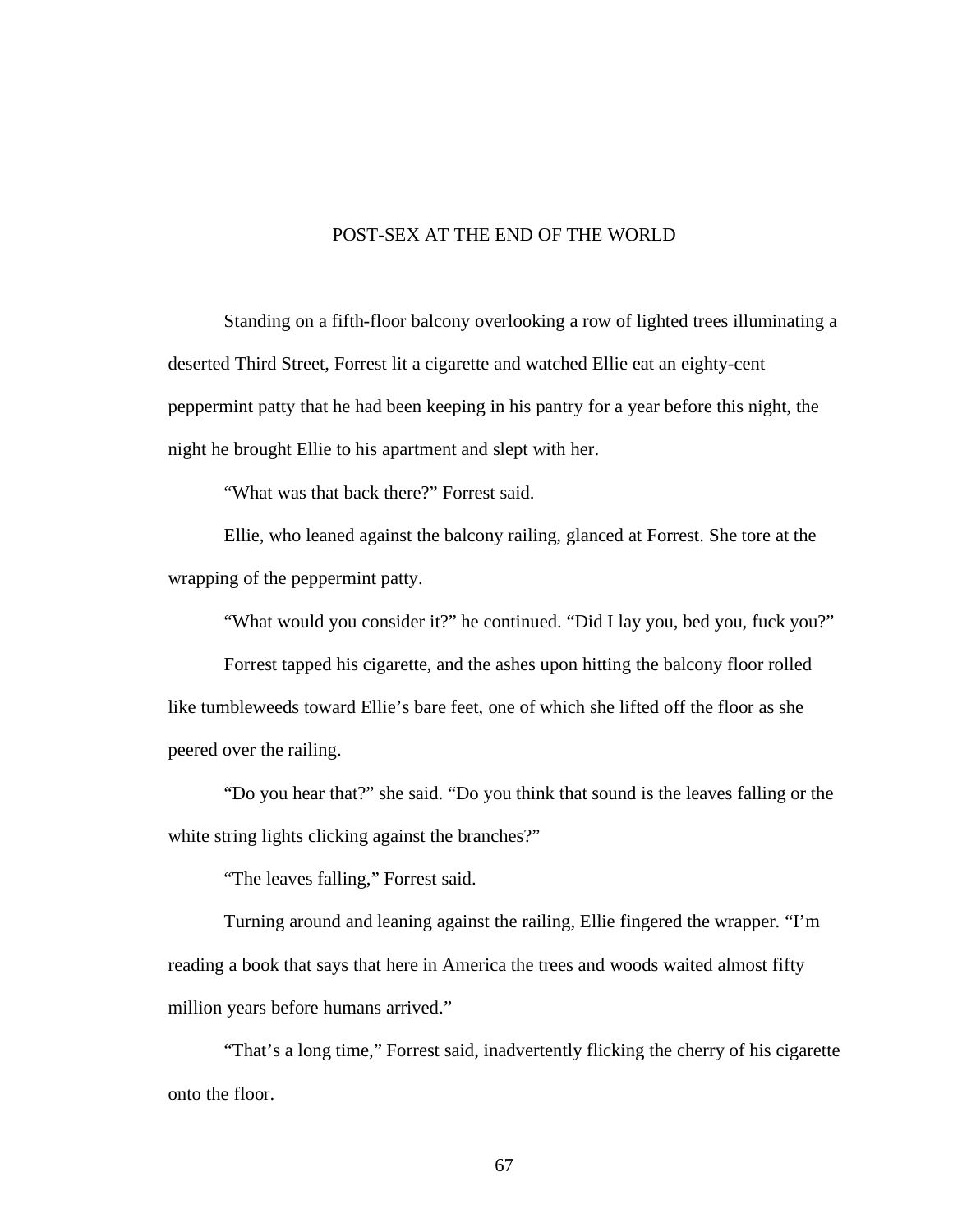"Can you imagine how silent the woods were then, before us?"

"Must've been quiet," he said, and tossed the cigarette off the balcony. "Maybe we'll make the world loud again after you finish eating."

Ellie wiped the corners of her mouth. Stepping to her side, Forrest ran his hands along the railing. He watched as Ellie, staring up the side of the building, placed the crumpled wrapper in the pocket of the work shirt she had put on. She sighed and rubbed her eyes.

"I think you're wrong about that sound," she said. "It's definitely the string lights hitting the branches. It's too clangy to be the sound trees made for fifty million years."

"You know," Forrest said, "I wouldn't have fucked you, but you're the first woman I've seen since the end of the world, and tonight, seeing you, I got a little excited."

"I know," Ellie said. "It's been a while. I felt like we were starving lab rats being watched by someone."

"Maybe it was Jesus," Forrest said and then looked above him. "Didn't you like that, Jesus?"

A cool, wet wind unrolled down Third Street and, catching slightly on the metal bars of the balcony railing, it lingered and whistled in a steady, hollow minor key.

"It's unnatural," Forrest said after several minutes had passed, "those lights still hanging on the trees almost a whole year now. It's August for Christ's sake."

Ellie tilted her head and Forrest looked at her, unsure of whether she was listening to the wind, to the string lights and falling leaves below them, to the slow creaking of the concrete balcony.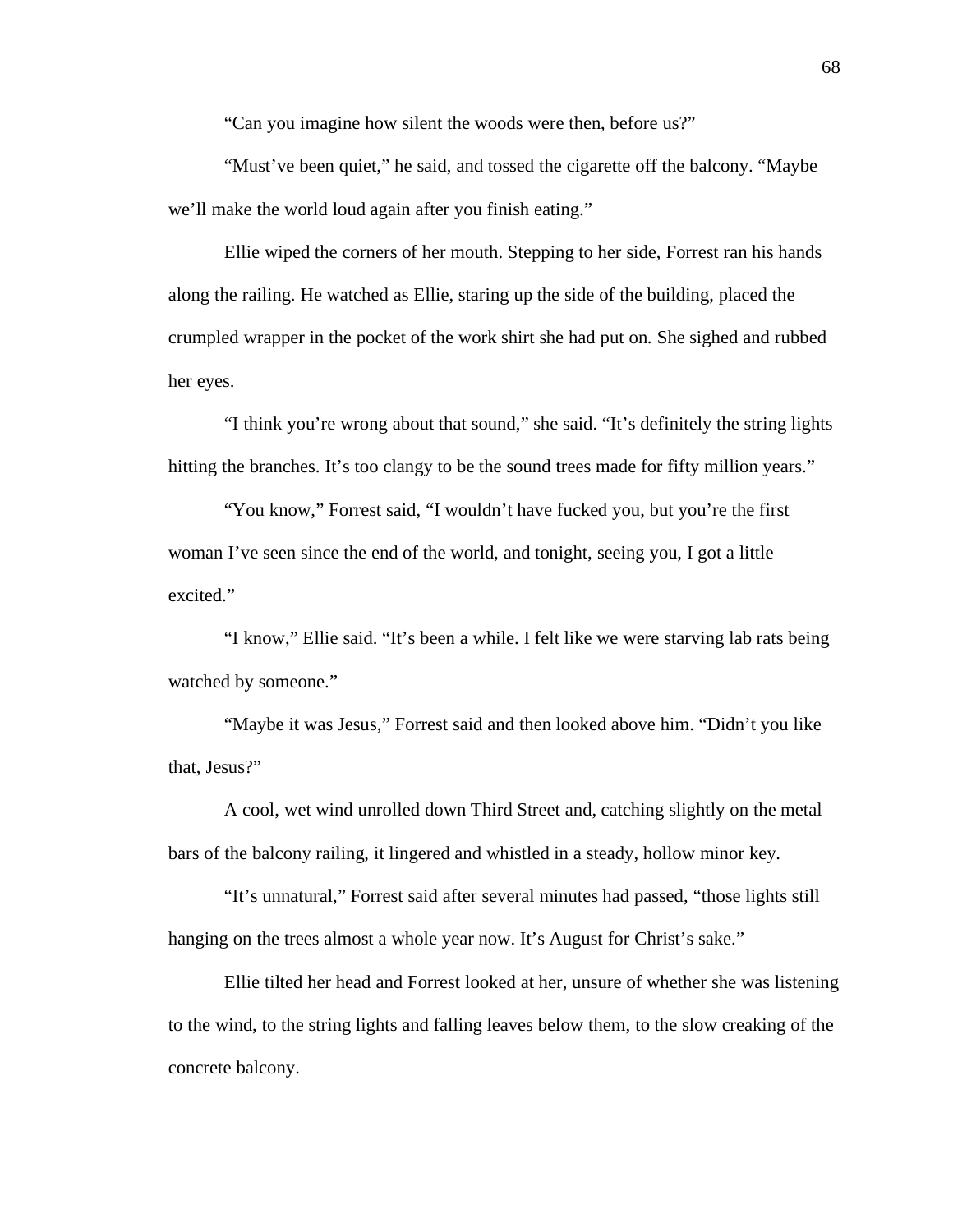"Not Jesus," Ellie finally said, walking to the door. "We're alone here."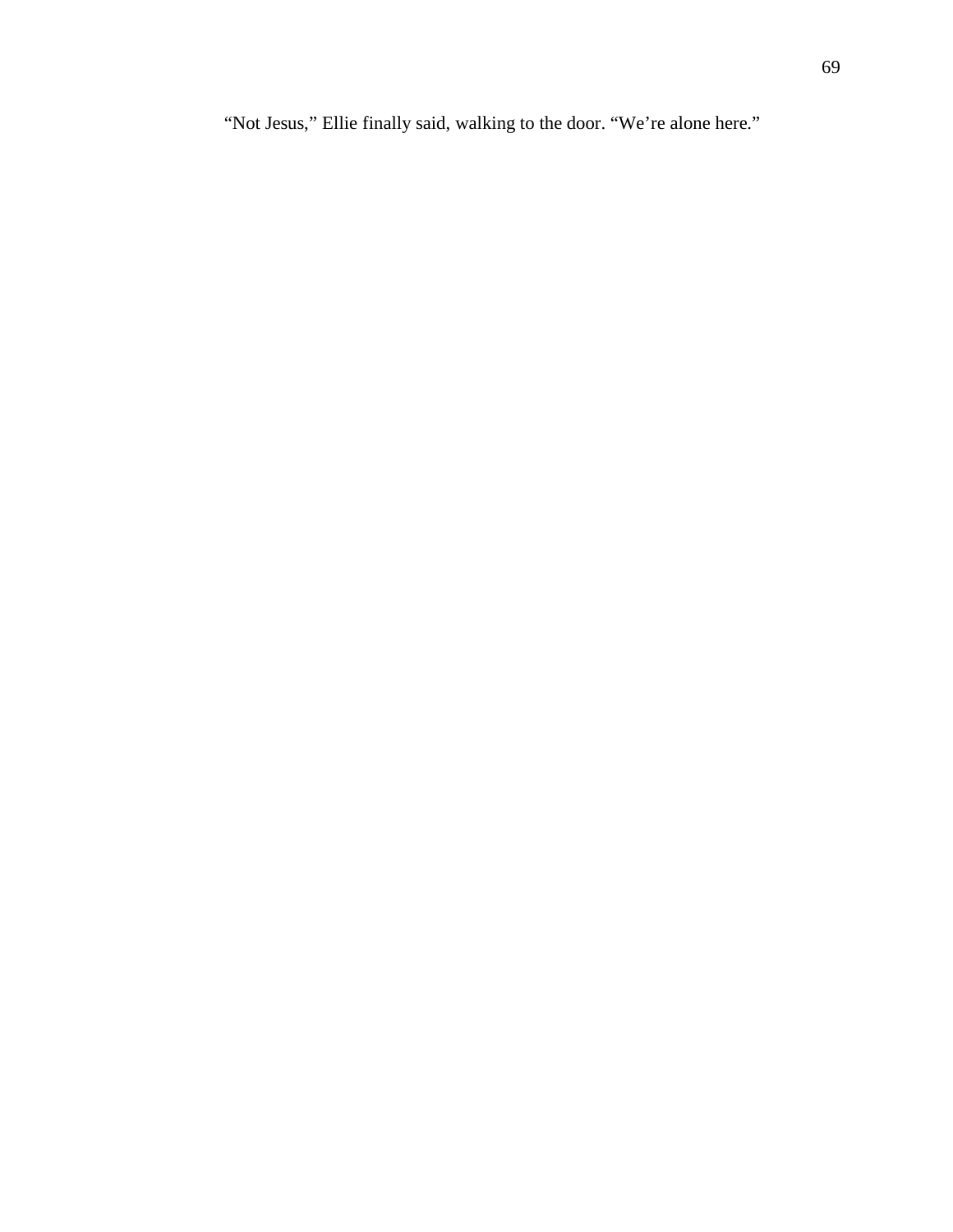## THE LAST ROUTINE

Brenard knelt on the flat roof of the four-unit apartment building and tried looking into his apartment through the quarter-sized hole someone—most likely his neighbor Stuart—had drilled the previous night. Then he glanced at the fake satellite dish that had covered the hole. It had seemed real from the ground, but now the satellite was nothing more than a metal bowl glued to a metal box. Attached to the dish's base hung a black, plastic tube and what appeared to be a tiny wireless camera. Brenard stood and rubbed his aged knees. His fingers moved to adjust the hair that hadn't grown on his head for twenty years.

He surveyed the horizon. A radio tower stood a hundred feet from the apartment building, the exterior of which, once white-washed, now resembled the nearby canal—gray and mossy. Water pipes ran down the side of the apartment building like veins still connecting segments of muscle. In the distance, the city towered, its skyscrapers shrouded in brown haze. Brenard had moved here—a half-developed patch abandoned by developers—two months ago, after his aunt and only living relative died. After paying for the funeral arrangements, he had no choice but to take her purple recliner and cat Tituba to a place Brenard and his social security check could afford. He'd imagined starting his last routine: morning walks in the canal, microwavable Mexican dinners, sleep. He hadn't expected to be spied upon. Biting the dead skin on his lips, Brenard weighed his options. What Stuart had done was surely illegal. However, he doubted the city police had time to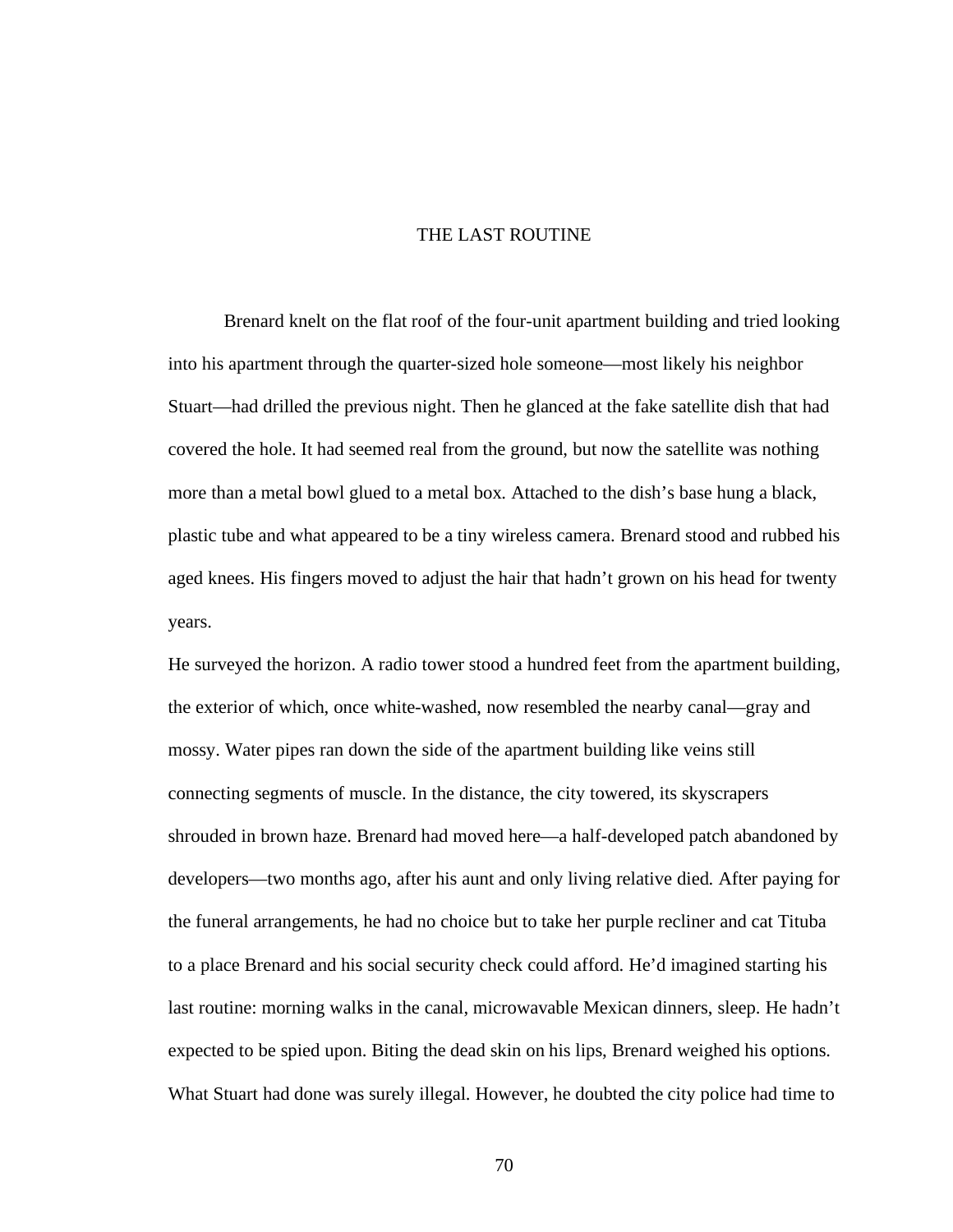respond to calls made from this neighborhood. He had neither seen nor heard a cop car here.

A rusted hatchback sedan pulled into the parking lot. Brenard watched as a large woman with cropped red hair struggled out of the driver's side. She pulled down her orange shirt. The car trunk popped open, and from it she pulled a tall metal lamp. Brenard climbed down the ladder he had found propped against the building's back wall. He walked around to the front.

"A new resident?" he said as the woman mounted the stairs ahead of him. She turned and waved.

"Kimberly," she said, waiting for Brenard to reach the top of the stairs. "Are you the manager?"

Brenard pointed at his apartment. "No, just live here."

"Well nice to meet you, neighbor. Don't worry—I'm usually quiet."

"Usually," Brenard mumbled as he unlocked his door and entered. Inside, he found the drilled hole in his closet. A ping of light shown through. Brenard massaged his scalp.

Someone knocked on the door. When Brenard answered, Stuart was leaning against the metal porch railing. He looked about five feet tall. His facial features seemed to point to his wide, flaring nostrils. The sunlight reflected off his greasy, parted black hair.

"Before you say anything," he began, "let me explain."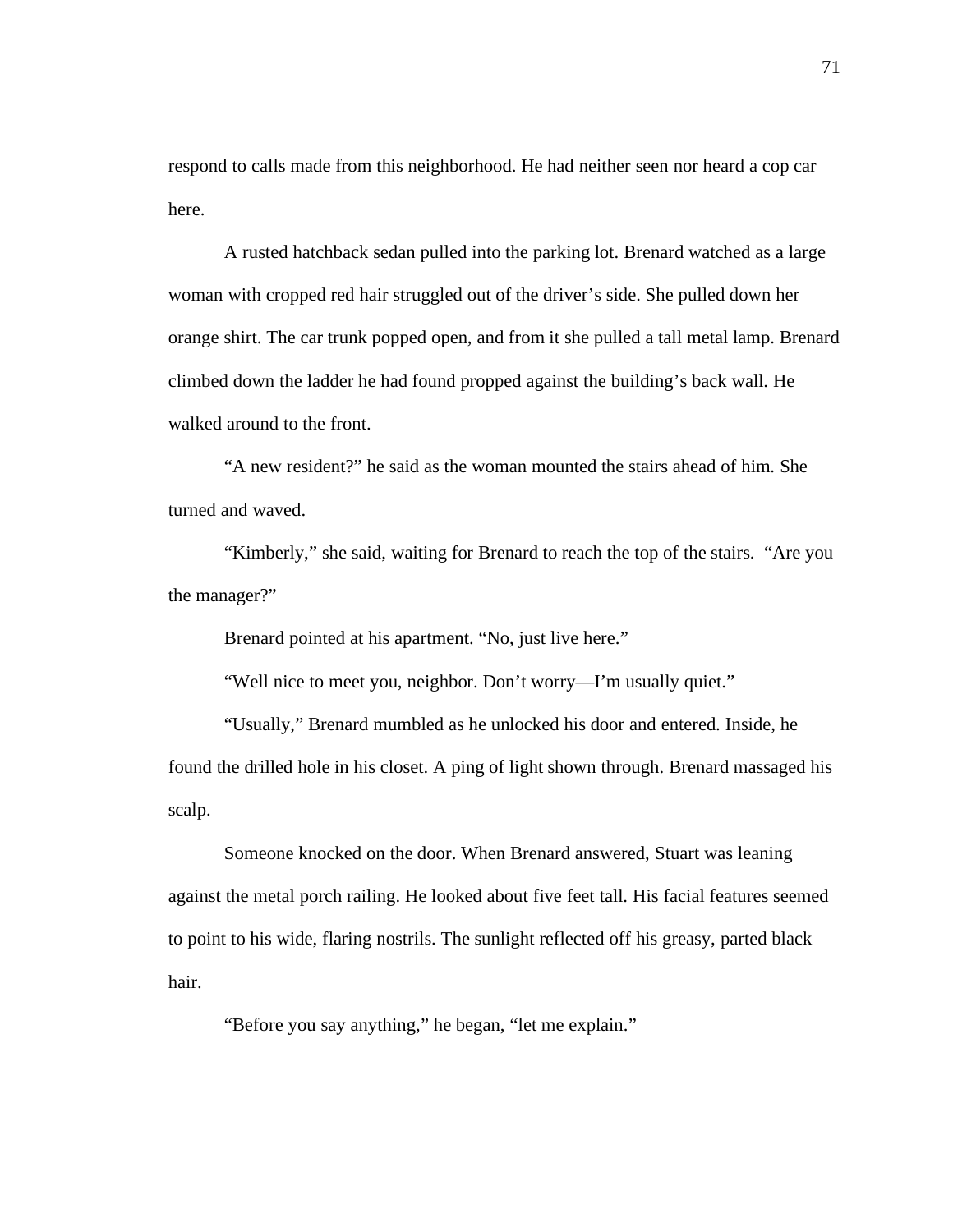"I could have you thrown in jail," Brenard said, stepping outside and closing the door.

Stuart lit a cigarette. Smoke curled from his nose and mouth. "But it was for your protection."

"From what?"

"I needed to monitor your cat."

"Well she doesn't go in the closet very often."

Stuart inhaled and looked over the rail. "My measurements were a bit off. Until today, you were the only other person living in this building. I was being overly cautious."

"You about nailed my coffin last night. I woke up, heard shuffling and drilling. I thought someone was aiming to kill me. I couldn't see outside because my porch light's out. And now I'm going to have to patch that hole. And why do you feel the need to be cautious?"

"I can help fix the hole, and to keep it simple, let me just say that when someone moves here with pets, curious things happen."

"Are you going to be spying on that woman next to me, too?"

"Kimberly," he said, "and no. She doesn't have pets."

"Don't think I won't call the police if you try anything like this again."

Stuart flicked his half-smoked cigarette and nodded. He walked down the stairs, and then turned to Brenard.

"What's your cat's name again?" he said.

"Tituba, and she was my aunt's cat."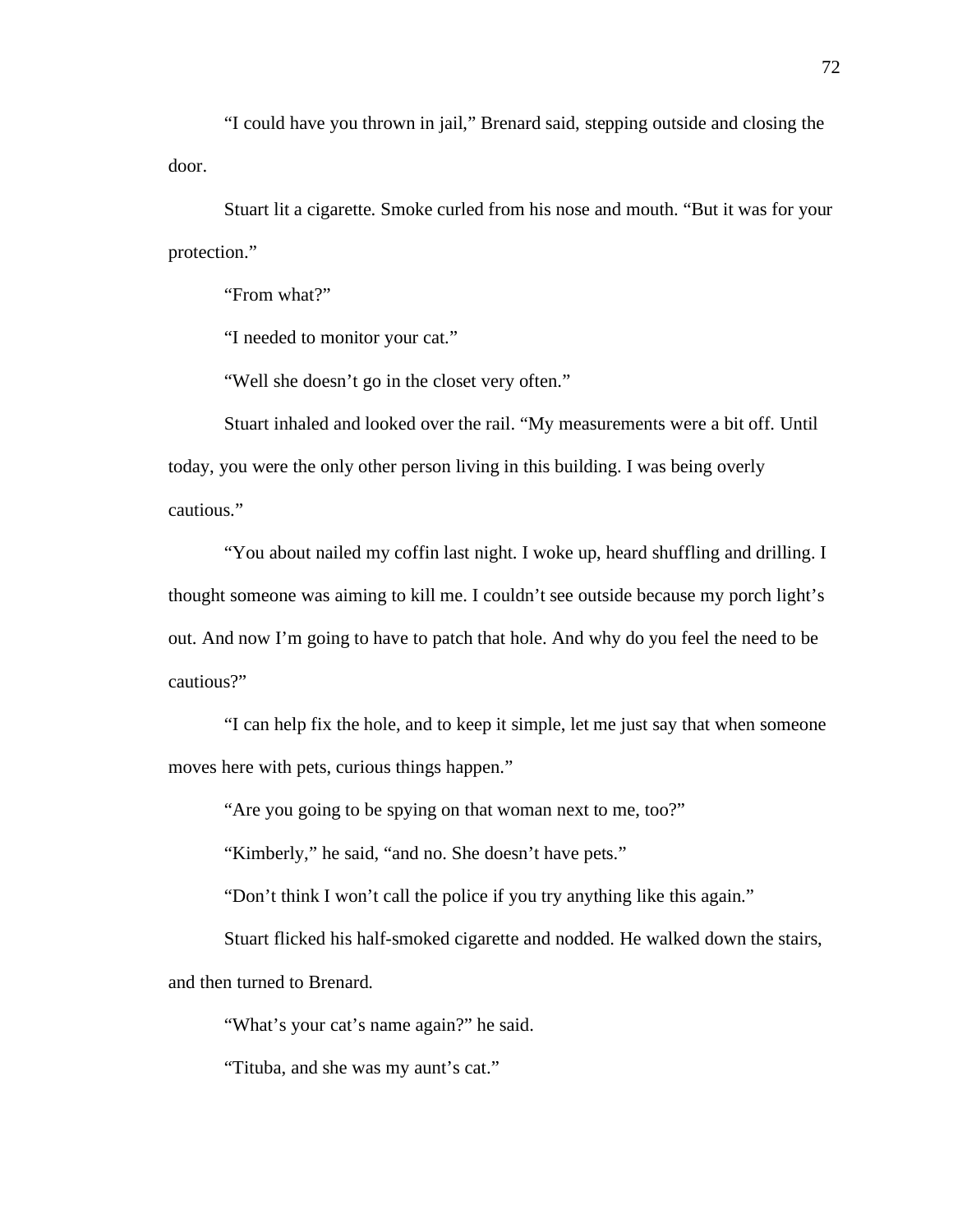"Keep an eye on her," he said. "A new environment plays on a cat's personality. Wouldn't want her to escape and fall into the canal. All sorts of strange trash end there. Curious animals eating curious things. Nothing curious about why they die."

"Don't think you can scare me," Brenard said, and watched Stuart enter the apartment just below Brenard's.

When Brenard re-entered his living room, Tituba yawned and clawed at the recliner.

"All this nonsense, and because of you," he said, pointing. It wasn't until he sat in the recliner that he calmed. It smelled like his aunt. He wedged his hands between the cushion. He felt bits of food, felt where the purple velvet turned into a cheaper fabric stapled to the chair's wooden frame. Nearby, a fly buzzed, trapped, perhaps, in the space between the window and the blinds.

He freed a hand and held it near his nose. He ran his fingers from his nostrils up the stubbled wrinkles to his slick brow. Did something in him stop working when he first noticed that his body had grown old? Had all sense of adventure died? He stared at Tituba, who struggled to keep her eyes open. He had spent his adult life watching family members die and attending to their last needs. He never complained when first his father's dementia and then his mother's erased all recognition of their son. He deserved a little attention. So what if it came from a crazy neighbor?

Brenard sat in the chair until nightfall. Then he stood and walked outside. The radio tower's red lights pulsated. Restlessness drove him downstairs to the canal, where drainage pipes jutted like popped stitches. He wandered further than before. Finally, he came to the end: a large concrete wall with four pipes connecting it to the greenbelt on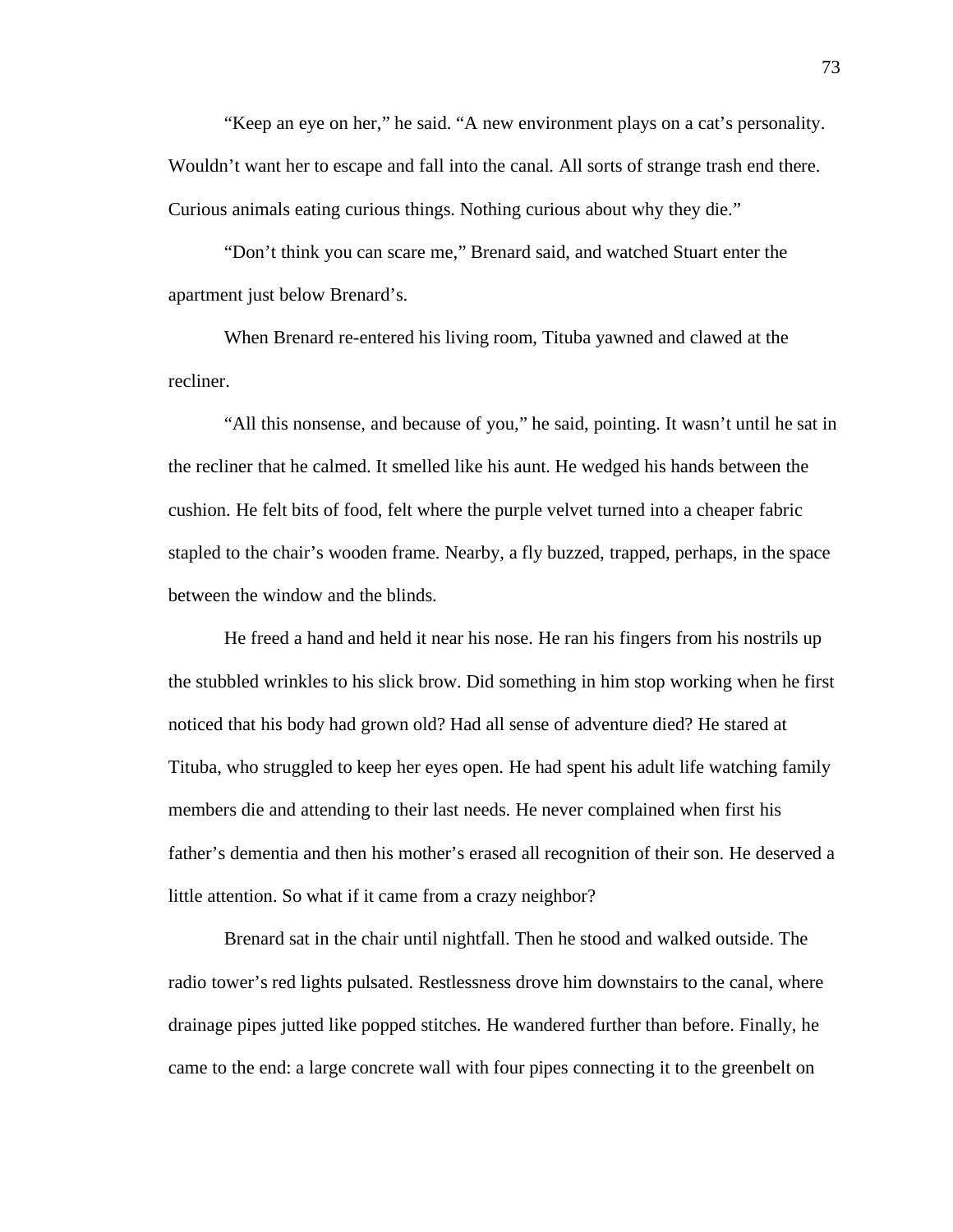the other side. Cars drove above the wall. A single street lamp shined a thin sheet of yellow on the concrete floor, illuminating cans, a spoon, a shopping car. Two lumps huddled beside it. Brenard turned back, but heard, "Gretchy!"

He turned toward the lumps, which pushed their cart toward him.

"Thought you were Gretchy," an old woman said, then introduced herself as Agatha. Her stocking-covered feet never stopped moving. She wore a tattered black skirt and a yellow smiley-face shirt. A flowered hat covered her long, matted hair. She motioned to the second woman who shuffled beside her.

"My sister's name is Cherry," Agatha said.

"Because I'm the sweetest."

"Watch her," Agatha said, "that cherry's got a pit in the middle."

Despite the humid night, Cherry wore a long, brown overcoat and a hat with

feathers. She looked taller than Agatha.

"Gretchy?" Brenard said. "Are you looking for someone? A pet?"

Agatha giggled. "Heavens, no."

Cherry looked at Agatha and yelped. "Gretchy a dog—yes, that might explain it."

"What?" Brenard said.

"Why we can't find her."

"Gretchy!" Cherry said. Agatha started barking.

"Oh goodness, no!" Cherry said, hopping. "You're absolutely awful, really. Poor Gretchy."

"Our sister," Agatha said.

"When did she disappear?" Brenard said.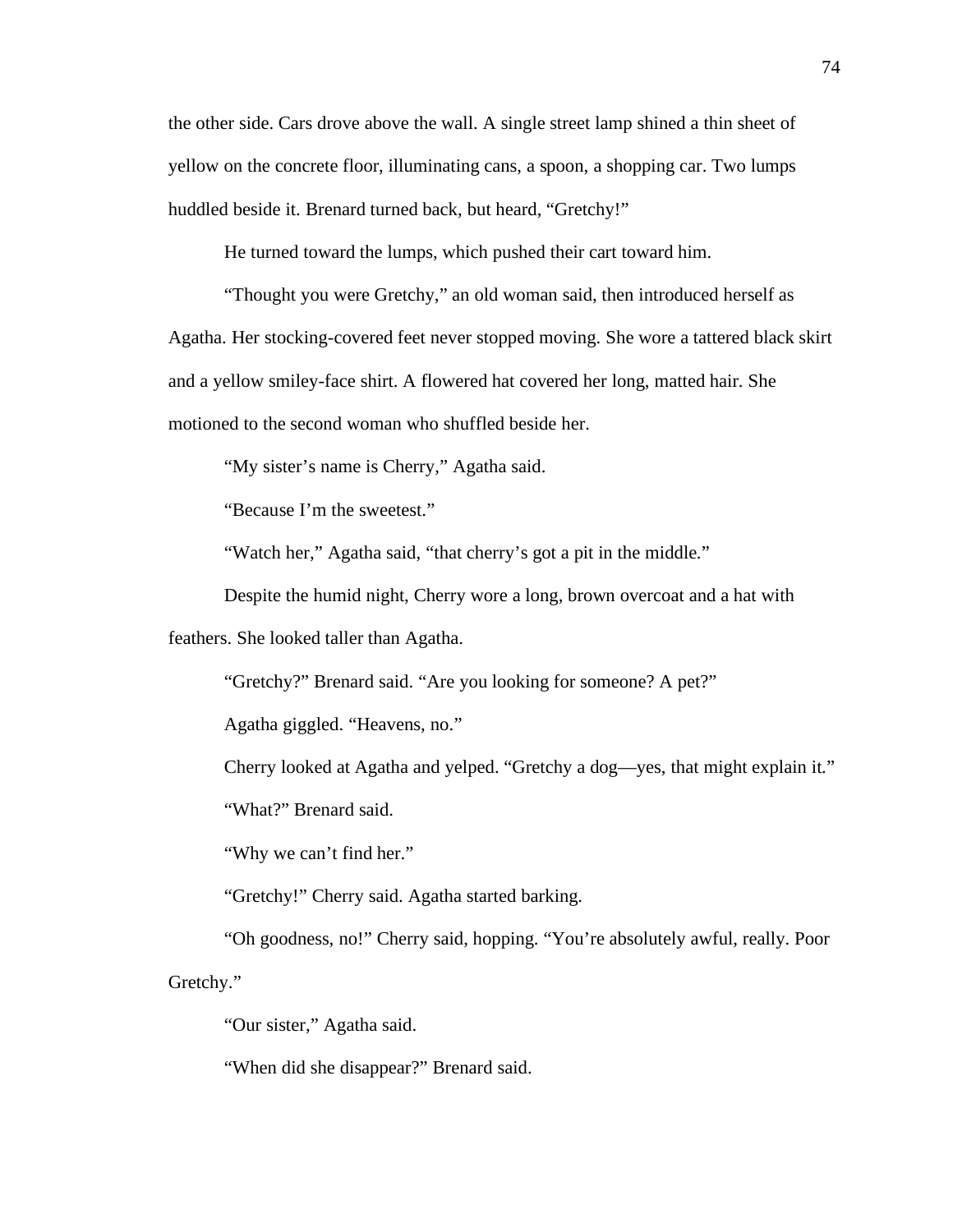Agatha counted on her fingers, then smiled at Cherry. Her teeth seemed to hang from her gums on invisible threads.

"Forty years!"

"Only forty?" Cherry said. "My dear, that's a relief."

"Oh yes, I thought it would be much longer. If we were betting, I would have said sixty."

"I would have said fifty. Fifty years missing. But there's hope."

Agatha shook her hips. Cherry clapped and blew at one of the feathers on her hat.

"Your sister's been missing forty years?" Brenard said. He looked in their

shopping cart and counted one small box, a checker board, and two ponchos. He reached

for his wallet. If he handed them money, perhaps he could leave.

"Ah, he's here for a blessing," Cherry said, outstretching her hand. Brenard handed her two dollars.

"Doesn't pay as much as the others do," she said to Agatha.

"Bless him, Cherry. Quick. I need to potty. I've danced too much."

"Squat inside one of the pipes; the deer do."

Agatha disappeared into the pipes. Brenard heard her giggle.

Cherry said, "She always tinkles after she's woken up."

"I should be heading back."

"But I haven't given you my blessing. How do you expect to be protected from *them*?"

"I don't understand," Brenard said.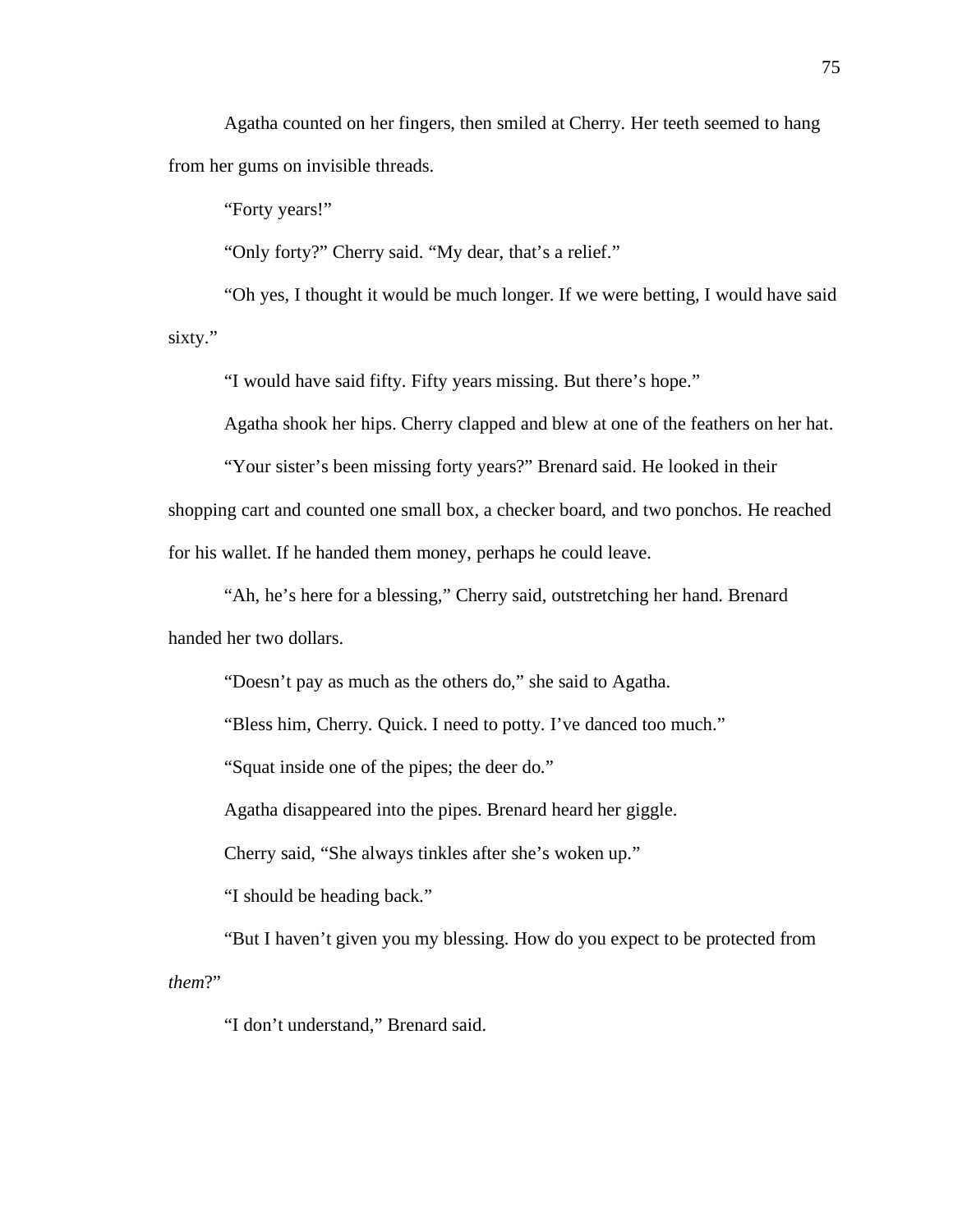"Poor Gretchy, taken under mysterious circumstances, you know. We were always together, my sisters and me. We grew up not far from here. Dreadful, cursed part of the city. *They* love to come here. Nobody sees them."

Agatha, still lifting her skirt, walked out of the pipe. "I thought we weren't supposed to talk about them," she said.

Cherry put a finger to her lips. "Yes, I forgot. But they stole her."

"Do you live here?" Agatha asked Brenard.

"I live in the building near the radio tower."

"You should ask the boy who lives there what happened to Gretchy."

"Stuart?"

"He sends people to us," Cherry said. "For blessings."

"Come, Cherry, it's late," Agatha said. Then she turned the shopping cart around and pushed it toward their corner. Cherry slowly stepped backward, never taking her eyes off Brenard. He turned and walked home.

When Brenard arrived at his apartment building, five cars sat in the parking lot. People seemed to visit Stuart at all hours. He walked up to Stuart's door. Surely the two sisters were nuts. Brenard poised his hand to knock but stepped back when he heard a shriek from inside the apartment. He leaned toward the door. He heard mumblings followed by clapping. He heard people moving. Silhouettes sharpened on the window blinds, and Brenard backed away, then hurried up the stairs toward his apartment. He heard Stuart's door open and then the click of cigarette lighters. Smoke rose, then disappeared around Brenard, who stood still and dark on his entry mat. He inserted his key into the door lock and eased it until the bolt unlocked. He held his breath until he had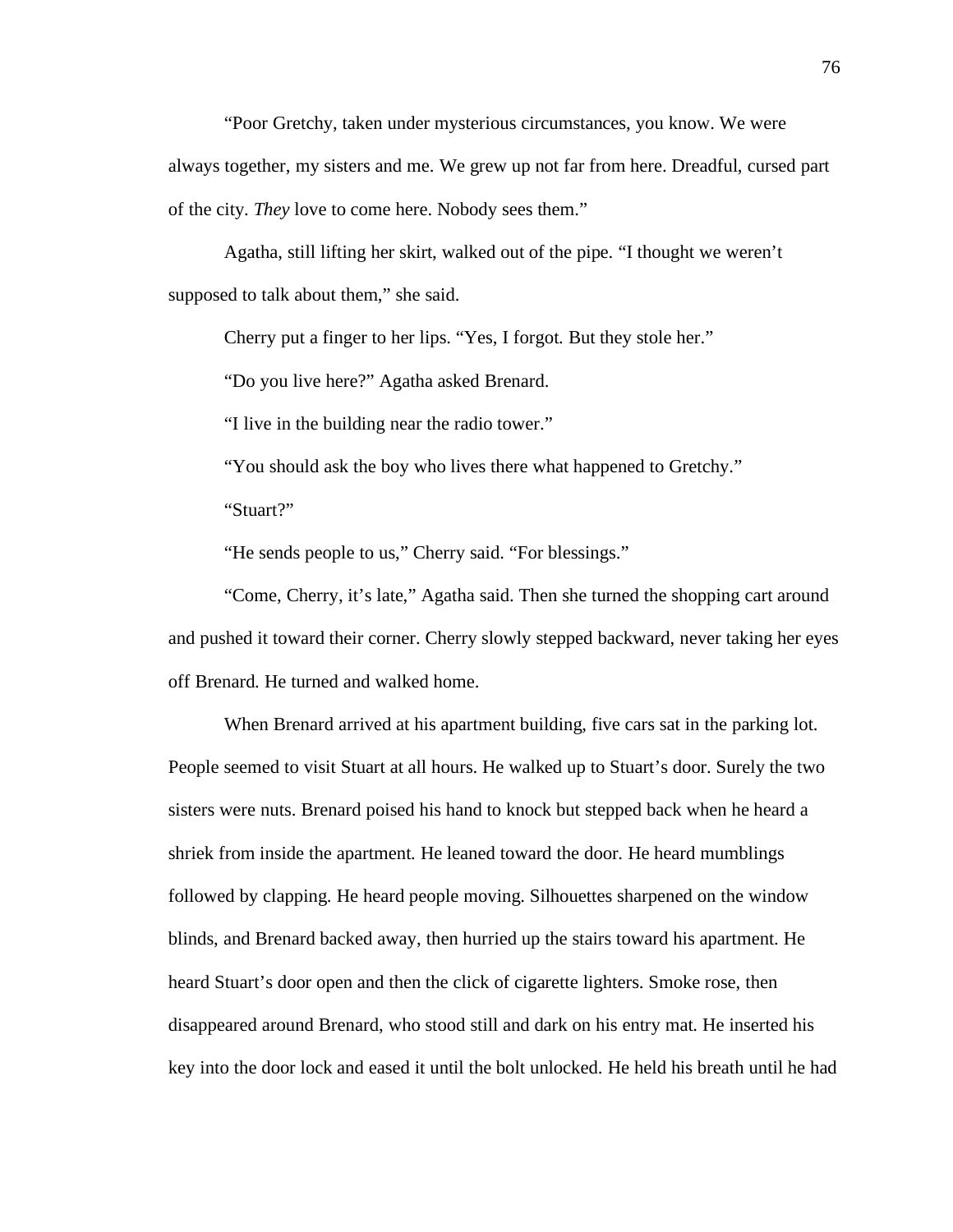closed the door behind him. Then, turning on the living room light, Brenard exhaled. Tituba squinted.

"A cult," he said. "No wonder he wanted to watch you. If I'm not careful, you'll end up on their altar." Brenard knelt and stroked Tituba's neck. She purred and arched her neck. He stared at her yellow eyes, which didn't blink. Brenard looked for some explanation in them, but finally closed his eyes and dismissed the thought.

\*\*\*

For the next month, Brenard tolerated similar shouts and squeals coming from Stuart's apartment. Several times, he thought he heard his and Tituba's names being called. On five occasions, Brenard heard Kimberly's heavy feet walk down the apartment stairs, followed by muffled knocks on Stuart's door. Then the wailing would begin. Nobody asked Brenard to attend the meetings, so he spent the days sitting, rereading the three old newspapers that had printed an obituary of one of his relatives. He mumbled the words as he read, could almost recite the pages.

One morning, Brenard stepped out of his shower onto the faded linoleum and heard Kimberly's voice just behind the cracked square mirror above his sink. Her words were muffled, but sounded like, "Is he still in there?"

 "Is this one of those trick mirrors?" he said. "Are you watching me from the other side?"

Brenard wiped the condensation from the mirror and was surprised by the reflection of his flushed, smiling face. His tongue found the gap where his right incisor had fallen out a year ago.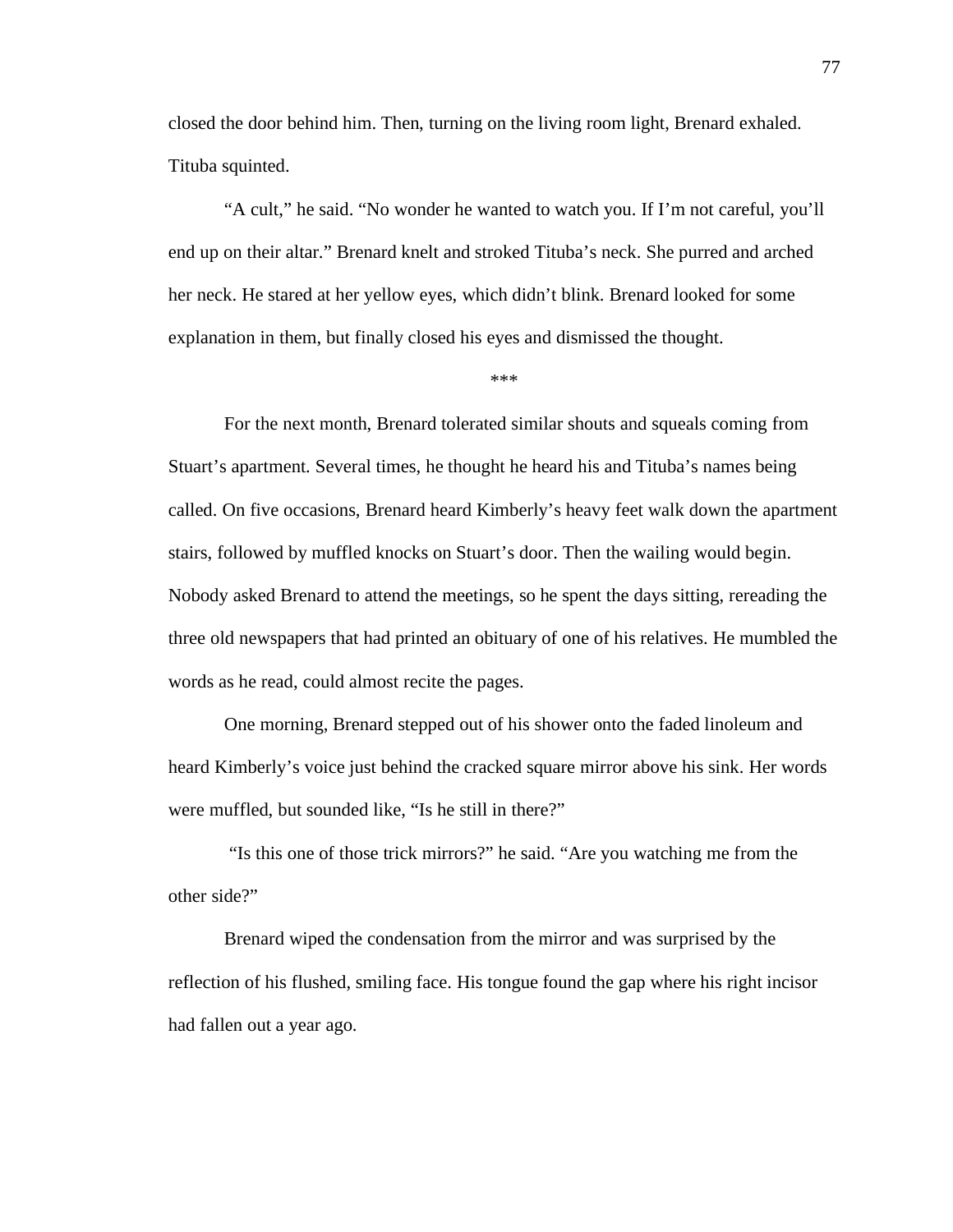"My cat's been doing some peculiar things," he said to her through the mirror. "You should've seen it."

Then his smile faded. *Crazy fool.* He looked down at his jutting collarbone, the gray hairs curling around his nipples. He quickly dressed for his daily walk and stepped outside. Kimberly was heading toward him.

"There you are," she said. "I almost never see you. We never shook hands."

Her hair dangled along her sharp jaw-line. Brenard thought her many freckles looked nice against her spotted blouse and turquoise jeans. She held out a pudgy hand. Brenard shook it and watched her stubby fingers wiggle.

"So you like singing in the shower," she said.

"I don't think I sing."

"Well, don't let the thin walls stop you. It's cute."

Brenard followed her until they reached the parking lot.

"What are those meetings Stuart is always having?" Brenard said. "I've seen you go down to them."

Kimberly pulled her keys from her pocket.

"I have so many key chains and hardly any keys," she said and unlocked her

sedan. "Don't worry yourself. They're meetings. I moved here to be closer to them."

"Who said I was worried?" Brenard said.

"I wonder how many cat owners are so curious. It's ironic." She giggled and then plopped into her car. She waved goodbye. Brenard nodded and watched her drive away. He scowled. He'd never told Kimberly about Tituba. Had she heard the cat meowing?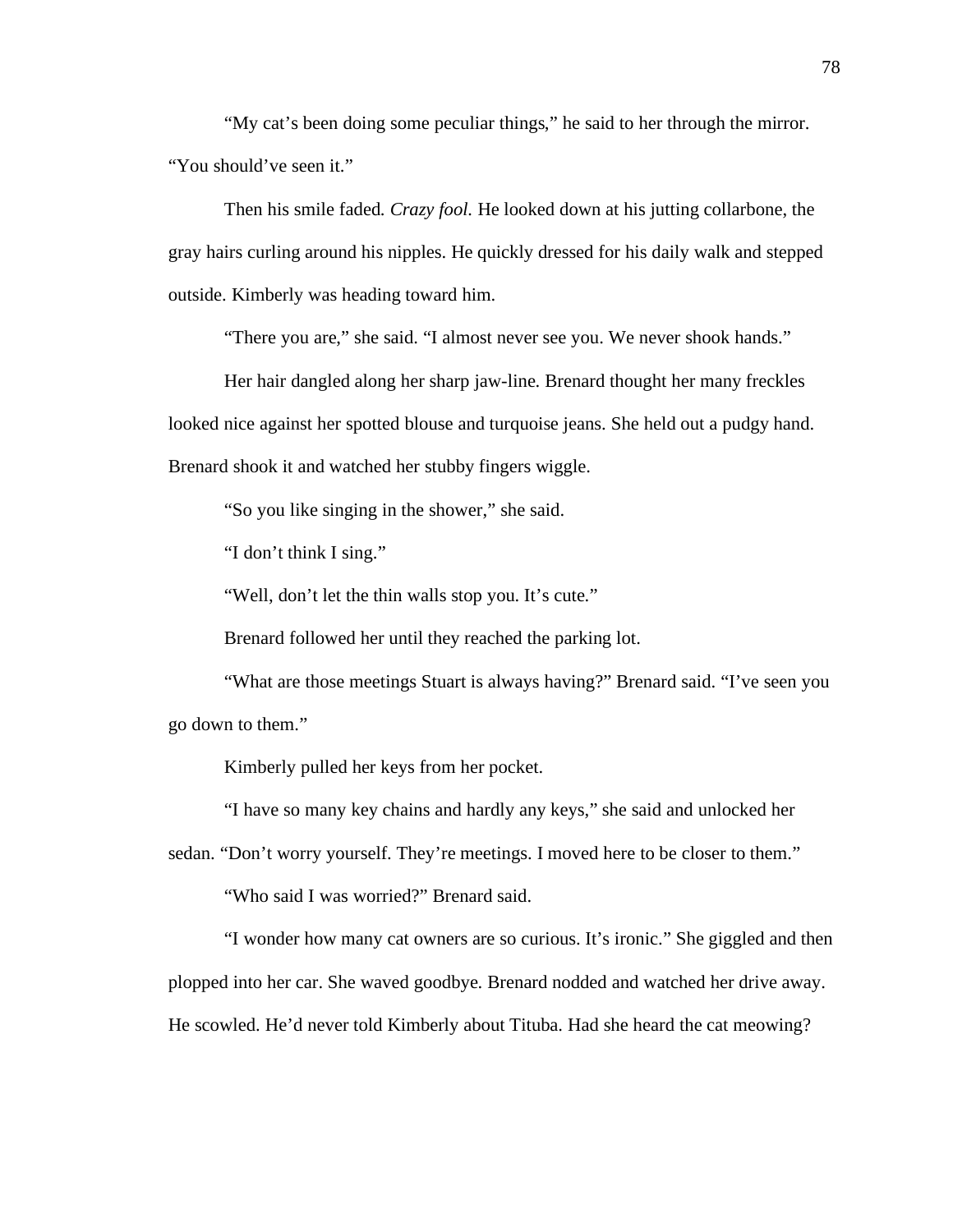Brenard thought about the muted voices he'd heard coming from Stuart's meetings. Stuart *had* mentioned Tituba by name. Brenard hadn't been making it up.

\*\*\*

Later that night, Brenard approached Stuart's apartment. He wasn't wearing shoes, to be sneaky. Cars filled the parking lot. He'd watched Kimberly go down a halfhour ago. In his hands he held a drinking glass to use as a hearing aid against the door. It had worked when he was a child when he wanted to spy on his parents' conversations, which usually revealed nothing but talk about potential layoffs at the oil refinery.

He tiptoed to the door. He leaned his ear against the glass, which he held firmly to the door. He looked at his feet, tried to decipher what was being said. He thought this method had worked better years ago. He wiggled his big toe. It popped every time he moved it. It hadn't always.

He heard running. He turned from the glass and saw a man sprinting across the parking lot.

"They're gone," the man said, and pushed Brenard aside. The man opened Stuart's door and repeated his statement. Brenard set the glass down and stood just outside the apartment. Inside, chairs and floor cushions were arranged in a circle, around which approximately a dozen people sat. Kimberly, who was wearing all black, sat on an ottoman. Her eyes and cheeks were splotched. Stuart stood.

"The sisters are missing," the man said, and rubbed the large bandage on his left forearm.

"You mean those crazy women in the canal?" Brenard said, stepping into the living room. "I ran into them some time ago."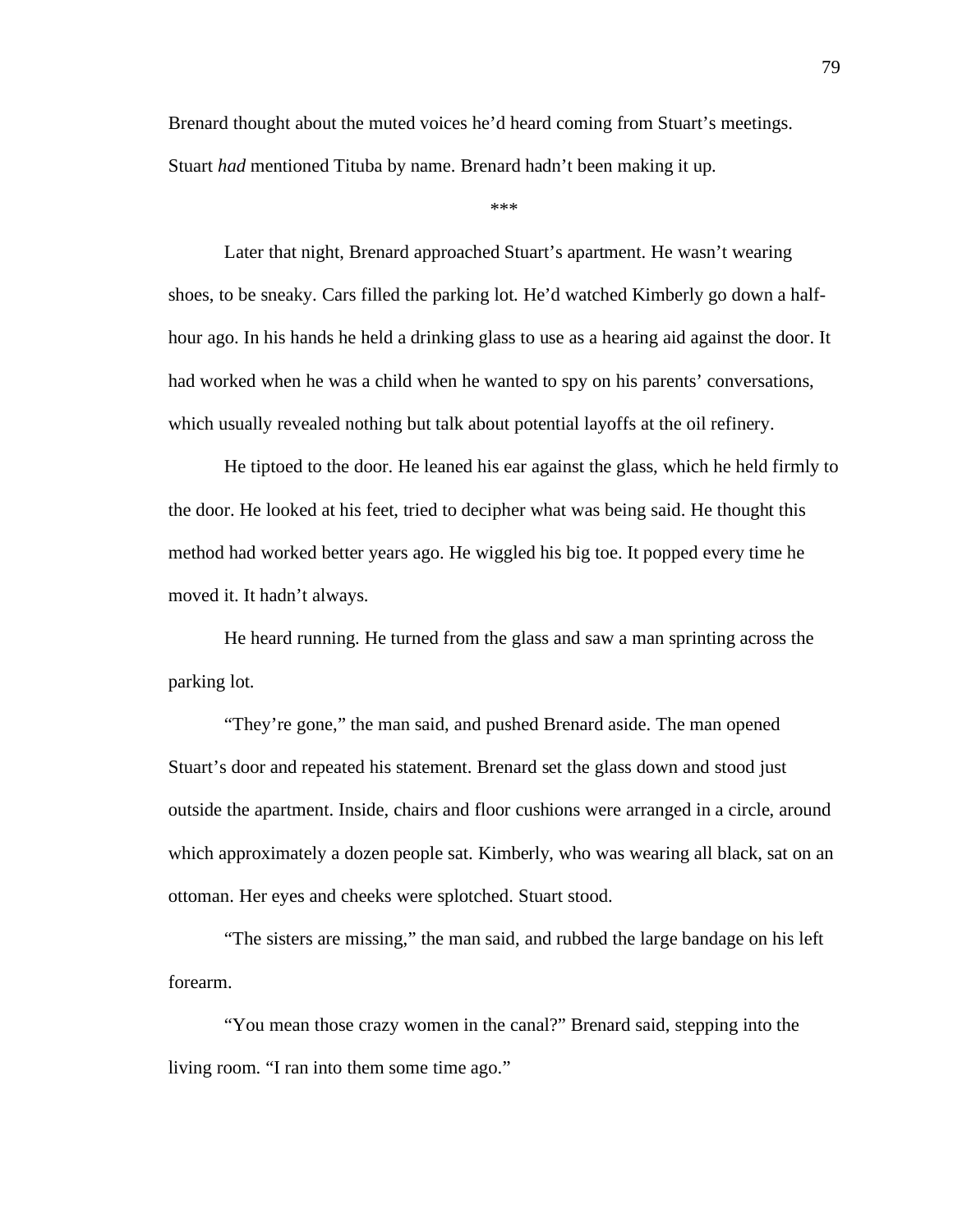"You shouldn't have talked to them," Stuart said to Brenard.

"Did they talk about their sister?" Kimberly said.

"Gretchen was taken," Stuart said. "The sisters have been gifted with long life; Gretchen was one of the first abductees."

"Who kidnapped her?" Brenard said.

"I'm going to run to the canal," Stuart said. "Kimberly, tell your story to Brenard. Maybe he'll understand. I'll be back soon."

As he passed Brenard, Stuart whispered, "Remember when I said I was being cautious?" Then he shut the door behind him. Brenard turned toward the group. Kimberly had closed her eyes.

"I never believed it could happen," she said, eyes still shut. "Not to me. But they took me while I was sleeping." She tugged on her cheap beaded necklace. "They touched me." Then she pushed on her stomach and cried out.

Brenard rubbed his forehead. "I'm a little confused," he said. "I'm a little old for kinky stories."

"There's nothing very kinky about alien abduction," the man with the arm bandage said.

"I think I have to go," Brenard said.

"Please, sit," Kimberly said.

"So this has happened to all of you?" Brenard said. "Aliens?"

The bandaged man opened his hand and revealed a small speck of metal.

"Taken from my arm yesterday," he said. "Now you tell me how a piece of metal gets in someone's arm."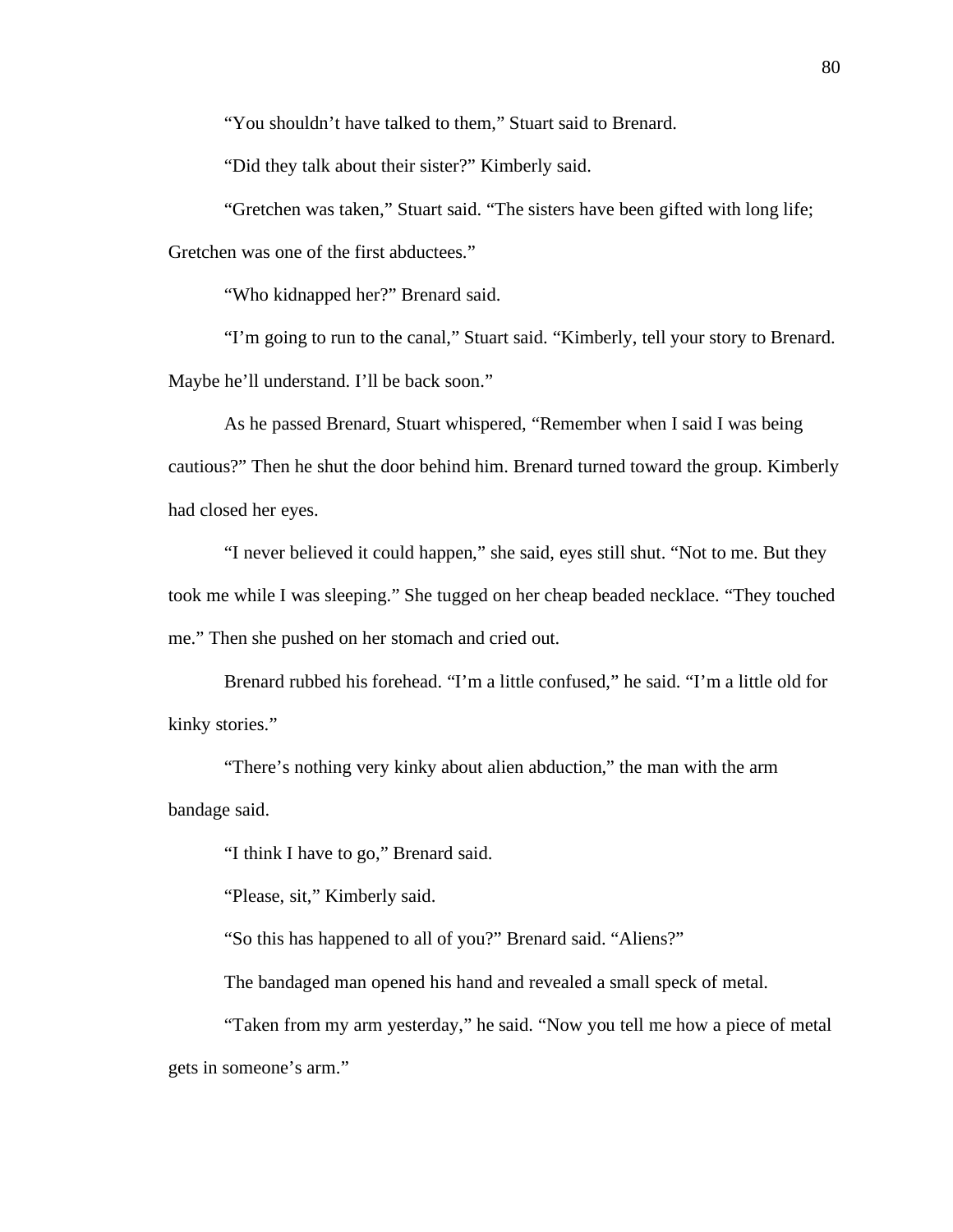"What does this have to do with my cat?"

"The night before I was taken," Kimberly said, "I came home and there was a cat sitting in front of my door. I never saw it before; I never saw it again. It was an alien."

"And now the sisters have been taken," someone said. "Where's your cat?"

"Upstairs asleep. You are a bunch of kooks. And here I was thinking there was something interesting going on down here."

"I saw a bluebird the evening I was taken," said the woman sitting closest to Kimberly. Brenard opened the front door and wiped the sweat from his brow.

"Correct me if I'm wrong," he said. "but birds aren't unusual." Then, without saying goodbye, he returned to his apartment. He heated a microwavable enchilada dinner, and when he sat on his recliner, Tituba jumped on his lap. He stroked her head and tried feeling for any unnatural bump or indication that she was alien. He never noticed how many ridges ran down her skull. His hand jerked when she suddenly tilted her head. Brenard sighed.

He remembered waking one night forty some-odd years ago, afraid of the window in his room. An outside light twisted the shadows of limbs, leaves and metal bars across his bedroom wall; he remembered shutting his eyes, sweating, half hoping that when his eyes reopened he would see the outline of a metal ship hovering like a large white egg beneath the canopy of the trees, riding on a heavy high-tone wind, gazing at the reflection of night, of itself against the glass, and finding comfort in the illusion that there was another just like it staring back.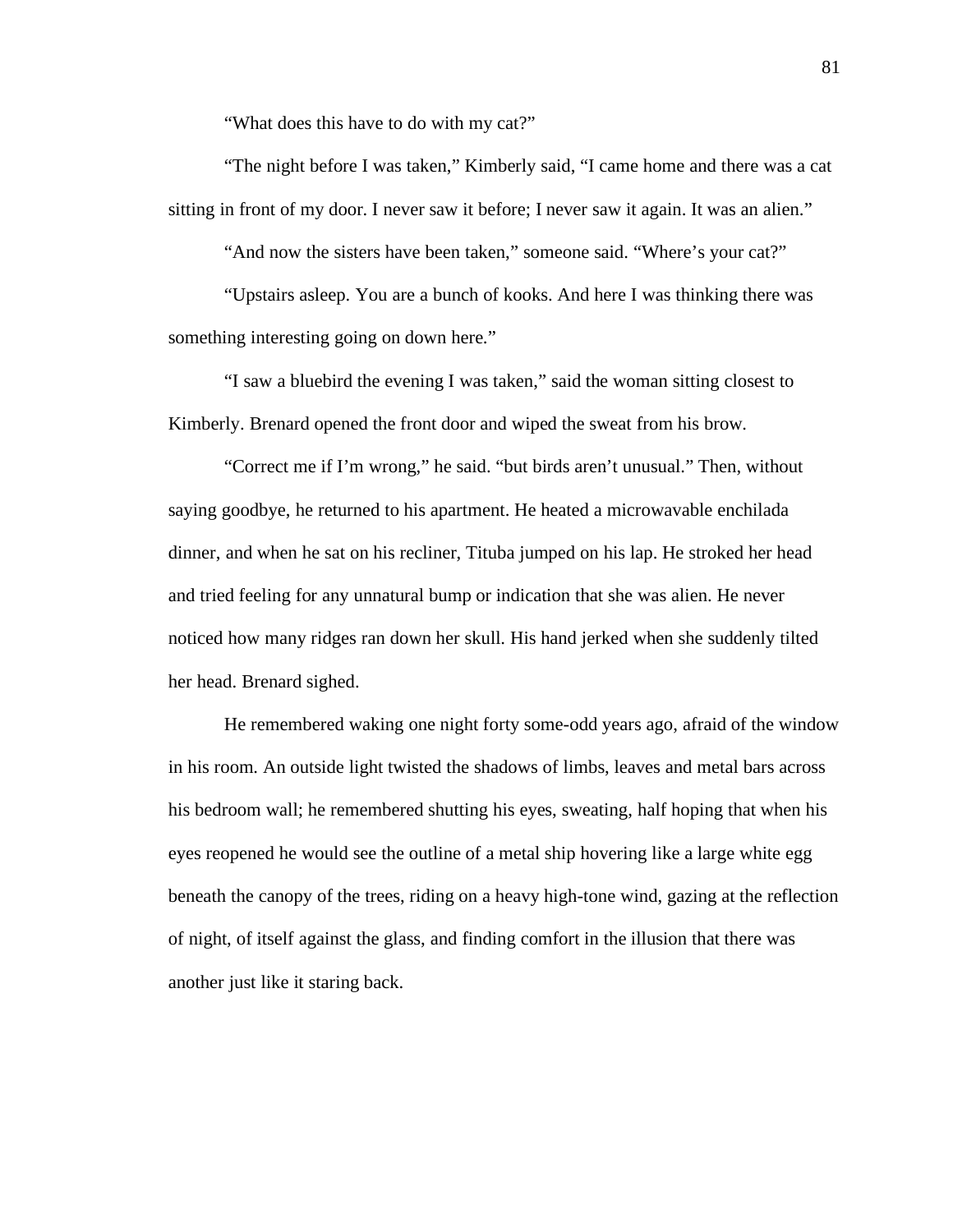Brenard rubbed his flushed cheeks and stared at Tituba. "You must've been laughing at me these last couple months," he said to her. "Getting excited over such nonsense."

Someone knocked on his door. Tituba jumped to the carpet. Brenard answered. Kimberly stood in front of him.

"Is that her?" she said, pointing.

"She's just a cat."

"A lot of people don't think so."

"That little speech you made earlier. How many times have you given it? I don't think you were taken."

Kimberly hadn't stopped looking at Tituba. "I tell my story when I think someone needs to hear it."

"You seem like that's what gets you going." Brenard glanced away from her. The pace of his breath matched the slight twitch in his pants, an almost burning sensation, one he hadn't felt for decades.

"Can I come in? Stuart wouldn't like it if he saw me outside your apartment. He'd see it as betrayal."

Brenard let her in and shut the door.

Kimberly walked to his recliner. "I can see you've set up your little shrine."

"I was just about to eat," Brenard said.

"I can tell she's thinking," she said, kneeling in front of Tituba. "I won't lie. I've been waiting to meet her."

"I won't have my aunt's cat sacrificed. We're all that's left of my family."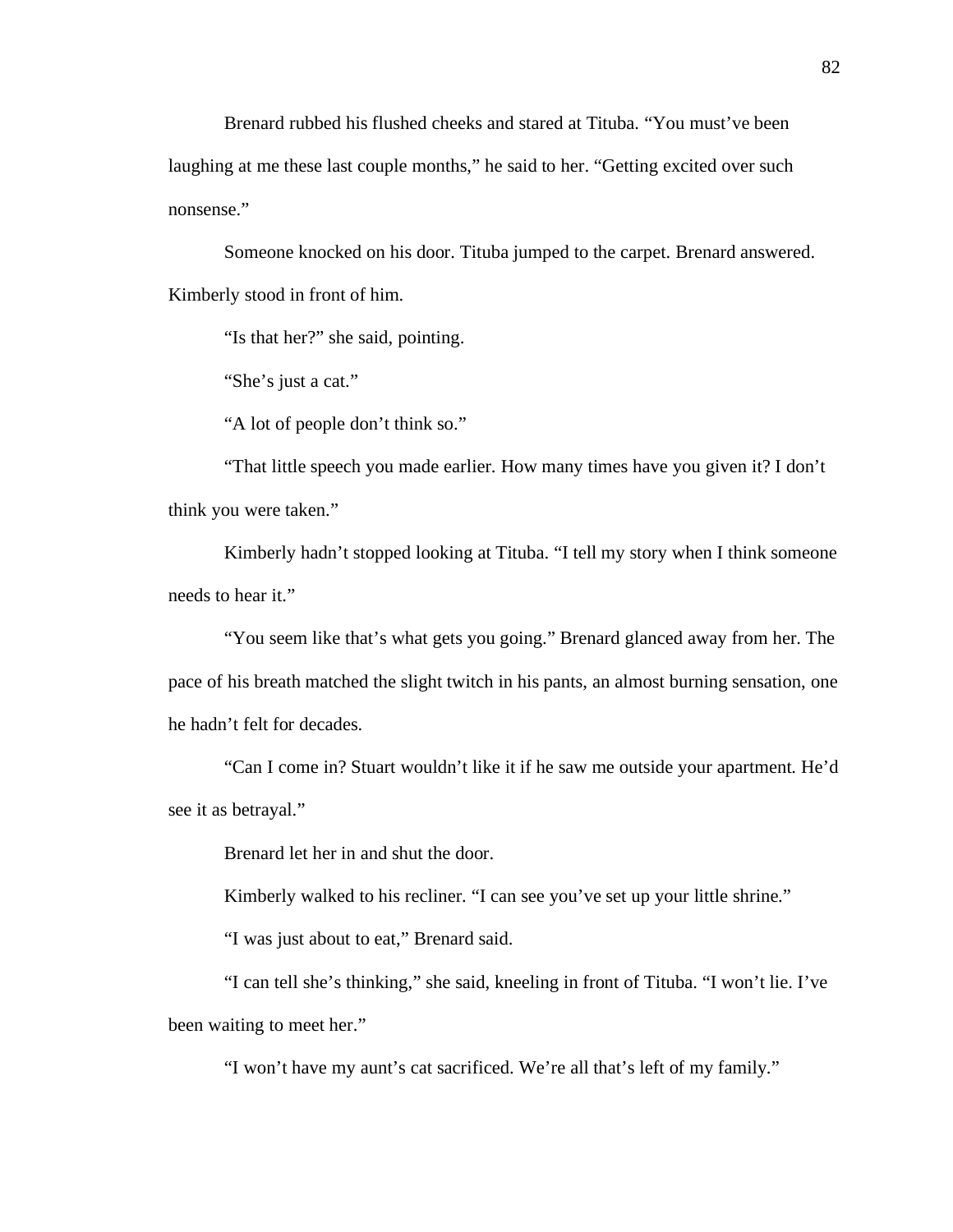Kimberly laughed and stood.

"What is it you want?" Brenard said.

"Stuart and the others have it wrong. They're terrified of your cat. They don't want to go anywhere near it." She reached and grabbed a belt loop on Brenard's pants. He tried stepping back, but her firm hold kept him. "I figure anyone close to the cat's master won't be taken."

"Have you been drinking?"

Kimberly releases her grip. Then she walks into his bedroom.

"I thought modern women were a little more elusive," Brenard said. He heard the closet door shut. He looked at Tituba, who was licking herself. Then he heard Kimberly knocking from behind the closet door. "Come here!" she said. Brenard shivered. His dinner had congealed in the cardboard pan. He took a few bites but couldn't concentrate. He pressed himself into the recliner, as if he could become it. Finally, Brenard stood and walked to the closet. He opened it. In the dark he could barely make out Kimberly, who was huddled in the back. The shape reminded him of several stacked tires.

He entered and closed the door. The air inside the closet was humid. He grabbed a t-shirt and stuffed the hole Stuart had drilled.

"Sit beside me," Kimberly said, and he did.

Then he let her guide his hands to her soft neck, her moist breasts. Brenard hesitated, not knowing whether to hold them, pinch them, press his fingers into the folds of her cleavage.

"Why do you want to do this with me?" he said, pulling his hands free.

"It takes a man for me to forget an alien."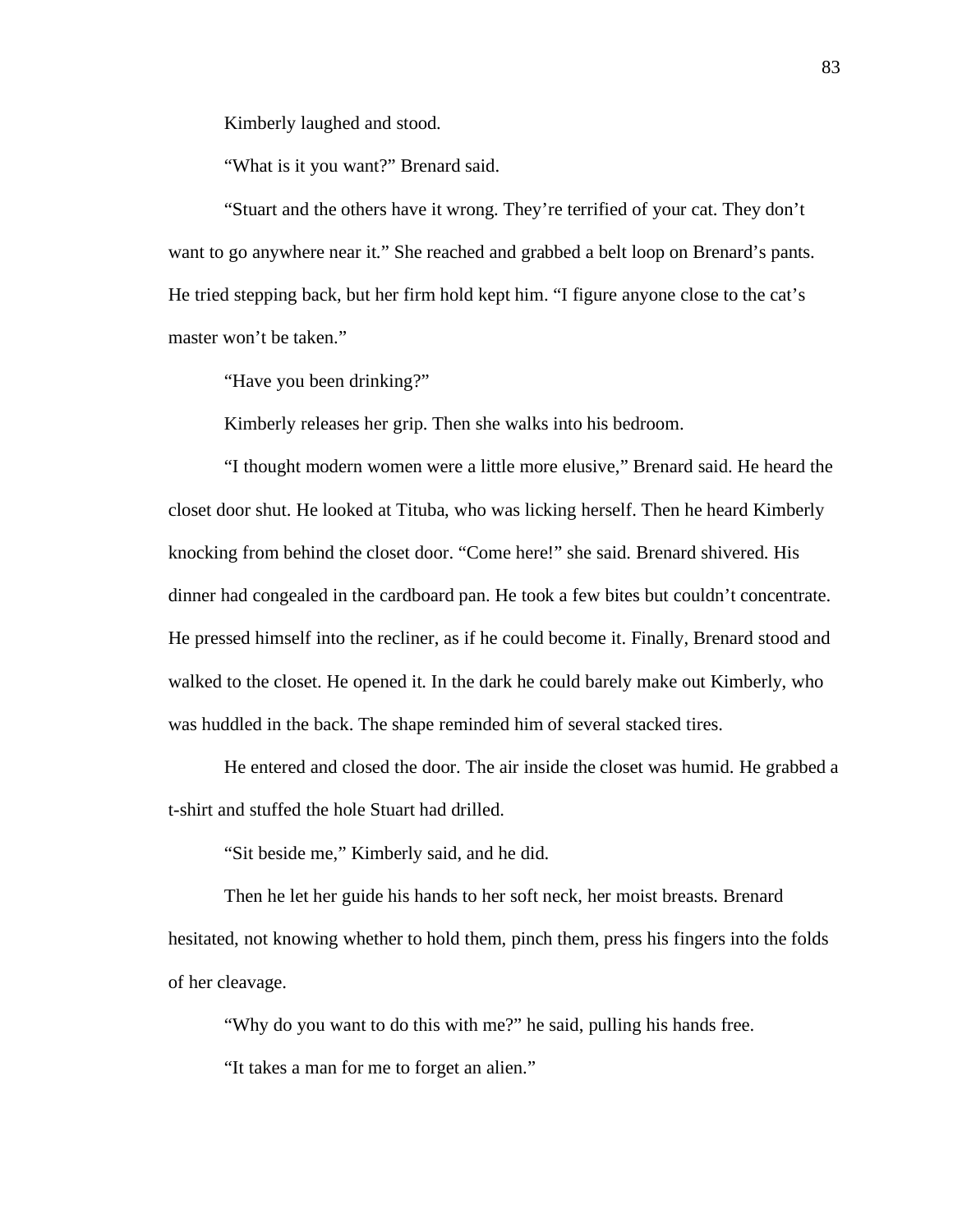"I don't believe in aliens," he said, but his words fell flat. "I don't think I do, anyway."

He felt for her face. He kissed her. He unbuttoned his pants. His body surprised him.

After he came, he collapsed onto Kimberly. Her blouse, which she had kept on, smelled tangy. Brenard listened to their breathing.

"You've never seen anything supernatural?" she said.

Brenard thought about the recliner, the smell of his aunt—how it seemed to be more than a smell to him.

"Can we do this again some other night?" she said. Brenard wanted to say "yes," but he was scared that if he did, he'd open the closet to find a changed world, one in which cats abducted people, and ageless women roamed the canals protecting a neighborhood from otherworldly probing. His silence froze the closet.

Brenard heard Kimberly sigh. He couldn't see anything until she opened the door and even then, only her outline. Tituba whined and ran into the closet. Kimberly stepped out and shut the door, leaving Brenard and his cat alone. He listened for the front door and finally heard her close it.

"You and me until the end," he said, wondering whether he meant Kimberly or the cat.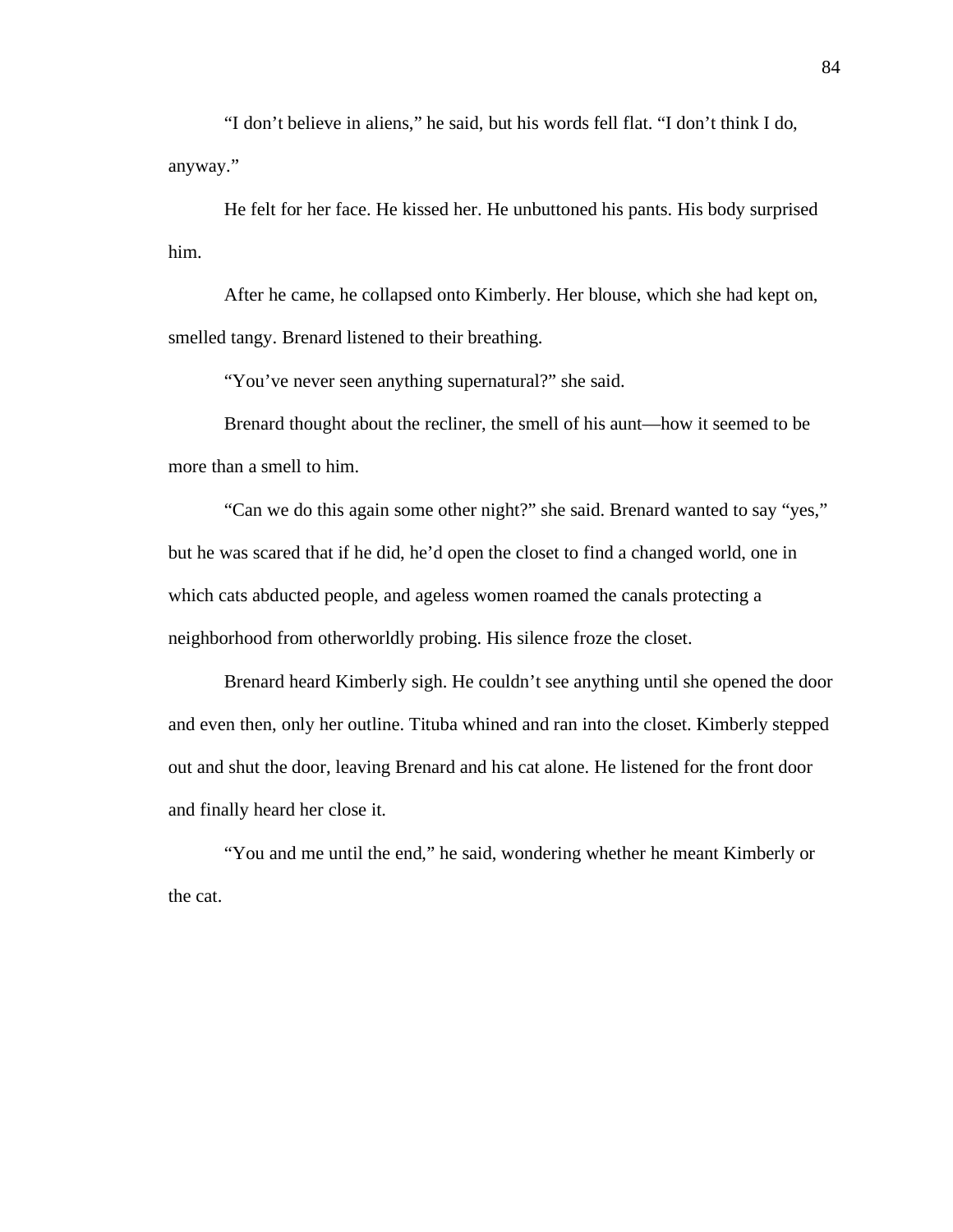## ELEPHANT

I sit next to a large man on the metra line heading just east of downtown. He sucks back the snot in his nose and swallows. He snorts. To keep him from covering me in spittle, I try engaging him in conversation. I say, "This afternoon I watched a bird pick at a cookie the shape of an elephant."

The man nods and shifts his weight toward me. He clears his throat. "That reminds me of an elephant in India that went on a killing spree," he says. "Killed, what, 25 people—trampled them to death. It was hunted down last week. You can't beat living here in America."

"Zoo animals can escape," I say. The man picks something off his tongue.

Seven stops later, I step off the train into the weak glow of high-rise condos. I see a flock of geese searching, perhaps, for a resting field, and I blow the chill from my knuckles and stare at the sidewalk, pock-marked with thin, long-dried circles of gum.

"Evening," I say as a woman passes, and as my focus shifts from her to the street sign ahead, I hear the chaotic clacking of sheets of paper spurting down the next street. At the curb, I look at one of the sheets caught around a wooden telephone pole; printed on the page is a diagram of a kidney. The pages at my feet are diagrams, too, but of different organs—the liver, colon, some mass that looks like the stomach but could be an oversized gallbladder.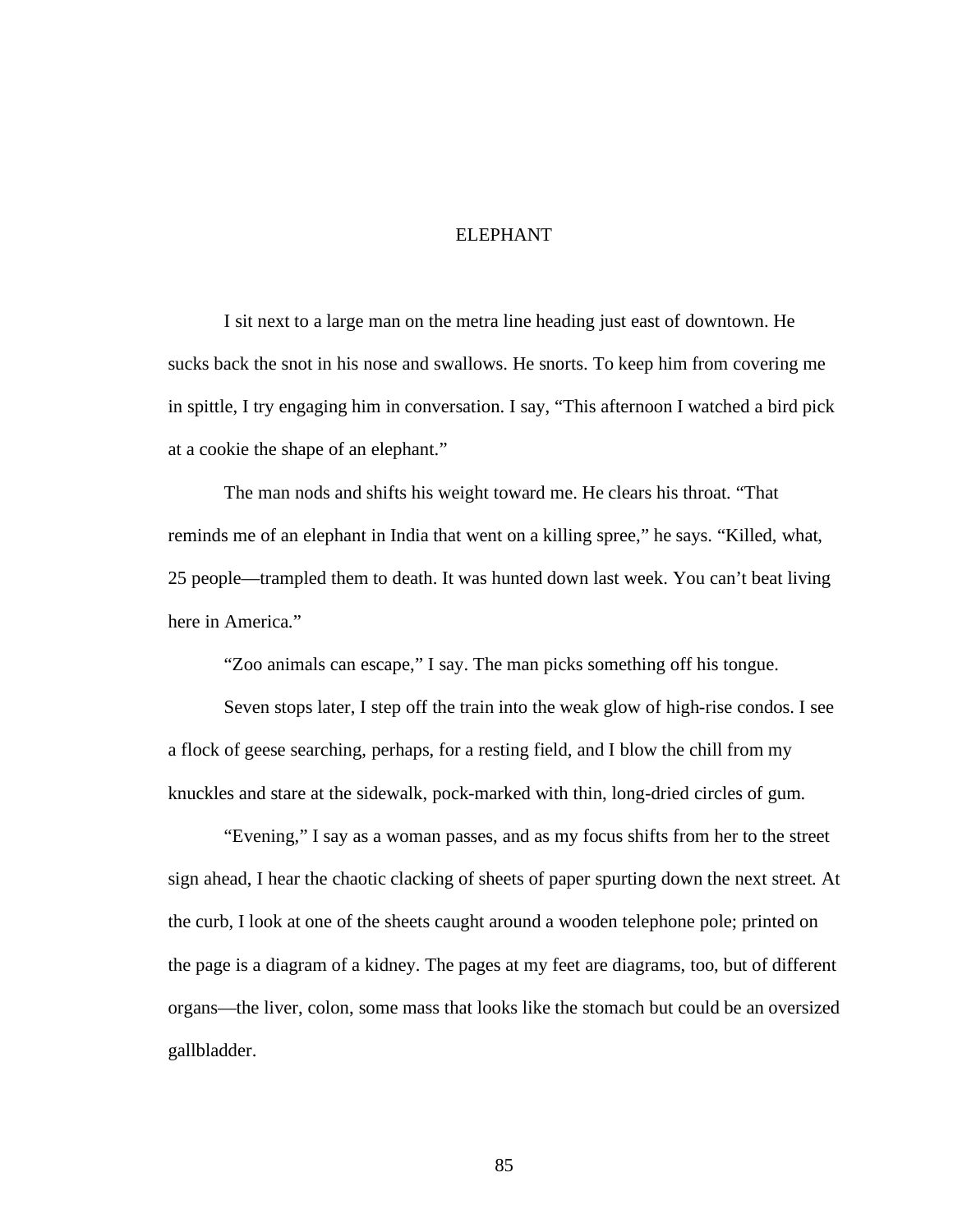Looking down the side street, I see the source of the papers: a torn, black leather satchel, the strap of which is draped over the bloodied face of a man lying against the iron fence of condominium. Standing over the man, a scrawny, bearded fellow waves at me and starts talking, but I can't make out what he's saying.

"Is that man dead?" I say, jogging to them.

"He kills again, and this time some med student," the thin man says. He moves his hands above his head as if caressing invisible horns.

"People call him the Feline," he continues. "He wears a cat mask—has killed almost a dozen people in the city so far. Possibly more. Saw the whole thing from my house across the street. The police will be here soon."

I stare at the dead med student, noticing that the leather satchel is nicely textured, ostrich perhaps.

"That's unfortunate," I finally say, turning around.

"You should wait," the man says, but I wave at him, not completely worried because after all, the suspect isn't an elephant. Those beasts, I've heard, can be viscous killers.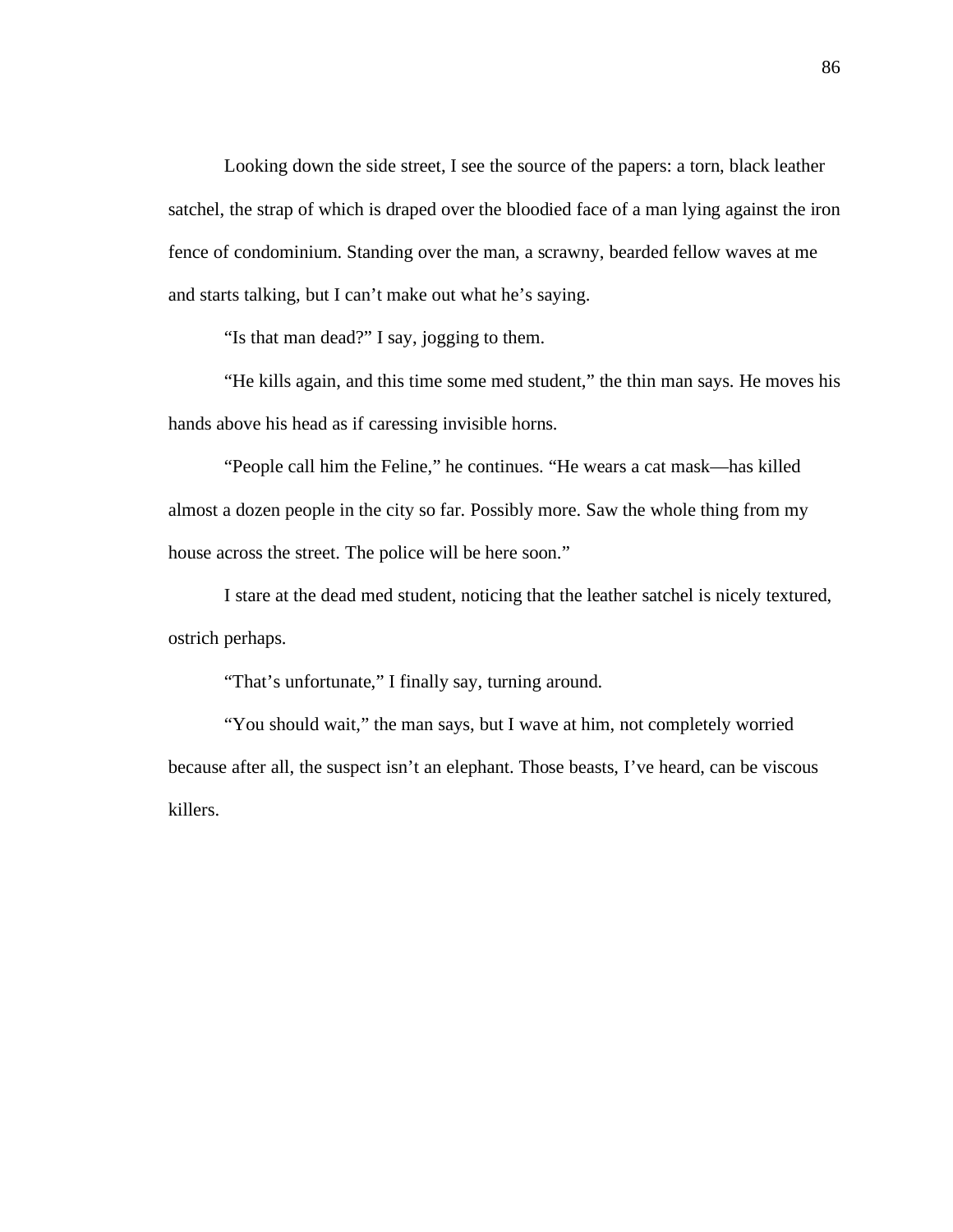## NORTHING

Kathy spends the morning watering the row of prairie fleabanes and pinching off the dead leaves and shriveled blooms of her indian mallows and brown bitterweeds. Then she sits on her front steps and ties and reties her new running shoes. Dirt cakes the shoelaces, her fingers, her graying curls, the knees of her sweats, which she decides not to replace with cleaner ones on account that the man she's been jogging with never seems to wear anything clean.

"Keeping up the perfect garden?" Donald Koon says after waving from his side of the yard. His thin frame, topped with his gray fishing hat reminds Kathy of a mushroom struggling for sunlight.

"We've been neighbors for twenty years," Kathy says. "There's no need standing over there waiting for an invitation to cross. At our age you could die waiting for permission."

Koon tips his hat to her and walks toward Kathy's front porch stoop.

"Going running with that old loony again?" he says.

"Have you looked in the mirror lately? You're no spring chicken."

Koon cradles a large, white bloom from one of Kathy's Viburnum opulus bushes.

"I've always admired these," he says. "The flowers look like snowballs."

"We need some illusion of seasons around here. Living becomes a downright bore.

Sometimes I wish I'd wake up to a calamity. My garden destroyed. It'd give me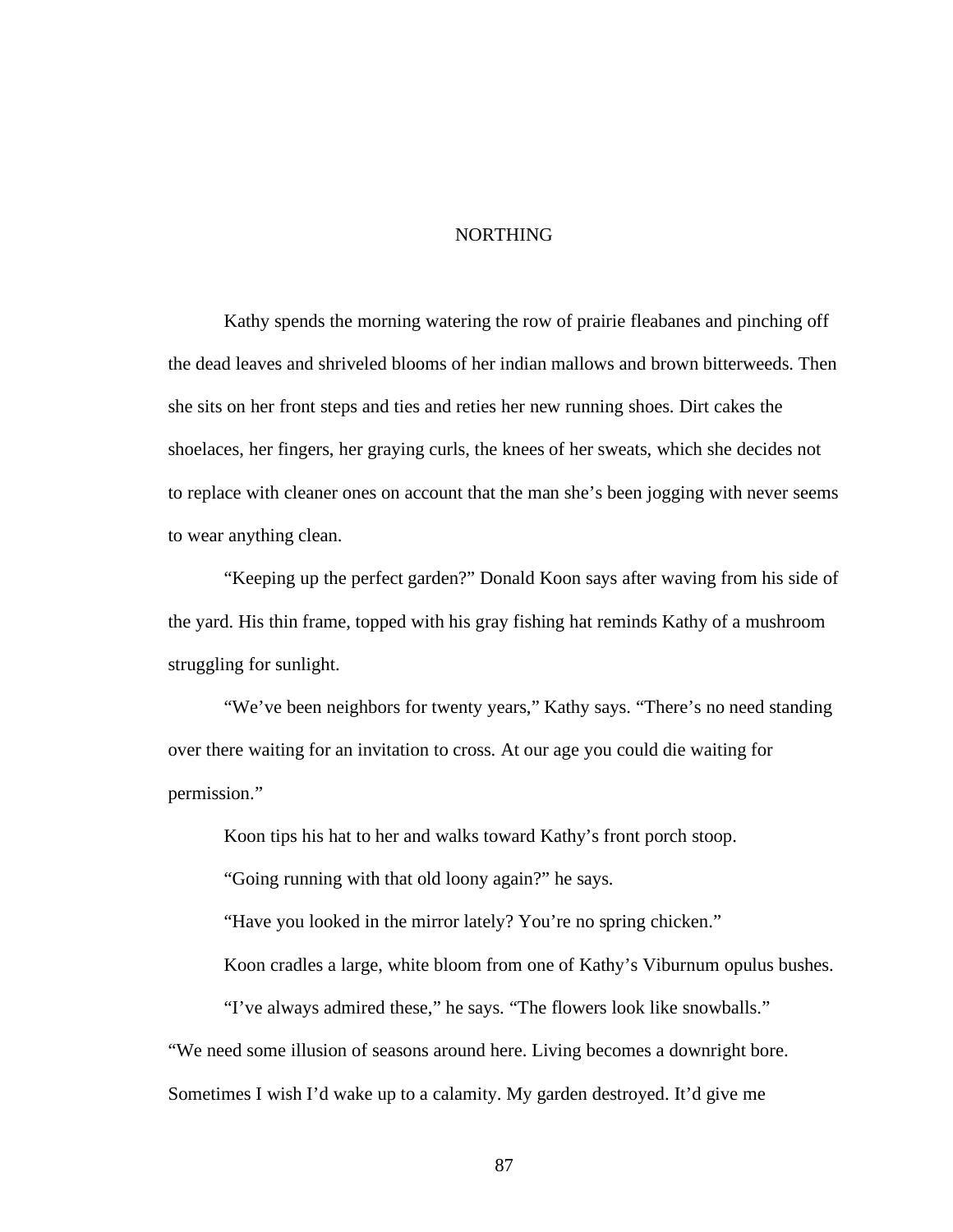reason to create a new one. Seems all I do now is maintain. Maintain or die."

"You should start fishing," Koon says. A few petals drop to the mulch ground when he lets go of the bloom. "I could teach you."

Finally, Kathy sees her jogging partner turn the corner onto her street. She always worries he's in pain. She stares at the man's strained gait, his familiar attire, at the matted, full-bodied hair in a ponytail.

Kathy sighs. "Donald Koon, what would your wife think inviting me out onto that small boat of yours?"

"Virginia? Why, you know she's been dead years now."

"Don't you think she's not watching over you with those beady eyes." She studies Koon's posture, which still rivals any young man's, despite his two back surgeries. She can smell need, though. For a decade he's been after her. Kathy guesses he doesn't want to spend the rest of his days alone.

"Miss Fite, I don't know how no man ever caught *you*."

Kathy stands. "If you don't mind, I have some running to attend to." Then she walks to the end of her yard. The grizzled man passes, and Kathy jogs to catch up.

Kathy guesses that the man doesn't even remember the year he was born. She imagines Crabapple's residents would agree. If asked when they first remember seeing him jogging down the town's thirty-six streets, the residents might reply that they couldn't remember a time when he wasn't, and they couldn't remember a time when he was young and his bones were straight and he wasn't wearing blue, pleated chinos and a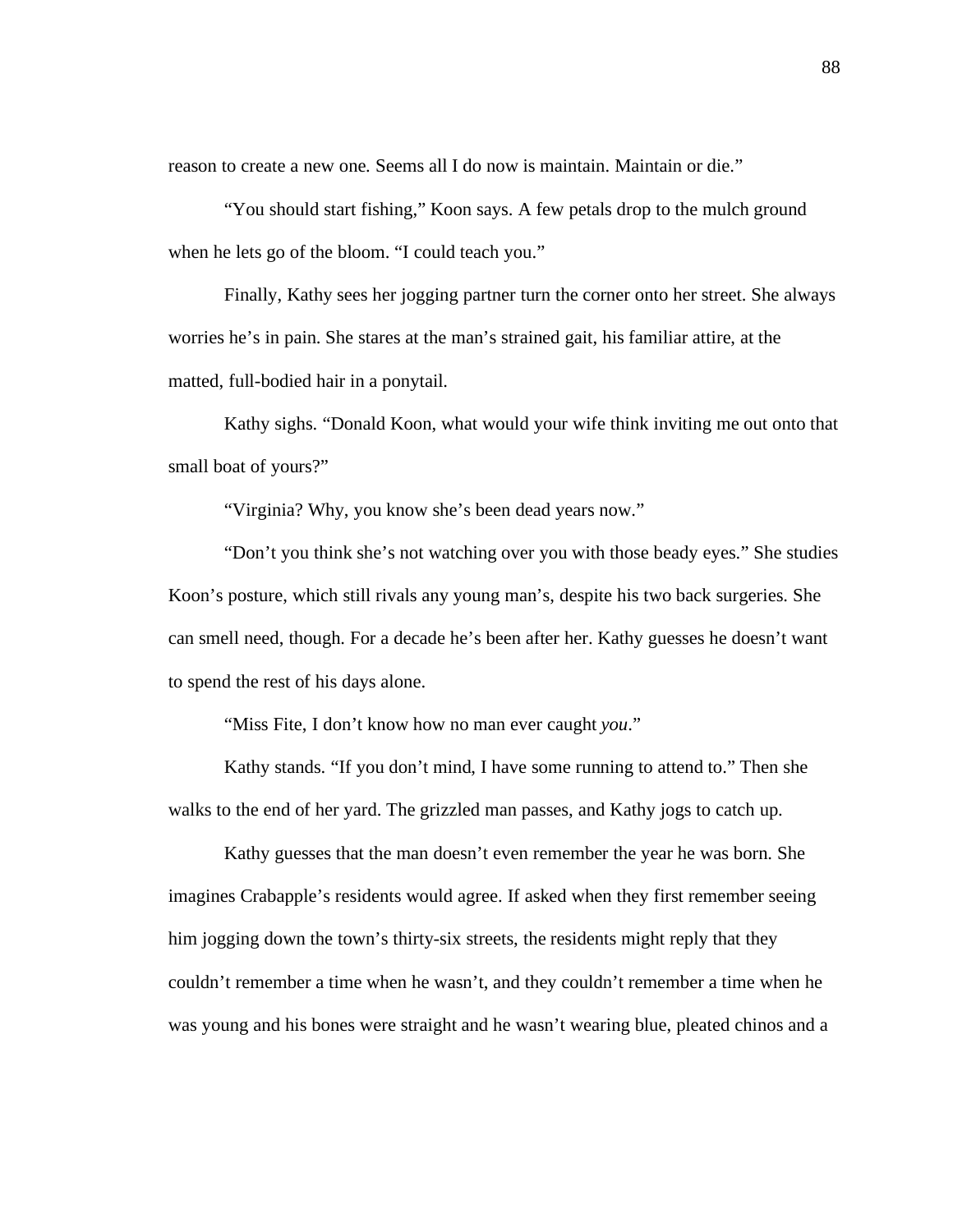crisp light-brown button-up, tucked in so tightly that one imagines his shirt tail stapled to the inside of his pants.

"Isn't it a wonderful day?" she says when she is next to him. "I know I've asked this before, but is it true what the residents say?"

The man's cavernous eyes dart.

"They say you are always jogging because if you ever stopped, even for one second, your joints would freeze."

She doesn't expect an answer. He's never answered her questions. Turning the corner onto Chelsea St., Kathy responds to his silence by commenting on the closing of the town theater. Panting, she talks about the passing of a city ordinance banning the tossing of confetti, also the selling of Thad Kaye's house for \$58,000.

"I see the children mock you," she says suddenly. "They see you never stopping or talking, and they wonder how you go to the restroom, whether you bathe or sleep."

The veins in Kathy's neck throb from jogging. Though she and the man move slowly down the streets of her neighborhood, her shirt clings to her chest and back.

"Not that you should be concerned with what the kids are saying. They're smallfry."

The man's breathing comes heavy, fragmented. Then he swallows and says, "My grandfather caught fish that could have swallowed a child." Blood rushes Kathy's cheeks. Her ears register his voice, which is rough, his words, which seem to move slower than his lips, as if she's hearing the sound of waves after they've crashed onto rocks. She and the man turn another corner onto Primrose Ave.

"Some fish can grow quite big, can't they?" she says.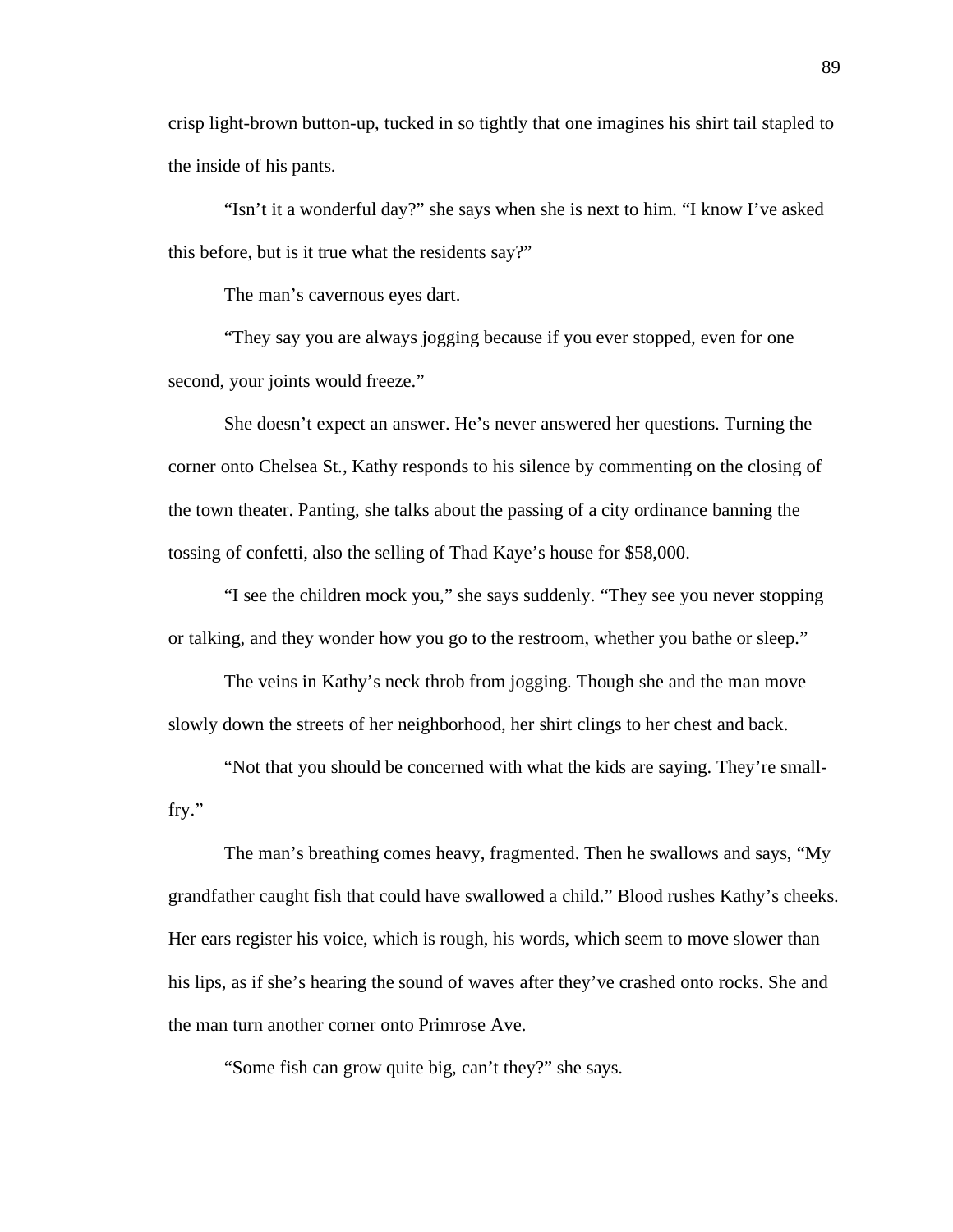"As big as a human, or bigger. He would wrestle them fish out of any water. They would have fear in their black eyes. My grandfather conquered them. In their water."

Kathy feels the sweat collect on the arches of her feet. So many words! One word for every silent year she's watched him jog.

"Taught me the hooks," he continues, "the O'Shaughnessy, tone circle, wide gap, central draught, double and treble; taught me how to tie the knots, 5-turn grinner, uni, clinch, blood; taught me to fish, to love the horizon more than you love your mother, to pursue the catch as if there's an end coming for fish or fisher."

Kathy stares at the man, his thin, almost non-existent lips, the wandering vein pressing against the leathered skin of his forehead, the pea-sized pock on his cheek. *After years of jogging, how does he talk so easily? He barely strains.*

"But there's no ocean here," she says. "Just a lake, and it's man-made."

The old man says nothing. They have circled half a dozen blocks and once again turn onto her street. *A sea captain living in a dried-up oil town, and on top of it, he's a gentleman. Jogging in a circle.*

 "Do you remember the first time I called out to you?" she says. "Do you remember my name? I'm Kathryn, but my momma is the only one who ever called me that."

Again the man's lips only quiver as he breathes; his eyes barely blink, and when they reach Kathy's yellow house, his pace doesn't ease up, his head doesn't turn. Kathy calls goodbye. She waves until he disappears behind a mover's van.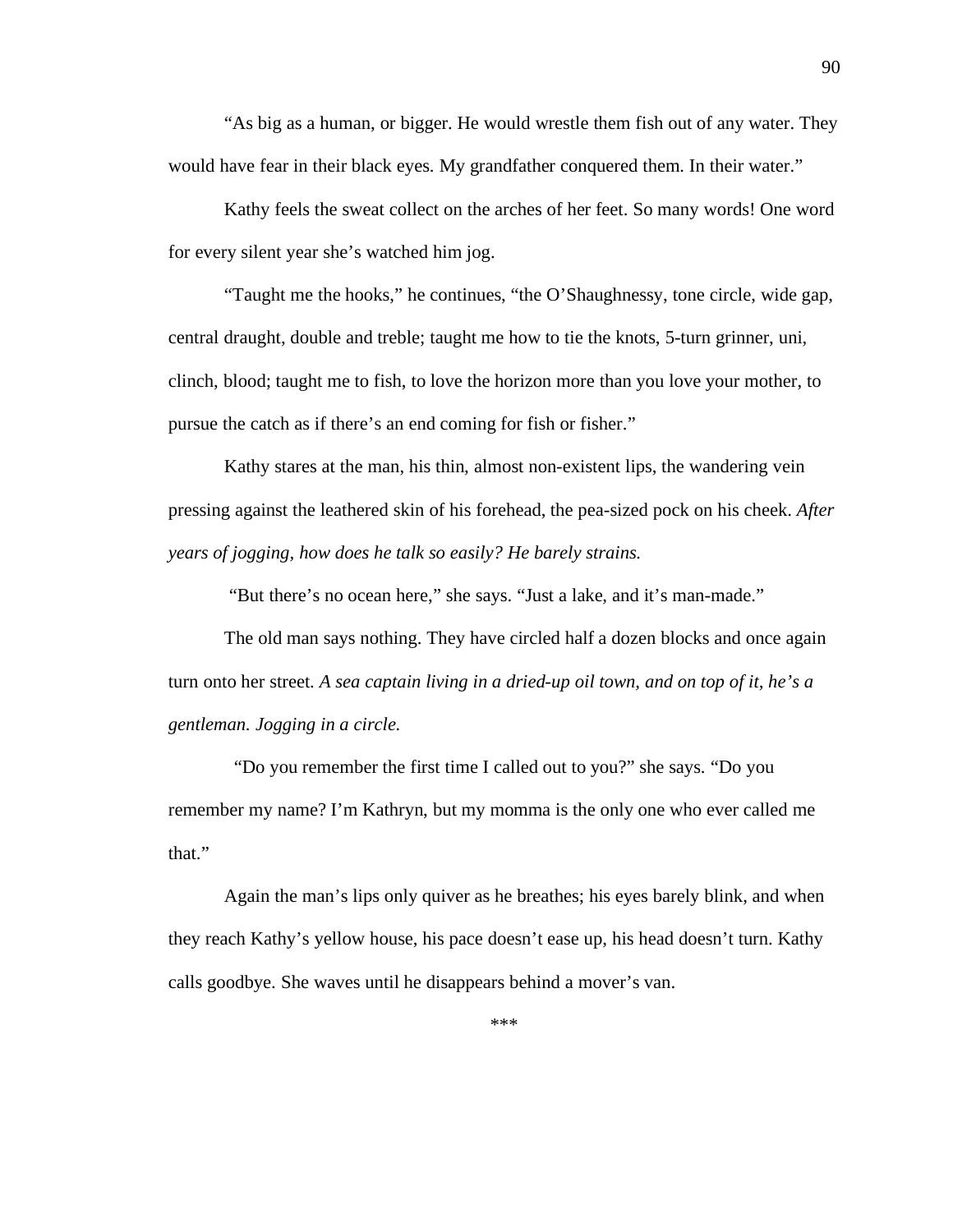Before Kathy met the sea captain, she didn't know the difference between Albacore and Karasick tuna, couldn't distinguish between coracle and kite fishing, and didn't care about the difference between a seine, a stake, and a drift net. She would have dismissed any mention of sea fishing and talked about how the anigozanthos flower requires protection from snails. Since asking about fishing was the only way to get the sea captain to speak, however, she's learned many facts.

"The fishermen on the banks of the Strait of Gibraltar follow migratory movements of bluefin tuna," the sea captain says one late afternoon.

Kathy readjusts the sweatband on her forehead.

"They wait for the tuna," he continues. "The fishermen cast a series of nets, a maze, an ambush that forces the tuna to the shallows, where they pour into pools of shallow water. Thousands of tuna, swimming against each other. There is nowhere for them to go."

"I had no idea," Kathy says as she kicks a fallen tree branch to the curb. "'Almadraba.' These men call it 'Almadraba.'"

Kathy nods. He has slowly started guiding her in larger circles. Whereas before they explored only her neighborhood, Kathy and the captain now turn onto Main Street.

"How ponderous," she says. *Poor fishes caught in pools. Fishes piling upon fishes*.

"My grandfather once told me a story about a man who had been fishing off the coast of Spain before he was thrown off his boat by a hundred-pound barracuda," the captain says as they pass bricked, downtown storefronts. "The man floated in the ocean for two days, drinking only fog. One night he heard a sound like a flock of birds flapping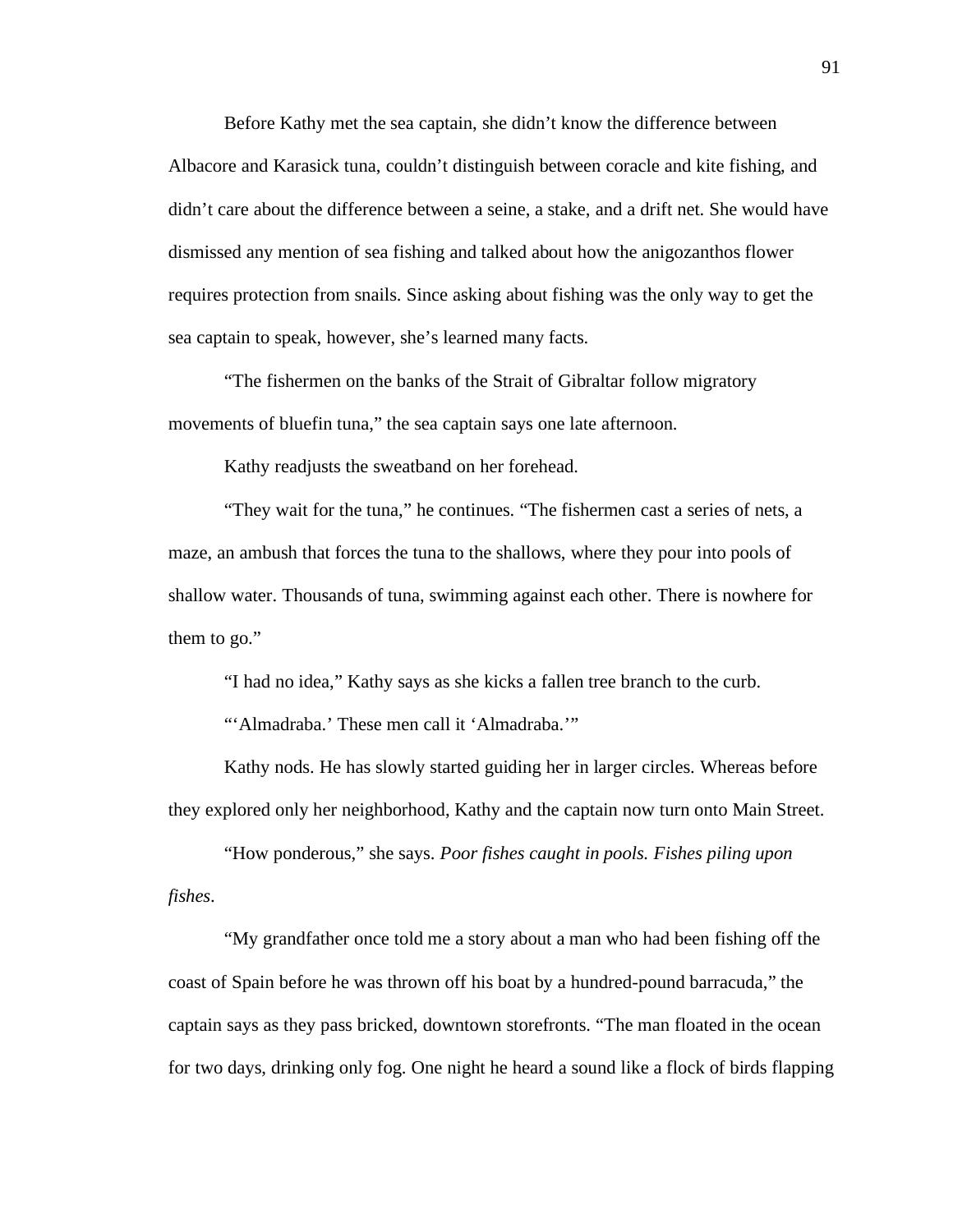in water, but a line of the tuna, a mile-long swept the man into its current. For two more nights, the tuna swam without stopping until finally they hit the Strait. The Almadraba waited. The nets guided the fish and the man toward shore. At first the man thought he was saved. He blessed the fish, but when they entered the pools, so did the man, and he died there. The man couldn't move, couldn't breathe, and the tuna—their fins and tails beat him down until he slowly sank beneath them. A thousand pounds of tuna."

Kathy coughs as she dodges the dinner crowd exiting Mr. Treat's.

"I hope you are making that up," she says.

The captain continues jogging down the sidewalk. As Kathy passes another store, she glances in the window and sees a small group of children gawking. One boy's hands and mouth press against the glass.

"Does it hurt?" Kathy says, catching up to the captain. "The way you jog—are you in pain? Why can't we stop here?" Kathy waves her hands toward the Tearoom. "Have some tea, and you can rest your legs."

The two continue down Main before turning onto Hillcrest, where, under the deepening shade of a row of maples, shadows and patches of dying light fall on the captain's face and tan shirt. She imagines how the shadows look as they pass across her face, darkening, then highlighting the new lipstick. She imagines the captain as a marlin cutting the sea, independent, unlike Koon, who's dependent on the catch. Perhaps Kathy is a marlin, too, and with the captain they'll find a current to Panama or Tahiti. *Two fish,*  she thinks, *in a town of cattle and dust.*

"I think about your stories," she finally says. "I sometimes feel as if I'm losing myself in them."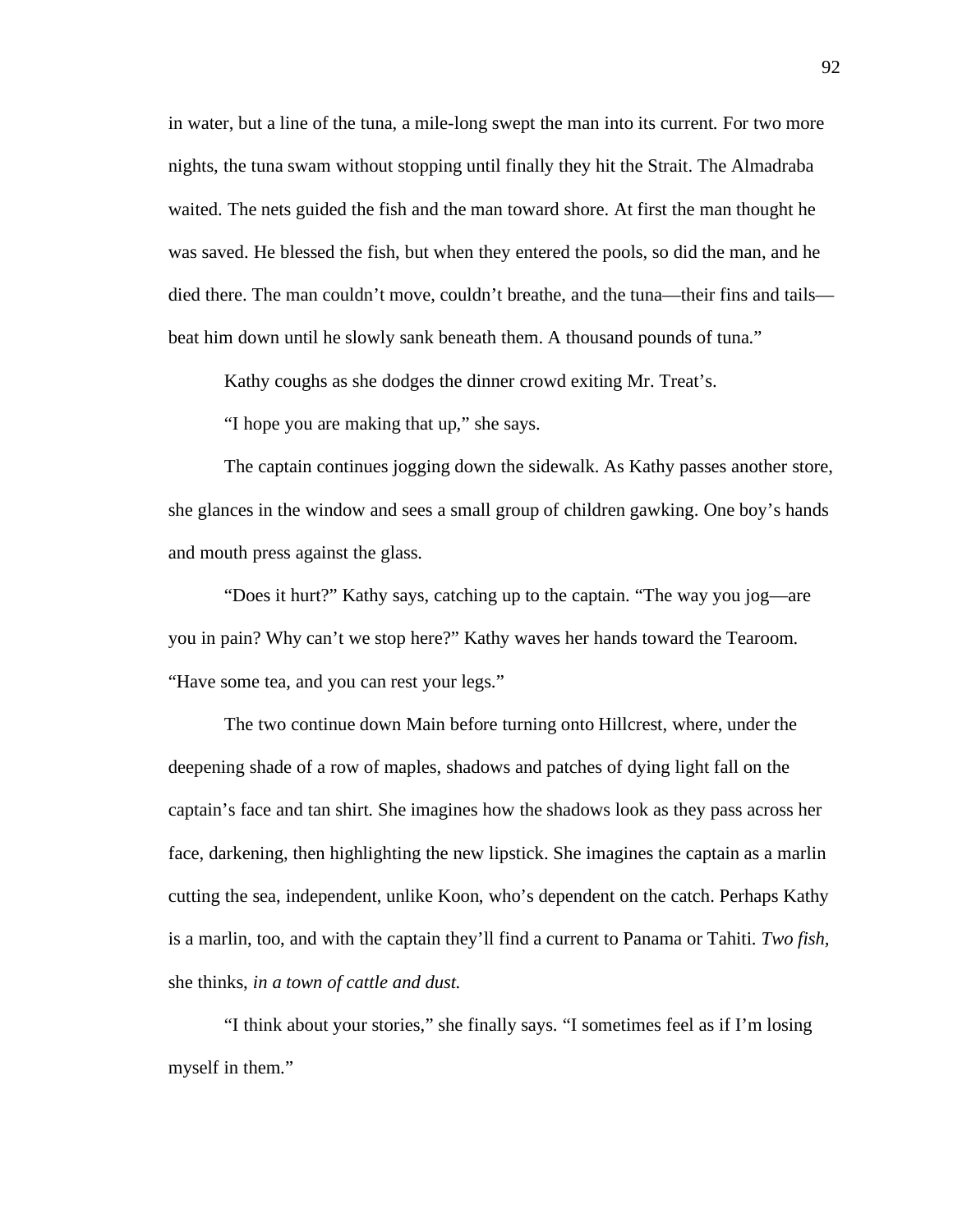She hears the sound of air siphoning into the sea captain's mouth. She continues.

"I find myself staring at a glass of water and wondering if that glass were an ocean, what kind of creatures would you say lived there."

Kathy's heart beats heavily. At the end of the street, the neighborhood ends. Kathy and the captain turn left toward the oil refinery plant, which glows in the darkening sky. He has never taken her this far, but Kathy has driven down this street and knows it only leads further out of town. There are no more side streets that will loop them back.

"Do we turn around?" she says as they pass a sharply lit gas station. "It'll be night soon."

Heavy rock music plays through the station's outside speakers. The sea captain points toward the refinery. "The lights, like jellyfish hanging on a beached whale."

Kathy stares at the white and red blinking lights, imagines a whale's last breath. The smoke curling from its stacks bends the night sky, reminding Kathy of black calla lilies. Her garden will be dark soon. Still, they jog closer to the refinery. Kathy feels her movements tighten. She coughs; her lips crack a little.

"I can't keep going," she says, slowing down to a stop. The sea captain continues jogging away. Kathy squats on the roadside and regains her breath. Now she can't distinguish the sea captain's legs from the road, as if he has suddenly climbed onto a rowboat, which is taking him closer to that beast he imagines lying on the horizon.

Kathy's thighs suddenly cramp. She moans and rubs out the tightness. She turns toward the music that still plays at the gas station, which, in the morning, is Crabapple's most popular place, given it's the last chance to fill up and buy bait before heading out to Lake Meridith. Only one car—presumably that of the attendant—now sits in the lot. The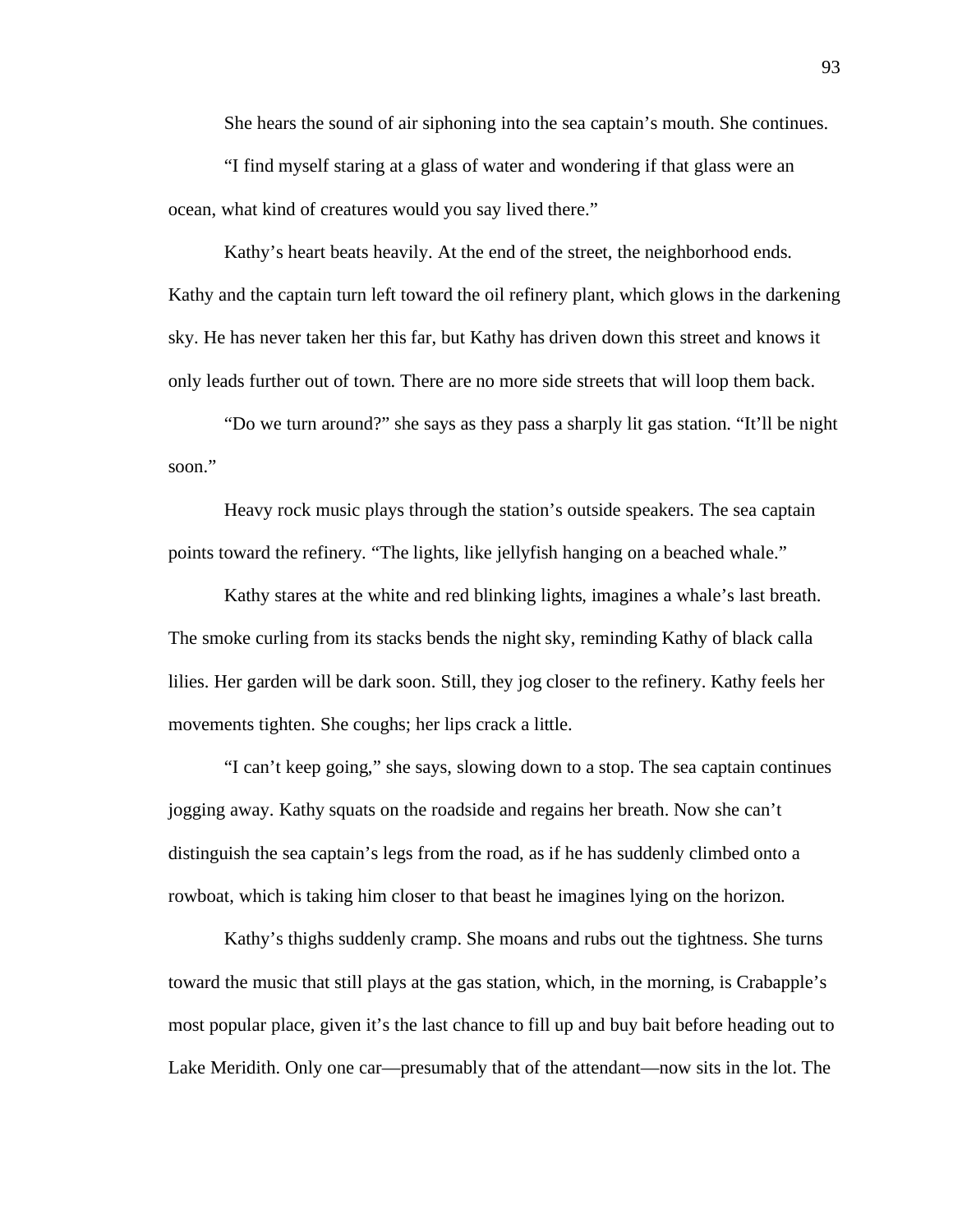cramps in Kathy's thighs throb as she walks past the car and into the store, where Sam Dirkens, a lanky teenager Kathy recognizes from her neighborhood, stands behind the counter and nods to her.

"Evening, Ms. Fite," he says. His skin shines a translucent green under the fluorescents. Kathy looks at her sweat-stained clothes and, embarrassed, quickly buys a bottle of water.

"Are you okay?" Sam says, scanning the bottle. "I didn't see you pull up."

"It's kind of you to ask," Kathy says, pulling four quarters from the change purse she carries in her left sweat-pants pocket. "I was just doing a bit of jogging."

"Be careful, Ms. Fite. There's a lot of kooky people out here at night. Just last week there was a knife fight just outside here. The police had to come and everything. I had to mop blood from the concrete. That's why I keep the lights blaring and the music cranked. I get the spooks, working here."

"I remember reading about that fight in the paper," Kathy says and drinks from her water bottle. She strains to see anything beyond the lighted station, but night has completely smothered the flat Texas plains into submission.

"I'd drive you home, but I have another hour before I can shut this place down. I could call my dad, though."

"It's alright, Samuel. I do thank you for looking out for me."

Then she steps out into the parking lot. The hair on her arms tingle as the darkness morphs into foreboding shapes, into escaped convicts, hungry wolves, deranged truckers. It'll take her an hour to walk back, and Kathy doesn't know how much longer her legs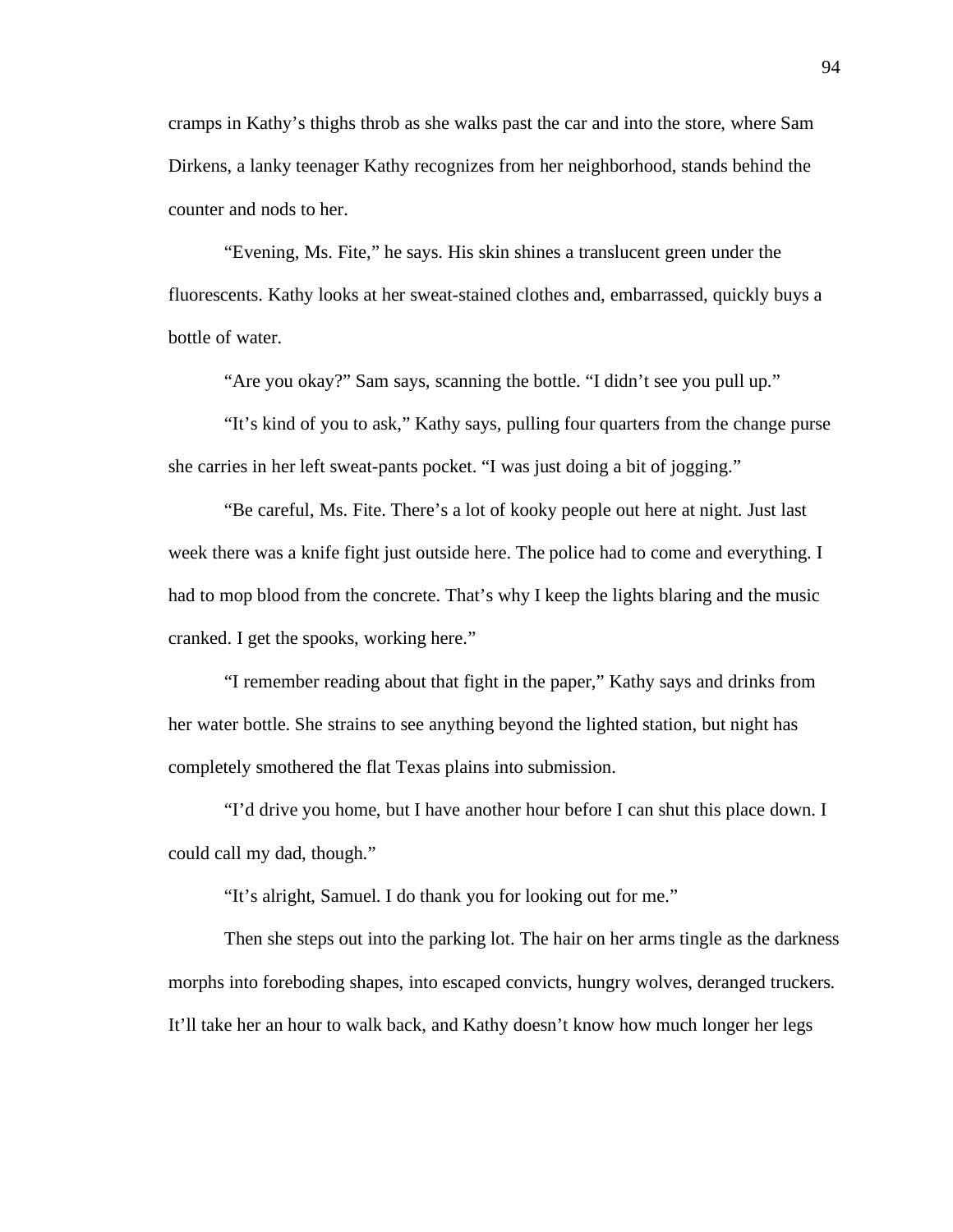can last. She hesitates, but then steps in front of a pay phone next to the door. She calls her neighbor.

Donald Koon answers.

"Don't you start making fun of me, Donald," she says.

"Get lost in your own flower bed, Kathy?"

"I knew you wouldn't understand," she says, but doesn't hang up. Instead, she tells him her situation.

"Wait there," he says.

Kathy hangs up and sits on the curb. Where had her sea captain gone? Had he made it to the refinery? Did he continue toward the lake? Maybe she should have pushed herself, been braver.

Minutes pass, and finally Donald's yellow pick-up turns into the station and parks next to Kathy.

"Always available to rescue maidens," he says when Kathy steps in.

"Don't sound so desperate." Kathy buckles her seat belt. Donald shifts gears and exits the station.

"Were you out running with that man again?"

"That man," she says, "has stories in his head. At my age, a good story is worth more than looks or people's opinions."

"And he left you out here to fend for yourself?"

"I'm a grown woman," she says and leans her head against the window. "If I could just get him to stop."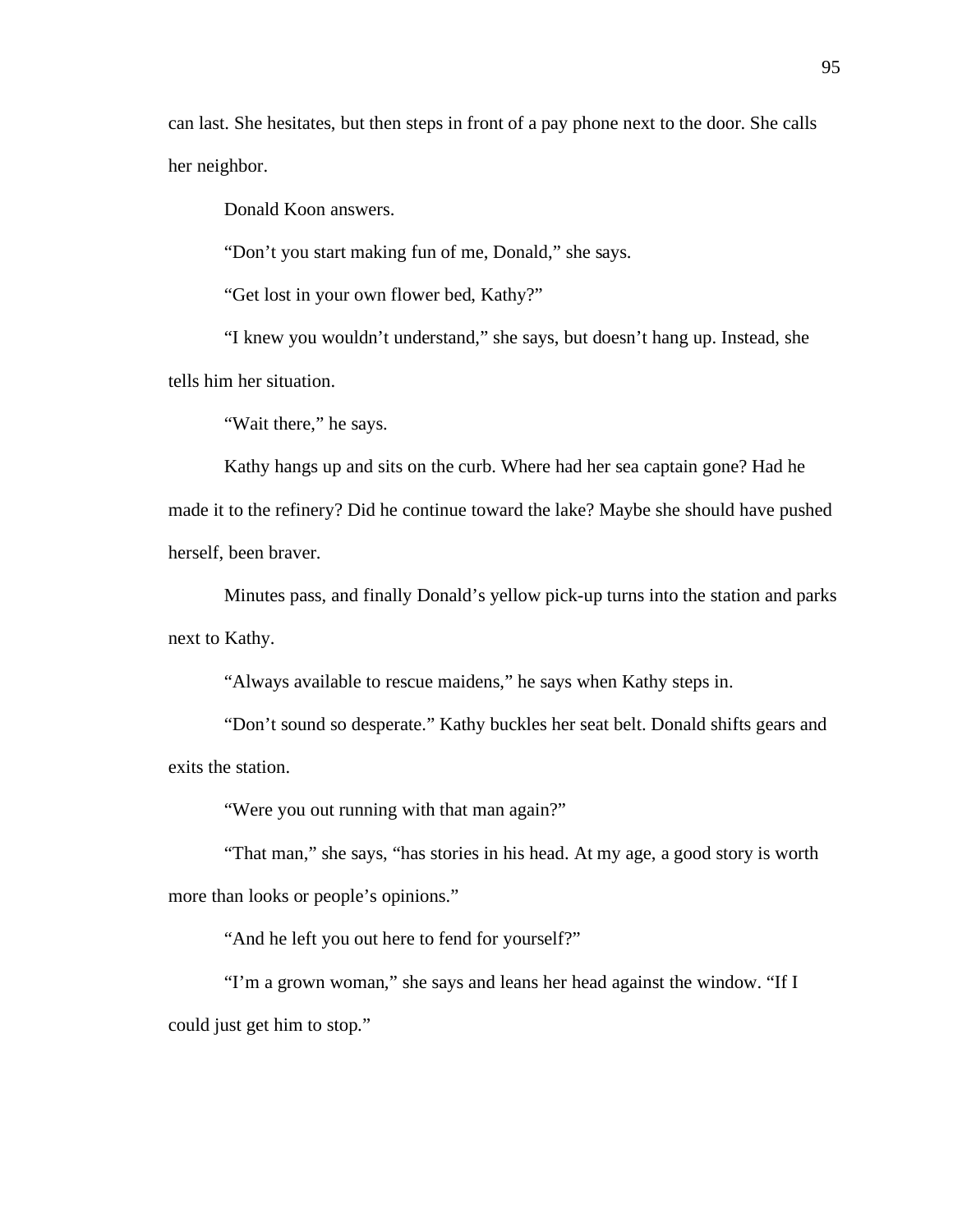"I don't think you really want him to stop," Donald says as they re-enter town.

Kathy slaps her thigh. "Of course I do. You don't know what I think."

"We've known each other since we were in diapers," he says.

"Hardly knowing someone."

Donald stops the truck in front of Kathy's house.

"What would you do if he ever did stop running?"

"You could have pulled up in your own driveway," Kathy says. "I'm not so tired that I can't walk thirty feet."

Donald smiles, and for the first time since he picked her up, she looks at him. His teeth shine even in the dark. She quickly looks away and opens the door.

"Thank you for fulfilling your neighborly duty," she says and steps out.

"I don't consider it a duty," he says. "I'll send a bill to your address."

Kathy shuts the door and walks down the path leading to her front porch. She passes the moonflower vine that has all but consumed one of her oak trees. Its blooms radiate a white glow that has always made Kathy think that somehow the flowers invite it. She caresses several of the petals, softly touching the filaments, as delicate as jellyfish tentacles.

\*\*\*

The next morning, Kathy watches as Lafayette Dirkins, younger cousin of Sam Dirkins, finishes mowing her front lawn. She wipes raw grass blades from her shins and bare feet. She twirls several blades together until they feel like one blade.

Lafayette stops the mower. Kathy reaches for her change purse.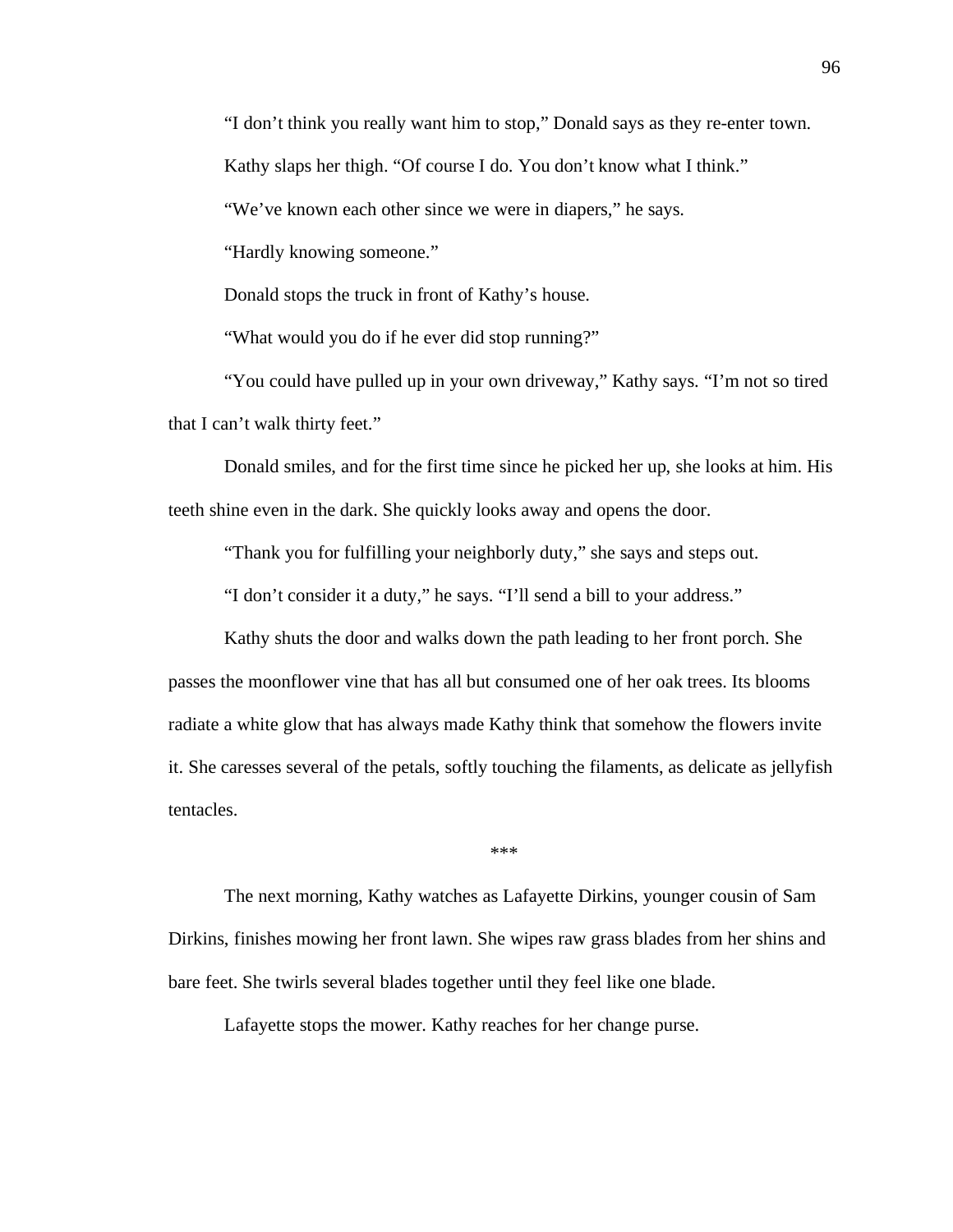"Only ten dollars this week, Ms. Fite," Lafayette says, and adjusts his stained

baseball cap. "You gave me too much last time."

"You earned it," Kathy says, handing Lafayette a twenty.

"My cousin said Mr. Koon had to pick you up from gas station last night."

Kathy snaps her purse. "I was running and didn't even notice it was getting dark."

"You were running with that weird guy, weren't you?"

Kathy stands and brushes the pleats in her red flower-print dress.

"People must be talking," she says.

"Ms. Fite, that man doesn't stop running."

Kathy turns. Donald Koon walks across her lawn. He's wearing his black-and-

yellow flannel shirt and carries a small ice-chest.

"Is this boy causing you trouble, ma'am?" he says, patting Lafayette's back. Then Donald opens the ice-chest and picks up a small perch.

"I suppose you would be able to eat that pitiful thing," she says. "You are rather thin."

Donald grins and wiggles the fish.

"You can see where the hooks go in," Lafayette says and points.

"They can't feel it," Koon says. "And even if they can, a fish can't help but want the bait. They'll follow the hook every time."

"Until the fish dies," Kathy says, and then excuses herself. Once inside her house, she can still hear Koon talking as Lafayette presumably pushes the mower to his yard. She runs her fingers along the living room's blue-striped wallpaper. Then she sits on her sofa and runs her hands along the grey velvet cushion until her fingers tingle. On her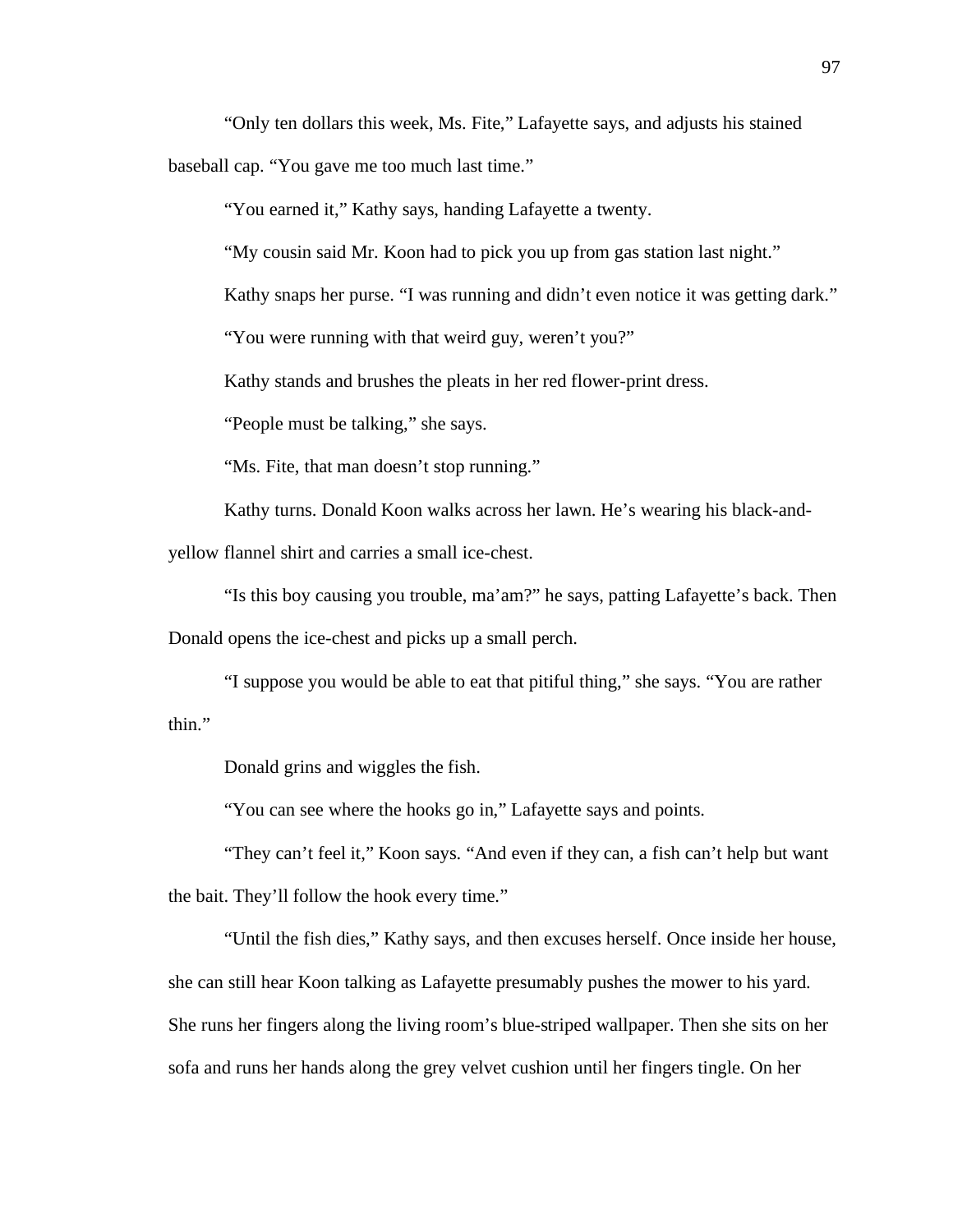coffee table sits a glass vase of dried bridal veil. Her bridal veil bushes bloom twice a year, and every time Kathy sits beside the bushes and listens to the bees and insects humming.

*A fisher may catch the perch*, *but a flower lures the insect in more subtle ways.* She remembers Lafayette's comment. The sea captain doesn't stop running. *I've treated him like an ordinary perch. Have I been the fisher, thinking that by running with him I'll catch him? Flowers hardly move. They attract.*

\*\*\*

Kathy kicks a beach ball to a little girl and mother playing in a yard. The sea captain breathes on. For days after her conversation with Lafayette and Koon, she has recited a plan that would root the sea captain down.

"Have I ever told you that life-jackets used to be filled with sunflower stems?" she says. "Imagine being overboard and relying on bits of compost to keep you floating."

"On the coast of Ireland, sons of fishermen never learn to swim," the sea captain says. "They wear family sweaters so their mothers can identify their bodies if they drown. They think the waters are too rough to learn. They think the water claims those meant to be claimed."

"If they only had lifejackets," Kathy says.

"A true fisherman owns the sea," he says.

Kathy continues with her plan.

"Yesterday I was talking to my friend Donald Koon, who knows the town's lake. He said that the lake level has dropped so much during the drought that mysterious creatures have started revealing themselves, quite forcibly, to the fishermen."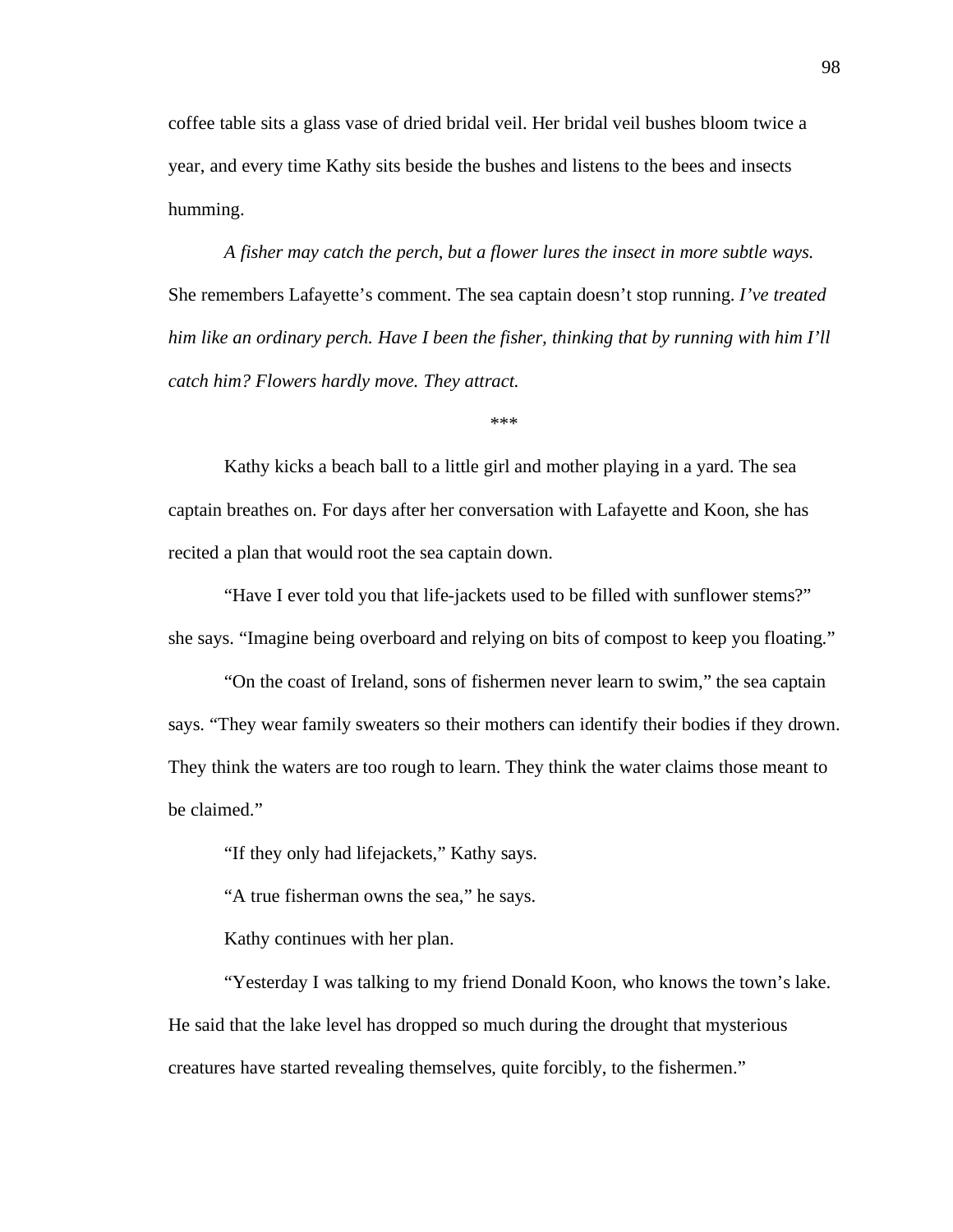Kathy looks at the captain. "Mysterious creatures have no business in lakes. Mr. Koon said he has received several reports of a giant squid with tentacles like telephone wire. Eyes, the color of hibiscus. Donna Herber even reported spotting a tentacle flopping in a puddle."

Their pace, along with the captain's breath, quickens.

"The squid will eat the town's children if somebody doesn't catch it," she says.

Beside them, an air-conditioner clicks on. The sea captain's eyes, which normally look yellow, seem clearer, though perhaps it is the light.

"It's said to be most visible during a full moon," Kathy says. "Like tonight."

For the remainder of their jog, the sea captain's musings sound as if his words are trapped beneath water. Kathy strains for meaning, and she thinks about what dress she will wear to the lake, and whether to bring a cheese or meat platter.

\*\*\*

That evening, Kathy drives past the oil refinery. In the passenger seat sits a plate filled with four types of cheese and two types of crackers. Beside it, two wine coolers. The sun has set just low enough to require the car lights. Kathy scans the roadside for him. She pulls into a dirt driveway overlooking the lake. She frowns as she recognizes Koon's truck nestled between two other vehicles. She opens the car door and feels the day's last gust of warm wind. When she steps out, the air is still. Sitting on the car hood, she stares at the smooth lake water. Koon and his friends must be night fishing. Her attention turns to the drought-burned prairies on the opposite side, turning the color of charcoal as the sun sets behind the hills. She shivers at the thought of a giant squid lurking in the lake. Then she dismisses the thought, surprised at how easy it was to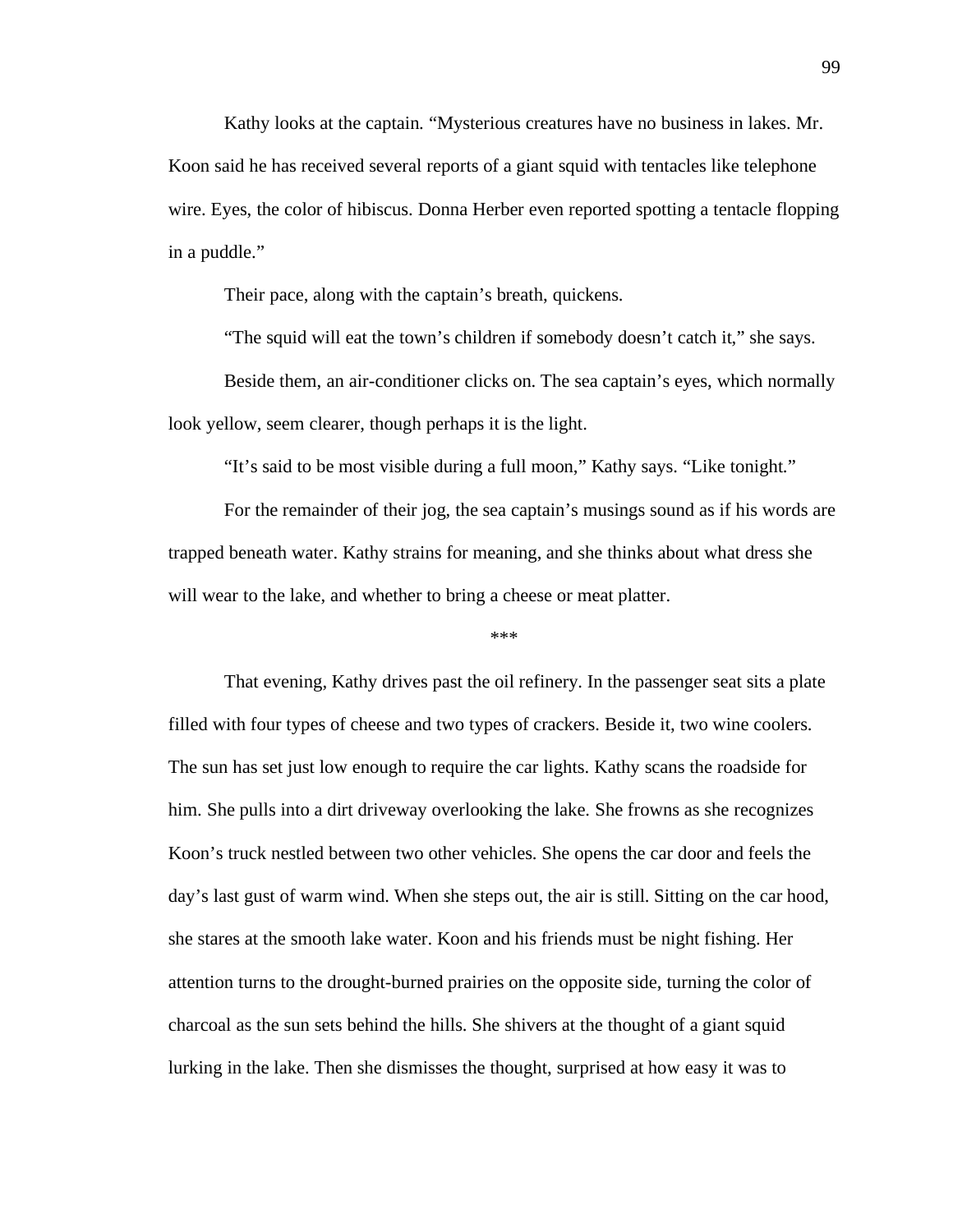believe her own stories. She turns, facing the parking lot entrance. *Maybe I should have bought wine, not wine coolers. Hopefully the sea captain won't blame me for tricking him.* Then Kathy wonders whether the sea captain is afraid. *Are bees afraid of the flower? The sea captain will come.* She will watch as he jogs to the ramp leading to the water. She will wait until he stops at the water's edge. He will see no squid. He will stop, after which she will offer herself and the cheese.

Kathy walks to the darkening shore, where a line of ducks suddenly sound their call.

"I didn't know you liked to fish."

Kathy balls her fists as she turns toward Donald Koon, who emerges from a line of boulders that make up the dam.

"I'm not fishing," Kathy says.

"I just finished casting out by the dam," Koon says and shakes his fishing rod.

"Didn't catch a thing."

She nods, barely paying attention.

"Got a feel for nature after being stranded the other night?"

"Just keep on fishing, Donald Koon," Kathy says, and when she turns, she sees

the sea captain limping into the parking lot.

"You're up to something," Koon says and sets down his pole.

Kathy watches the sea captain walk down the boat launch ramp. *He's going to* 

*stop.* 

"The moon is full, beast!" the sea captain says. Then he stops at the water's edge. Kathy's heartbeat quickens. *He stopped!*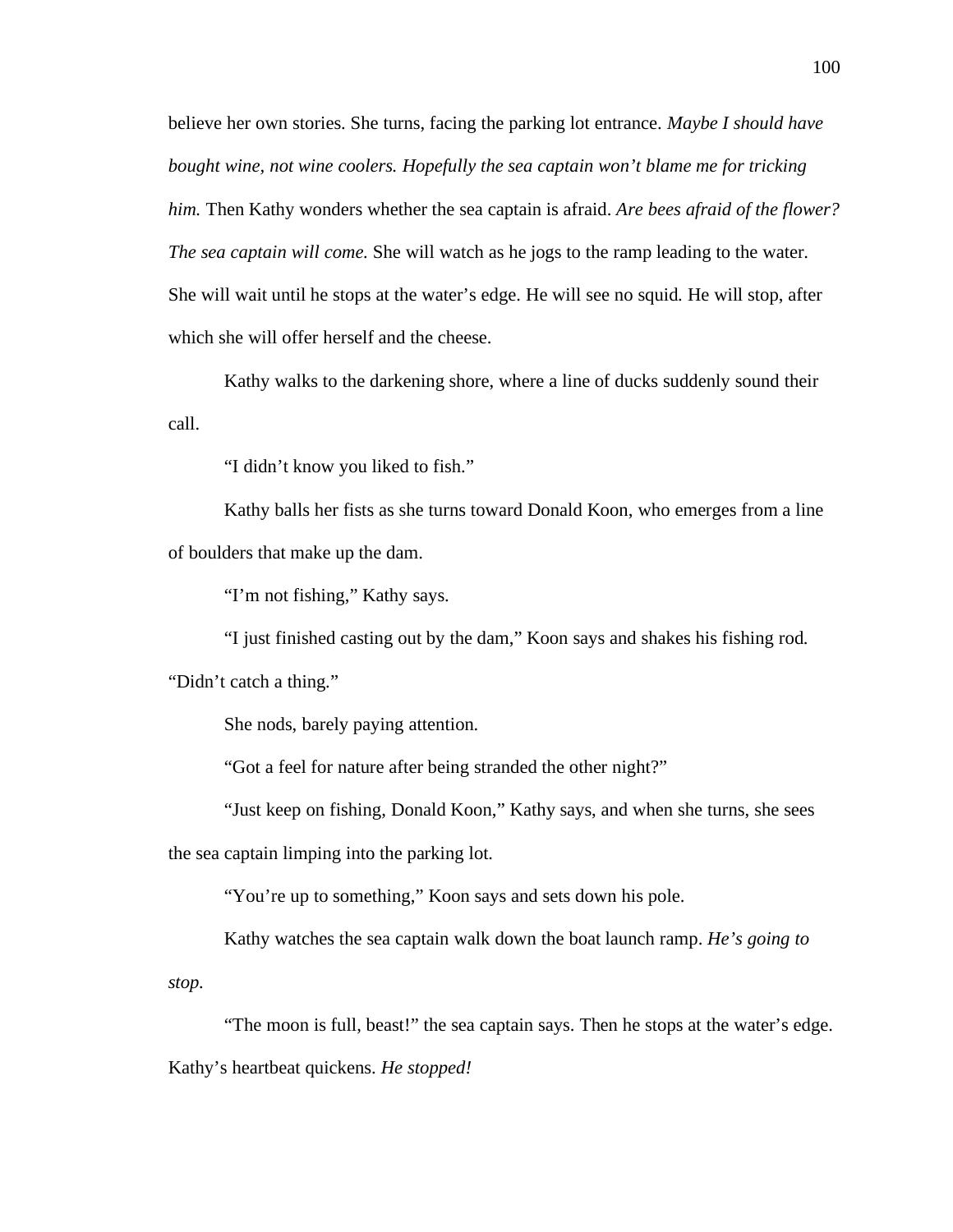"What beast?" Koon says.

Kathy trots toward the sea captain, who looks like a thin anchor teetering over the side of a boat.

She grabs his arm. "You've stopped running." The sea captain pushes Kathy to the ground. Her breath escapes. She hears Koon calling. She hears water splashing and feels Koon's hands on her shoulders.

"Are you alright?" he says.

"Save the sea captain," Kathy says. "He's jumped in the water." She sits up. In front of her the sea captain is standing waist deep. His arms flail, disturbing the black waters of Lake Meredith.

"There isn't a giant squid," Kathy says. The captain's gaze suddenly fixes on some location behind Kathy, and he walks up the ramp and past her.

"Where are you going?" she says. Then she imagines he'll continue through fields of steel oil pumps and dust devils spinning days into nights, where only the sound of cattle will accompany him. He'll taste the blowing grit, will kick clumps of dried manure until he finds his fatal shore, where the dream he follows will drown him as the tuna drowns the man in the Almadraba.

Koon helps Kathy to stand. His rough hands snag her silky blouse.

"I've never seen a woman trying so hard to fish for a man," Koon says.

"I wasn't," Kathy says. "I was a flower attracting bees."

"A bee lands on a flower because he loves it. And sure, the fish can't resist the bait, but it fears the hook. That old man is like a catfish that can't be caught. He wants the bait, but he has no sense for flowers."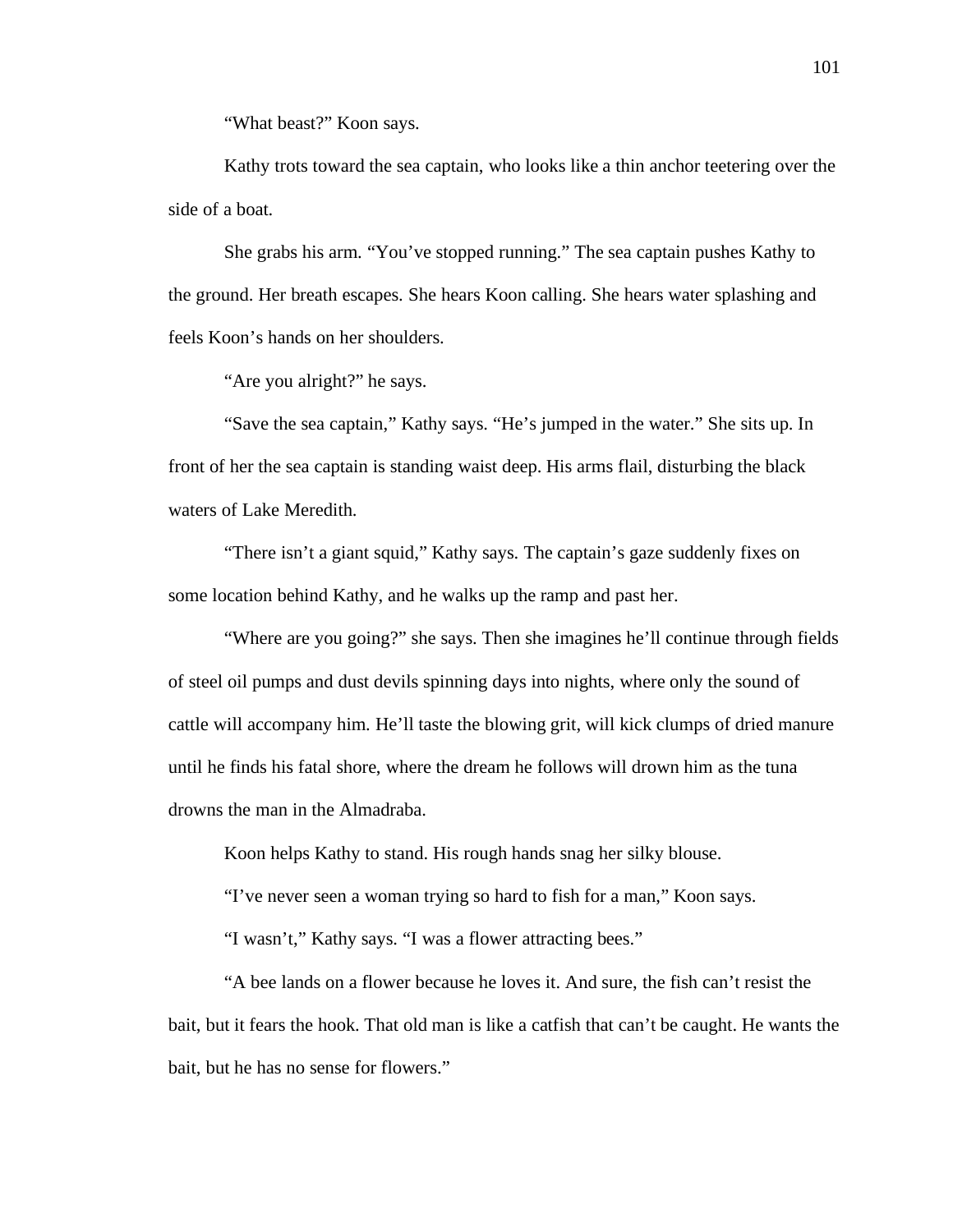*No sense,* Kathy thinks. *And I'm to blame. Now, the captain seems far away. Even if the captain circles back, he'll always be far away.*

"You must think I'm insane," she says as they walk to their vehicles. "I brought a cheese plate."

"Some fish like cheese bait," Koon says.

"Take it," she says, opening her car door.

"You know, Ms. Fite, I have an extra pole in the back of my truck if you'd like to join. But of course, when you're night fishing, you'd be certain to see some monsters." He winks.

"Not tonight, I'm afraid. Ask me again some other day."

Koon smiles and says goodnight, after which Kathy watches him collect his pole from where he dropped it. Then he walks toward the shore, where Kathy sees him stop to prepare his line.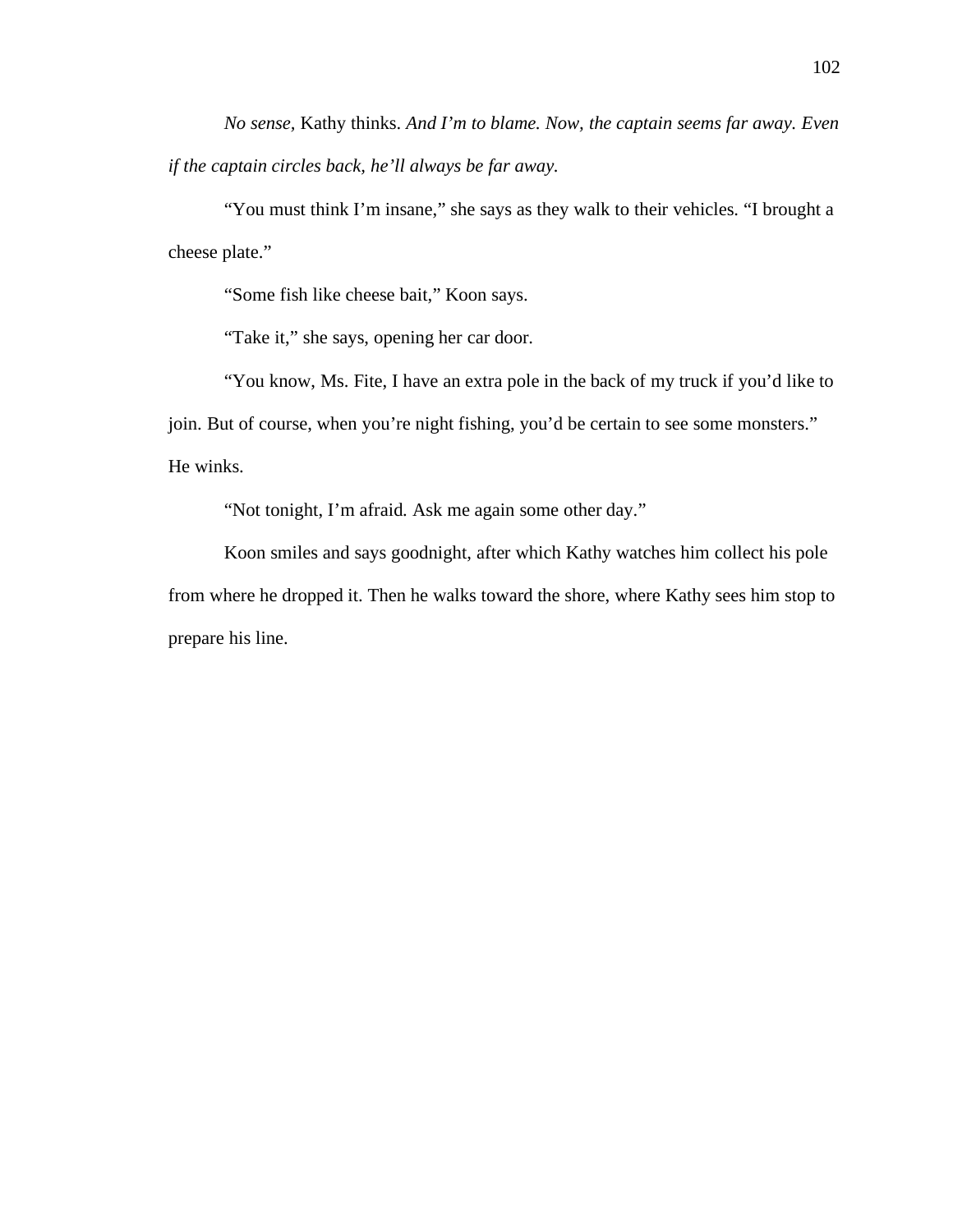## **SEEDS**

In return for fifty cents, the homeless man gave Brenard a plastic grocery bag filled with ten cigarette butts, a receipt, and a match. Sitting next to the man in a damp, narrow alley, Brenard began breaking apart the cigarette butts and piling the stale tobacco remnants on the receipt.

"You can roll yourself a nice one, there," the homeless man said. "Could have charged you a dollar."

Brenard nodded, licked his lips.

"Shouldn't be smacking your lips in the cold night," the man said. "Just makes them drier."

Brenard glanced at the man, who was slumped against several black garbage bags. The man appeared to be grinding his teeth; his jaw stretched the skin of his face. His front teeth, yellowed, frayed outwards and rested on his lower lip when he closed his mouth. Air whistled through the gaps as he breathed, and he stared ahead at a dumpster on which Brenard recognized a spray-painted skyline of the city.

"You born and raised here?" the man said.

"Whole life," Brenard said.

"Whole life takes on new meaning when you get to be as old as we are."

Striking the match against the wall behind him, Brenard lit the rolled cigarette.

"Seen the prettiest little girl today," the man said. "Long, black hair, little dress,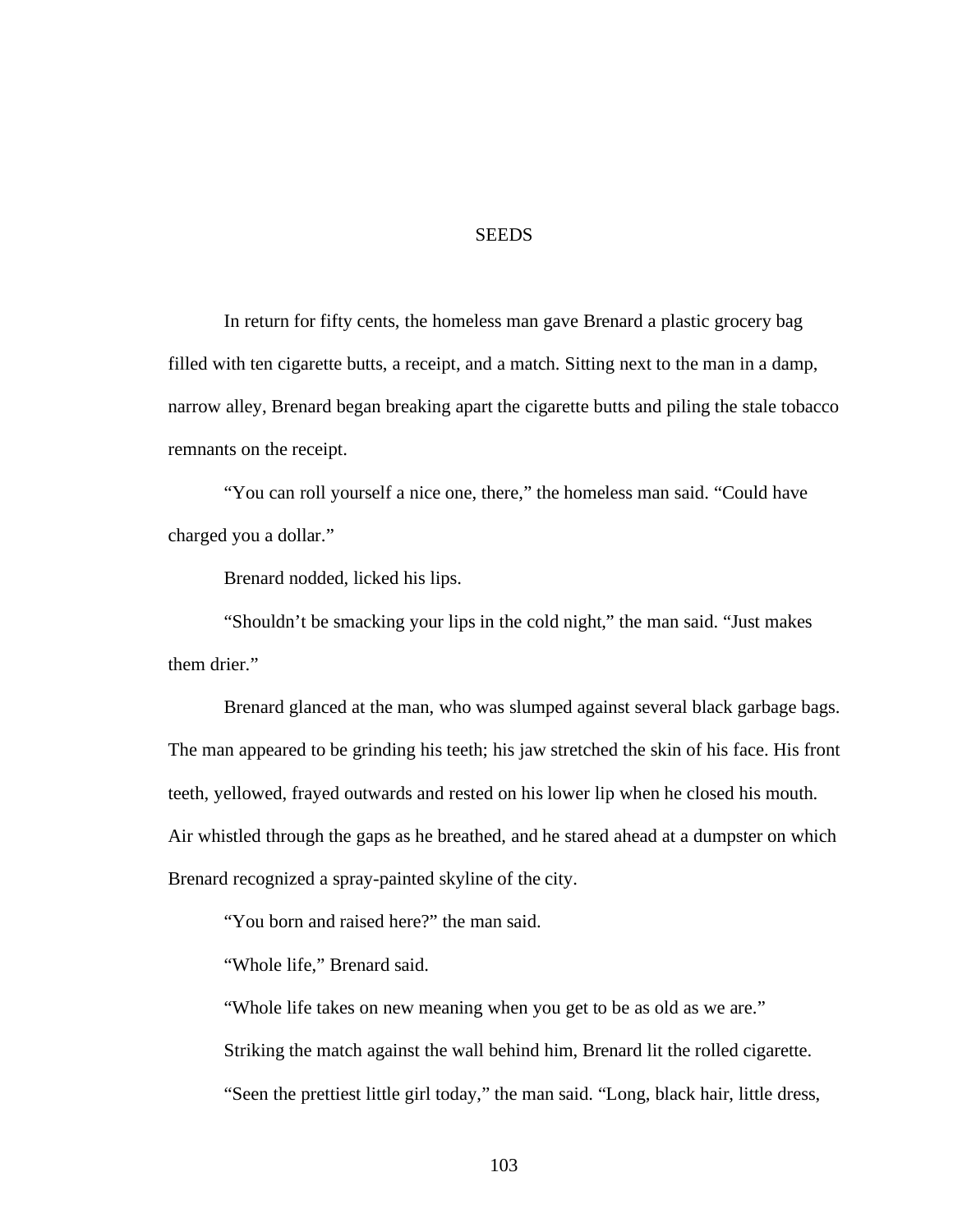and the thing was alone, walking down the sidewalk, stopping every time there was a drain. I thought maybe she lost something, so my brain says, 'You need to go, Ed, you need to help that girl, Ed, because she's so pretty and look at the way she bends to look in those drains, Ed."

Brenard tapped the quickly burning cigarette. "What did she lose?"

Ed shifted his weight against the trash surrounding him. "That's what I wanted to know, so I walk up to the girl and ask her, and my brain is talking again, saying this girl is just going to run away, but she turns around and looks at my eyes and says that she's planting seeds in the drains. Says she was trying to make the city be living, like it wasn't living, was dead."

Brenard spit. Then he motioned toward the painted skyline on the dumpster.

"Death only takes the living. She makes this city living, and we're all liable to fall over."

"That's what I told her," Ed said.

Above their heads, an orange light buzzed, and Brenard shivered. He looked at Ed, who was staring down at one of the trash bags, out of which protruded a blue, swollen leg of a girl.

Ed touched the leg, the black, scuffed shoe. "That's what I told her over and over."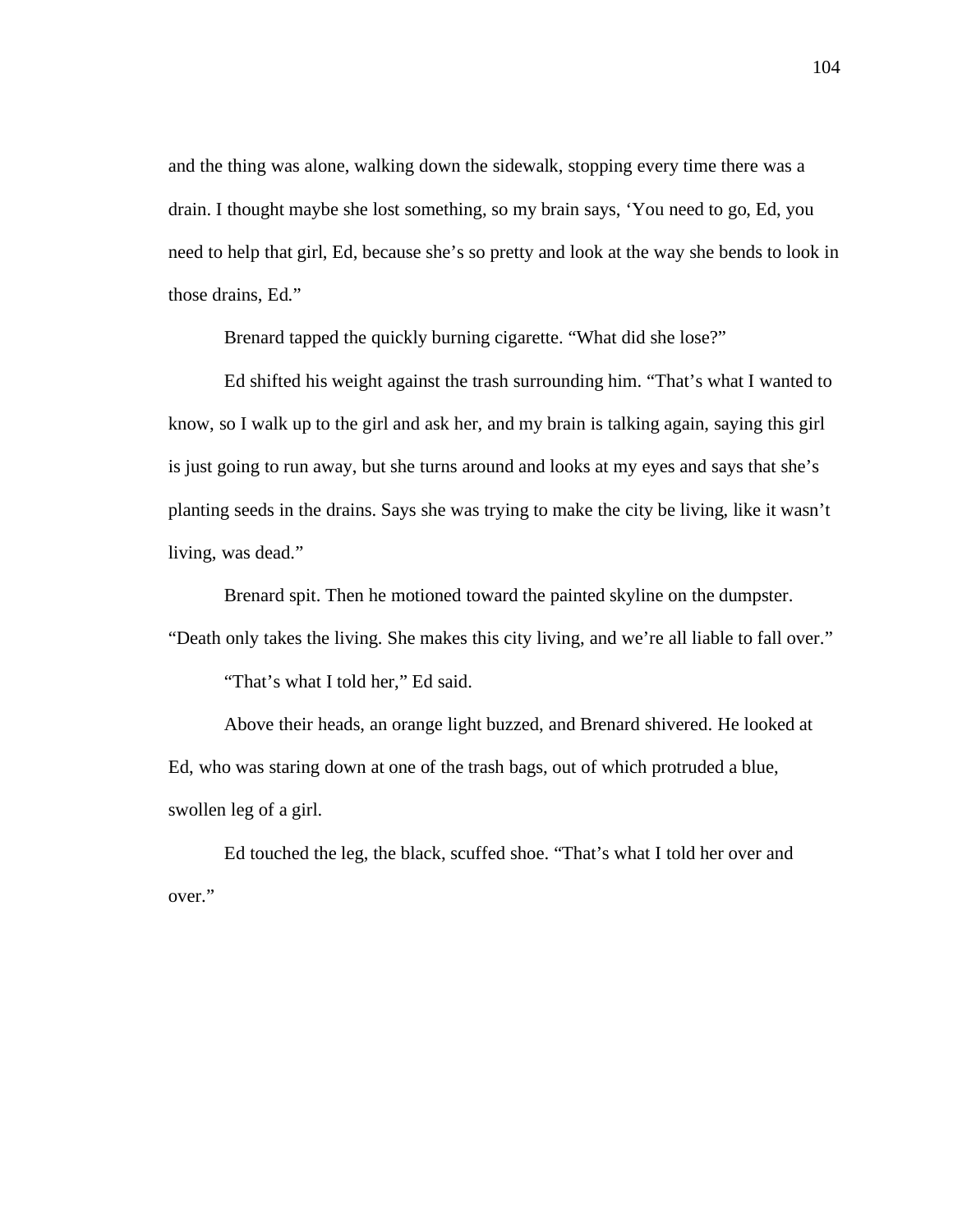## THE WAKING PROPHET

When Effie awoke, the morning glare from the lake reflected off several dozen framed pictures on the wall opposite the bed. Effie couldn't remember which ones of her son Chuck she had hung where. She blinked away the white rectangles that lingered in her vision and listened for any indication that Chuck and his new wife Melissa had already stirred. They were staying a few days for Floyd's seventieth birthday.

Reassured that she hadn't overslept, she turned to Floyd, whose mouth gaped like an open oven, as if reminding her to make breakfast. She would prefer to sleep in separate beds, but Floyd would think such a decision typical, given he had spent many years sleeping alone while Effie drank and gambled away Floyd's money and Chuck's childhood. Remembering her failures kept Effie from buying two beds and compelled her to hang as many pictures of Chuck as she could find.

Floyd licked his thin lips. He exhaled. Effie smelled tobacco on his breath and turned away to clear her nostrils. She pushed off her gray comforter and was about to get up, but Floyd coughed and started speaking.

"The coupons," he said. "Forget them."

"I never forget coupons," Effie said and leaned close to his face. His eyes remained closed.

"Are you awake?"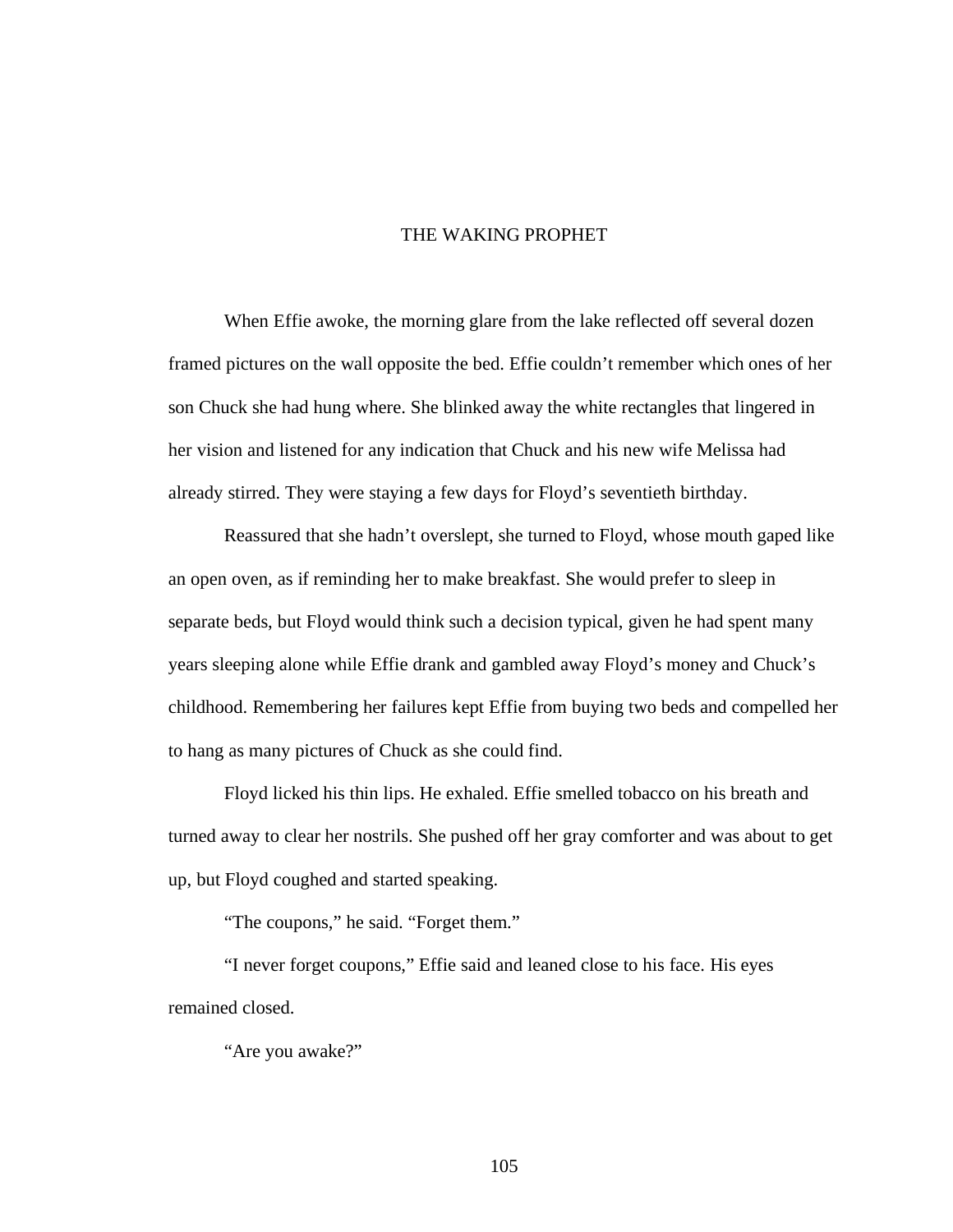The loose, white strands of hair from Effie's bun tickled her neck. Goosebumps tightened the skin on her arms. She had been married to Floyd for almost forty years, and Effie had never heard him talk in his sleep.

"Why are you spouting off about coupons?" she said.

"She'll give them to you. Poor old farmer died. Dead and nobody to bury him."

Effie held her breath. First coupons and now death. Floyd snorted and opened his

eyes.

"You look like you wet the bed," he said, and rubbed his nose.

"You talked in your sleep," Effie said.

"It's my birthday," he said. "I can do what I want."

A faint hiss from the guest toilet signaled the children were awake. Effie struggled with her slippers.

"It was like you were some psychic," she said, and stood. "You talked about somebody dying."

"People die all the time," he said. "I probably dreamed it. You know me. I never remember my dreams."

"The children are awake," Effie said, and then walked down the hall into the kitchen, where Chuck stood scooping coffee into the maker. His brown, tussled hair matched the dark-stained wooden cabinets.

"I'll make it," Effie said, hugging Chuck from behind before pushing him away from the coffee maker. Coffee grinds spilled in a trail across the tan countertop.

"I've got it," he said. "I've made coffee before."

Effie moistened a paper towel and wiped away the grinds.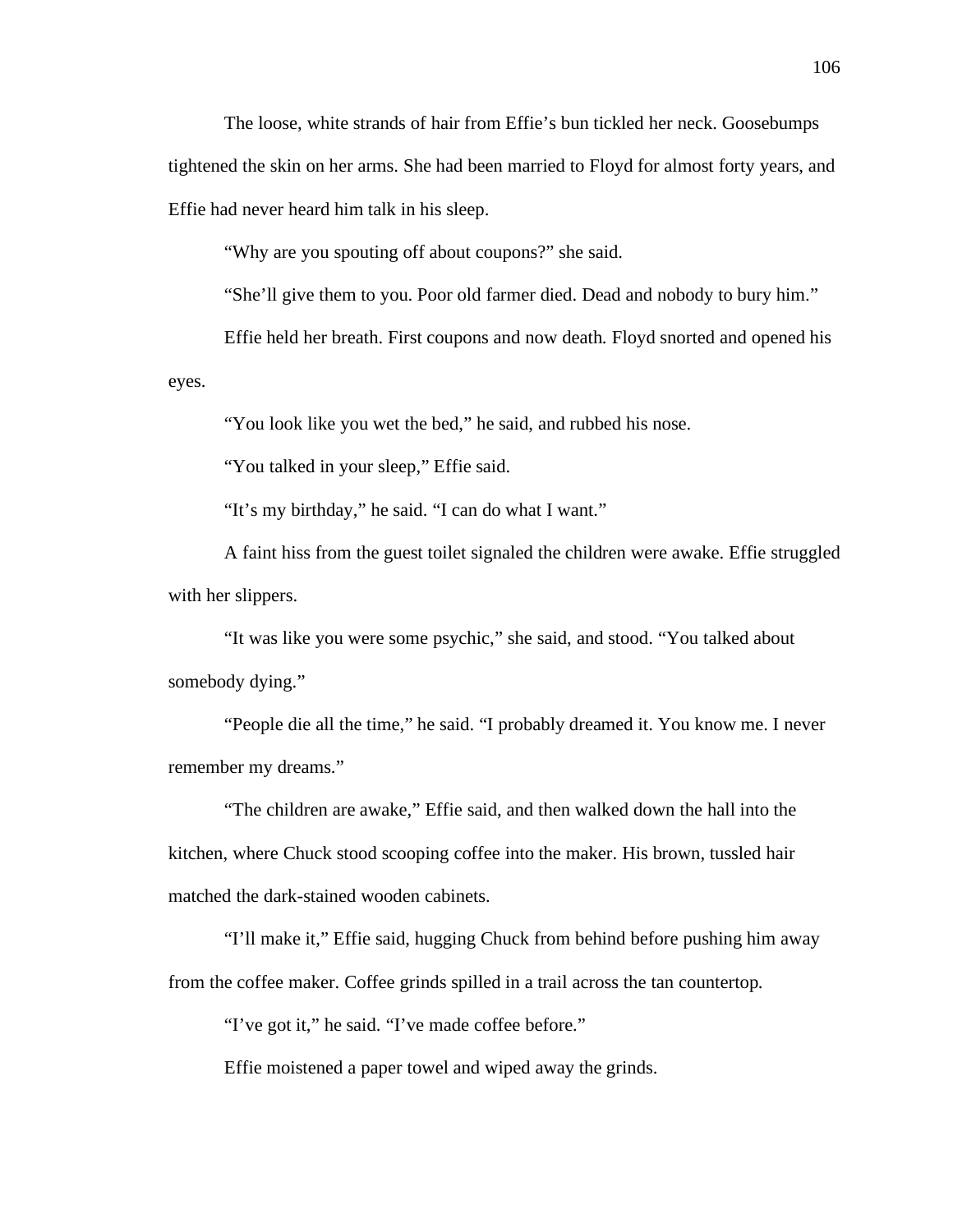"Your father has started talking in his sleep," she said.

"How do you know he hasn't done that all along? I remember him sleeping on the couch more than in his room."

"Our room," Effie said, "but, anyway, a wife just knows."

"Did he say anything interesting?"

Effie clicked on the coffee maker. The water inside started bubbling.

"He said something about coupons and a farmer dying," she said. "He was asleep, but his words were clear."

Melissa walked into the kitchen. She wore pajama pants and one of Chuck's T-

shirts. Her bare feet smacked on the green tile.

"I was just telling my Chuck that a wife knows her husband," Effie said.

"Sometimes too well," Melissa said, peeling a banana that she grabbed from atop the kitchen island.

"Those might not be ripe enough yet," Effie said. "I bought those for pancakes."

"You never cooked breakfast before," Chuck said.

"And I'm sorry for that," Effie said.

"Dating is bliss," Melissa said, "but when you get married, all the bad habits surface."

"You're not smoking again, are you, Chuck?"

Chuck walked to stand behind Melissa. She offered her banana and he bent to take a bite. After he swallowed, he said, "I think I'm going to change my name to Charles."

Effie opened the refrigerator door, then closed it.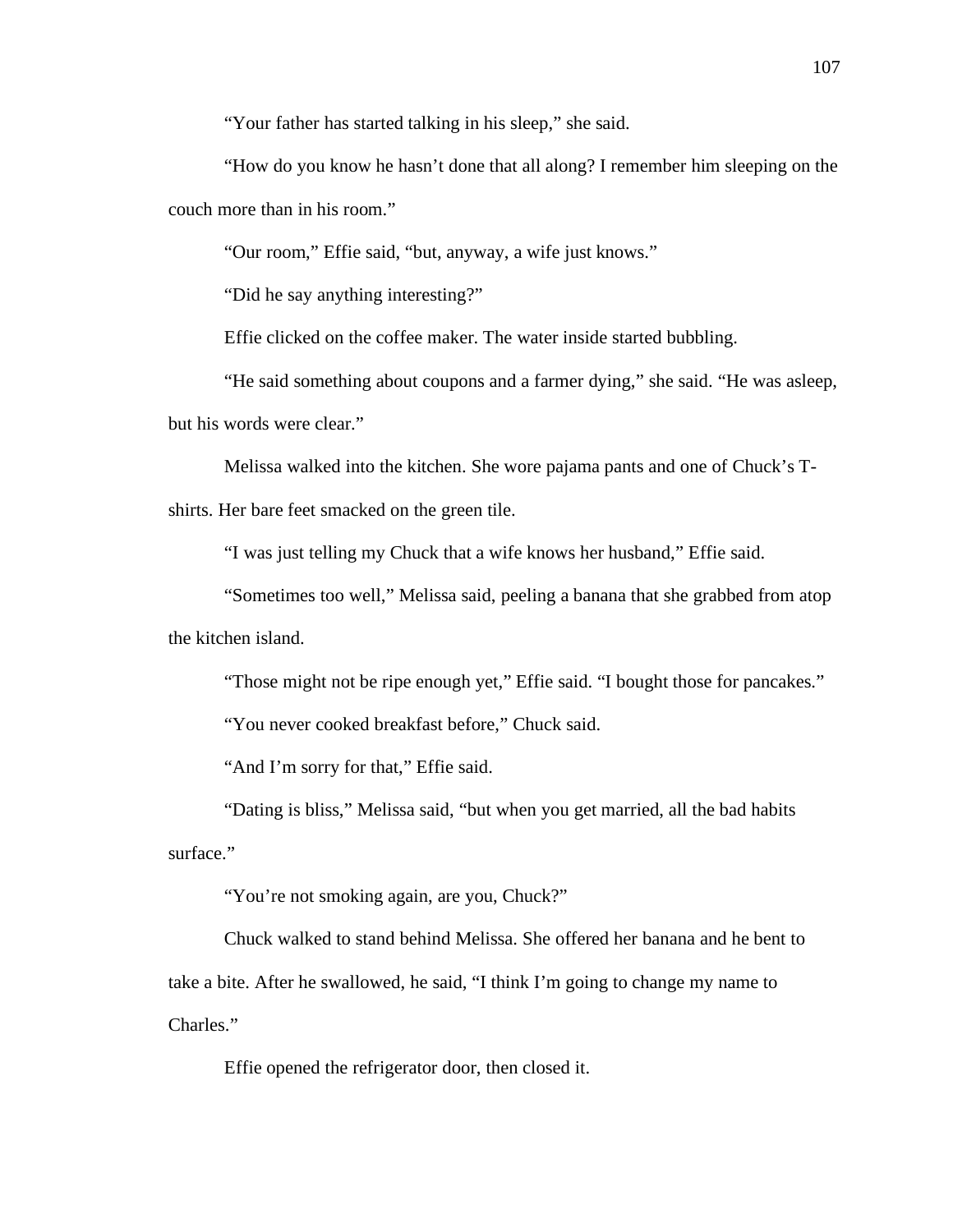"I thought you liked Chuck."

"Charles sounds more professional," Melissa said. "If we want him to do well at his company, then he needs a strong name."

"Chuck is short for Charles, you know?" Chuck said to Effie.

"A man is strong because of his actions, not his name," Effie said. Then she turned from her son and turned on a stove burner. She took several eggs from the fridge and emptied their contents into a bowl. She glanced at Melissa, who, Effie thought, could have at least changed clothes before shambling into the kitchen and ruining the mood.

\*\*\*

Floyd came into the kitchen as Effie finished cooking eggs. He wore his blue trousers and red-plaid shirt. He shuffled past Effie and sat at the table nestled in their bright breakfast nook, which overlooked the back yard and the lake. Effie knew he hadn't showered. It would have taken too much effort. She turned off the stove. So many things took too much effort. Her hair, which she used to keep dyed and trimmed, now sat upon her head in a perpetual gray bun.

"Chuck just told me he's changing his name to Charles," Effie said.

"Good for him," Floyd said. "I always thought Chuck was a nickname."

Effie took down four plates and wiped the dust from them.

"I just don't know if I can call him Charles," she said.

"You birthed him. Call him what you want, but a man should be able to choose his own name."

"Did you choose yours?" Melissa said, accepting her plate of eggs from Effie. "Of course I did."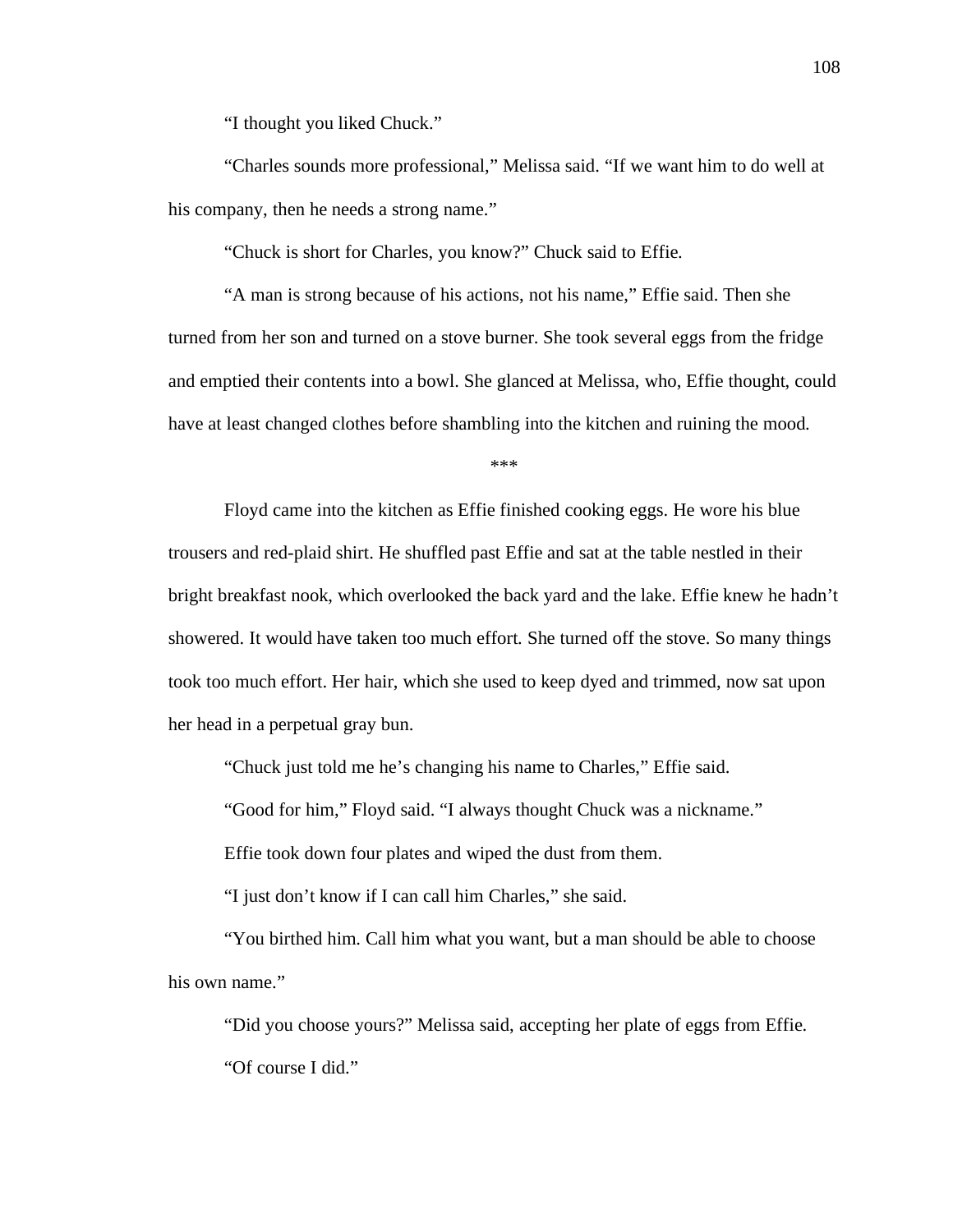"He's lying," Effie said, pouring her and Floyd's coffee. After everyone was seated at the table, Melissa peppered her eggs.

"So what was your original name?" Melissa said to Floyd.

"I'm not telling," he said, opening the morning paper.

"I bet fifty dollars your parents named you Robert," Effie said, winking.

Chuck glanced at Melissa and then at Floyd, who continued to read. Melissa

pursed her lips and looked down.

Effie swallowed a bite. "It's okay," she said. "It's not like I'm going to run off and start betting again. You don't have to tiptoe around here. Floyd won't even take me to play BINGO, he's so nervous."

"I'm just following the doctor's advice," he said. "And you've been okay for almost a year, now."

"And he's never changed his name," Effie said.

"John Watkins died yesterday," Floyd said, folding his newspaper and placing it on the table. Effie looked at him.

"Did you know him?" Chuck said.

"Just some farmer outside of town. Heart failure. The poor man did everything himself. Too stingy to hire help."

"But you talked about that in your sleep this morning," Effie said. "You didn't mention his name, but you talked about him dying. I sat right next to you and you said a farmer died."

"I probably saw it last night on the news," Floyd said. "I just turned seventy. I forget most everything now."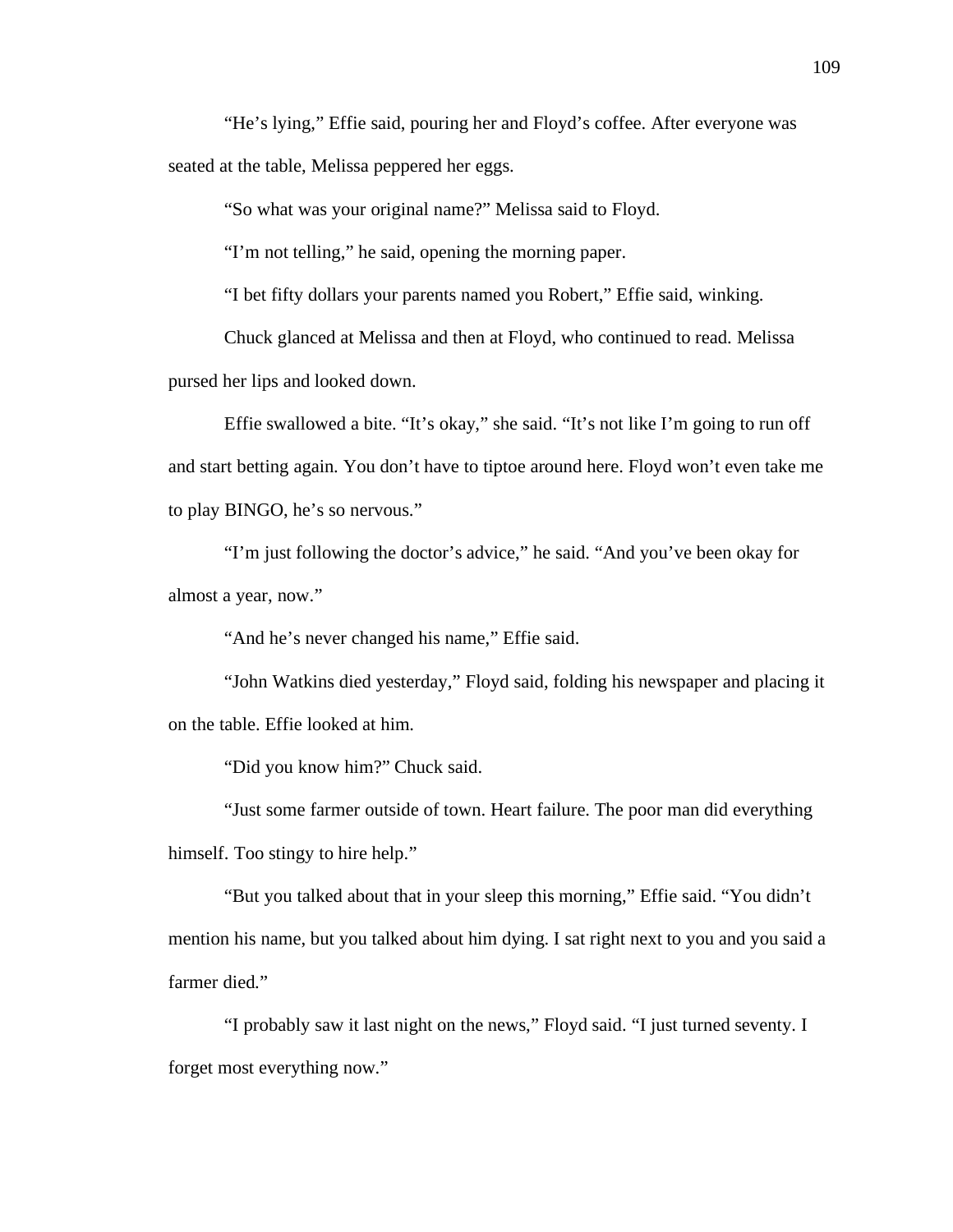"You told the future," Melissa said, and laughed.

"Death isn't funny, dear," Effie said.

"I told the past," Floyd said. "The paper said he'd been dead for days. He has no family. If I had told the future, I could have helped the old man."

"Now you think you can stop death," Effie said.

"I didn't say I could stop it, but hell, if I'm a psychic, I can do anything, like eat these eggs before you notice it!" He stuffed his mouth. Small clumps of scrambled eggs dropped onto his plate.

"Now you're just being vulgar," Effie said, standing. "I have to go to the grocery store."

She walked into their bedroom and sat on the bed. She listened to Floyd's low grumble. Had his voice always been that menacing? And can a person wake up one day with a special power? Maybe Floyd had seen a news story about John's death last night. There was only one way to test it. She would purposefully leave the coupons today and see if some woman would give her some.

The sun had risen enough so she could see the pictures mounted on the wall. She stood and touched one of Chuck riding his skateboard. She couldn't remember who had taken the photo. And now he wanted to change his name. She had missed out on so much life. She hardly knew her Chuck, and now she wouldn't know this new Charles at all.

\*\*\*

Effie grabbed a gallon of milk with the latest expiration date. Then she counted her items and proceeded to the express counter, where she unloaded the groceries and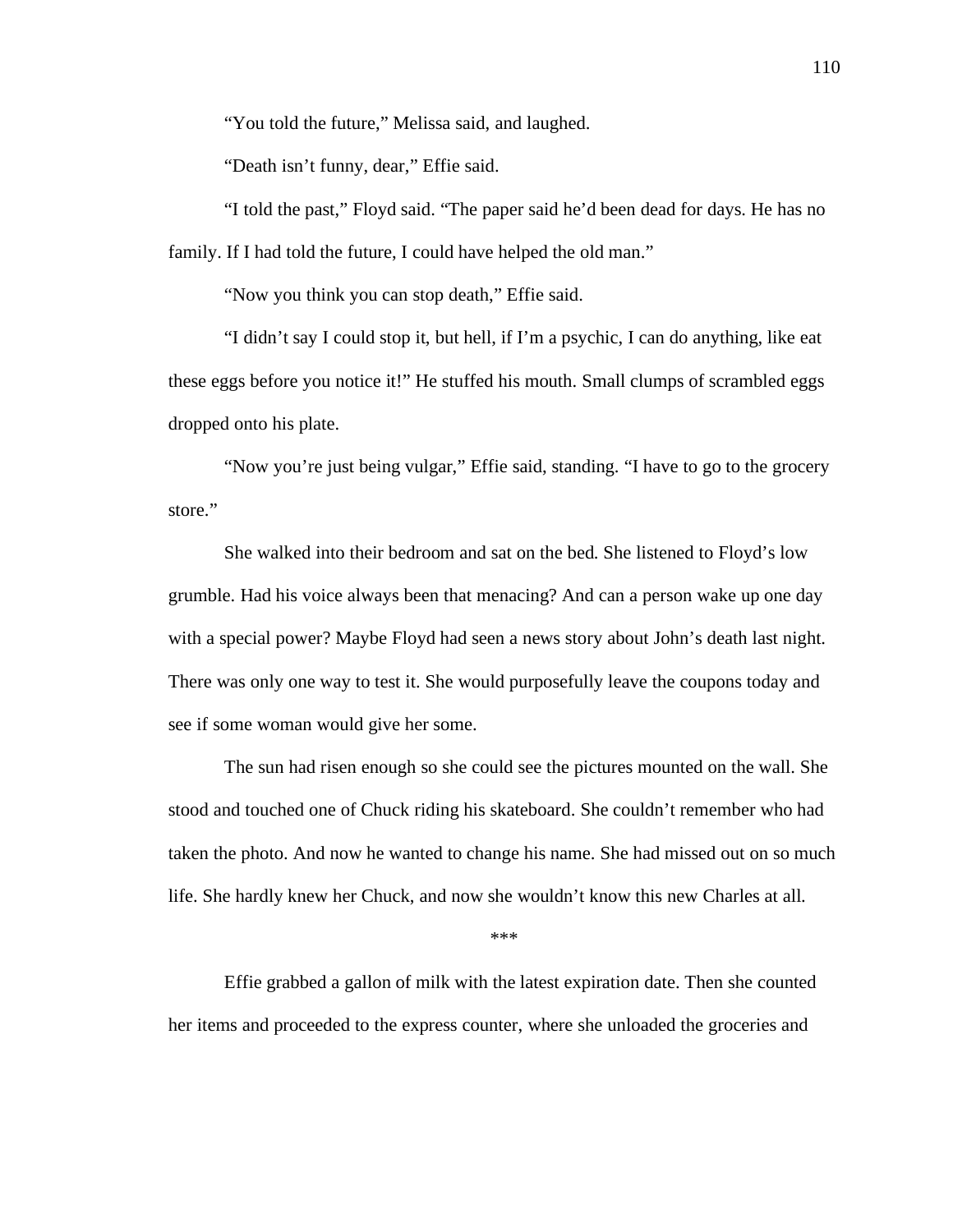stood quietly as a young man scanned them. Perhaps Floyd was wrong. He'd said a woman, not a man. Still, she decided to act out a scene.

"I have coupons," she said. She opened her purse and pretended to search. The man waited.

"I never forget my coupons," she said, and then felt someone touch her left elbow. It took her several seconds to recognize the woman's face.

"Jill," Effie said.

"I thought it was you," Jill said, "but I try never to look at people in the supermarket. It makes me nervous."

Jill, a widow, had always lived near Effie and Floyd's ranch. Effie lied and complimented her cheaply dyed brown hair and baby-blue eye shadow. "Your hair and makeup look so nice," she said.

"Don't let me stop you," Jill said. "I'll be late for a tanning session."

Effie closed her purse.

"Couldn't find them?" the cashier said.

Jill interrupted. "I brought the circular with me, but I didn't pick any of the sale items. Use these for her." Then she handed the pages to the cashier, who quickly scanned the appropriate bar codes.

"You didn't have to do that," Effie said, and shivered.

After Effie paid, she waited for Jill, and as they pushed their buggies out of the market, Effie told her about Floyd's prediction.

"The thing is," she said, "I forgot my coupons on purpose. He said a woman would give them to me, and you did."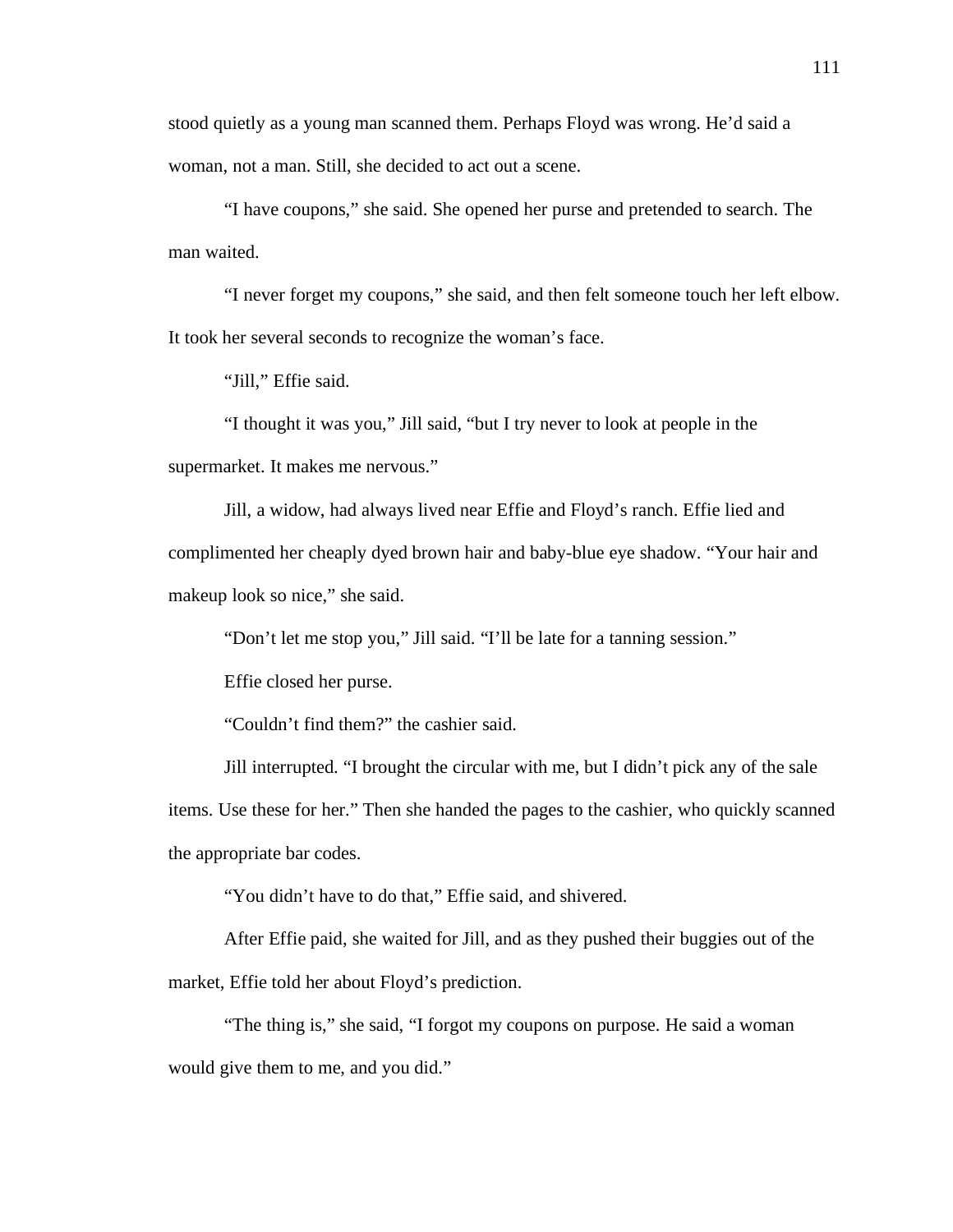The two women stopped at Effie's car.

"Maybe it's just nerves," Effie said. "Chuck is staying with us. It's Floyd's seventieth birthday."

"I've always liked your son," Jill said. "I haven't seen him in years."

"He's married now," Effie said.

\*\*\*

That night, after Chuck and Melissa retired to the guest room, Effie cleaned the dinner table and told Floyd about what had happened at the market.

"People bring coupons to a supermarket," he said. "There's nothing scary about that. What's scary is that sugar-free pudding you made."

"Do you think Chuck hated it?"

"I'm seventy. I should be enjoying food. I should be eating lots of chocolate and bacon and steak."

Effie folded her dishrag and walked to the kitchen sink.

"Did I ever make Chuck a birthday cake?" she said.

She felt Floyd's hand on her shoulder.

"Stop trying so hard, Effie."

"You were a different man when I met you." Effie dried her hands on a towel. "I was jealous."

"Paranoid." Floyd walked to the breakfast nook and sat. "You followed me to my poker games. You drank if I drank. It was only when I stopped doing those things that you left me alone, but then you were drinking and betting everything but the damn house."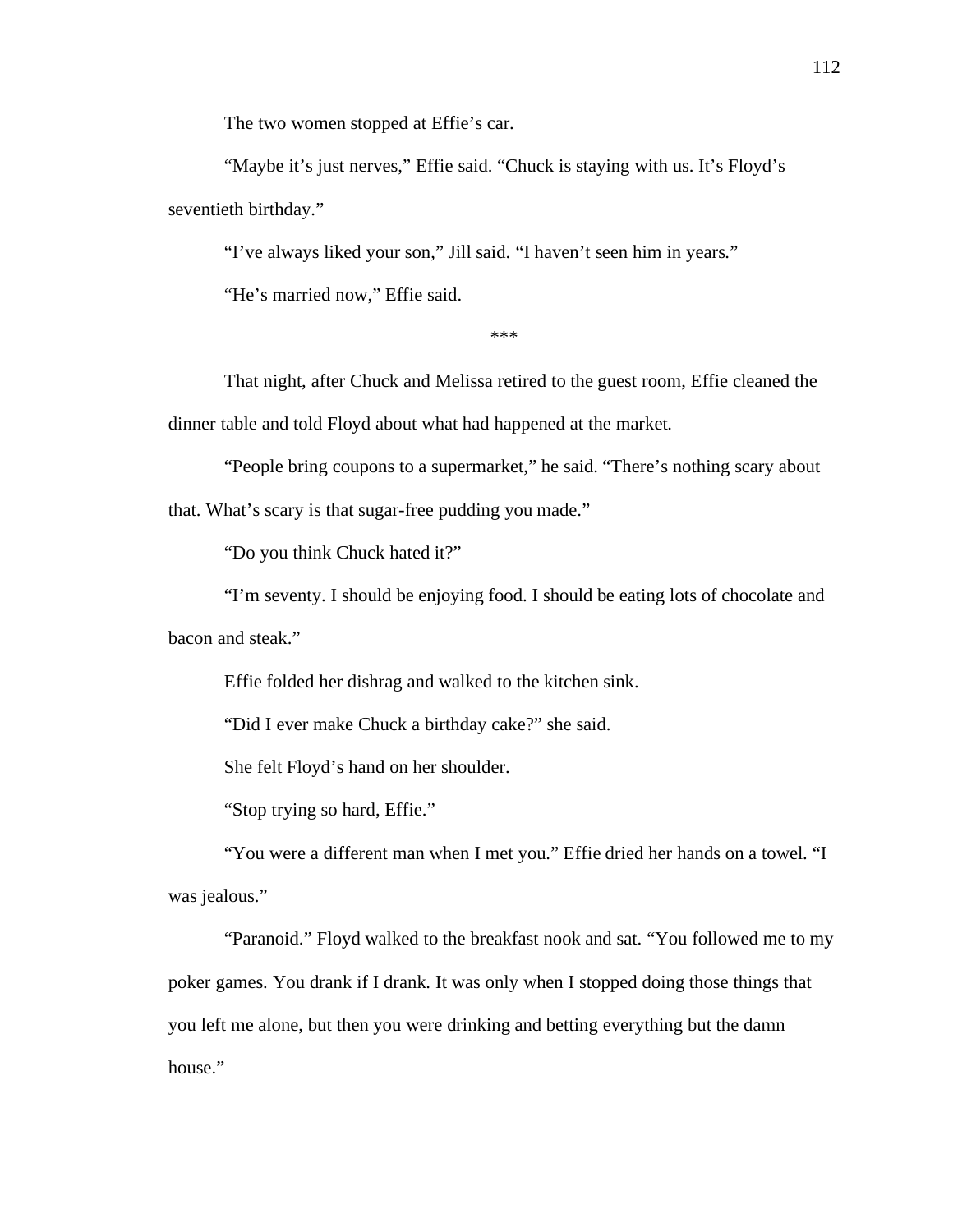"I got a little lost."

"To your credit, the men loved to play with you."

Effie touched her pickled fingers. "What made you change?" she said. "You haven't touched a drop or a chip in years. How was it so easy for you?"

"It wasn't, but I did it for Chuck."

\*\*\*

The next morning, Effie awakened early but lingered in bed. She needed to know if Floyd would speak again. She nibbled on her fingernails and waited.

Floyd coughed. "Cheating so and so," he said. "Poor Chuck."

Effie clenched her fists.

"Is Melissa going to cheat on my boy?"

Floyd mumbled. Effie leaned closer, and when she still couldn't understand him, she grabbed his shoulders and shook them. Floyd opened his eyes and snapped, "You trying to kill me?"

"Keep going," she said. "You were talking about Melissa cheating on our Chuck." "You're going nuts on me," he said.

Effie let go and turned from him. He had been right about the farmer's death and the coupons. She had to tell Chuck. Maybe these prophecies could help her be a better mother.

She waited to approach him until Melissa started the shower. Chuck was rinsing his mug in the kitchen sink. Effie brushed muffin crumbs from the counter.

"Your father and I think Melissa might be cheating on you," she said, immediately regretting how blunt she sounded. Chuck turned off the faucet.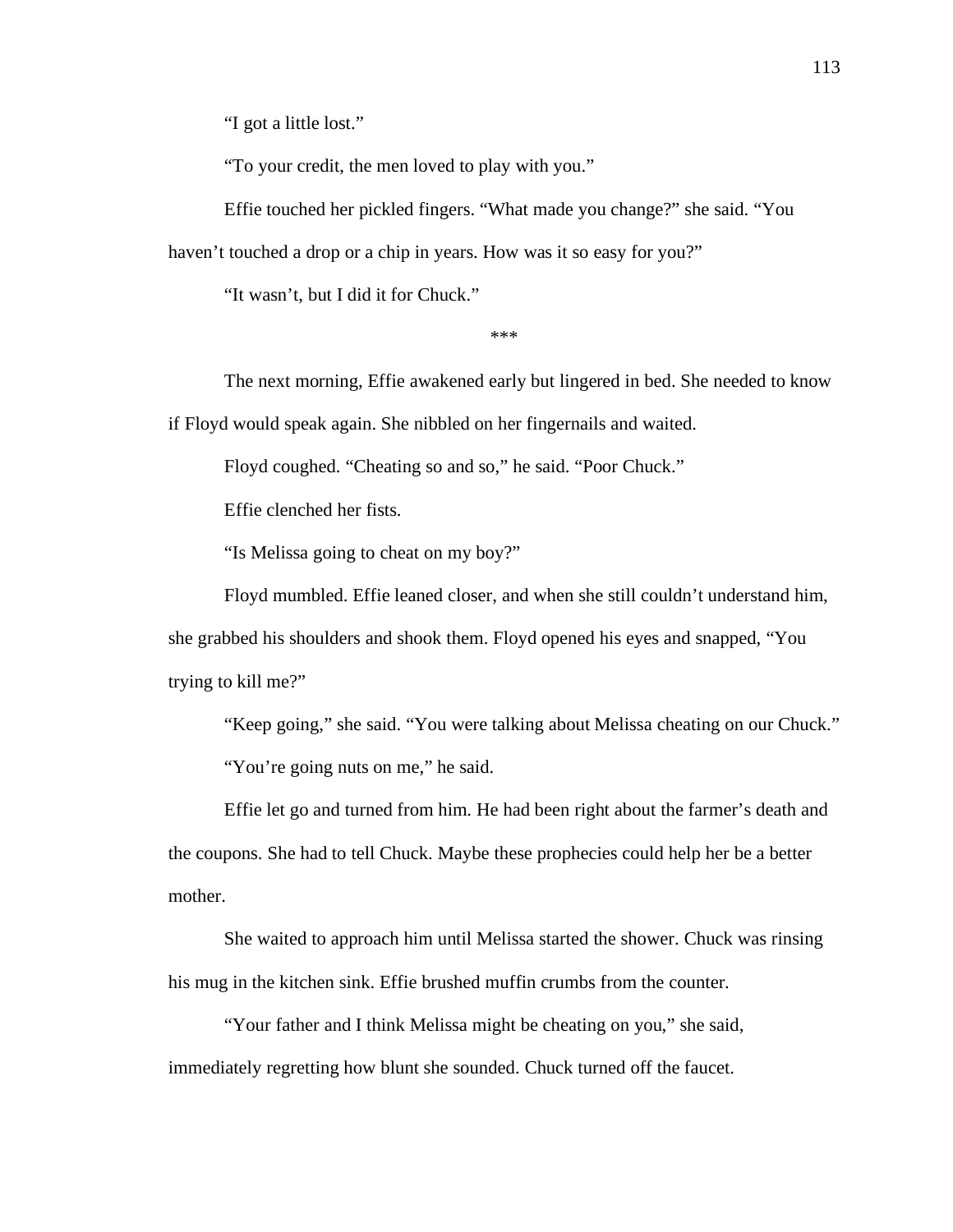"What are you talking about?"

"Your father said—"

"Is this more of Dad's psychic nonsense?"

"Are you and Melissa really happy? You hardly talk to me about her."

"People don't wake up one day and start predicting the future. Don't use Dad to start a crusade."

"I'm not," Effie said, and watched Chuck turn and walk toward his room. Effie rubbed her face. The air seemed to press her; she needed to breathe, so she grabbed a wicker basket from the garage and, in the back yard, tended her tomato garden, ignored for a week. Several tomatoes that had ripened now oozed when she touched them. A warm lake breeze rustled the tomato plants and muffled Melissa's approach. Effie had seen her enter the yard but had chosen to ignore her.

"I spoke with Chuck," she said. "This cheating crap—you should be ashamed."

The noon sun amplified her splotched cheeks. Her wet hair had been pulled into a ponytail.

"I'm afraid there are more ruined tomatoes than ripe ones," Effie said.

Melissa knelt. "I've never cheated on Chuck. I never will."

"It's complicated."

"Because Floyd can tell the future? You upset Chuck. He actually asked me if I'd done anything wrong. We're practically newlyweds. He shouldn't have to question my loyalty."

Effie watched Melissa's hair blowing to the rhythm of the swaying tomato plants. The color of her eyes and hair mirrored the ruined tomatoes. She was spoiling, too, and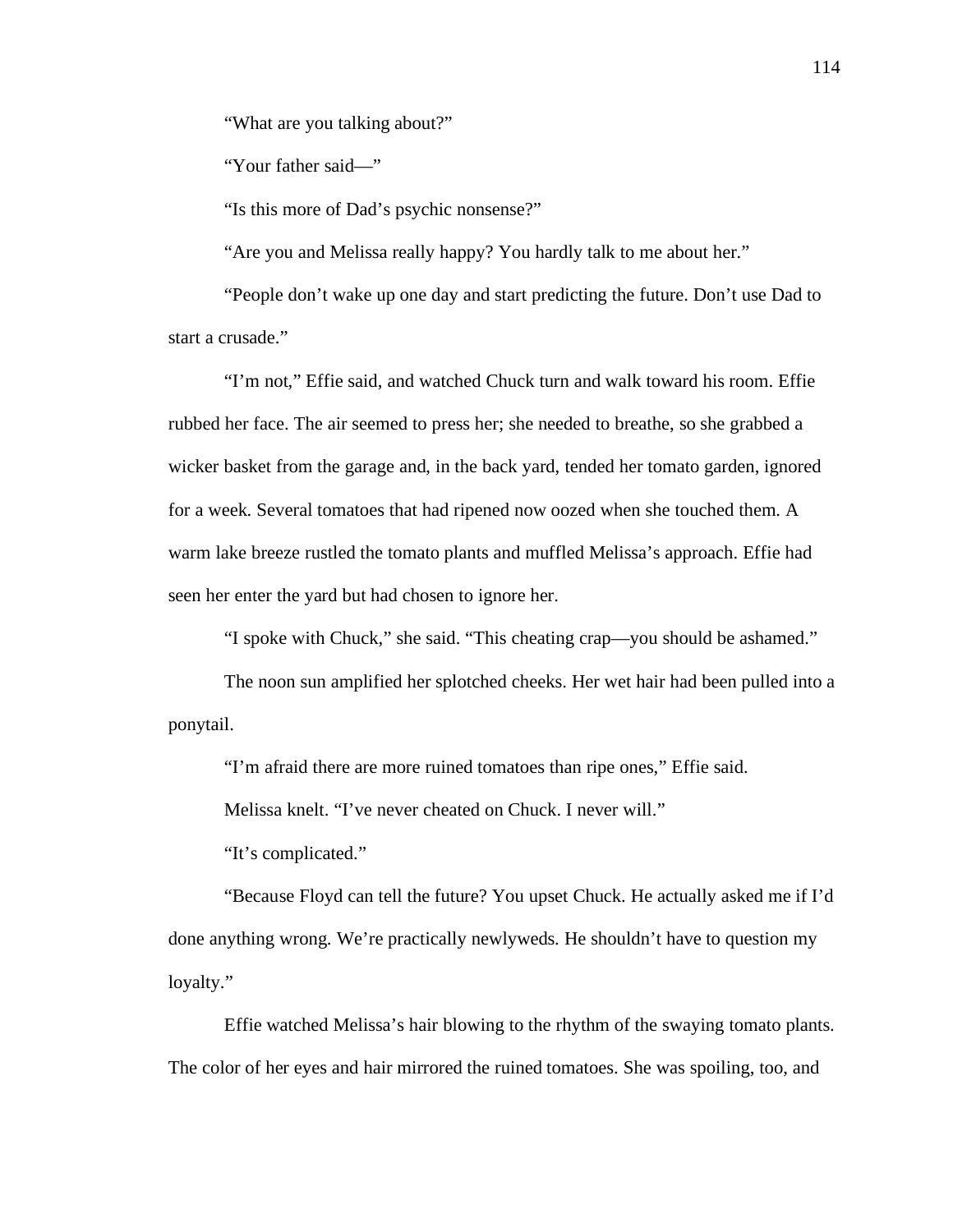Effie had started it, but Effie had good reason. Floyd's prediction, and he hadn't been wrong yet.

Effie stood and lifted her basket.

"You never liked me," Melissa said. "You think I'm taking Chuck away from you."

Effie left Melissa sitting in the garden and returned to the house. Melissa couldn't understand that Effie had given Chuck away years ago.

Inside, Chuck sat on the kitchen counter.

"I'll make you a sandwich," Effie said. "I have fresh tomatoes."

"I've made my own lunch since I was ten. Don't feel pressured."

"I'm not," she said, and sat, tired.

"We'll probably head out early tomorrow."

Effie cried. She hadn't seen Chuck in months, and even though now she was sober and had stopped gambling, she had still managed to drive him away. She cried for his lost childhood. She cried for the ruined tomatoes, and for Melissa, who still hadn't come inside. Finally, she stopped and wiped her nose on a cloth napkin. Chuck sat quietly on the counter.

"I'm going to see if your father wants a sandwich," she said, but when she walked into the bedroom, Floyd was napping. She sat on the bed.

"Yesterday, I didn't take coupons to the store, and Jill gave some to me."

Effie heard the back door open and close.

"This morning, you said Melissa will cheat on our son, and I took action because that's a mother's job."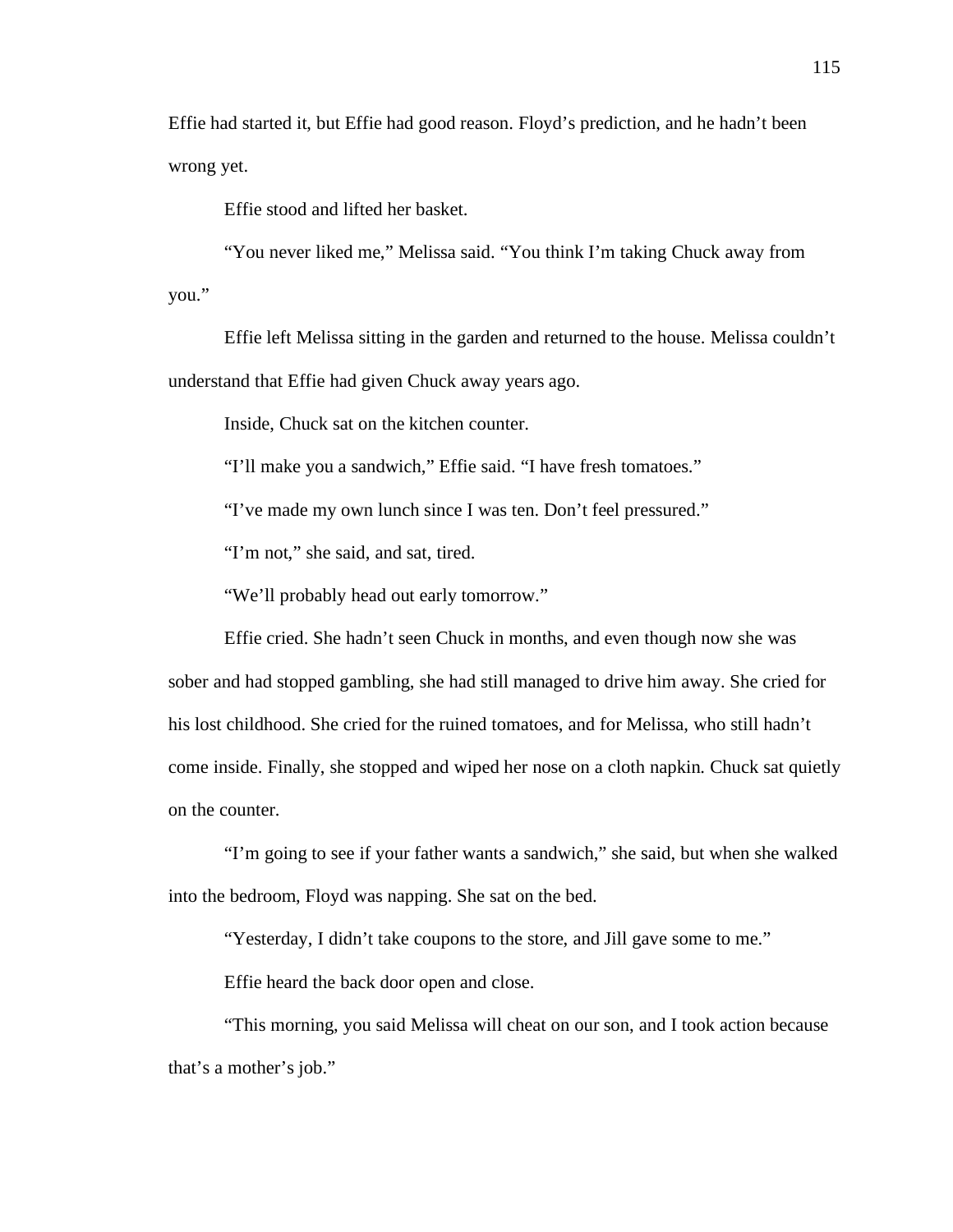The room darkened. The photos of Chuck stared at her.

"And I appreciate your not saying anything about how I just hung those pictures. God knows I'd been meaning to hang them, and, well, I just wanted Chuck to see that I remembered him. But now they're leaving. I don't know who or what is talking through you, and I don't know if it's helping."

Floyd shifted and started whispering.

"You've always wanted to play those scratch offs," he said. "You win, too."

Effie's stomach tightened. Her hands pressed it.

"You're asking me to gamble," she said. "Now you're just being mean."

Floyd roused and touched Effie's knee.

"I'm almost seventy-one," he said, "but I'm beginning to think I won't be around that long. What's Charles doing?"

"How was saying 'Charles' so easy for you?" she said, still clutching her

stomach. "And you talked again. You told me to play the lottery. You said I'd win."

"Why would I have said that? I wouldn't say that."

Effie stood. "Well, I'm finished listening to your fortunes. More like temptations.

If Melissa and Chuck have problems, I can't be poking in their business."

Floyd wiped drool from his chin and pulled at his groin. "I have to pee about seventy times a day."

Effie walked out of the room. Chuck and Melissa were sitting in the breakfast nook, eating sandwiches.

"I'm sorry," Effie said. "When I think back on all the mistakes I've made, most of them are because I've thought too much about myself. I shouldn't have meddled."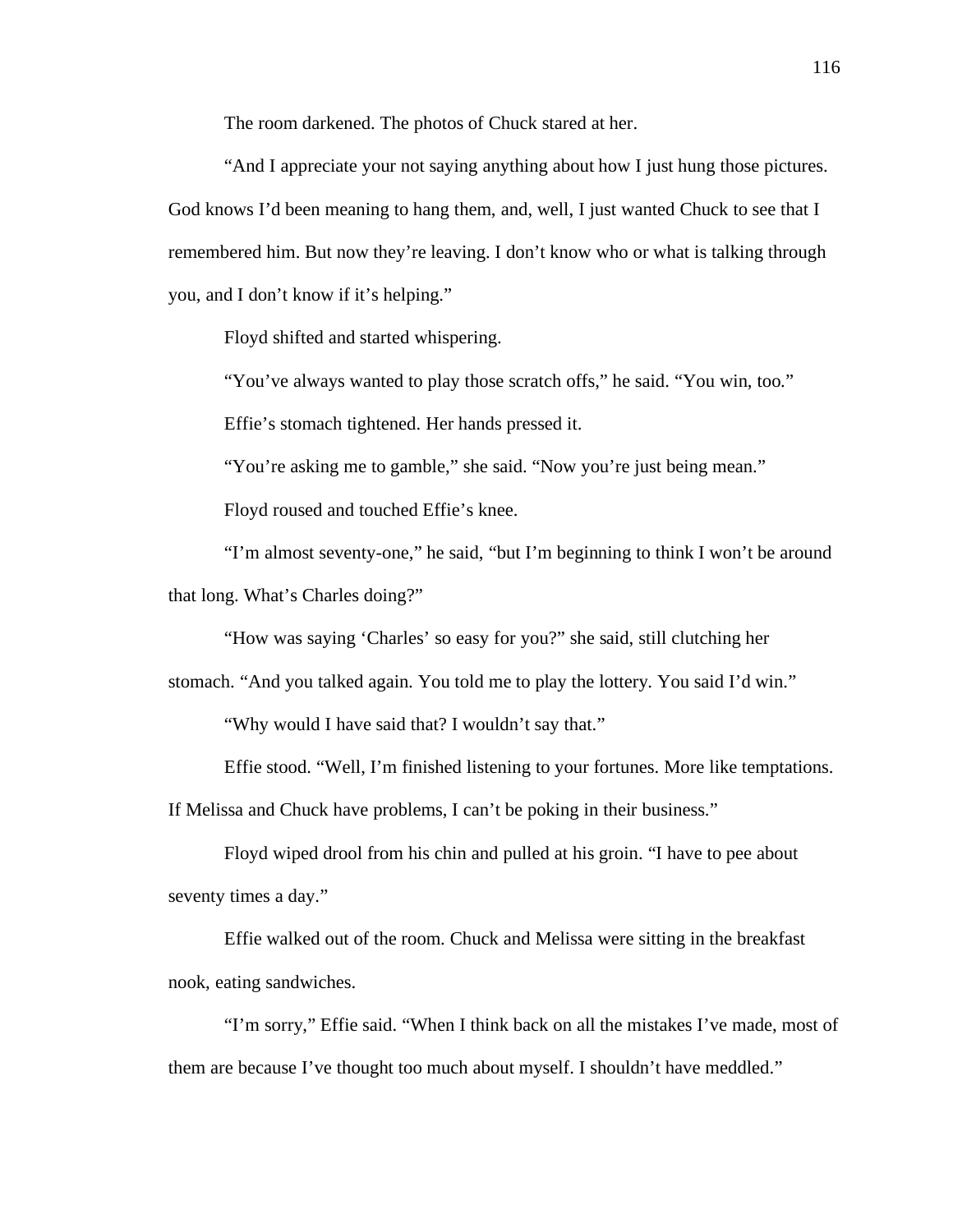Effie sat across from them. Her fingers played with a stack of cloth napkins at the middle of the table.

"Melissa, I don't want to cause pain. I've caused enough as it is."

Effie looked at Chuck. "I have to go to the gas station to fuel the car and pick up some items I forgot to buy yesterday. Maybe Melissa could come with me. We could have some girl time. Make amends."

"She's upset," Chuck said. "Plus, don't talk like she's not here."

"No," Melissa said, looking at Effie. "I'll go with you."

Effie reached for her boy's hands, but he slid them into his lap and stared at his sandwich crusts.

\*\*\*

Later that afternoon, Melissa and Effie walked into the gas station. Neither had mentioned what had transpired. Instead, Melissa seemed overly interested in the 50'sstyle café nestled in one corner next to the collectible items. Effie scanned the porcelain horse statues and the Octoberfest plates while Melissa ordered a milkshake. Effie glanced at the rolls of lottery tickets on the front counter. Then she picked up a glass ashtray. She hadn't gambled in eleven months, and she whispered this fact, almost to the ashtray, almost as if Floyd were standing next to her.

"These horses are cute," Melissa said, walking up.

"Yes," Effie said. "We need to buy some whipped cream."

"Already got it." Melissa held up a tub.

"Thank you, dear," Effie said, and grabbed a few more items. Then they stood in line to check out.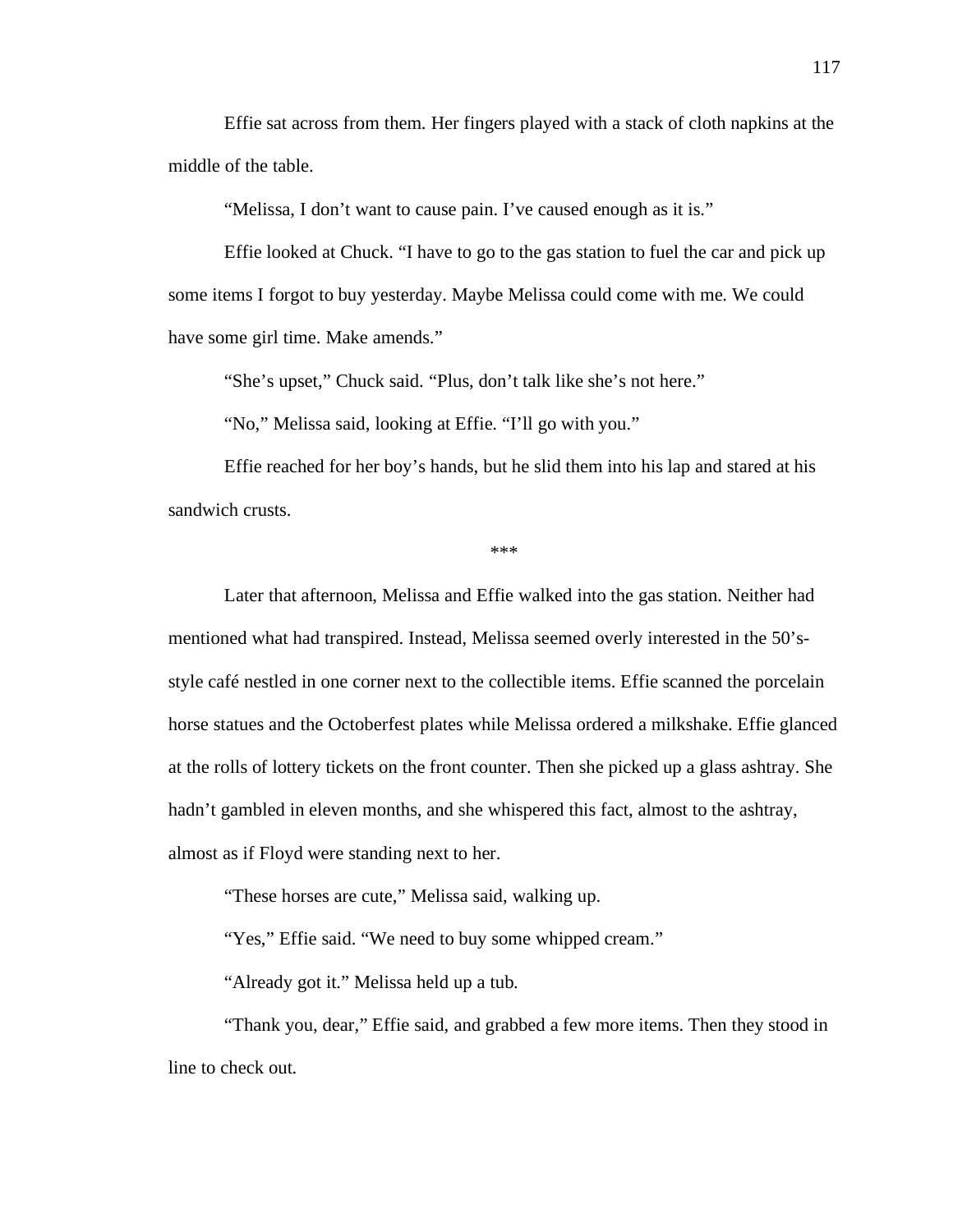"Would you mind going outside and starting the car? I don't want the heat to spoil the dairy."

Melissa had a mouthful of shake, but nodded and left as Effie unloaded the items. She looked at the lottery tickets.

"Nobody won last night," the clerk said. "Lottery's up to two million."

"I'm too old to have use for that sort of money."

"You seem like the type who has lucky fingers."

Effie touched her rough fingers to her mouth.

"Not very," she said, and then scratched the frost from the whipped cream. She picked at the ice caught under her fingernail. Floyd's words haunted her. If she played today, she would win. The tickets were so small. A dollar bet wouldn't be so bad. She'd give the winnings to Chuck. It would be small compensation for the lunch money and allowances she'd stolen from him. Winning would also mean Floyd was right about the "cheating so and so," but Effie was determined not to dwell upon it.

The clerk bagged the groceries.

"One of the dollar tickets," she said.

"Playing safe?"

"A two-dollar one, then."

The clerk ripped a ticket from the roll and gave it to her. Effie paid the man and reached in her pocket for a quarter. She stared at the ticket's aluminum foil. She heard the door open beside her.

"We forgot to get gas."

Effie turned to Melissa.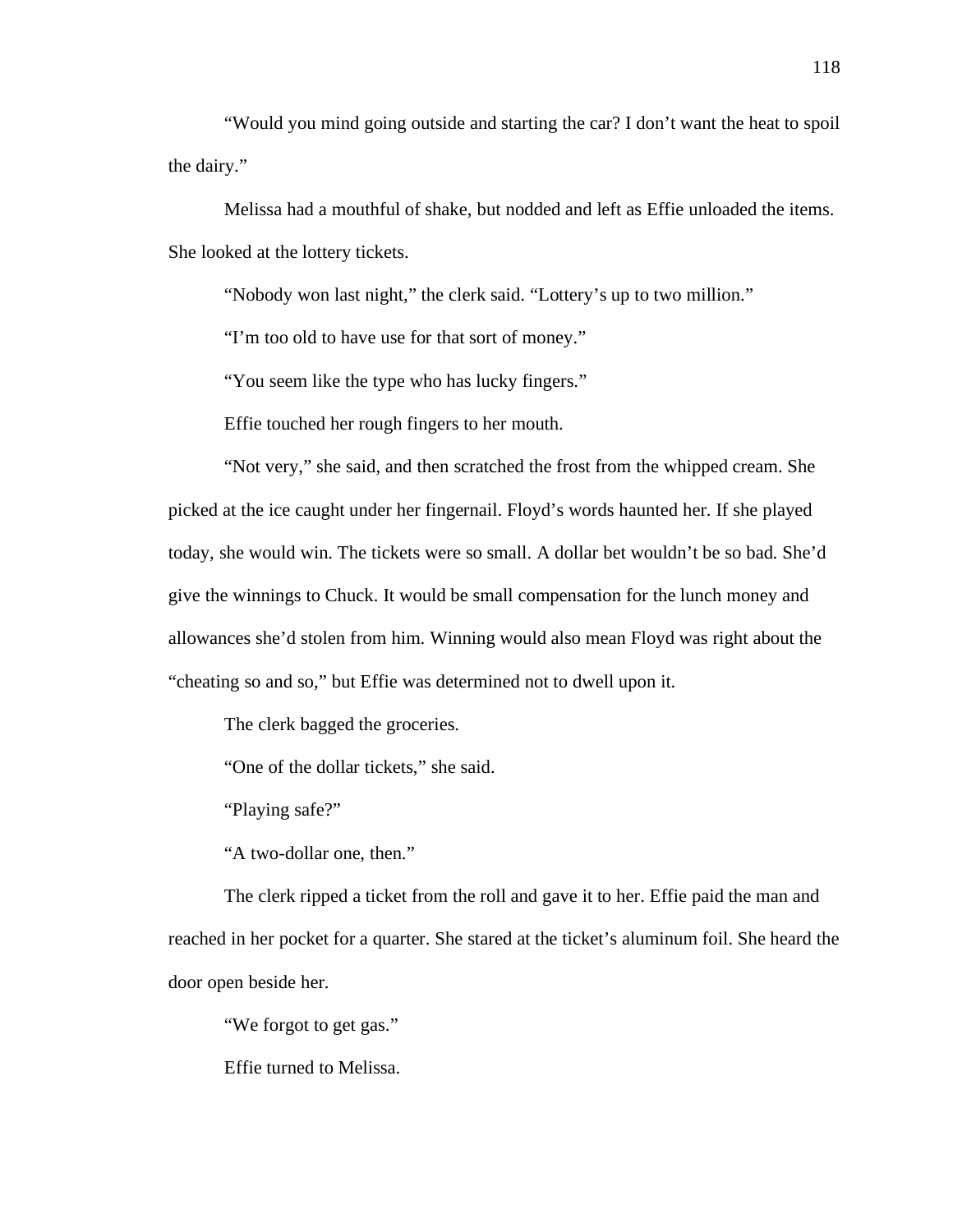"Oh," Melissa said.

Effie slid her hand over the lottery ticket to hide it, but she had been too slow.

Melissa squinted as if she were trying to understand.

"We can get gas later," Melissa said, and walked back out.

When Effie raised her hand, the scratch-off stuck to her sweaty fingers.

"I need to hurry," she said. "The dairy."

"You don't have to scratch it off now if you're too nervous." the clerk said.

Effie gave the clerk her ticket.

"I can't do it," she said. "It's yours."

Then Effie watched as the clerk scratched the aluminum foil.

"Did you win?" she said.

"Fifty bucks," he said. "Are you sure you want me to have it?"

"Enjoy it!" she said and joined Melissa in the car.

"That clerk won fifty dollars playing the lottery," she said.

"You weren't the one playing?"

Melissa pulled out of the parking lot.

"No," Effie said. "I mean, I looked at it, but I didn't play."

"That'll be a good story to tell tonight, then," she said. "It seems like nobody wins big on scratch-offs."

Effie looked at Melissa.

"We can't tell," she said. "They won't believe I was just watching. I can't let them worry."

"Okay."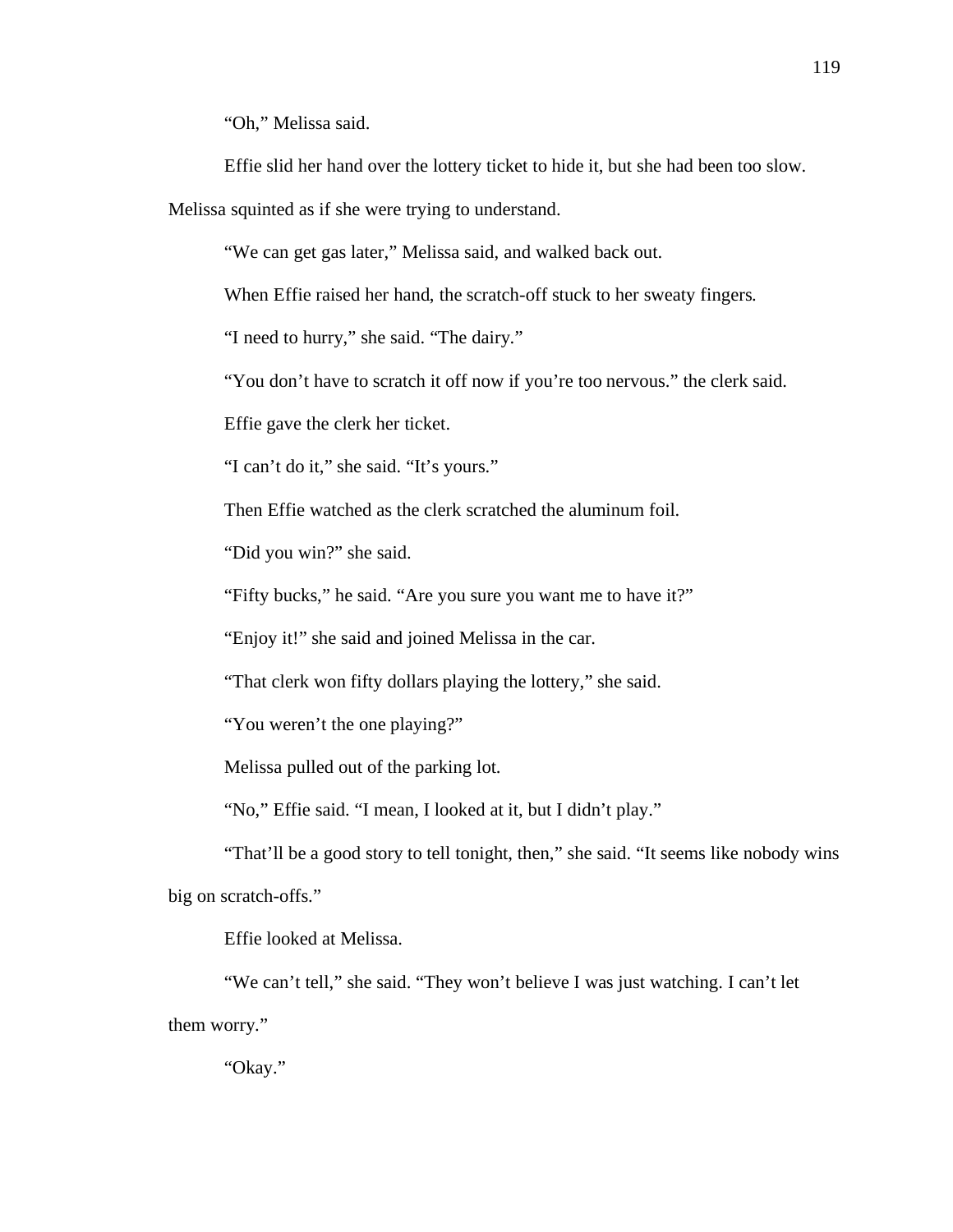The drive back to Floyd and Effie's ranch was marked only by the wind rattling against the car side. Effie looked in her purse. No, that was absurd. She didn't have the ticket. Then again, now she wouldn't be able to repay Chuck for the years she'd gambled away her son's allowance money.

Melissa pulled into the driveway. Floyd and Chuck were walking around the front yard. They weren't alone. Jill, who had given Effie coupons, trailed the two men. She was wearing a pink shirt and denim overalls. The wind blew her curls. Several caught on a branch like spiderwebs. When Effie stepped from the car, Floyd was pointing to a squirrel.

"Already storing up for winter," Jill said.

Effie waved at Jill and introduced her to Melissa.

"I just knew Charles would find a beautiful woman. There was a time when I could wrestle down a few men." She winked.

The squirrel hopped a few feet.

"It'll be able to smell that nut even in a foot of snow," Jill said.

"Have you been eating silly beans?" Floyd asked Jill. "We never get much snow."

"A fact is a fact," she said. "And even when a squirrel is eating, it never looks at

its food." Then Jill crouched and stretched out her arms. "It's looking for the enemy."

"You've always been a laugh," Effie said.

"I'm glad to see Charles. Today I woke up and decided I'd have a little walk, and,

I have to tell you I've always thought Charles was more natural-sounding than Chuck."

Effie pointed to her bag of groceries and headed to the kitchen. Would he remember to actually change his name? Would his marriage last? Had he forgiven her?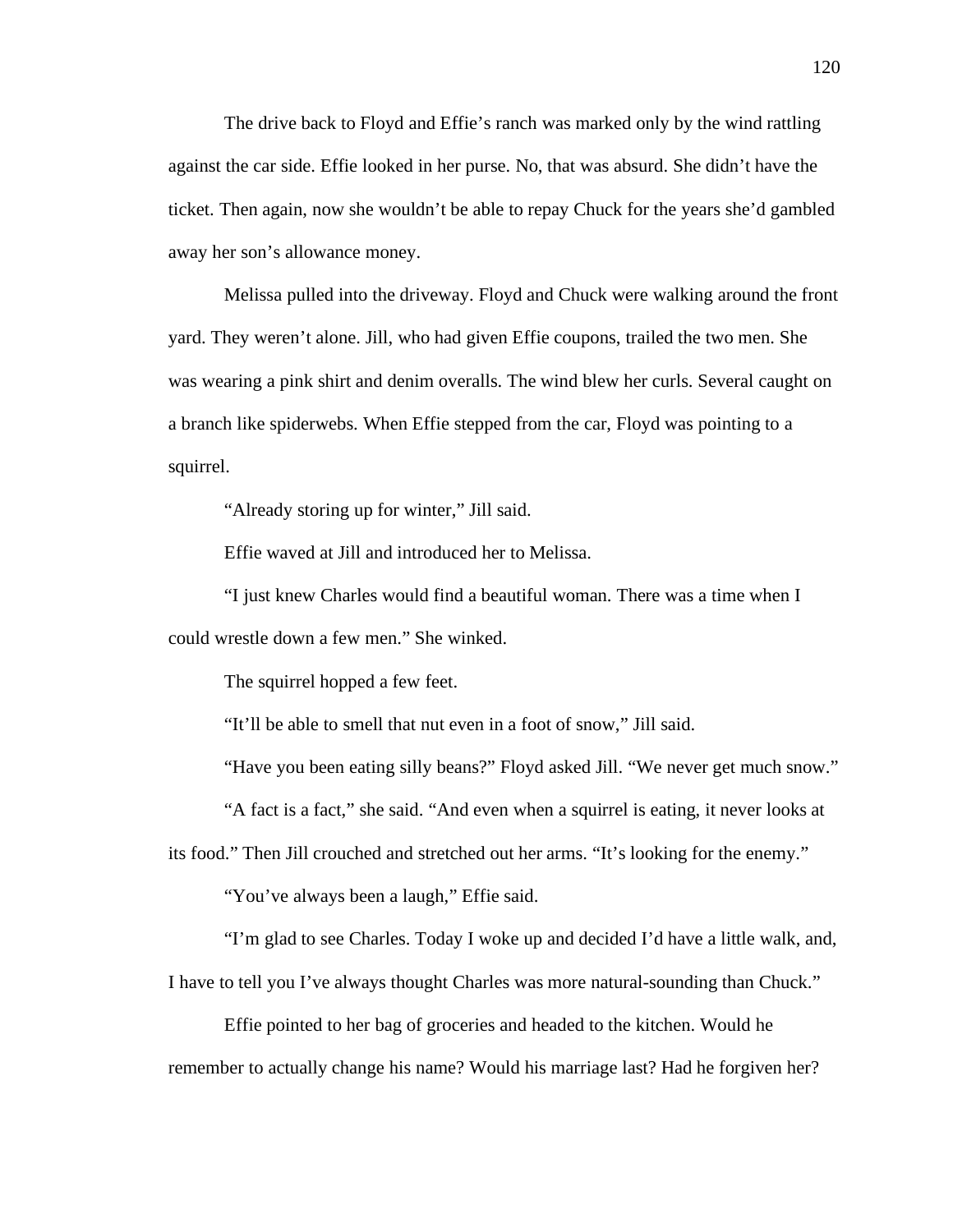She hoped Floyd would never prophesize again. Foresight was dangerous, too addicting. As she unloaded the whipped cream tub into the refrigerator, she smiled. She had given the lottery ticket back. She'd stood firm. She'd made progress.

\*\*\*

That night, Floyd turned off the bedroom light and crawled into bed.

"Sure was nice for Jill to come over," he said. "Maybe you two should be friends."

"That's a big commitment," Effie said. "She's lonely."

Floyd rubbed his chest and fell asleep. Effie mentally prepared for Chuck and Melissa to leave the next morning. Chuck had seemed less angry when she and Melissa returned from the store, but he was quiet. She'd even tried joking about how he'd made his own bike and lost his two front teeth when he tried to ride it the first time. "The handlebars came right off!" she'd said. Chuck still didn't smile.

"Old Father tree," Floyd now said, interrupting Effie's thoughts. She turned to Floyd, whose wrinkles looked deeper by moonlight.

"I won't hear any more of your fortunes," Effie said. The first—the coupons—she had made come true. The second—the farmer's death—already had been true, not a prophesy. The third, the "cheating so and so," turned out to be not true, as far as she could tell. What about this fourth?

"The box under Old Father tree," he said.

"What box?" she said, but stopped herself. "Wait, I don't want to know."

Floyd started snoring. Effie stared. Old Father was a massive tree that had fallen a year before Effie gave birth to Chuck. It was too heavy to chop into firewood, and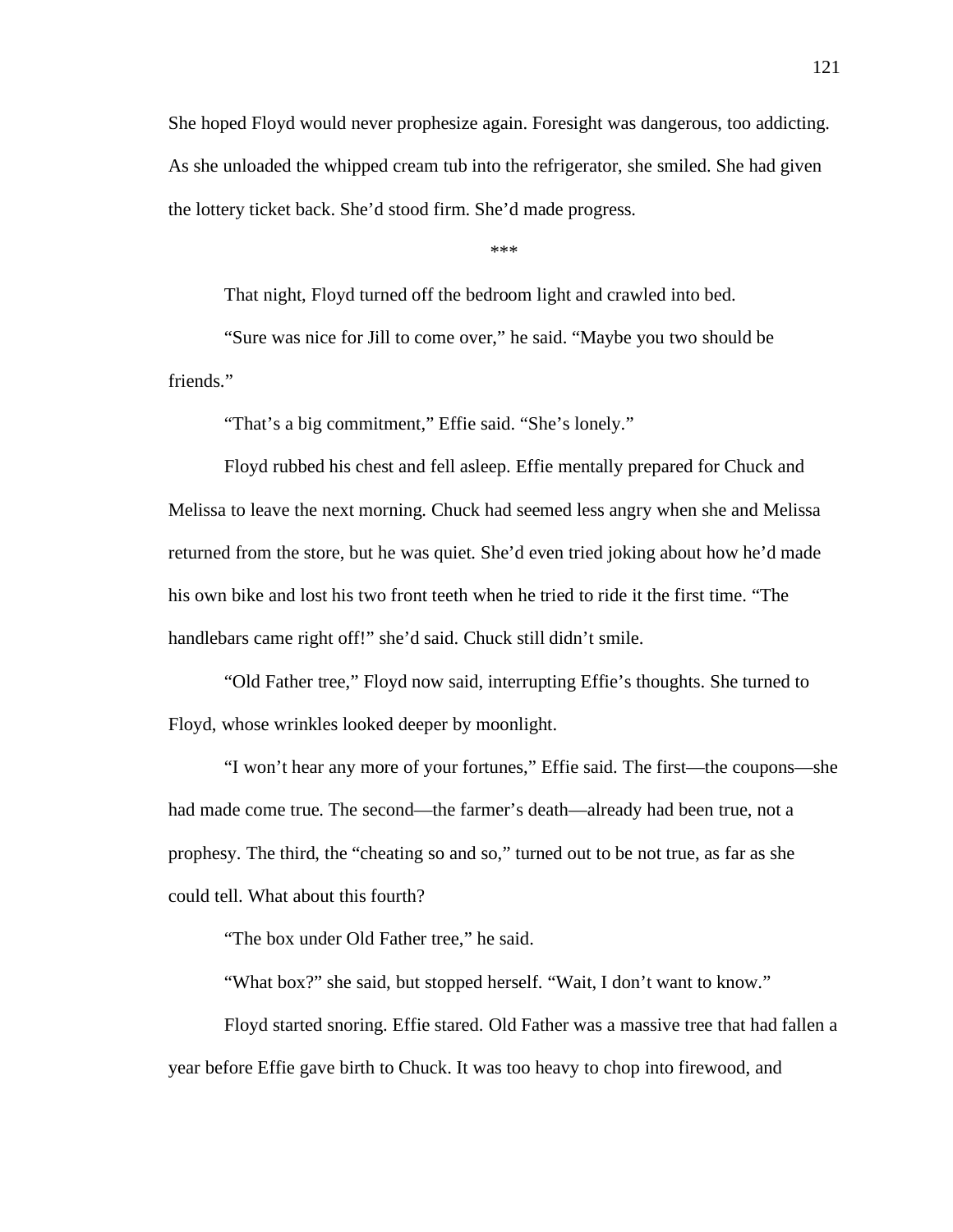hauling it away was too expensive. Chuck loved it, though. Two of its limbs jutted over the lake's shallows. He and Floyd had nailed climbing boards to the trunk, converting the old tree into a makeshift fort. Had Chuck buried something out there and forgotten? A time capsule, perhaps. The prospect of uncovering a box of old stamps and toys and coins was tempting. It could help her reconstruct some of Chuck's childhood. She would know what items he cared enough about to hide away, and for the first time she would feel as if she were peering into his soul. *I'm a gambling woman*, she thought, *and I'm not passing up buried treasure.*

The next morning, when Effie asked Chuck about the box, he couldn't remember.

"Our middle school made a time capsule," he said. "They dug it up recently, but mold had eaten all our notes."

"But you didn't bury one by Old Father?"

Chuck shut and locked his luggage.

"I lost a lot of toys there, but usually in the lake."

Effie grabbed his hands. Then she looked at Melissa, who was still packing her suitcase.

"I'm an old woman," Effie said. "Humor me."

Chuck went to the garage to get a shovel, and then he, Effie and Melissa walked outside toward Old Father.

"I wonder what you put in the box?" Melissa said.

Old Father stood before them, gray and mossy. The climbing boards looked brittle. Some had fallen, leaving only a dash of rusted nails. Its roots still clung to the earth, which in areas had eroded, creating dark voids whiskered with feeler roots.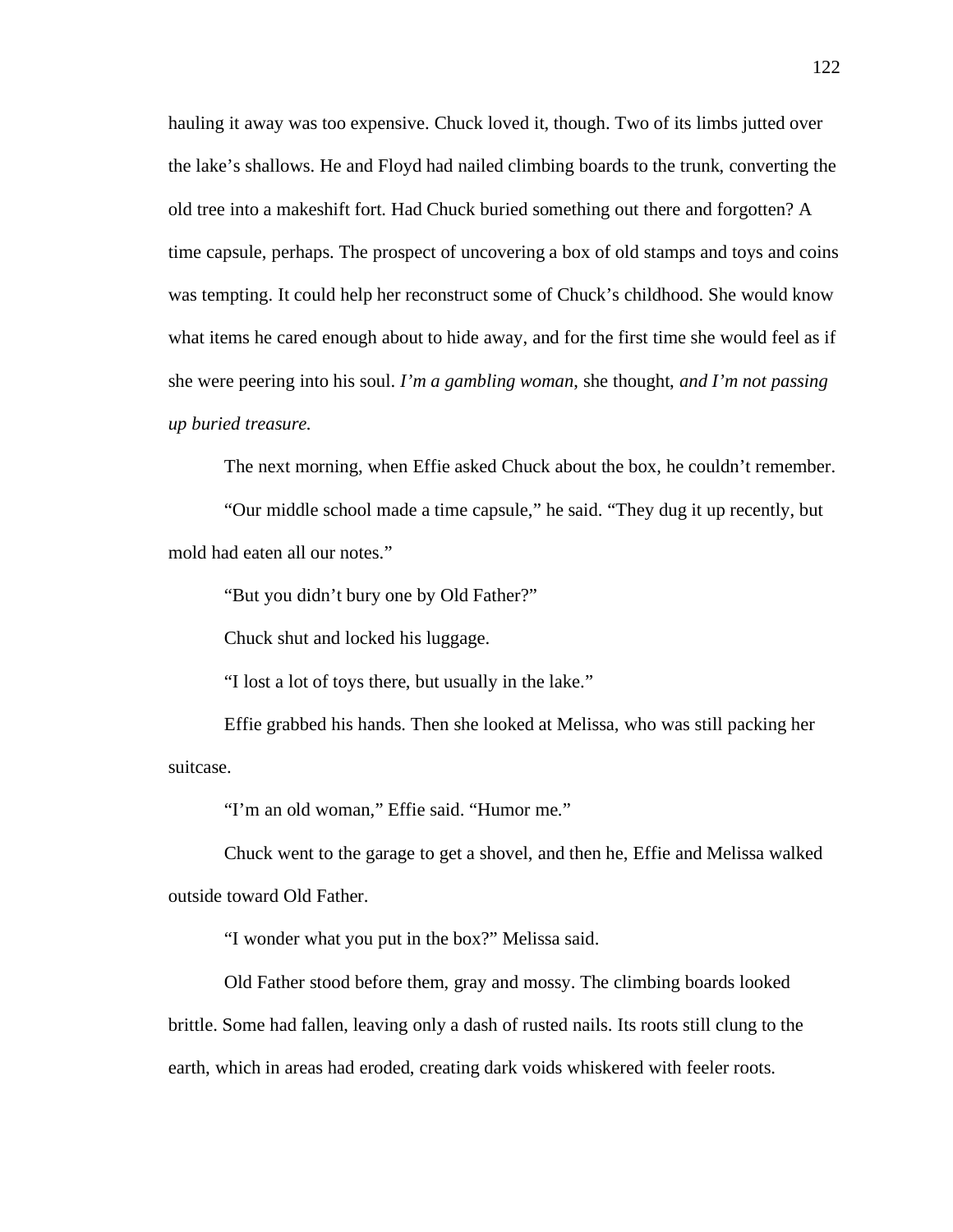"Did Dad say where I buried it?" Chuck said, wedging his shovel in the dirt. Effie felt like they were a team.

"No," she said, but pointed toward the spot beneath the first climbing board. "Try there."

The moist soil stuck to the shovelhead as Chuck dug.

"I still smoke," Chuck said. "I didn't want you to find out, but I just had to say."

Effie smiled, disturbed, yet relieved to know he cared enough to hide things from her.

After the first hole uncovered nothing, she pointed to a different spot, then another. "Try there," she said. The familiar rush that came with betting made her feverish. She threw moss balls, told stories, continued pointing to new spots. Finally, Chuck struck something that sounded hollow.

"Shit," he said when he uncovered a metal box the size of a shoebox. Duct tape made a ribbon around it.

"This isn't mine," he said, looking at Effie.

"Maybe it's gold," Melissa said, clapping, then dismissing the notion as a joke.

Effie watched as Chuck tore the tape and opened the lid. Two stacks of yellowed letters lay bundled inside. They were addressed to Floyd, from Jill. Chuck handed the stack to Effie.

"What are they?" Melissa said.

Effie opened the first envelope. She slid out the brittle, lily-print stationary and unfolded the letter. She read the first sentence: *It was nice seeing you again. Poor Effie's gone on another binge. Until she recovers, I'll be here for you and Chuck.*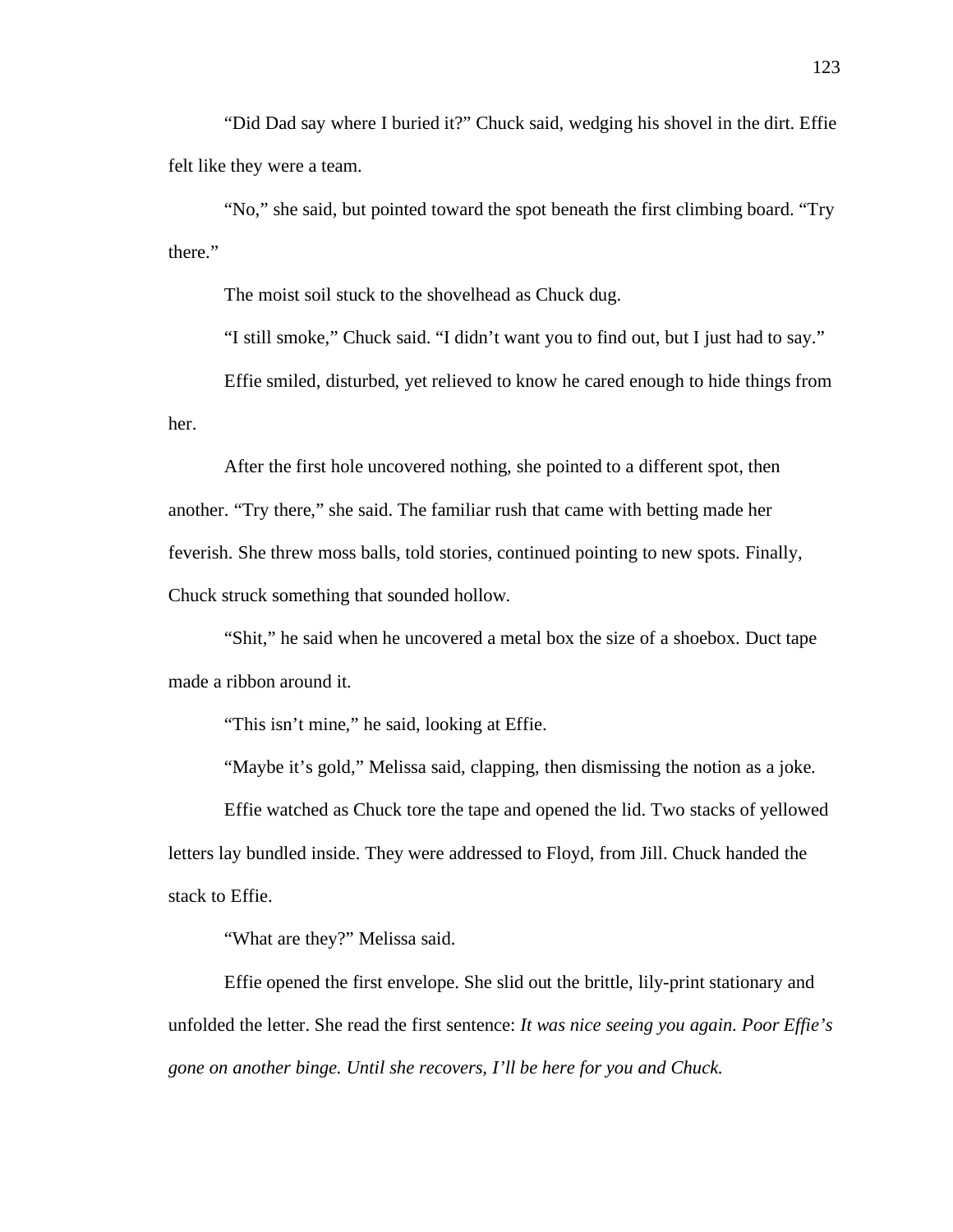A sharp pain in Effie's hands prompted her to close and replace the letter in the envelope. She handed it back to Chuck and massaged her hands.

"I suppose you considered Jill a second mother," Effie said to Chuck.

"No, but she came to see us a lot."

"We don't know they're love letters," Melissa said.

"Put the letters back," Effie said. "Bury the box."

Chuck nodded. If anyone needed to find the box, it was Floyd. She thought about Floyd's prediction about the "cheating so and so," about how he never said Melissa's name. He wasn't telling the future. Maybe nobody but his own demons spoke through him. Maybe, when one grew old, demons leaked out like juice from rotting tomatoes.

That afternoon, Chuck and Melissa left. That night, Effie cooked French toast, and a silence covered everything like bandages. After dinner, Effie followed Floyd to the back porch, where they sat. In front of them the lake looked dark and empty, a hole or a patch concealing some dark monstrosity sleeping in the depths.

Floyd popped a few sunflower seeds.

"Before you got up this morning, the children and I walked down to Old Father," she began.

But Floyd interrupted her. "Sometimes I get sad when I look at it," he said, and spit a seed shell into a glass cup. "When I helped Chuck build the fort on that tree, I wasn't thinking at all about what it would look like after he was grown and gone. I didn't think about the day the boards would rot and pop off. At the time I didn't know the sight of it would make me sad."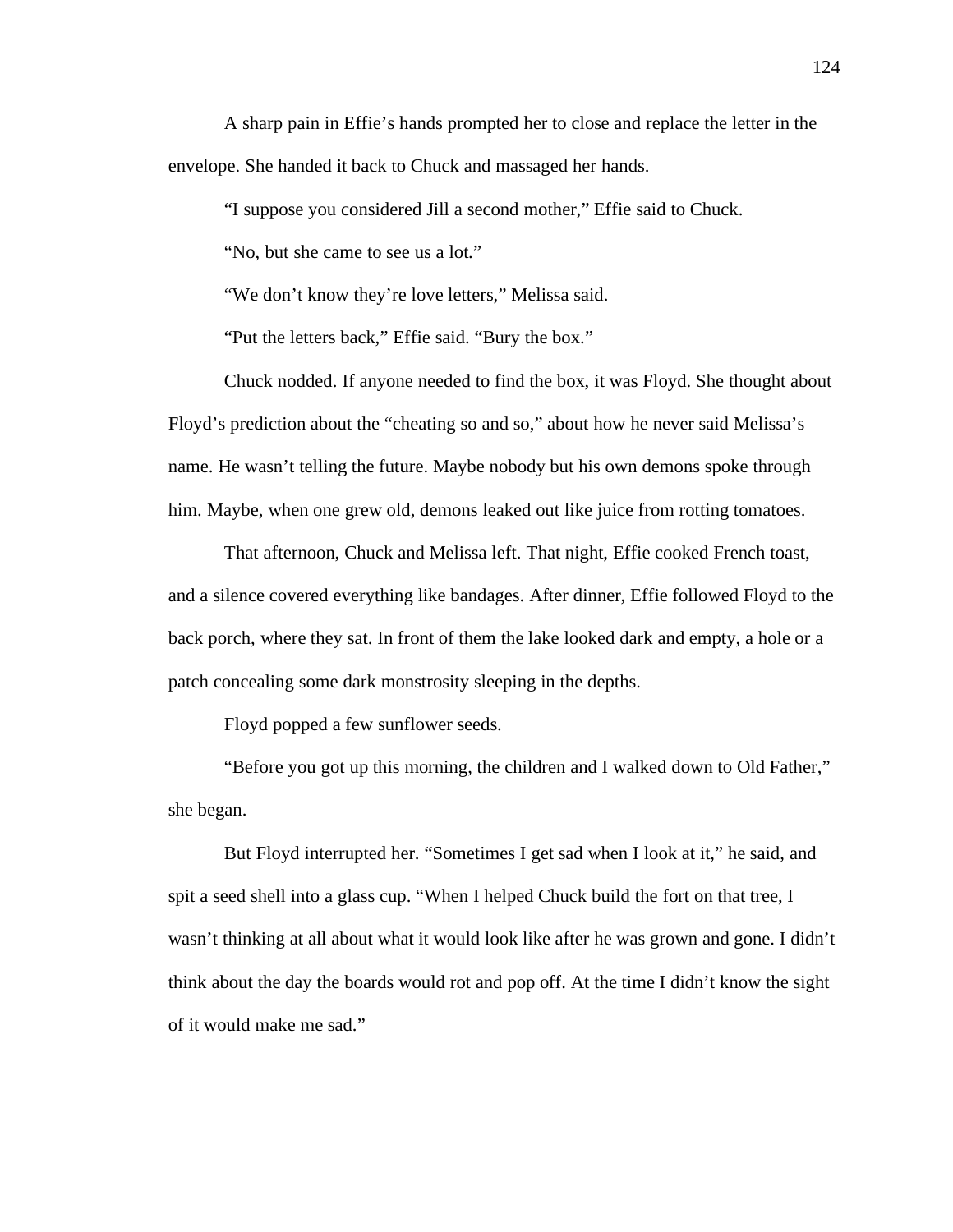Effie rocked in her chair and reached to pat Floyd's hand. He held it. He'd been the cheating so and so, but he was a decent man.

"Remember our wedding?" he said. "We had the ceremony right there in the backyard."

Effie couldn't remember the last time she had thought about it.

"That memory still makes me happy, though," he said. "You smelled like strawberries dipped in sugar."

Effie looked at Floyd. Sunflower bits clung to his lips. She was glad she hadn't read any more of the letters. He must have had a reason to bury them. Now it was Effie's turn.

"Lick your lips," she said. "That's not sugar."

Then she laughed, disturbing several birds, which flew across the yard as dots until they bled into the lake.